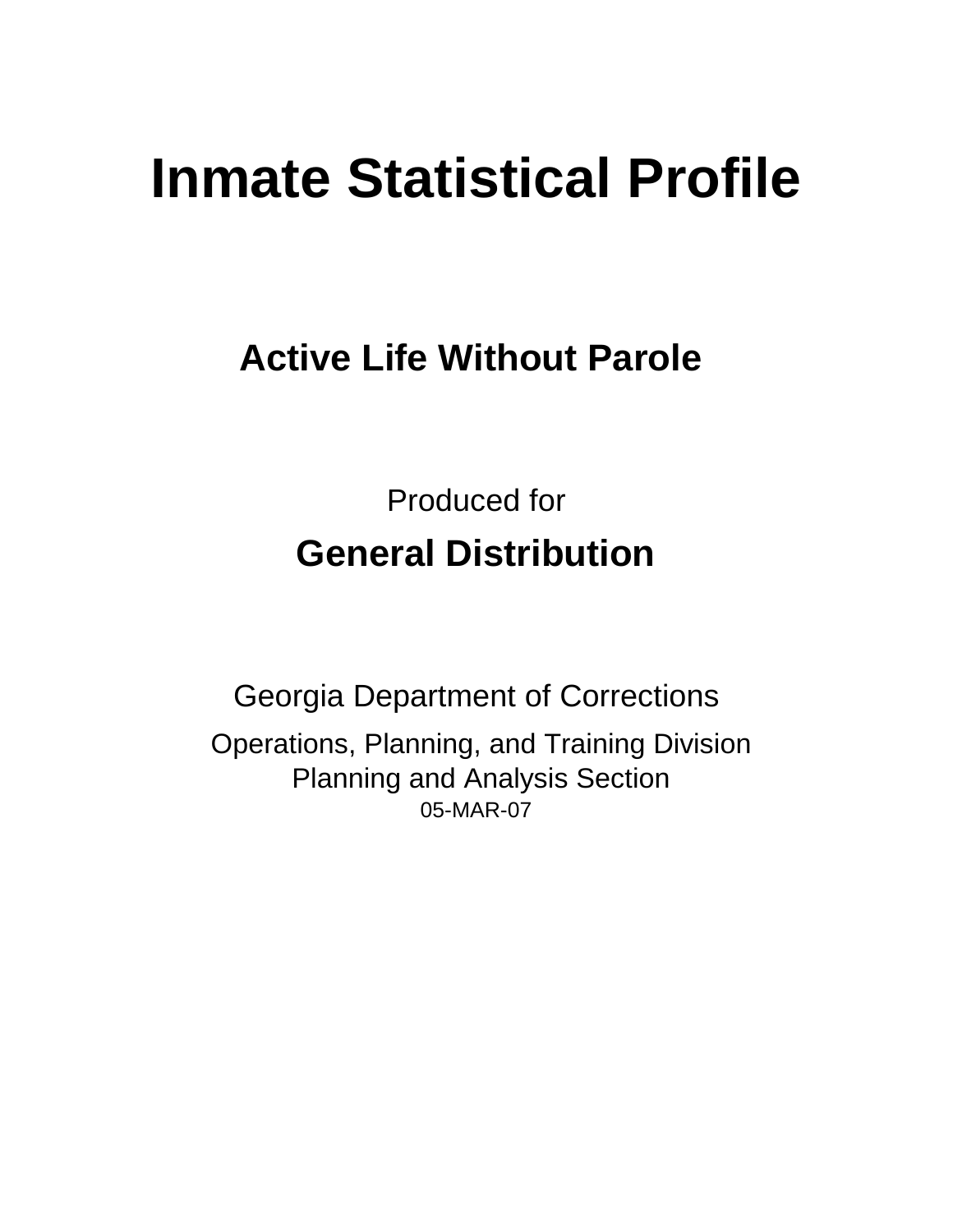**Contents** 

**Active Life Without Parole** 

Produced for **General Distribution**

# Table of Contents

| <b>Demographic information</b>                                       |
|----------------------------------------------------------------------|
| 5 Current age, broken out in ten year age groups                     |
| 6 Race group                                                         |
| 7 Hispanic Origin                                                    |
| 8 Marital status, self-reported at entry to prison                   |
| 9 Number of children, self-reported at entry to prison               |
| 10 Religious affiliation, self-reported at entry to prison           |
| 11 Home county - self-reported at entry to prison                    |
| 14 Socioeconomic class, self-reported at entry to prison             |
| 15 Environment to age 16, self-reported at entry to prison           |
| 16 Guardian status to age 16, self-reported at entry to prison       |
| 17 Employment status before prison, self-reported at entry to prison |
| 18 Age at admission                                                  |
| 20 Age at release                                                    |
| 21 Height, measured at entry to prison                               |
| 22 Weight, measured at entry to prison                               |
| 23 Military service                                                  |
| <b>Correctional information</b>                                      |
| 24 Type of admission to prison                                       |
| 25 Current / last security status                                    |
| 26 Current / last institution type                                   |
| 27 Institution type - transitional centers                           |
| 28 Institution type - mental hospitals                               |
| 29 Institution type - county prisons                                 |
| 30 Institution type - state prisons                                  |
| 31 Institution type - private prisons                                |
| 32 Institution type - prison annexes                                 |
| 33 Institution type - inmate boot camp                               |
| 34 Number of disciplinary reports                                    |
| 35 Number of transfers                                               |
| 36 Number of escapes                                                 |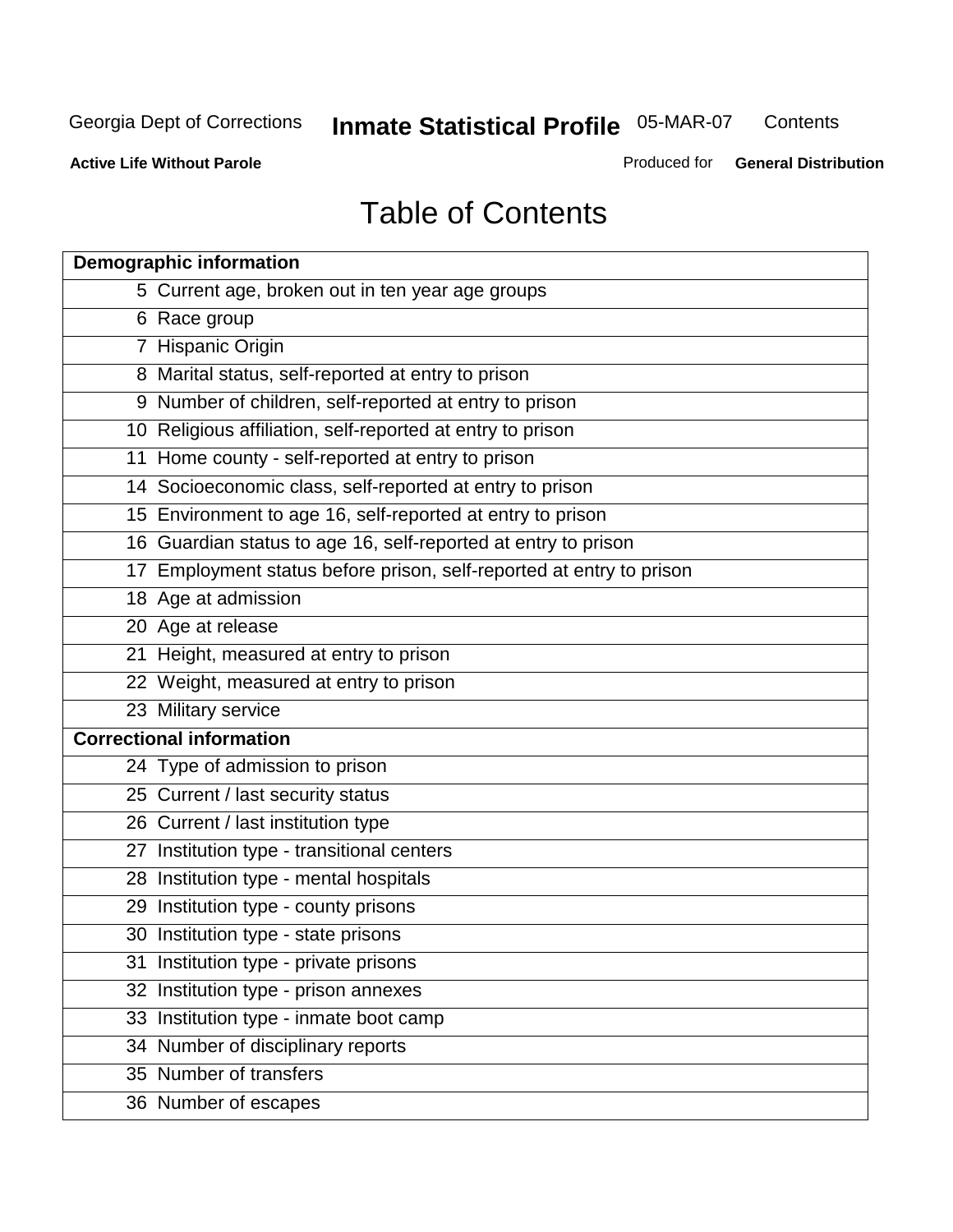**Contents** 

**Active Life Without Parole** 

Produced for **General Distribution**

# Table of Contents

| <b>Correctional information</b>                                  |
|------------------------------------------------------------------|
| 37 Probable future release type                                  |
| 38 Actual release type                                           |
| 39 Time served in current (or last) institution                  |
| Educational, psychological and physical information              |
| 40 Highest grade level attained                                  |
| 41 Culture fair IQ scores                                        |
| 42 Wide Range Achievement Test (WRAT) reading score              |
| 43 Wide Range Achievement Test (WRAT) math score                 |
| 44 Wide Range Achievement Test (WRAT) spelling score             |
| 45 Scope of substance abuse - summary                            |
| 46 Scope of substance abuse - detail                             |
| 47 Current / last mental health treatment level                  |
| 48 PULHESDWIT medical scale - 'P' overall condition ('P'hysical) |
| 49 PULHESDWIT medical scale - 'U' upper body                     |
| 50 PULHESDWIT medical scale - 'L' lower body                     |
| 51 PULHESDWIT medical scale - 'H' hearing                        |
| 52 PULHESDWIT medical scale - 'E' vision                         |
| 53 PULHESDWIT medical scale -'S' psychiatric                     |
| 54 PULHESDWIT medical scale - 'D' dental                         |
| 55 PULHESDWIT medical scale - 'W' work ability                   |
| 56 PULHESDWIT medical scale - 'I' impairment                     |
| 57 PULHESDWIT medical scale - 'T' transportability               |
| 58 Criminality in family, self-reported                          |
| 59 Alcoholism in family, self-reported                           |
| 60 Drug abuse in family, self-reported                           |
| 61 Subjected to frequent beatings, self-reported                 |
| 62 Father absent during inmate's childhood                       |
| 63 Mother absent during inmate's childhood                       |
| <b>Crimes and criminal history information</b>                   |
| 64 Number of prior Georgia incarcerations                        |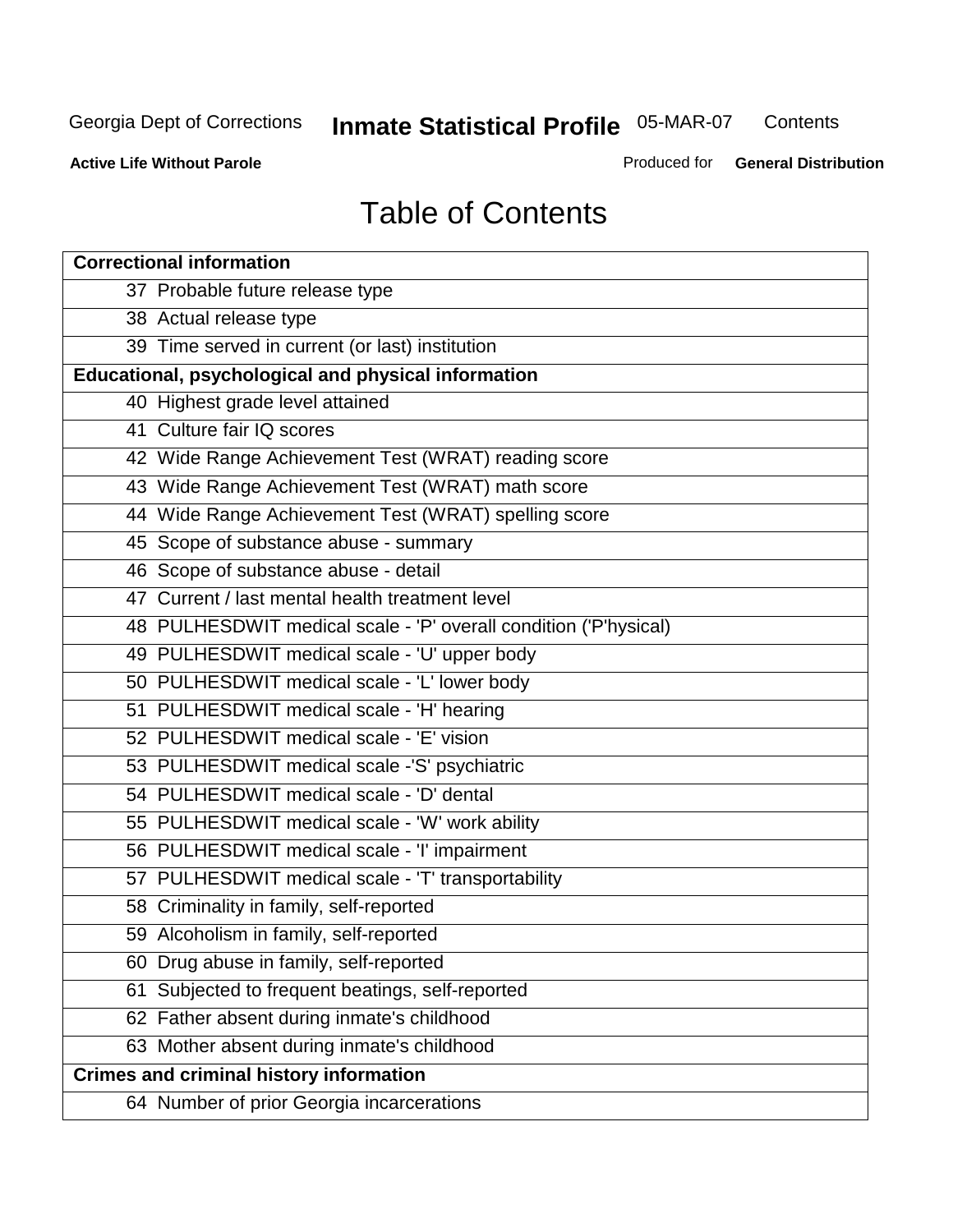**Contents** 

**Active Life Without Parole** 

Produced for **General Distribution**

# Table of Contents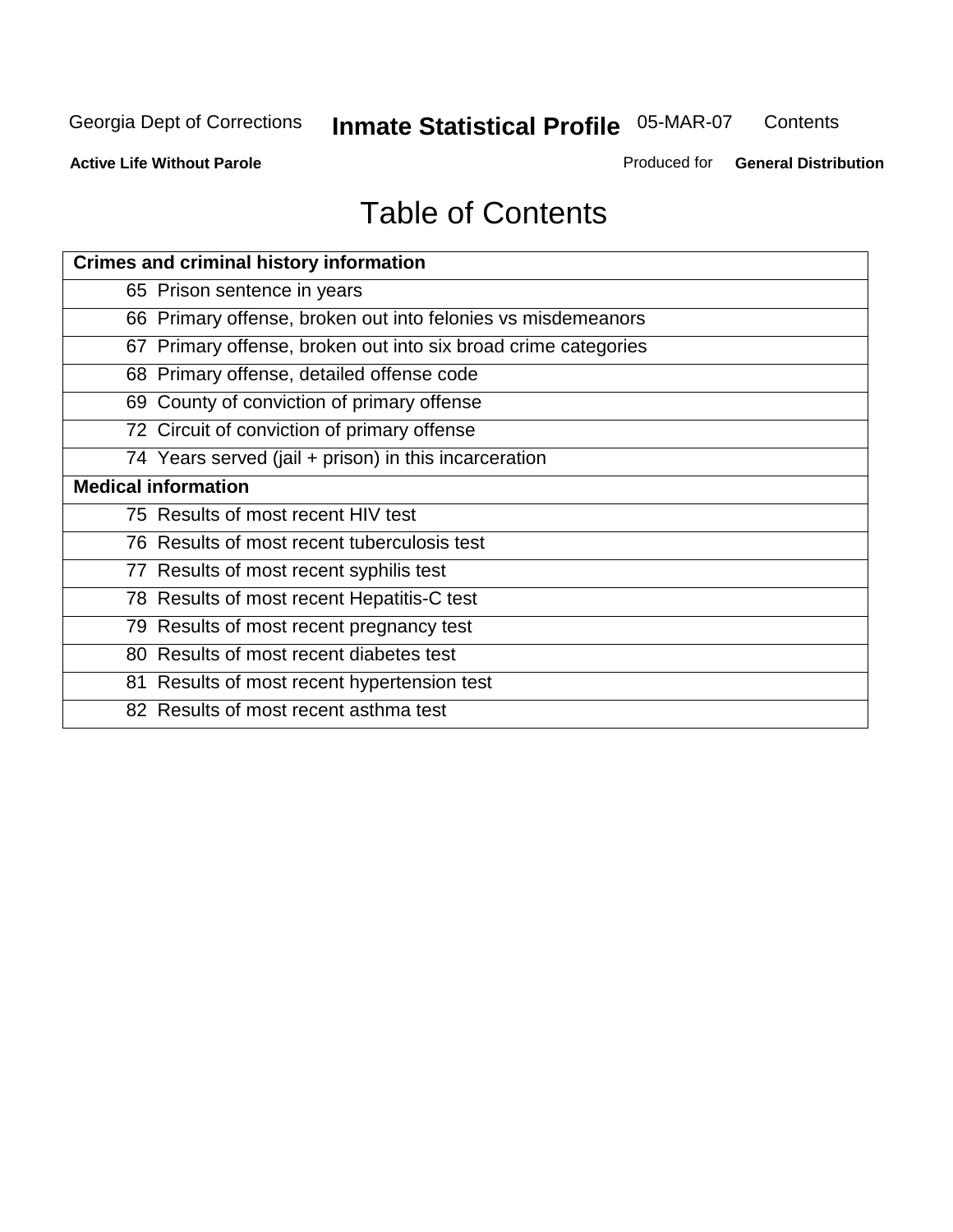#### **Active Life Without Parole**

#### Produced for **General Distribution**

### Current age, broken out in ten-year age groups

|                       |              | <b>Male</b> |         |              | <b>Female</b> |       |                 | <b>Total</b> |
|-----------------------|--------------|-------------|---------|--------------|---------------|-------|-----------------|--------------|
| <b>Current Age</b>    | <b>Count</b> | Col %       | Row %   | <b>Count</b> | Col %         | Row % | <b>Total</b>    | Col %        |
| <b>Twenties</b>       | 72           | 16.29%      | 98.63%  |              | 16.67%        | 1.37% | 73 L            | 16.29%       |
| <b>Thirties</b>       | 161          | 36.43%      | 99.38%  |              | 16.67%        | 0.62% |                 | 162 36.16%   |
| <b>Forties</b>        | 137          | $31.00\%$   | 97.86%  | 3            | 50.00%        | 2.14% |                 | 140 31.25%   |
| <b>Fifties</b>        | 54           | $12.22\%$   | 98.18%  |              | 16.67%        | 1.82% |                 | 55 12.28%    |
| <b>Sixties</b>        | 13           | $2.94\%$    | 100.00% |              |               |       | 13 <sub>1</sub> | 2.90%        |
| Seventy +             | 5            | 1.13%       | 100.00% |              |               |       | 5               | 1.12%        |
| <b>Total Reported</b> | 442          | 100%        | 98.66%  | 6            | 100%          | 1.34% | 448             | 100%         |

| <b>Not Reported</b> |       |                          |
|---------------------|-------|--------------------------|
| <b>Total</b>        | 11°   | $\overline{\phantom{a}}$ |
| $\mathbf{v}$ and    | – – – | 440                      |

| Mean (average)       | 40.95 | 40.33 | 40.94 |
|----------------------|-------|-------|-------|
| Median (middle)      | 39.5  | 43.5  | 40    |
| Mode (most frequent) | 46    |       | 46    |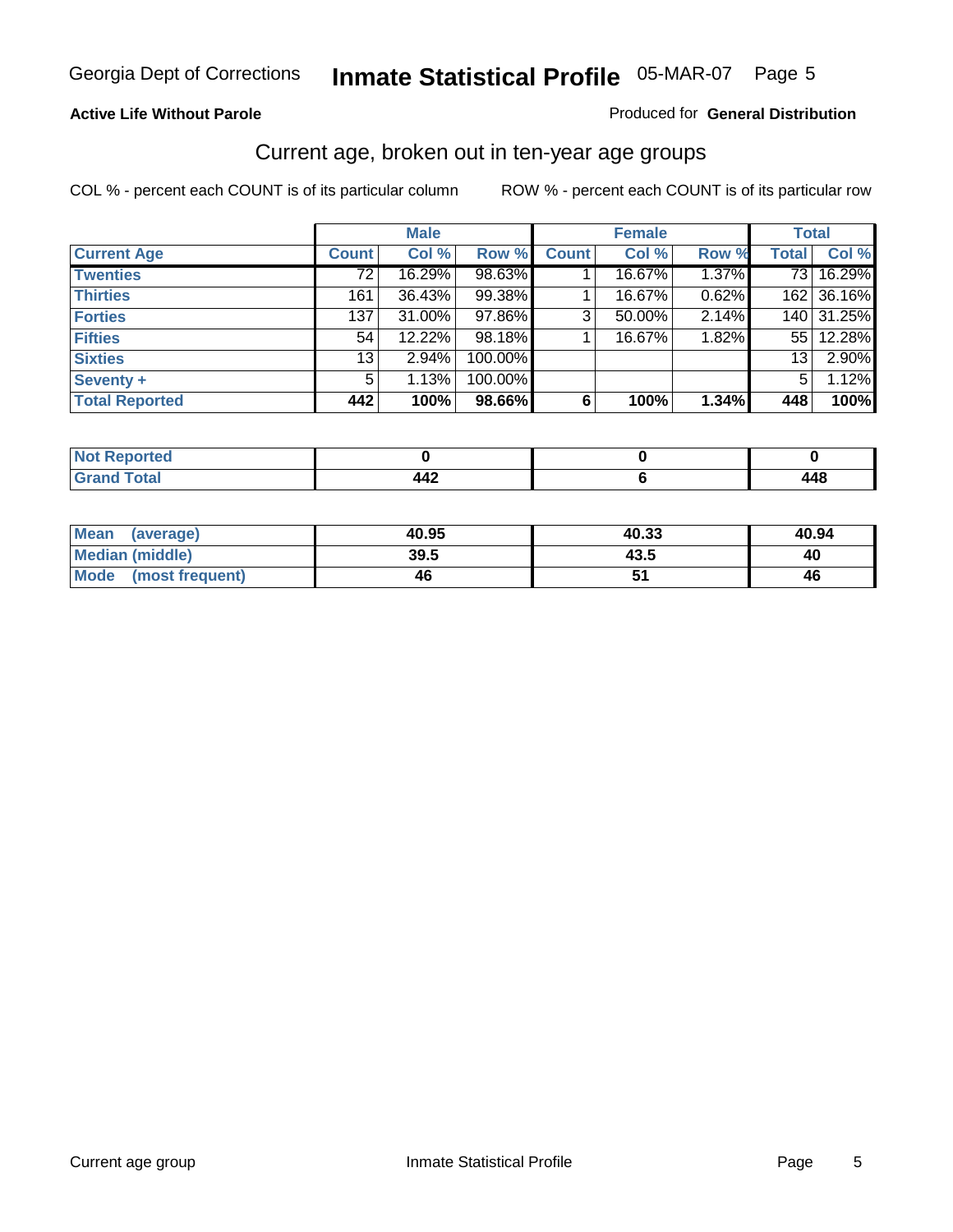**Active Life Without Parole** 

Produced for **General Distribution**

### Race group

|                       |              | <b>Male</b> |                    |   | <b>Female</b> |          |       | <b>Total</b> |
|-----------------------|--------------|-------------|--------------------|---|---------------|----------|-------|--------------|
| <b>Race Group</b>     | <b>Count</b> | Col %       | <b>Row % Count</b> |   | Col %         | Row %    | Total | Col %        |
| <b>White</b>          | 116          | 26.24%      | 96.67%             | 4 | 66.67%        | $3.33\%$ | 120   | 26.79%       |
| <b>Black</b>          | 326          | 73.76%      | 99.39%             |   | 33.33%        | .61%     | 328   | 73.21%       |
| <b>Total Reported</b> | 442          | 100%        | 98.66%I            |   | 100%          | 1.34%    | 448   | 100%         |

| المناسب بالتعبين<br>prteu<br>$\cdots$ |         |                                    |
|---------------------------------------|---------|------------------------------------|
| $- - - - - -$                         | <br>44£ | $\overline{\phantom{a}}$<br>$\sim$ |

| $^1$ Mo. | Rlack | White | 3lack |
|----------|-------|-------|-------|
| .        |       |       |       |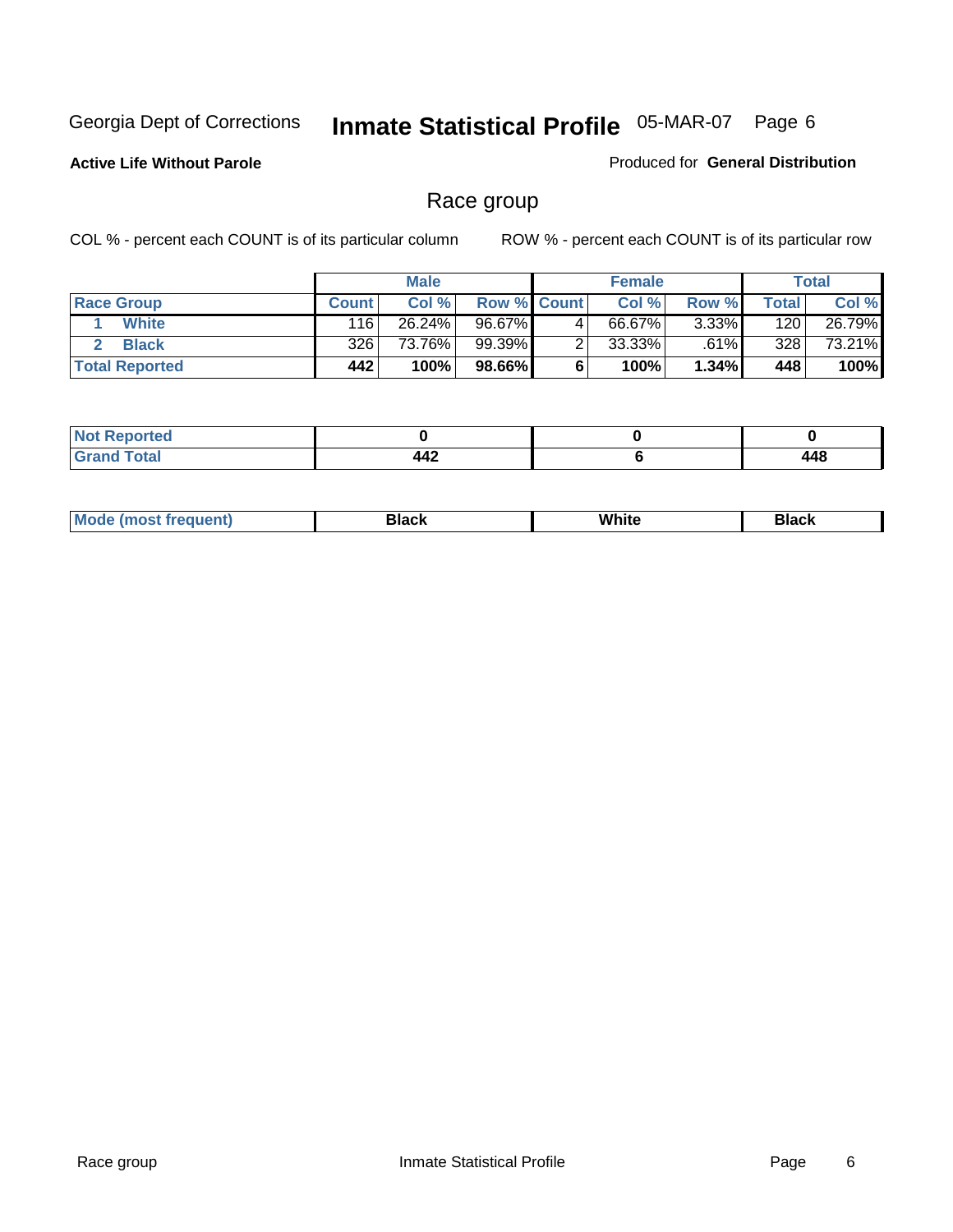**Active Life Without Parole** 

Produced for **General Distribution**

### Hispanic Origin

COL % - percent each COUNT is of its particular column ROW % - percent each COUNT is of its particular row

|                        |              | <b>Male</b> |             |    | <b>Female</b> |         |       | <b>Total</b> |
|------------------------|--------------|-------------|-------------|----|---------------|---------|-------|--------------|
| <b>Hispanic Origin</b> | <b>Count</b> | Col%        | Row % Count |    | Col %         | Row %   | Total | Col %        |
| <b>Non Hispanic</b>    | 434          | 98.19%      | 98.64%      | 61 | 100.00%       | $.36\%$ | 440   | 98.21%       |
| Hispanic               |              | 1.81%       | 100.00%     |    |               |         |       | 1.79%        |
| <b>Total Reported</b>  | 442          | 100%        | 98.66%      |    | 100%          | 1.34%   | 448   | 100%         |

**An inmate is counted as Hispanic if** 

**(a) he self-reported as Hispanic during the diagnostic process, or** 

**(b) his primary language is Spanish, or** 

**(c) he claimed birth or citizenship in Spain or a Latin American country, or** 

**(d) he had a common Spanish surname such as Lopez or Garcia**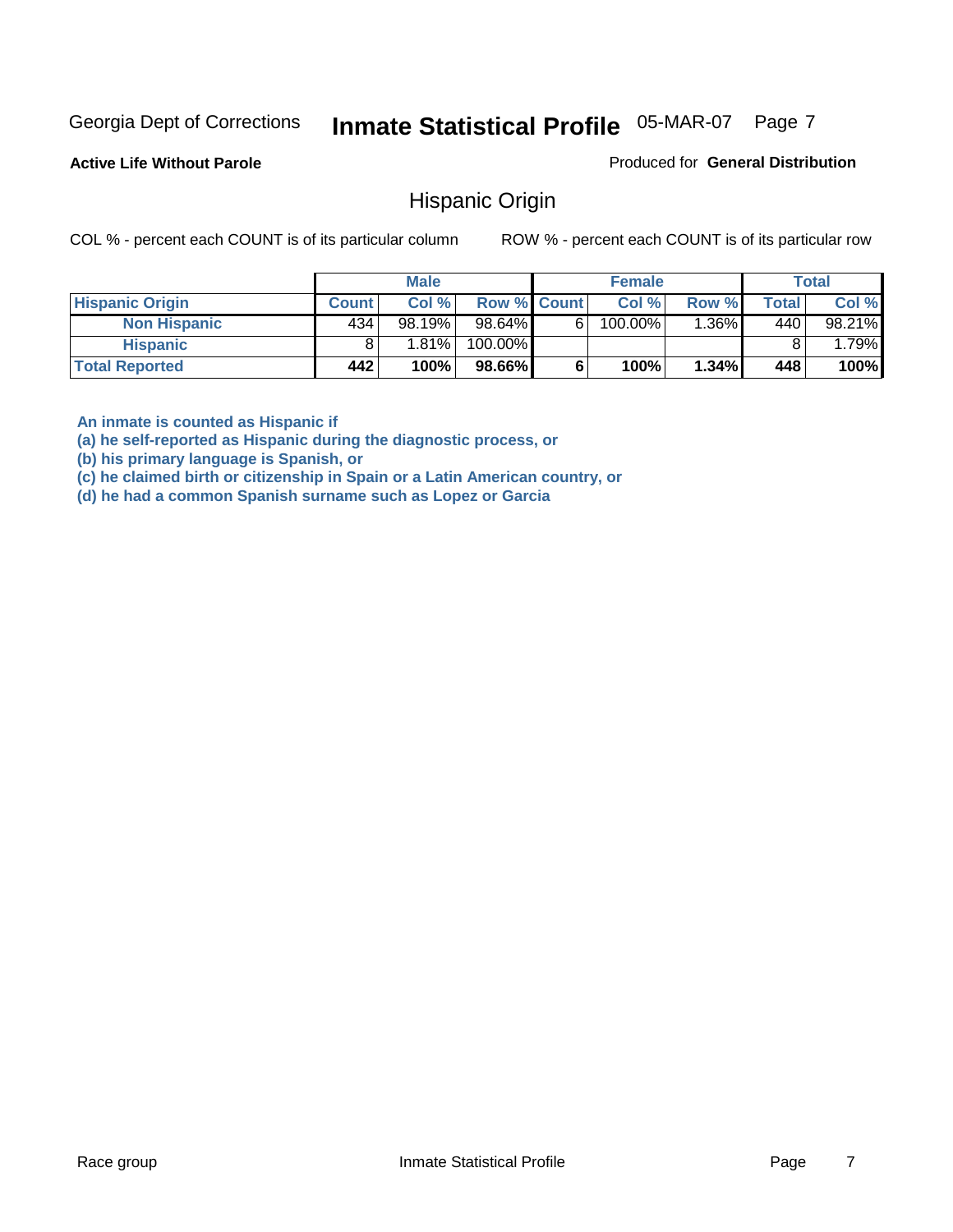#### **Active Life Without Parole**

#### Produced for **General Distribution**

### Marital status, self-reported at entry to prison

|                        | <b>Male</b>  |          |         | <b>Female</b> |        |       | <b>Total</b>    |        |
|------------------------|--------------|----------|---------|---------------|--------|-------|-----------------|--------|
| <b>Marital Status</b>  | <b>Count</b> | Col %    | Row %   | <b>Count</b>  | Col %  | Row % | <b>Total</b>    | Col %  |
| <b>Single</b>          | 245          | 56.71%   | 98.39%  | 4             | 66.67% | 1.61% | 249             | 56.85% |
| <b>Married</b><br>2.   | 57           | 13.19%   | 100.00% |               |        |       | 57              | 13.01% |
| <b>Separated</b><br>3  | 19           | 4.40%    | 100.00% |               |        |       | 19              | 4.34%  |
| <b>Divorced</b><br>4   | 56           | 12.96%   | 98.25%  |               | 16.67% | 1.75% | 57              | 13.01% |
| <b>Widowed</b><br>5    | 15           | 3.47%    | 93.75%  |               | 16.67% | 6.25% | 16 <sub>1</sub> | 3.65%  |
| <b>Common Law</b><br>6 | 40           | $9.26\%$ | 100.00% |               |        |       | 40              | 9.13%  |
| <b>Total Reported</b>  | 432          | 100%     | 98.63%  | 6             | 100%   | 1.37% | 438             | 100%   |

|             | י י |
|-------------|-----|
| <b>TTA.</b> |     |

| <b>Mode (most frequent)</b><br>Sinale<br>™ale |
|-----------------------------------------------|
|-----------------------------------------------|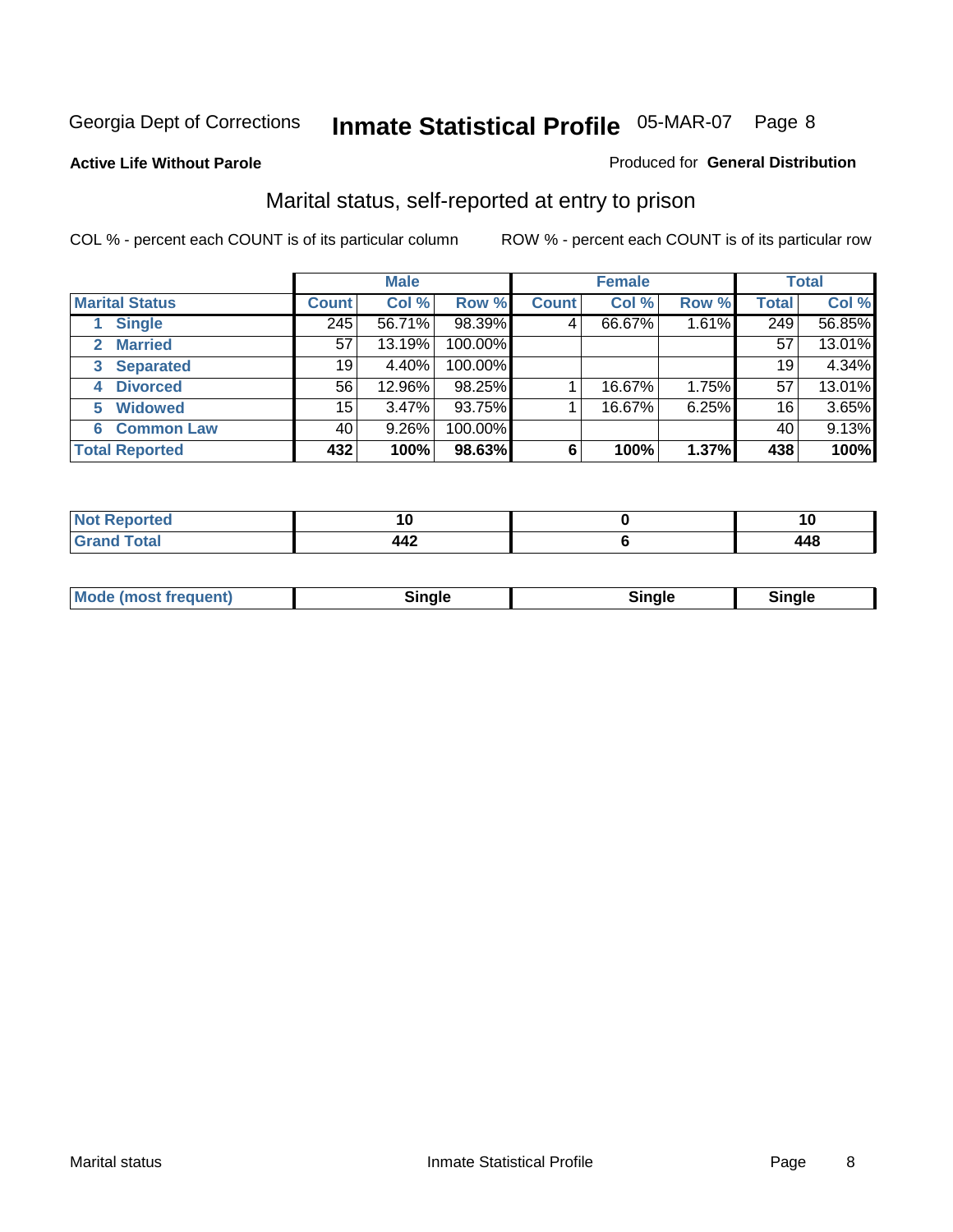#### **Active Life Without Parole**

#### Produced for **General Distribution**

### Number of children, self reported at entry to prison

|                           |              | <b>Male</b> |         |              | <b>Female</b> |          | <b>Total</b> |        |
|---------------------------|--------------|-------------|---------|--------------|---------------|----------|--------------|--------|
| <b>Number of Children</b> | <b>Count</b> | Col %       | Row %   | <b>Count</b> | Col %         | Row %    | <b>Total</b> | Col %  |
| $\bf{0}$                  | 161          | 36.59%      | 99.38%  |              | 16.67%        | 0.62%    | 162          | 36.32% |
|                           | 115          | 26.14%      | 96.64%  | 4            | 66.67%        | $3.36\%$ | 119          | 26.68% |
| $\overline{2}$            | 75           | 17.05%      | 98.68%  |              | 16.67%        | 1.32%    | 761          | 17.04% |
| 3                         | 48           | 10.91%      | 100.00% |              |               |          | 48           | 10.76% |
| 4                         | 20           | 4.55%       | 100.00% |              |               |          | 20           | 4.48%  |
| 5                         | 12.          | 2.73%       | 100.00% |              |               |          | 12           | 2.69%  |
| 6                         | 2            | 0.45%       | 100.00% |              |               |          | 2            | 0.45%  |
|                           |              | 0.23%       | 100.00% |              |               |          |              | 0.22%  |
| 8                         |              | 0.23%       | 100.00% |              |               |          |              | 0.22%  |
| 9                         | 2            | 0.45%       | 100.00% |              |               |          | 2            | 0.45%  |
| Over 10                   | 3            | 0.68%       | 100.00% |              |               |          | 3            | 0.67%  |
| <b>Total Reported</b>     | 440          | 100%        | 98.65%  | 6            | 100%          | 1.35%    | 446          | 100%   |

| tao    |                                 |     |
|--------|---------------------------------|-----|
| $\sim$ | $\overline{\phantom{a}}$<br>77Ł | 448 |

| Mean (average)         | .43 | 1.42 |
|------------------------|-----|------|
| <b>Median (middle)</b> |     |      |
| Mode (most frequent)   |     |      |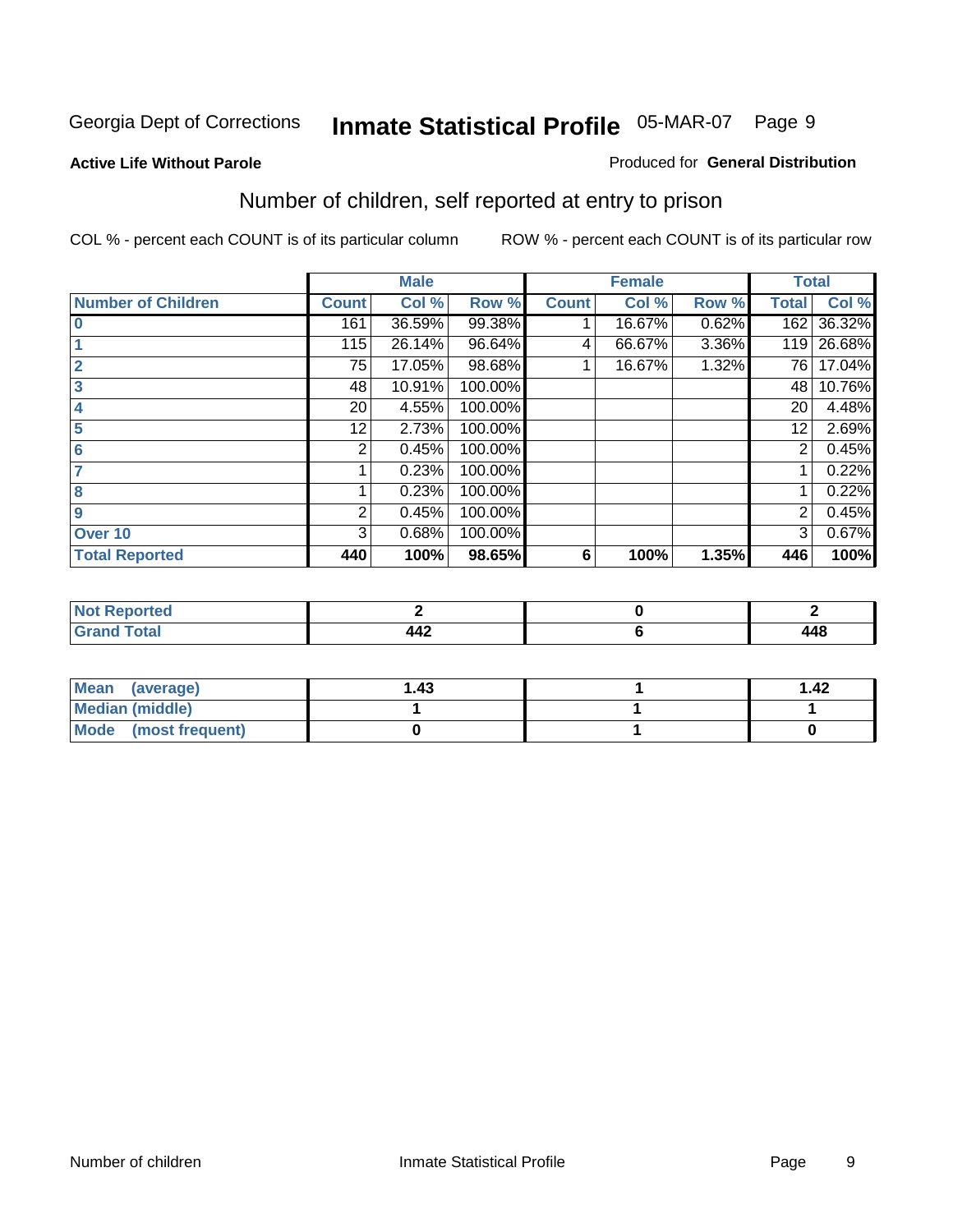#### **Active Life Without Parole**

#### Produced for **General Distribution**

### Religious affiliation, self-reported at entry to prison

|              |                              |                 | <b>Male</b> |         |                | <b>Female</b> |       |              | <b>Total</b> |
|--------------|------------------------------|-----------------|-------------|---------|----------------|---------------|-------|--------------|--------------|
|              | <b>Religious Affiliation</b> | <b>Count</b>    | Col %       | Row %   | <b>Count</b>   | Col %         | Row % | <b>Total</b> | Col %        |
|              | <b>Islam</b>                 | $\overline{30}$ | 7.85%       | 100.00% |                |               |       | 30           | 7.73%        |
| $\mathbf{2}$ | <b>Catholic</b>              | 11              | 2.88%       | 100.00% |                |               |       | 11           | 2.84%        |
| 3            | <b>Baptist</b>               | 170             | 44.50%      | 98.27%  | 3              | 50.00%        | 1.73% | 173          | 44.59%       |
| 4            | <b>Methodist</b>             | 5               | 1.31%       | 100.00% |                |               |       | 5            | 1.29%        |
| 7            | <b>Chc Of God</b>            |                 | .26%        | 100.00% |                |               |       |              | .26%         |
| 8            | <b>Holiness</b>              | 10              | 2.62%       | 90.91%  |                | 16.67%        | 9.09% | 11           | 2.84%        |
| 9            | <b>Jewish</b>                |                 | .26%        | 100.00% |                |               |       |              | .26%         |
| 16           | <b>Seven D Ad</b>            | 4               | 1.05%       | 100.00% |                |               |       | 4            | 1.03%        |
| 17           | <b>Jehovah Wt</b>            | 6               | 1.57%       | 100.00% |                |               |       | 6            | 1.55%        |
| 18           | <b>Latr Day S</b>            |                 | .26%        | 100.00% |                |               |       |              | .26%         |
| 20           | <b>Other Prot</b>            | 54              | 14.14%      | 96.43%  | $\overline{2}$ | 33.33%        | 3.57% | 56           | 14.43%       |
| 96           | <b>None</b>                  | 89              | 23.30%      | 100.00% |                |               |       | 89           | 22.94%       |
|              | <b>Total Reported</b>        | 382             | 100%        | 98.45%  | 6              | 100%          | 1.55% | 388          | 100%         |

| <b>rted</b> | υu         | υu    |
|-------------|------------|-------|
| <b>otal</b> | <b>TTA</b> | A A R |

| ' Mo<br>went | <b>}aptist</b> | Baptist<br>$ -$ | <b>Baptist</b> |
|--------------|----------------|-----------------|----------------|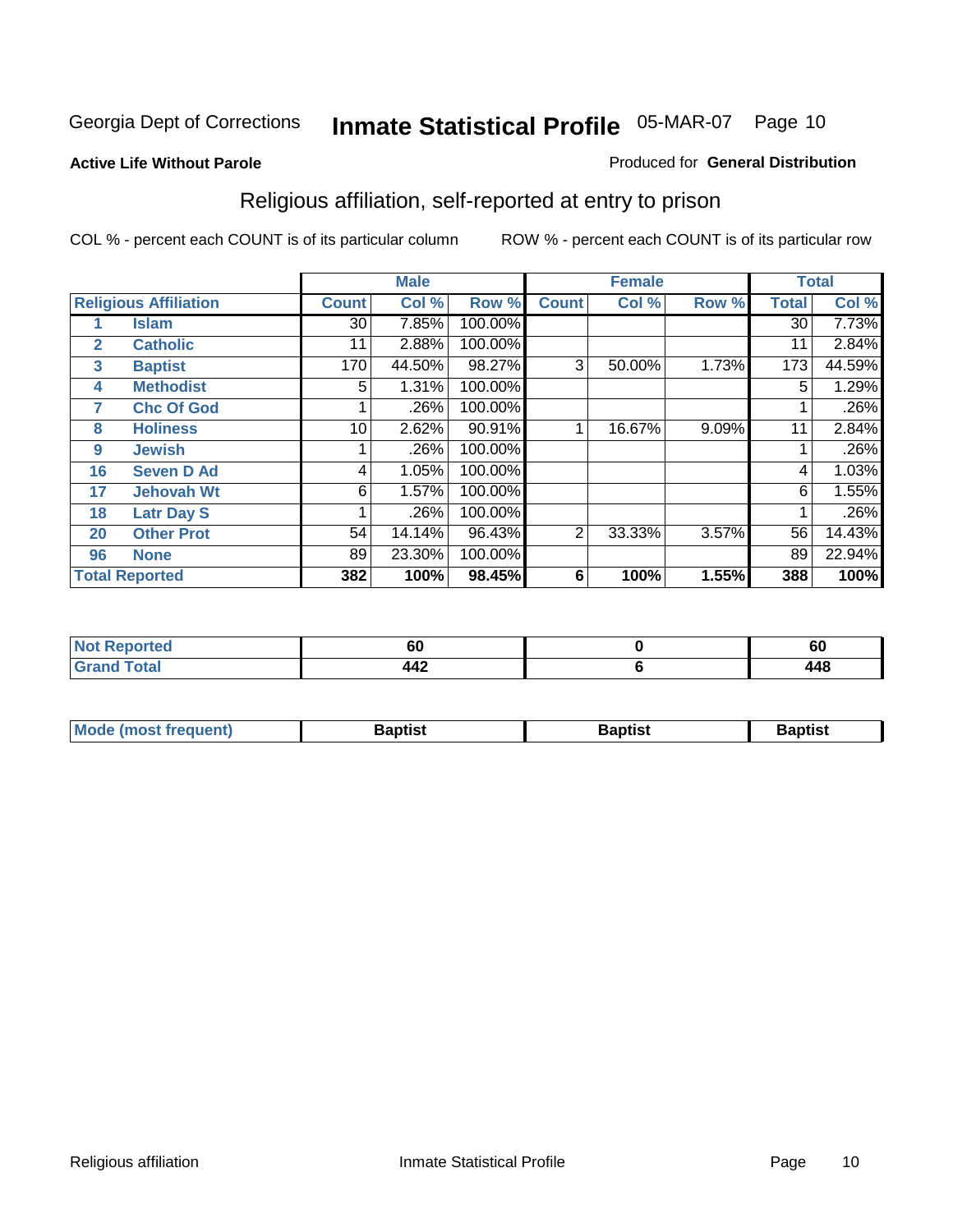#### **Active Life Without Parole**

#### Produced for **General Distribution**

### Home county, self-reported at entry to prison

|                |                    |                 | <b>Male</b> |         |              | <b>Female</b> |        | <b>Total</b>              |        |
|----------------|--------------------|-----------------|-------------|---------|--------------|---------------|--------|---------------------------|--------|
|                | <b>Home County</b> | <b>Count</b>    | Col %       | Row %   | <b>Count</b> | Col %         | Row %  | <b>Total</b>              | Col %  |
| $\overline{1}$ | <b>Appling</b>     | $\overline{2}$  | .48%        | 100.00% |              |               |        | $\overline{2}$            | .47%   |
| $\overline{2}$ | <b>Atkinson</b>    | 1               | .24%        | 100.00% |              |               |        | 1                         | .24%   |
| 5              | <b>Baldwin</b>     | 4               | .96%        | 100.00% |              |               |        | 4                         | .95%   |
| 7              | <b>Barrow</b>      | $\overline{3}$  | .72%        | 100.00% |              |               |        | $\overline{3}$            | .71%   |
| 8              | <b>Bartow</b>      | $\overline{3}$  | .72%        | 100.00% |              |               |        | $\overline{3}$            | .71%   |
| 9              | <b>Ben Hill</b>    | $\overline{3}$  | .72%        | 100.00% |              |               |        | $\overline{3}$            | .71%   |
| 11             | <b>Bibb</b>        | $\overline{9}$  | 2.16%       | 100.00% |              |               |        | 9                         | 2.13%  |
| 12             | <b>Bleckley</b>    | $\overline{3}$  | .72%        | 100.00% |              |               |        | $\overline{3}$            | .71%   |
| 14             | <b>Brooks</b>      | 1               | .24%        | 100.00% |              |               |        | 1                         | .24%   |
| 16             | <b>Bulloch</b>     | 1               | .24%        | 100.00% |              |               |        | 1                         | .24%   |
| 17             | <b>Burke</b>       | 4               | .96%        | 100.00% |              |               |        | 4                         | .95%   |
| 18             | <b>Butts</b>       | 1               | .24%        | 100.00% |              |               |        | 1                         | .24%   |
| 20             | <b>Camden</b>      | 4               | .96%        | 100.00% |              |               |        | 4                         | .95%   |
| 22             | <b>Carroll</b>     | $\overline{2}$  | .48%        | 100.00% |              |               |        | $\overline{2}$            | .47%   |
| 25             | <b>Chatham</b>     | $\overline{21}$ | 5.05%       | 100.00% |              |               |        | $\overline{21}$           | 4.98%  |
| 28             | <b>Cherokee</b>    | $\overline{2}$  | .48%        | 100.00% |              |               |        | $\overline{2}$            | .47%   |
| 29             | <b>Clarke</b>      | $\overline{10}$ | 2.40%       | 100.00% |              |               |        | $\overline{10}$           | 2.37%  |
| 31             | <b>Clayton</b>     | 11              | 2.64%       | 91.67%  | 1            | 16.67%        | 8.33%  | $\overline{12}$           | 2.84%  |
| 33             | <b>Cobb</b>        | 14              | 3.37%       | 100.00% |              |               |        | $\overline{14}$           | 3.32%  |
| 34             | <b>Coffee</b>      | $\overline{2}$  | .48%        | 100.00% |              |               |        | $\overline{c}$            | .47%   |
| 35             | <b>Colquitt</b>    | $\overline{2}$  | .48%        | 100.00% |              |               |        | $\overline{2}$            | .47%   |
| 36             | <b>Columbia</b>    | $\overline{3}$  | .72%        | 100.00% |              |               |        | $\overline{3}$            | .71%   |
| 37             | <b>Cook</b>        | $\overline{2}$  | .48%        | 100.00% |              |               |        | $\overline{2}$            | .47%   |
| 38             | <b>Coweta</b>      | 1               | .24%        | 100.00% |              |               |        | 1                         | .24%   |
| 40             | <b>Crisp</b>       | 1               | .24%        | 100.00% |              |               |        | 1                         | .24%   |
| 43             | <b>Decatur</b>     | 1               | .24%        | 100.00% |              |               |        | 1                         | .24%   |
| 44             | <b>Dekalb</b>      | $\overline{27}$ | 6.49%       | 100.00% |              |               |        | $\overline{27}$           | 6.40%  |
| 46             | <b>Dooly</b>       | 1               | .24%        | 100.00% |              |               |        | 1                         | .24%   |
| 47             | <b>Dougherty</b>   | 14              | 3.37%       | 100.00% |              |               |        | $\overline{14}$           | 3.32%  |
| 48             | <b>Douglas</b>     | 6               | 1.44%       | 85.71%  | 1            | 16.67%        | 14.29% | 7                         | 1.66%  |
| 51             | <b>Effingham</b>   | 1               | .24%        | 100.00% |              |               |        | 1                         | .24%   |
| 52             | <b>Elbert</b>      | 2               | .48%        | 100.00% |              |               |        | $\overline{c}$            | .47%   |
| 56             | <b>Fayette</b>     | $\overline{3}$  | .72%        | 100.00% |              |               |        | $\overline{\overline{3}}$ | .71%   |
| 57             | <b>Floyd</b>       | 4               | .96%        | 100.00% |              |               |        | 4                         | .95%   |
| 59             | <b>Franklin</b>    | $\overline{3}$  | .72%        | 100.00% |              |               |        | $\overline{3}$            | .71%   |
| 60             | <b>Fulton</b>      | 49              | 11.78%      | 100.00% |              |               |        | 49                        | 11.61% |
| 61             | <b>Gilmer</b>      | 1               | .24%        | 100.00% |              |               |        | 1                         | .24%   |
| 63             | <b>Glynn</b>       | $\overline{8}$  | 1.92%       | 100.00% |              |               |        | $\overline{8}$            | 1.90%  |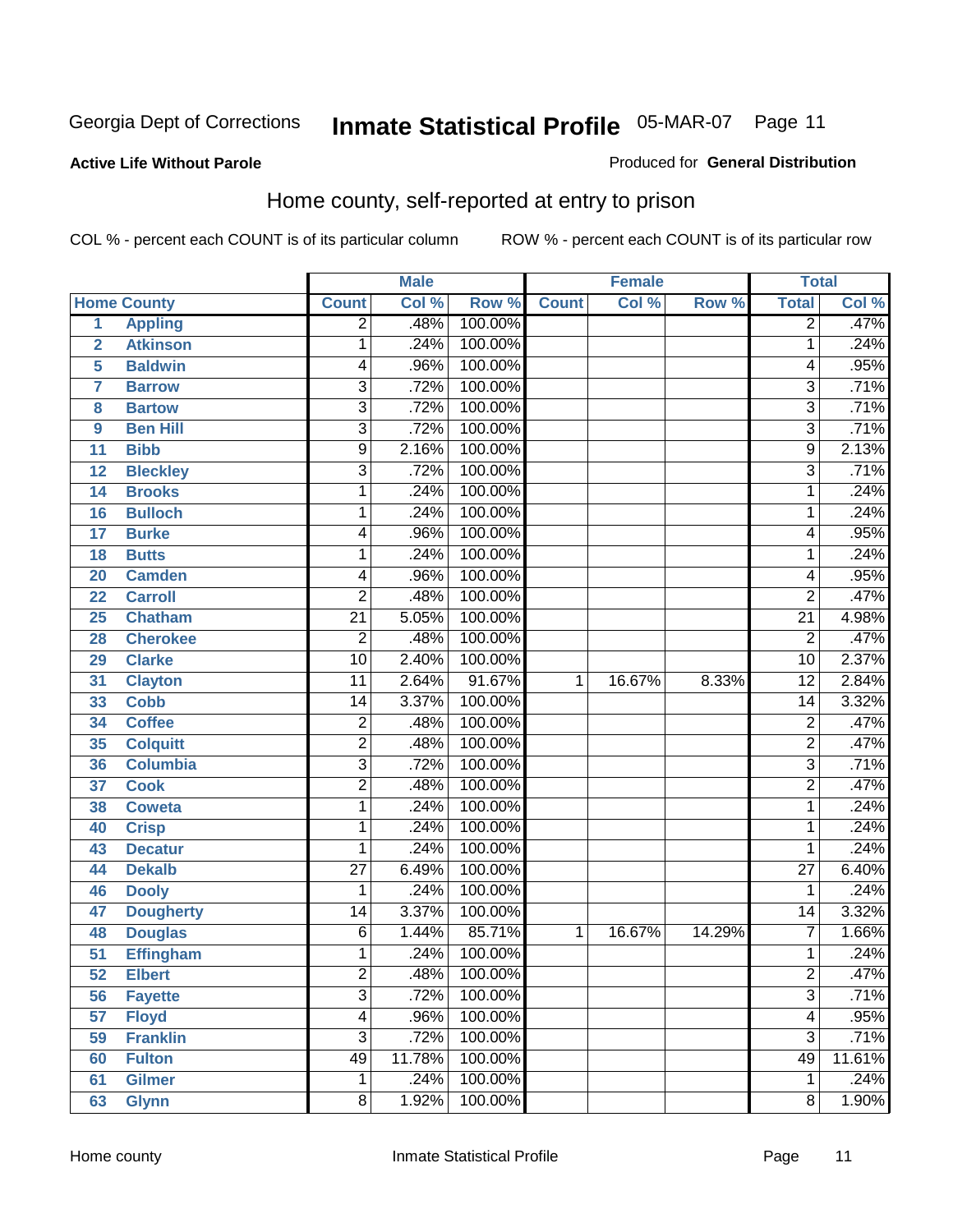#### **Active Life Without Parole**

#### Produced for **General Distribution**

### Home county, self-reported at entry to prison

|     |                    |                | <b>Male</b> |         |              | <b>Female</b> |        | <b>Total</b>    |       |
|-----|--------------------|----------------|-------------|---------|--------------|---------------|--------|-----------------|-------|
|     | <b>Home County</b> | <b>Count</b>   | Col %       | Row %   | <b>Count</b> | Col %         | Row %  | <b>Total</b>    | Col % |
| 65  | <b>Grady</b>       | 1              | .24%        | 100.00% |              |               |        | 1               | .24%  |
| 66  | Greene             | 1              | .24%        | 100.00% |              |               |        | 1               | .24%  |
| 67  | <b>Gwinnett</b>    | 8              | 1.92%       | 100.00% |              |               |        | 8               | 1.90% |
| 68  | <b>Habersham</b>   | 1              | .24%        | 100.00% |              |               |        | 1               | .24%  |
| 69  | <b>Hall</b>        | 7              | 1.68%       | 100.00% |              |               |        | 7               | 1.66% |
| 70  | <b>Hancock</b>     | $\overline{2}$ | .48%        | 100.00% |              |               |        | $\overline{2}$  | .47%  |
| 72  | <b>Harris</b>      | 1              | .24%        | 100.00% |              |               |        | 1               | .24%  |
| 73  | <b>Hart</b>        | $\overline{2}$ | .48%        | 100.00% |              |               |        | $\overline{2}$  | .47%  |
| 75  | <b>Henry</b>       | 3              | .72%        | 100.00% |              |               |        | 3               | .71%  |
| 76  | <b>Houston</b>     | 6              | 1.44%       | 100.00% |              |               |        | 6               | 1.42% |
| 78  | <b>Jackson</b>     | 3              | .72%        | 100.00% |              |               |        | $\overline{3}$  | .71%  |
| 80  | <b>Jeff Davis</b>  | 1              | .24%        | 100.00% |              |               |        | 1               | .24%  |
| 82  | <b>Jenkins</b>     | 2              | .48%        | 100.00% |              |               |        | 2               | .47%  |
| 87  | <b>Laurens</b>     | $\overline{2}$ | .48%        | 100.00% |              |               |        | $\overline{2}$  | .47%  |
| 89  | <b>Liberty</b>     | 4              | .96%        | 100.00% |              |               |        | 4               | .95%  |
| 90  | <b>Lincoln</b>     | 1              | .24%        | 100.00% |              |               |        | 1               | .24%  |
| 91  | Long               | 1              | .24%        | 100.00% |              |               |        | 1               | .24%  |
| 92  | <b>Lowndes</b>     | 4              | .96%        | 100.00% |              |               |        | 4               | .95%  |
| 96  | <b>Marion</b>      | 1              | .24%        | 100.00% |              |               |        | 1               | .24%  |
| 97  | <b>Mcduffie</b>    | 1              | .24%        | 100.00% |              |               |        | 1               | .24%  |
| 98  | <b>Mcintosh</b>    | 2              | .48%        | 100.00% |              |               |        | 2               | .47%  |
| 100 | <b>Miller</b>      | 1              | .24%        | 100.00% |              |               |        | 1               | .24%  |
| 101 | <b>Mitchell</b>    | 1              | .24%        | 100.00% |              |               |        | 1               | .24%  |
| 102 | <b>Monroe</b>      | 1              | .24%        | 100.00% |              |               |        | 1               | .24%  |
| 104 | <b>Morgan</b>      | 1              | .24%        | 100.00% |              |               |        | 1               | .24%  |
| 106 | <b>Muscogee</b>    | 11             | 2.64%       | 100.00% |              |               |        | $\overline{11}$ | 2.61% |
| 107 | <b>Newton</b>      | 1              | .24%        | 50.00%  | 1            | 16.67%        | 50.00% | $\overline{2}$  | .47%  |
| 109 | <b>Oglethorpe</b>  | $\overline{2}$ | .48%        | 100.00% |              |               |        | $\overline{2}$  | .47%  |
| 110 | <b>Paulding</b>    | $\mathbf{1}$   | .24%        | 100.00% |              |               |        | 1               | .24%  |
| 113 | <b>Pierce</b>      | 1              | .24%        | 100.00% |              |               |        | 1               | .24%  |
| 114 | <b>Pike</b>        | 2              | .48%        | 66.67%  | 1            | 16.67%        | 33.33% | 3               | .71%  |
| 115 | <b>Polk</b>        | 2              | .48%        | 100.00% |              |               |        | $\overline{c}$  | .47%  |
| 117 | <b>Putnam</b>      | $\overline{2}$ | .48%        | 100.00% |              |               |        | $\overline{2}$  | .47%  |
| 119 | <b>Rabun</b>       | 1              | .24%        | 100.00% |              |               |        | 1               | .24%  |
| 120 | <b>Randolph</b>    | $\overline{2}$ | .48%        | 100.00% |              |               |        | $\overline{2}$  | .47%  |
| 121 | <b>Richmond</b>    | 16             | 3.85%       | 94.12%  | 1            | 16.67%        | 5.88%  | $\overline{17}$ | 4.03% |
| 122 | <b>Rockdale</b>    | 1              | .24%        | 100.00% |              |               |        | 1               | .24%  |
| 125 | <b>Seminole</b>    | $\mathbf{1}$   | .24%        | 100.00% |              |               |        | 1               | .24%  |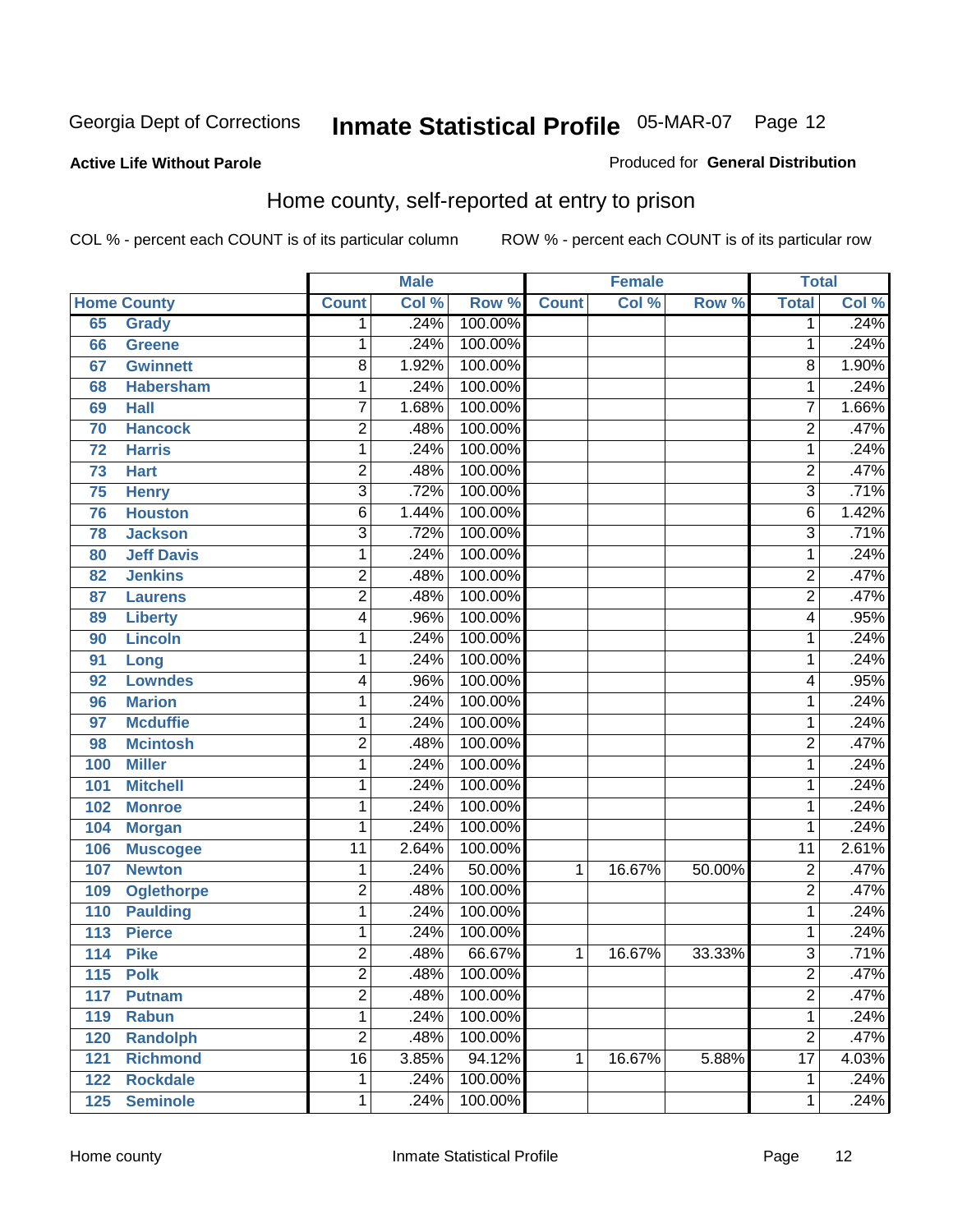#### **Active Life Without Parole**

#### Produced for **General Distribution**

### Home county, self-reported at entry to prison

|                          | <b>Male</b>    |        |         | <b>Female</b> |        |        | <b>Total</b>   |        |
|--------------------------|----------------|--------|---------|---------------|--------|--------|----------------|--------|
| <b>Home County</b>       | <b>Count</b>   | Col %  | Row %   | <b>Count</b>  | Col %  | Row %  | <b>Total</b>   | Col %  |
| 126<br><b>Spalding</b>   | 5              | 1.20%  | 100.00% |               |        |        | $\overline{5}$ | 1.18%  |
| <b>Stephens</b><br>127   | 2              | .48%   | 100.00% |               |        |        | $\overline{2}$ | .47%   |
| <b>Sumter</b><br>129     | 1              | .24%   | 100.00% |               |        |        |                | .24%   |
| <b>Tattnall</b><br>132   | 1              | .24%   | 100.00% |               |        |        |                | .24%   |
| 136<br><b>Thomas</b>     | 3              | .72%   | 100.00% |               |        |        | 3              | .71%   |
| <b>Tift</b><br>137       | 3              | .72%   | 100.00% |               |        |        | 3              | .71%   |
| <b>Toombs</b><br>138     | 3              | .72%   | 100.00% |               |        |        | 3              | .71%   |
| <b>Troup</b><br>141      |                | .24%   | 100.00% |               |        |        |                | .24%   |
| <b>Union</b><br>144      | 1              | .24%   | 100.00% |               |        |        |                | .24%   |
| 145<br><b>Upson</b>      | 1              | .24%   | 100.00% |               |        |        |                | .24%   |
| <b>Walker</b><br>146     | $\overline{2}$ | .48%   | 66.67%  | 1             | 16.67% | 33.33% | 3              | .71%   |
| <b>Walton</b><br>147     | $\overline{3}$ | .72%   | 100.00% |               |        |        | 3              | .71%   |
| <b>Ware</b><br>148       | 6              | 1.44%  | 100.00% |               |        |        | 6              | 1.42%  |
| 150<br><b>Washington</b> | 3              | .72%   | 100.00% |               |        |        | 3              | .71%   |
| <b>Wayne</b><br>151      | 3              | .72%   | 100.00% |               |        |        | 3              | .71%   |
| <b>Whitfield</b><br>155  | 2              | .48%   | 100.00% |               |        |        | 2              | .47%   |
| <b>Wilkinson</b><br>158  | 1              | .24%   | 100.00% |               |        |        |                | .24%   |
| <b>Unknown</b><br>160    | 44             | 10.58% | 100.00% |               |        |        | 44             | 10.43% |
| <b>Total Rported</b>     | 416            | 100%   | 98.58%  | 6             | 100%   | 1.42%  | 422            | 100%   |

| N0<br><u>ica</u><br>           | ^^<br>Zu | .<br>ZU |
|--------------------------------|----------|---------|
| $- \cdot$<br>$\cdots$ $\cdots$ | 77A      | $\sim$  |

| <b>Mo</b><br>$\cdots$ | --- | w | ullui |
|-----------------------|-----|---|-------|
|                       |     |   |       |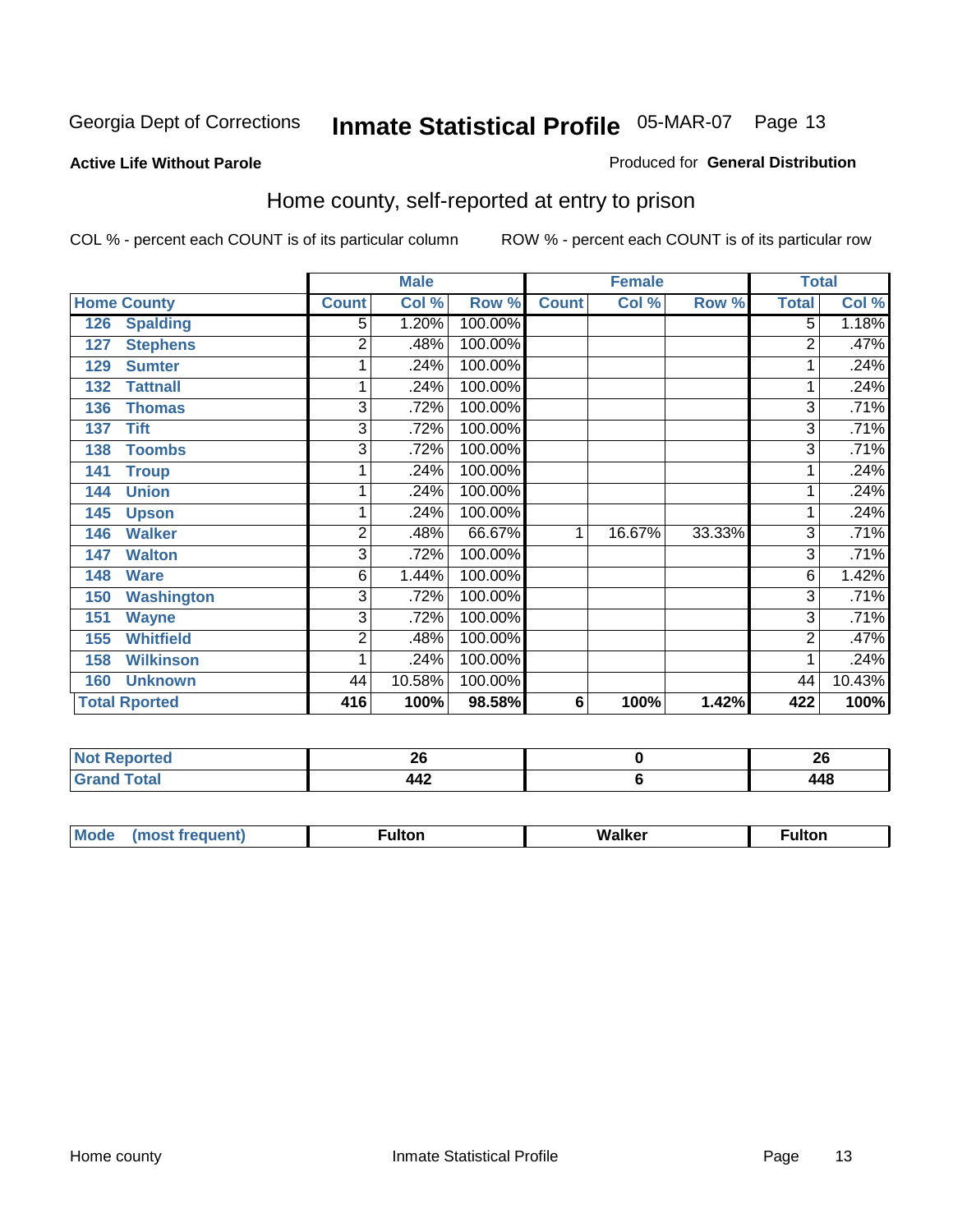#### **Active Life Without Parole**

#### Produced for **General Distribution**

### Socioeconomic class, self-reported at entry to prison

|                                   | <b>Male</b>  |           | <b>Female</b> |              |           | <b>Total</b> |       |        |
|-----------------------------------|--------------|-----------|---------------|--------------|-----------|--------------|-------|--------|
| <b>Socioeconomic Class</b>        | <b>Count</b> | Col %     | Row %         | <b>Count</b> | Col %     | Row %        | Total | Col %  |
| <b>Welfare</b>                    | 28           | 6.68%     | 100.00%       |              |           |              | 28    | 6.60%  |
| <b>Occ Employ</b><br>$\mathbf{2}$ | 18           | $4.30\%$  | $100.00\%$    |              |           |              | 18    | 4.25%  |
| <b>Minimum Std</b><br>3           | 226          | 53.94%    | $99.56\%$     |              | $20.00\%$ | .44%         | 227   | 53.54% |
| <b>Middle</b>                     | 147          | $35.08\%$ | $97.35\%$     |              | 80.00%    | 2.65%        | 151   | 35.61% |
| <b>Total Reported</b>             | 419          | 100%      | 98.82%        |              | 100%      | 1.18%        | 424   | 100%   |

| <b>rted</b><br>NZ<br>.                 | $\overline{\phantom{a}}$<br>~ |           |
|----------------------------------------|-------------------------------|-----------|
| <b>Total</b><br><b>C</b> roy<br>$\sim$ | $\Lambda \Lambda$<br>--       | ΛQ<br>74V |

| M<br>Mir<br>Mi<br><b>Middle</b><br><b>C</b> ta<br>Sta<br>oτu<br>.<br>the contract of the contract of the contract of the contract of the contract of the contract of the contract of<br>___ |
|---------------------------------------------------------------------------------------------------------------------------------------------------------------------------------------------|
|---------------------------------------------------------------------------------------------------------------------------------------------------------------------------------------------|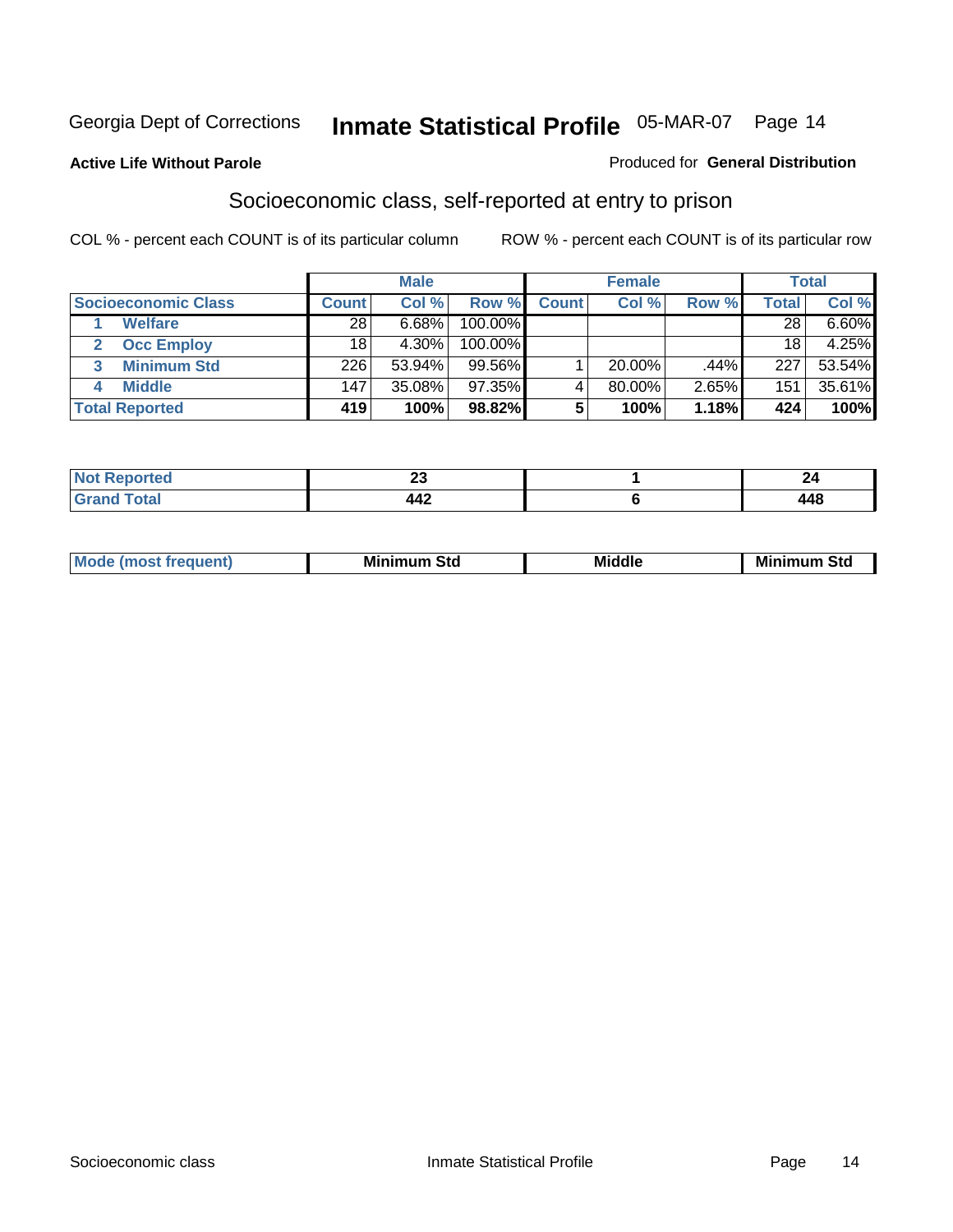**Active Life Without Parole** 

#### Produced for **General Distribution**

### Environment to age 16, self-reported at entry to prison

|                              | <b>Male</b>  |        | <b>Female</b> |              |        | <b>Total</b> |              |        |
|------------------------------|--------------|--------|---------------|--------------|--------|--------------|--------------|--------|
| <b>Environment to age 16</b> | <b>Count</b> | Col %  | Row %         | <b>Count</b> | Col %  | Row %        | <b>Total</b> | Col %  |
| <b>Rural/Farm</b>            | 9            | 2.11%  | 100.00%       |              |        |              |              | 2.08%  |
| <b>Rural/Nfarm</b><br>2      | 20           | 4.69%  | 86.96%        | 3            | 50.00% | 13.04%       | 23           | 5.32%  |
| S.M.S.A<br>3                 | 173          | 40.61% | 100.00%       |              |        |              | 173          | 40.05% |
| <b>Urban</b>                 | 91           | 21.36% | $97.85\%$     |              | 33.33% | 2.15%        | 93           | 21.53% |
| <b>Small Town</b><br>5.      | 133          | 31.22% | 99.25%        |              | 16.67% | .75%         | 134.         | 31.02% |
| <b>Total Reported</b>        | 426          | 100%   | 98.61%        | 6            | 100%   | 1.39%        | 432          | 100%   |

| Reported<br>Not<br>$\sim$ |   |     |
|---------------------------|---|-----|
| <b>Total</b><br>Grand     | ╌ | 448 |

| <b>Mo</b> | ---<br>. .<br>м | .<br>'tarn | м |
|-----------|-----------------|------------|---|
|           |                 |            |   |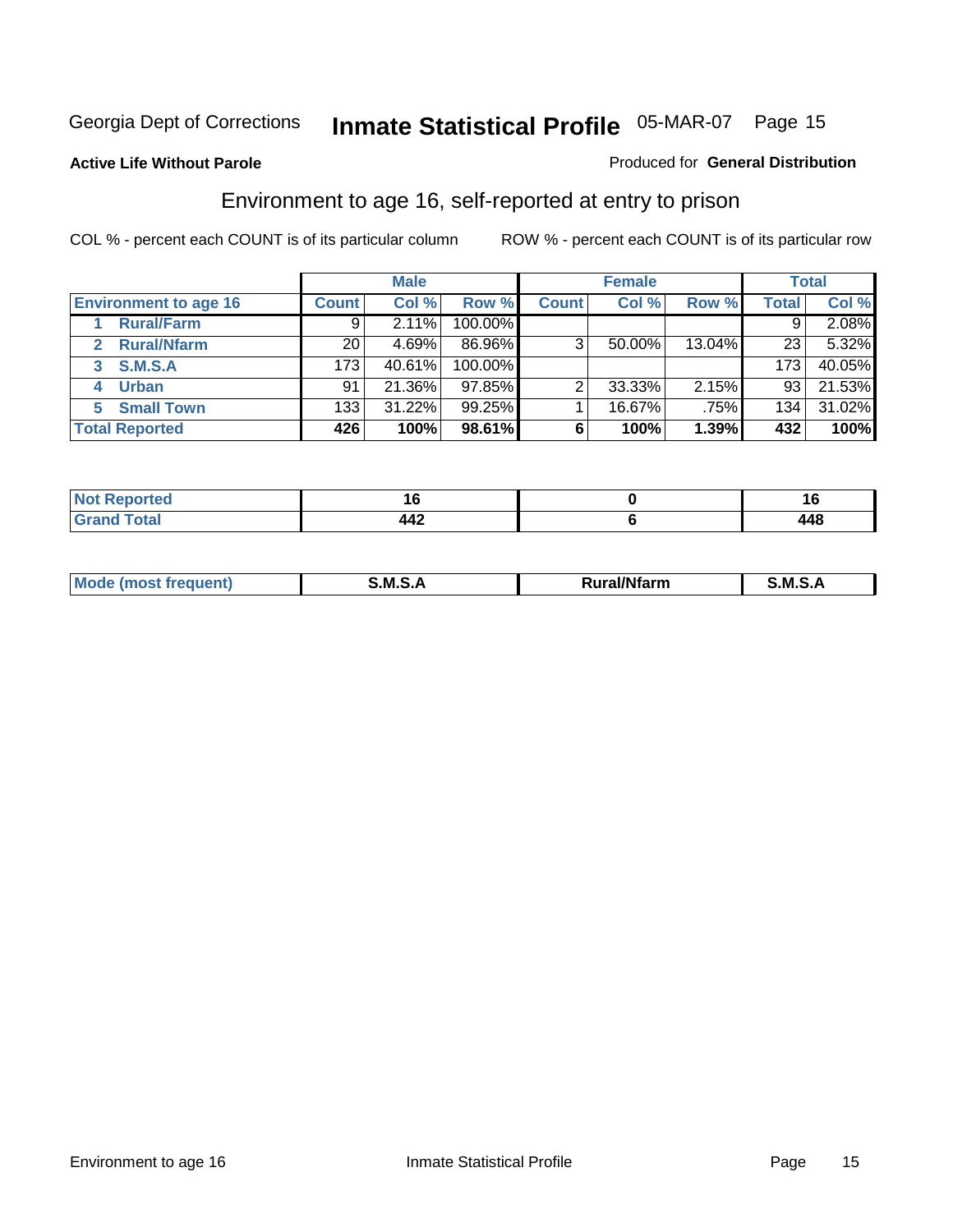#### **Active Life Without Parole**

#### Produced for **General Distribution**

### Guardian status to age 16, self-reported at entry to prison

|                                  |                 | <b>Male</b> |         |              | <b>Female</b> |       |              | <b>Total</b> |
|----------------------------------|-----------------|-------------|---------|--------------|---------------|-------|--------------|--------------|
| <b>Guardian Status To Age 16</b> | <b>Count</b>    | Col %       | Row %   | <b>Count</b> | Col %         | Row % | <b>Total</b> | Col %        |
| 2 Father Only                    | 9               | 2.30%       | 100.00% |              |               |       | 9            | 2.26%        |
| 3 Ftr Mtr Hd                     | 32              | 8.16%       | 100.00% |              |               |       | 32           | 8.04%        |
| <b>4 Mother Only</b>             | 155             | 39.54%      | 99.36%  |              | 16.67%        | .64%  | 156          | 39.20%       |
| 5 Mtr Ftr Hd                     | 134             | 34.18%      | 97.10%  | 4            | 66.67%        | 2.90% | 138          | 34.67%       |
| <b>6 Oth Female</b>              | 13              | 3.32%       | 100.00% |              |               |       | 13           | 3.27%        |
| <b>7 Oth Male</b>                | 3               | .77%        | 100.00% |              |               |       | 3            | .75%         |
| 8 Step-Parnts                    | 11              | 2.81%       | 100.00% |              |               |       | 11           | 2.76%        |
| 9 Foster Home                    | 9               | 2.30%       | 100.00% |              |               |       | 9            | 2.26%        |
| <b>10 Grand Prnts</b>            | 26 <sub>1</sub> | 6.63%       | 96.30%  |              | 16.67%        | 3.70% | 27           | 6.78%        |
| <b>Total Reported</b>            | 392             | 100%        | 98.49%  | 6            | 100%          | 1.51% | 398          | 100%         |

|   | ึงเ         | วเ |
|---|-------------|----|
| - | $\sim$<br>. | .  |

| <b>Mou</b> | Mother<br>Onlv | Hd<br>Mtr<br>E4w | M<br>Only<br>. |
|------------|----------------|------------------|----------------|
|            |                |                  |                |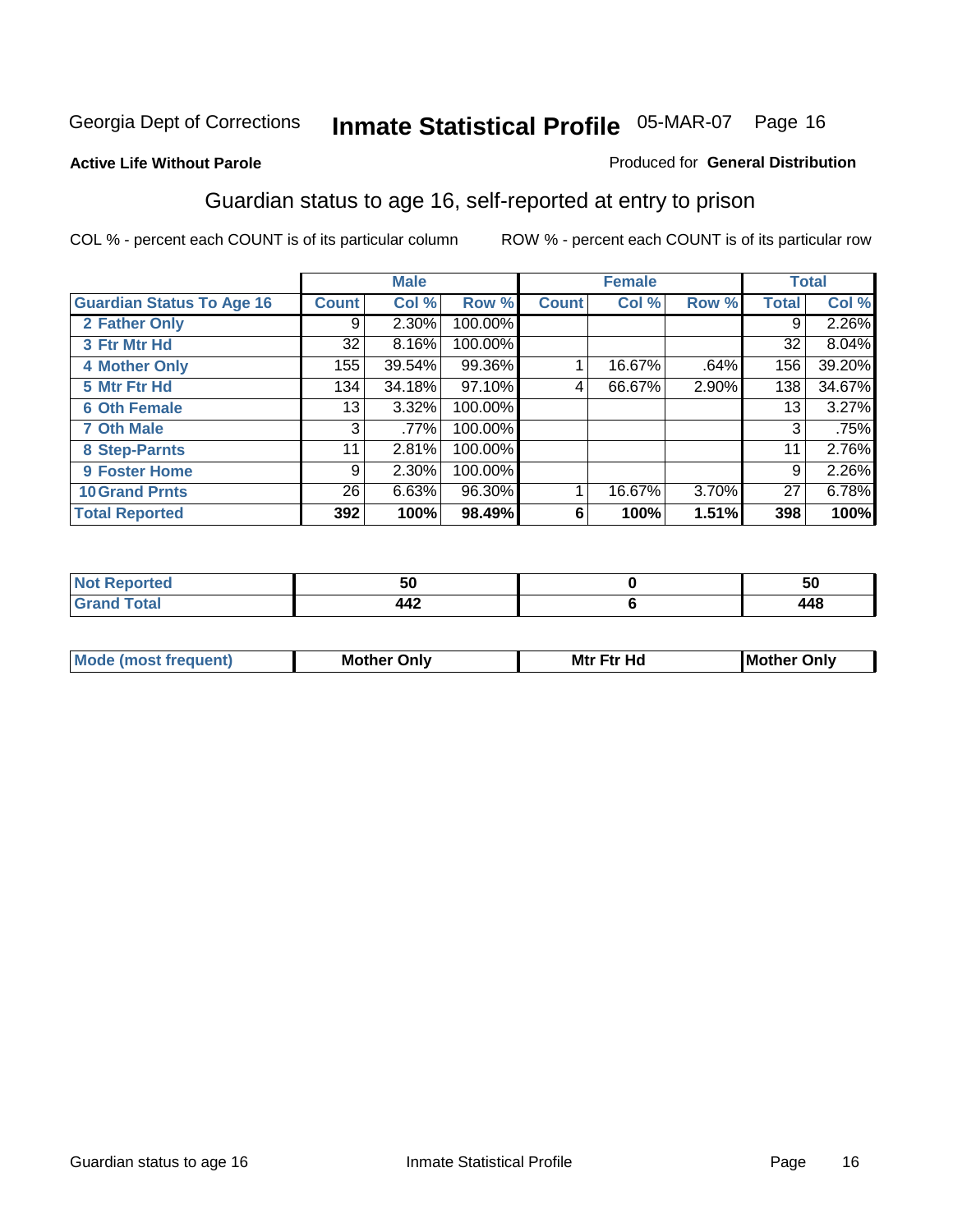#### **Active Life Without Parole**

#### Produced for **General Distribution**

### Employment status before prison, self-reported at entry to prison

|                          |                    | <b>Male</b>  |        | <b>Female</b> |              |        | <b>Total</b> |              |        |
|--------------------------|--------------------|--------------|--------|---------------|--------------|--------|--------------|--------------|--------|
| <b>Employment Status</b> |                    | <b>Count</b> | Col %  | Row %         | <b>Count</b> | Col %  | Row %        | <b>Total</b> | Col %  |
|                          | <b>Full Time</b>   | 221          | 56.38% | 98.22%        |              | 80.00% | 1.78%        | 225          | 56.68% |
| $\mathbf{2}$             | <b>Part Time</b>   | 19           | 4.85%  | 100.00%       |              |        |              | 19           | 4.79%  |
| 3                        | Unempl $<$ 6m      | 41           | 10.46% | 97.62%        |              | 20.00% | 2.38%        | 42           | 10.58% |
| 4                        | Unempl $> 6m$      | 65           | 16.58% | 100.00%       |              |        |              | 65           | 16.37% |
| 5                        | <b>Never Workd</b> | 27           | 6.89%  | 100.00%       |              |        |              | 27           | 6.80%  |
| 6                        | <b>Student</b>     |              | .26%   | 100.00%       |              |        |              |              | .25%   |
|                          | <b>Incapable</b>   | 18           | 4.59%  | 100.00%       |              |        |              | 18           | 4.53%  |
| <b>Total Reported</b>    |                    | 392          | 100%   | 98.74%        | 5            | 100%   | 1.26%        | 397          | 100%   |

|             | 50                    | w                 |
|-------------|-----------------------|-------------------|
| $- - - - -$ | $\cdot$<br><b>TTA</b> | . A C<br>.<br>ᅲᅲ℧ |

| Mo | 'me<br>uн<br>the contract of the contract of the contract of the contract of the contract of the contract of the contract of the contract of the contract of the contract of the contract of the contract of the contract of the contract o | ïme<br>uı.<br>the contract of the contract of the contract of the contract of the contract of the contract of the contract of |
|----|---------------------------------------------------------------------------------------------------------------------------------------------------------------------------------------------------------------------------------------------|-------------------------------------------------------------------------------------------------------------------------------|
|    |                                                                                                                                                                                                                                             |                                                                                                                               |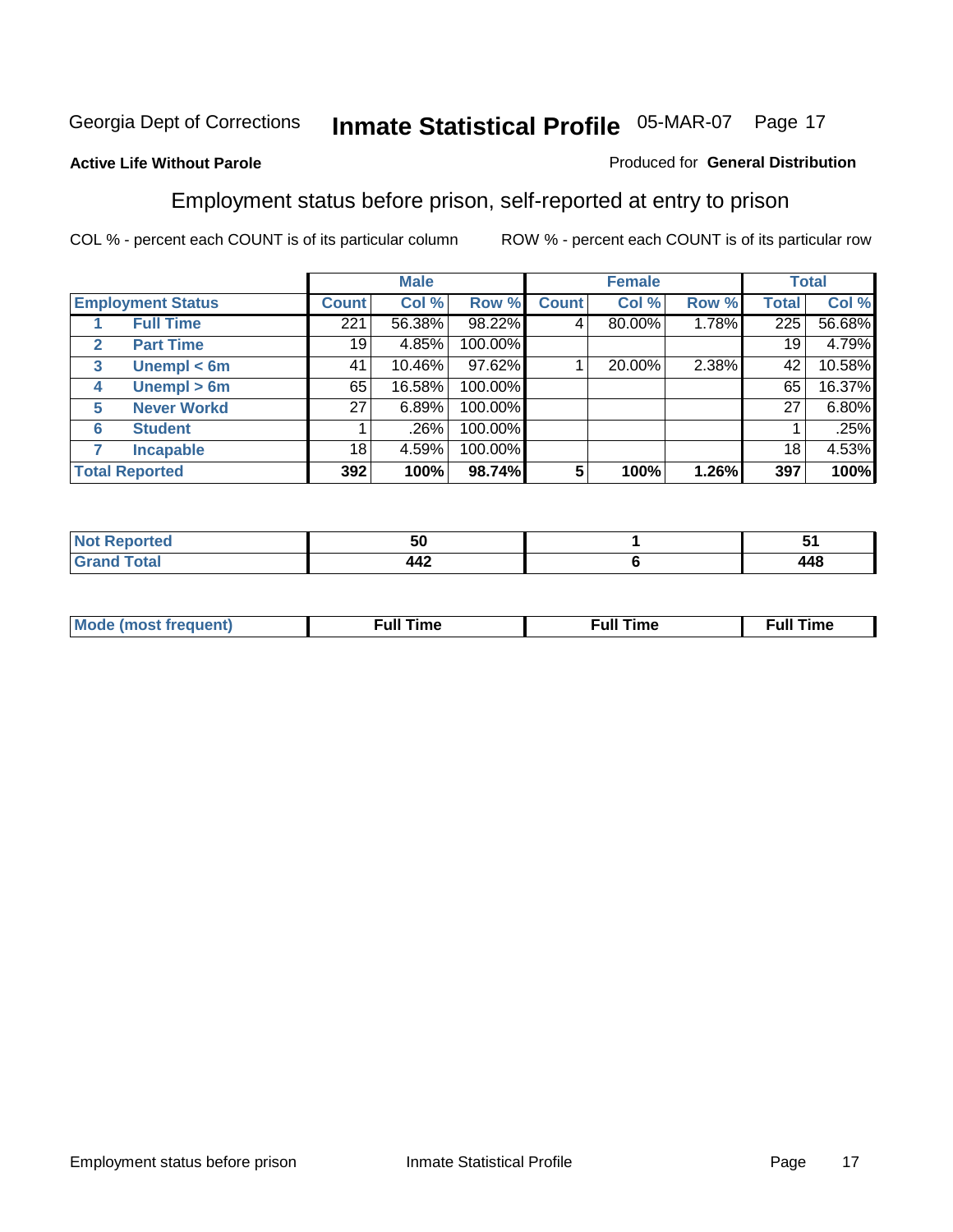#### **Active Life Without Parole**

Produced for **General Distribution**

### Age at admission

|                         |                 | <b>Male</b> |         |              | <b>Female</b> |        | <b>Total</b>    |       |
|-------------------------|-----------------|-------------|---------|--------------|---------------|--------|-----------------|-------|
| <b>Age At Admission</b> | <b>Count</b>    | Col %       | Row %   | <b>Count</b> | Col %         | Row %  | <b>Total</b>    | Col % |
| 17                      | $\overline{2}$  | 0.45%       | 100.00% |              |               |        | $\overline{2}$  | 0.45% |
| 18                      | $\overline{3}$  | 0.68%       | 100.00% |              |               |        | $\overline{3}$  | 0.67% |
| 19                      | 11              | 2.49%       | 100.00% |              |               |        | $\overline{11}$ | 2.46% |
| 20                      | 6               | 1.36%       | 85.71%  | 1            | 16.67%        | 14.29% | 7               | 1.56% |
| $\overline{21}$         | $\overline{15}$ | 3.39%       | 100.00% |              |               |        | $\overline{15}$ | 3.35% |
| 22                      | $\overline{23}$ | 5.20%       | 100.00% |              |               |        | $\overline{23}$ | 5.13% |
| 23                      | $\overline{15}$ | 3.39%       | 100.00% |              |               |        | $\overline{15}$ | 3.35% |
| 24                      | $\overline{14}$ | 3.17%       | 100.00% |              |               |        | 14              | 3.13% |
| 25                      | $\overline{17}$ | 3.85%       | 94.44%  | 1            | 16.67%        | 5.56%  | $\overline{18}$ | 4.02% |
| 26                      | $\overline{17}$ | 3.85%       | 100.00% |              |               |        | $\overline{17}$ | 3.79% |
| 27                      | $\overline{14}$ | 3.17%       | 100.00% |              |               |        | $\overline{14}$ | 3.13% |
| 28                      | $\overline{17}$ | 3.85%       | 100.00% |              |               |        | $\overline{17}$ | 3.79% |
| 29                      | $\overline{16}$ | 3.62%       | 100.00% |              |               |        | 16              | 3.57% |
| 30                      | $\overline{12}$ | 2.71%       | 100.00% |              |               |        | $\overline{12}$ | 2.68% |
| 31                      | $\overline{14}$ | 3.17%       | 100.00% |              |               |        | $\overline{14}$ | 3.13% |
| 32                      | $\overline{16}$ | 3.62%       | 94.12%  | 1            | 16.67%        | 5.88%  | 17              | 3.79% |
| 33                      | $\overline{13}$ | 2.94%       | 100.00% |              |               |        | 13              | 2.90% |
| 34                      | 9               | 2.04%       | 100.00% |              |               |        | $\overline{9}$  | 2.01% |
| 35                      | $\overline{15}$ | 3.39%       | 100.00% |              |               |        | $\overline{15}$ | 3.35% |
| 36                      | $\overline{20}$ | 4.52%       | 100.00% |              |               |        | $\overline{20}$ | 4.46% |
| 37                      | $\overline{16}$ | 3.62%       | 100.00% |              |               |        | 16              | 3.57% |
| 38                      | $\overline{14}$ | 3.17%       | 100.00% |              |               |        | $\overline{14}$ | 3.13% |
| 39                      | $\overline{13}$ | 2.94%       | 100.00% |              |               |        | $\overline{13}$ | 2.90% |
| 40                      | $\overline{8}$  | 1.81%       | 100.00% |              |               |        | 8               | 1.79% |
| 41                      | $\overline{17}$ | 3.85%       | 100.00% |              |               |        | $\overline{17}$ | 3.79% |
| 42                      | $\overline{12}$ | 2.71%       | 100.00% |              |               |        | $\overline{12}$ | 2.68% |
| 43                      | $\overline{13}$ | 2.94%       | 100.00% |              |               |        | $\overline{13}$ | 2.90% |
| 44                      | 9               | 2.04%       | 90.00%  | 1            | 16.67%        | 10.00% | 10              | 2.23% |
| 45                      | 14              | 3.17%       | 100.00% |              |               |        | $\overline{14}$ | 3.13% |
| 46                      | $\overline{8}$  | 1.81%       | 88.89%  | 1            | 16.67%        | 11.11% | $\overline{9}$  | 2.01% |
| 47                      | 4               | 0.90%       | 100.00% |              |               |        | 4               | 0.89% |
| 48                      | 7               | 1.58%       | 87.50%  | 1            | 16.67%        | 12.50% | 8               | 1.79% |
| 49                      | $\overline{9}$  | 2.04%       | 100.00% |              |               |        | $\overline{9}$  | 2.01% |
| 50                      | $\overline{3}$  | 0.68%       | 100.00% |              |               |        | $\overline{3}$  | 0.67% |
| 51                      | 3               | 0.68%       | 100.00% |              |               |        | $\overline{3}$  | 0.67% |
| 52                      | 6               | 1.36%       | 100.00% |              |               |        | 6               | 1.34% |
| 54                      | 1               | 0.23%       | 100.00% |              |               |        | 1               | 0.22% |
| 56                      | 3               | 0.68%       | 100.00% |              |               |        | $\overline{3}$  | 0.67% |
| 57                      | $\overline{3}$  | 0.68%       | 100.00% |              |               |        | $\overline{3}$  | 0.67% |
| 58                      | $\overline{2}$  | 0.45%       | 100.00% |              |               |        | $\overline{2}$  | 0.45% |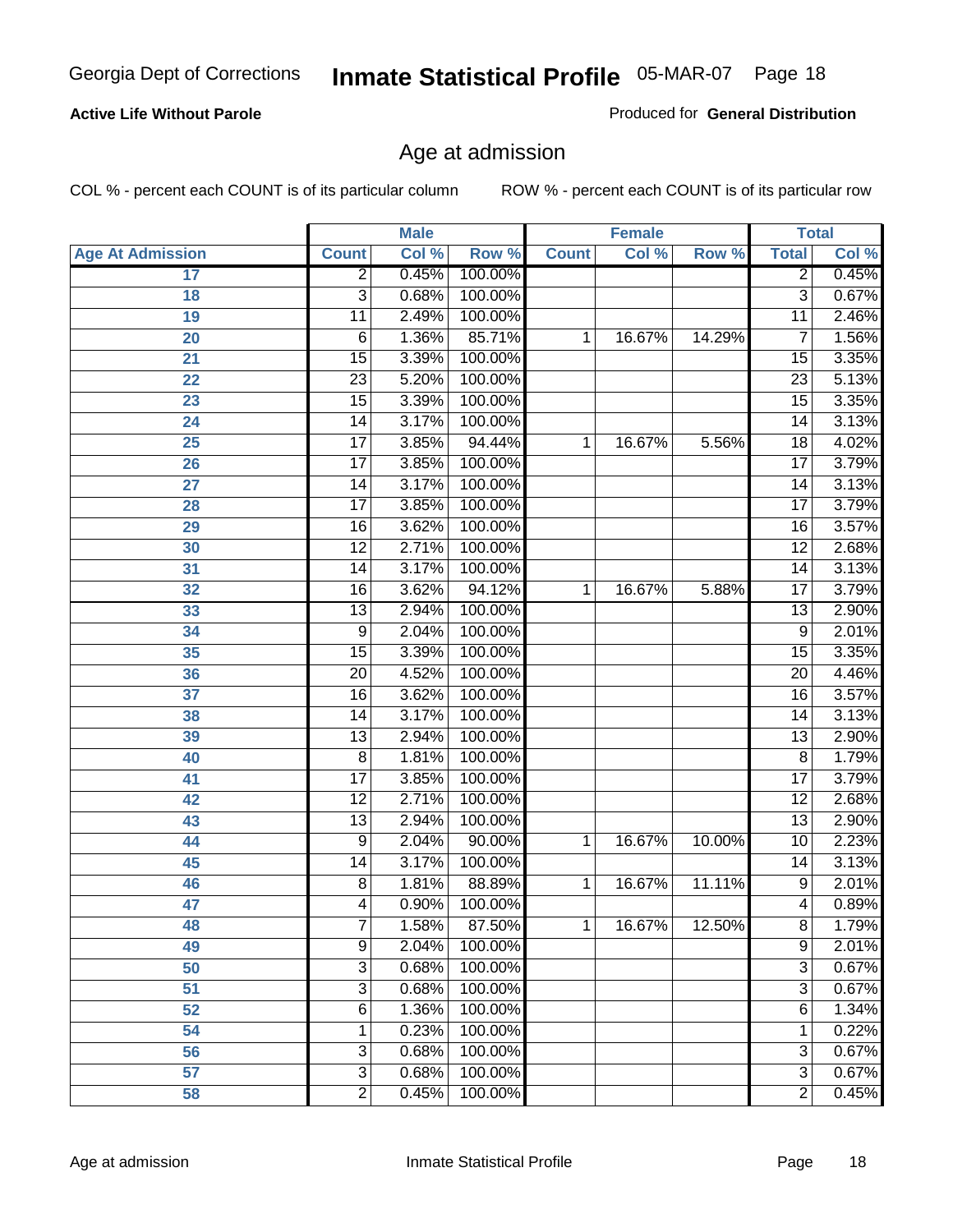#### **Active Life Without Parole**

Produced for **General Distribution**

### Age at admission

|                         |              | <b>Male</b> |         |              | <b>Female</b> |       |              | <b>Total</b> |
|-------------------------|--------------|-------------|---------|--------------|---------------|-------|--------------|--------------|
| <b>Age At Admission</b> | <b>Count</b> | Col %       | Row %   | <b>Count</b> | Col %         | Row % | <b>Total</b> | Col %        |
| 63                      |              | 0.23%       | 100.00% |              |               |       |              | 0.22%        |
| 64                      |              | 0.68%       | 100.00% |              |               |       |              | 0.67%        |
| 65                      |              | 0.23%       | 100.00% |              |               |       |              | 0.22%        |
| 66                      |              | 0.23%       | 100.00% |              |               |       |              | 0.22%        |
| 67                      |              | 0.23%       | 100.00% |              |               |       |              | 0.22%        |
| 71                      |              | 0.23%       | 100.00% |              |               |       |              | 0.22%        |
| <b>Total Reported</b>   | 442          | 100%        | 98.66%  | 6            | 100%          | 1.34% | 448          | 100%         |

| <b>Reported</b><br>-N.          |     |     |
|---------------------------------|-----|-----|
| <b>otal</b><br>$\mathbf{v}$ and | 442 | 448 |

| Mean (average)         | 34.18 | 35.83 | 34.20     |
|------------------------|-------|-------|-----------|
| <b>Median (middle)</b> | აა    | 38    | 33        |
| Mode (most frequent)   | ∸∸    | 25    | n g<br>LL |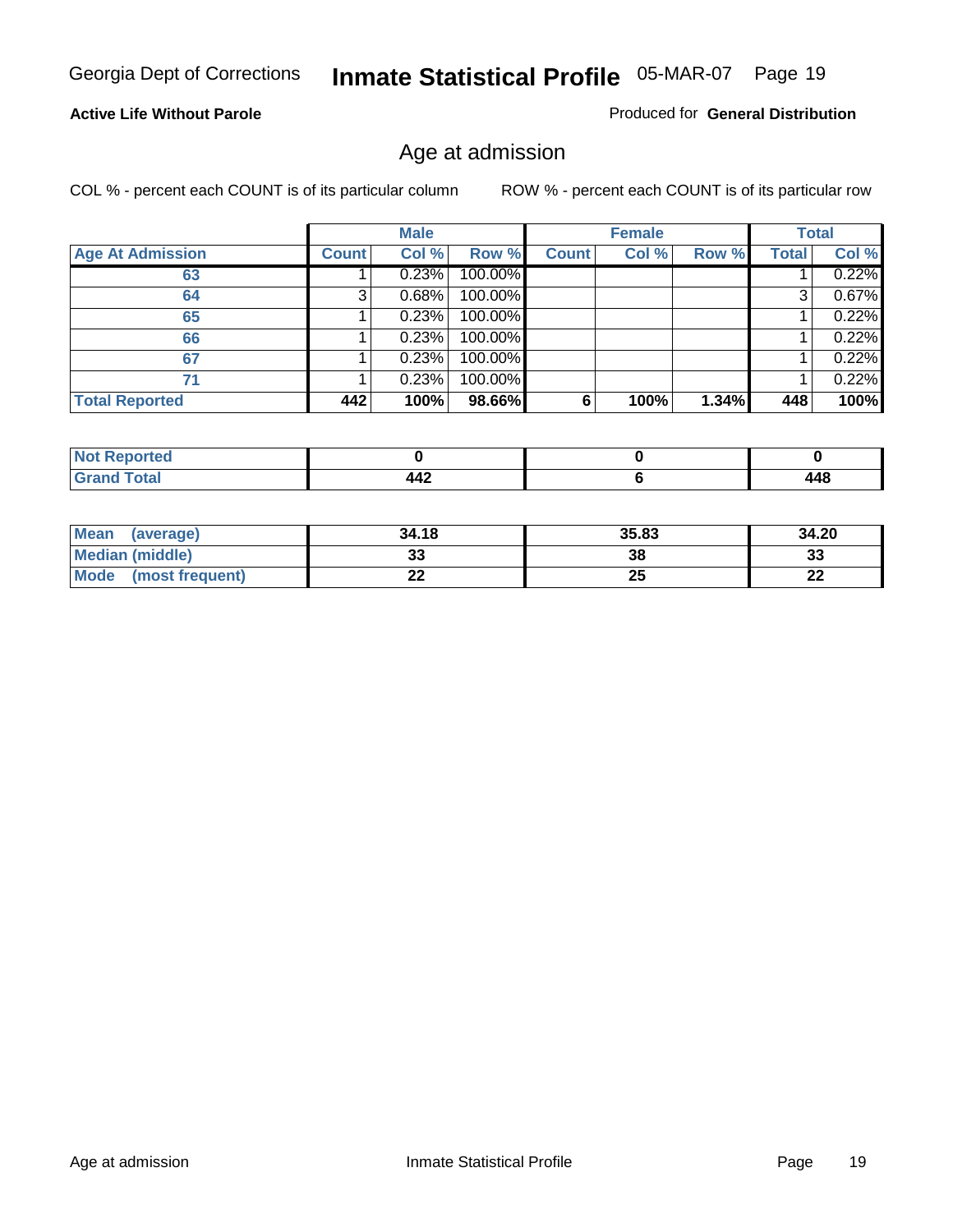#### **Active Life Without Parole**

Produced for **General Distribution**

### Age at release

|                       |              | <b>Male</b> |       |              | <b>Female</b> |       |       | <b>Total</b> |
|-----------------------|--------------|-------------|-------|--------------|---------------|-------|-------|--------------|
| <b>Age At Release</b> | <b>Count</b> | Col %       | Row % | <b>Count</b> | Col %         | Row % | Total | Col %        |
| <b>Total Reported</b> |              |             |       |              |               |       |       |              |

| <b>Still Active</b> | 442 | 448 |
|---------------------|-----|-----|
| <b>Not Reported</b> |     |     |
| <b>Grand Total</b>  | 442 | 448 |

| Mean<br>(average)      | N/A | N/A | N/A |
|------------------------|-----|-----|-----|
| <b>Median (middle)</b> | N/A | N/A | N/A |
| Mode (most frequent)   | N/A | N/A | N/A |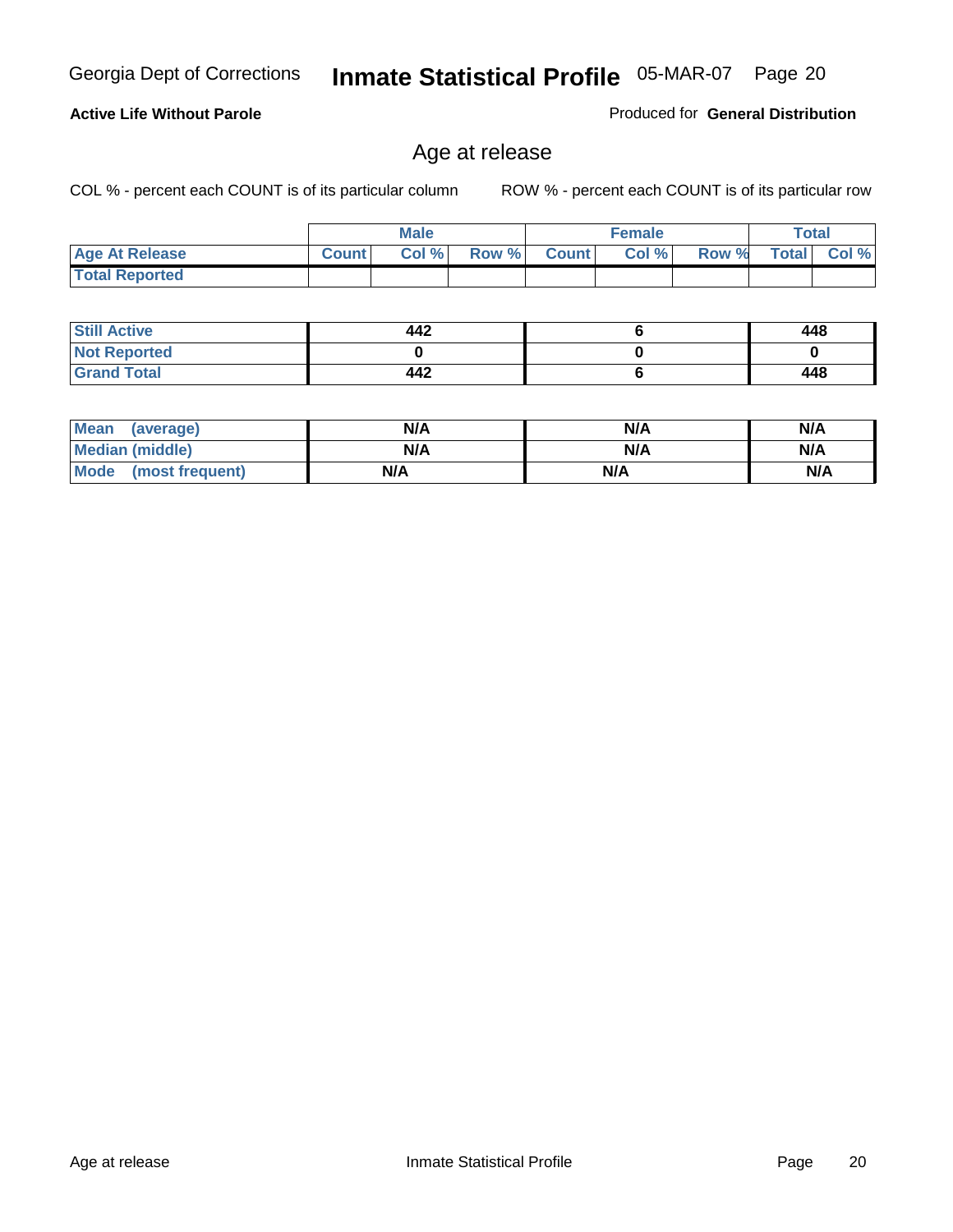#### **Active Life Without Parole**

#### Produced for **General Distribution**

### Height, measured at entry to prison

|                       |                | <b>Male</b> |         |              | <b>Female</b> |        |                 | <b>Total</b>        |
|-----------------------|----------------|-------------|---------|--------------|---------------|--------|-----------------|---------------------|
| <b>Height</b>         | <b>Count</b>   | Col %       | Row %   | <b>Count</b> | Col %         | Row %  | <b>Total</b>    | Col %               |
| 5'01''                | 1              | 0.23%       | 100.00% |              |               |        | 1               | 0.22%               |
| 5'02"                 | $\overline{2}$ | 0.45%       | 100.00% |              |               |        | $\overline{2}$  | 0.45%               |
| 5'03"                 | 2              | 0.45%       | 50.00%  | 2            | 33.33%        | 50.00% | 4               | $\overline{0.89\%}$ |
| 5'04"                 | 4              | 0.91%       | 80.00%  | 1            | 16.67%        | 20.00% | 5               | 1.12%               |
| 5'05"                 | 15             | 3.40%       | 93.75%  | 1            | 16.67%        | 6.25%  | 16              | 3.58%               |
| 5'06"                 | 30             | 6.80%       | 100.00% |              |               |        | $\overline{30}$ | 6.71%               |
| 5'07''                | 30             | 6.80%       | 96.77%  | 1            | 16.67%        | 3.23%  | 31              | 6.94%               |
| 5'08"                 | 45             | 10.20%      | 97.83%  | 1            | 16.67%        | 2.17%  | 46              | 10.29%              |
| <b>5'09"</b>          | 51             | 11.56%      | 100.00% |              |               |        | 51              | 11.41%              |
| 5'10''                | 62             | 14.06%      | 100.00% |              |               |        | 62              | 13.87%              |
| 5'11''                | 61             | 13.83%      | 100.00% |              |               |        | 61              | 13.65%              |
| 6'00"                 | 50             | 11.34%      | 100.00% |              |               |        | 50              | 11.19%              |
| 6'01''                | 35             | 7.94%       | 100.00% |              |               |        | 35              | 7.83%               |
| 6'02"                 | 20             | 4.54%       | 100.00% |              |               |        | 20              | 4.47%               |
| 6'03"                 | 16             | 3.63%       | 100.00% |              |               |        | 16              | 3.58%               |
| 6'04"                 | 11             | 2.49%       | 100.00% |              |               |        | 11              | 2.46%               |
| 6'05"                 | 4              | 0.91%       | 100.00% |              |               |        | 4               | 0.89%               |
| 6'06"                 | $\overline{2}$ | 0.45%       | 100.00% |              |               |        | $\overline{2}$  | 0.45%               |
| <b>Total Reported</b> | 441            | 100%        | 98.66%  | 6            | 100%          | 1.34%  | 447             | 100%                |

| τeα<br>. |     |        |
|----------|-----|--------|
| -        | ┱┱┻ | 1 4 9  |
| _____    |     | $\sim$ |

| Mean<br>(average)              | 5'10" | 5'05" | 5'10" |
|--------------------------------|-------|-------|-------|
| Median (middle)                | 5'10" |       | 5'10" |
| <b>Mode</b><br>(most frequent) | 5'10" | 5'03" | 5'10" |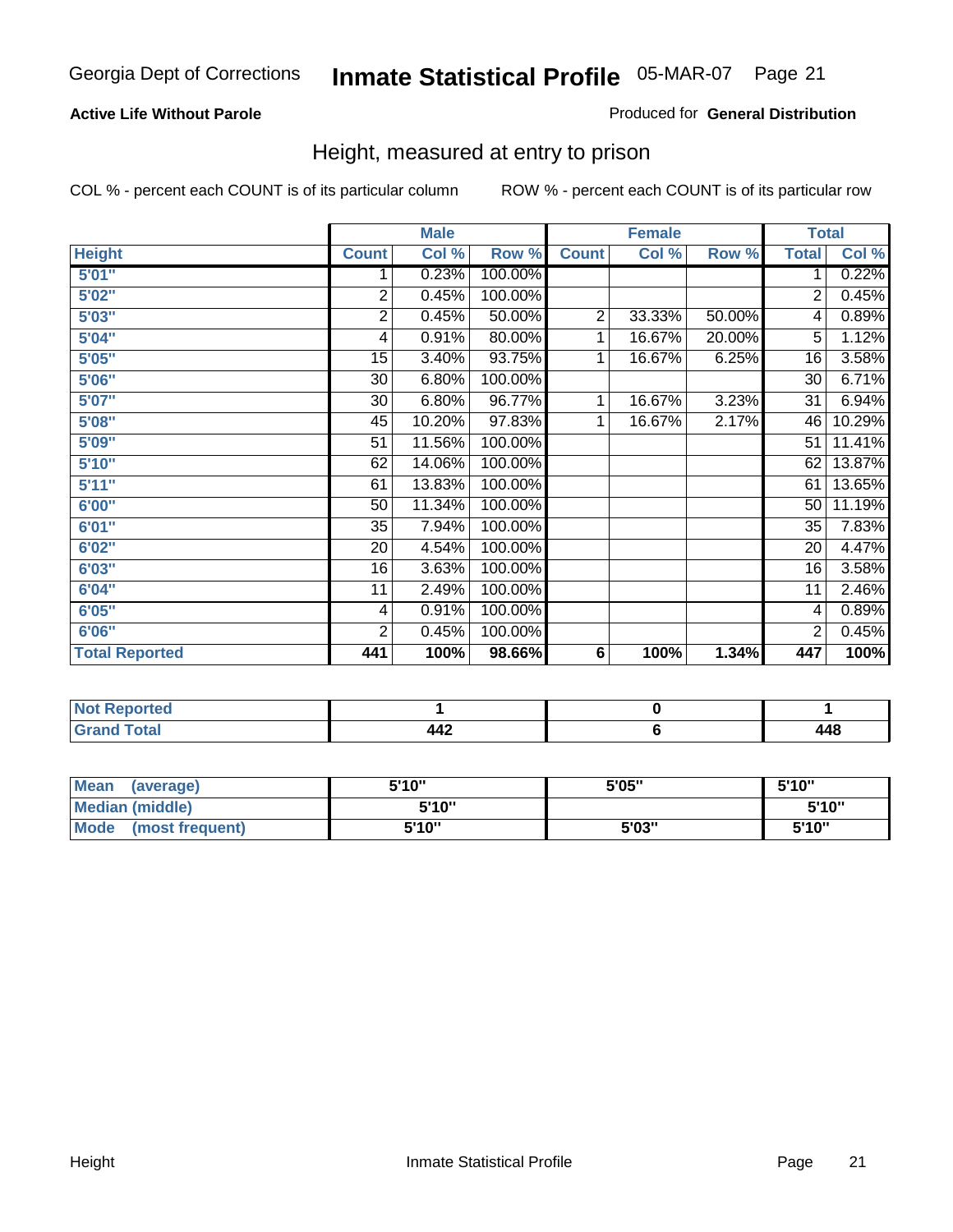#### **Active Life Without Parole**

#### Produced for **General Distribution**

### Weight, measured at entry to prison

|                       |                 | <b>Male</b>               |         |              | <b>Female</b> |         |                 | <b>Total</b> |
|-----------------------|-----------------|---------------------------|---------|--------------|---------------|---------|-----------------|--------------|
| <b>Weight</b>         | <b>Count</b>    | $\overline{\text{Col}}$ % | Row %   | <b>Count</b> | Col %         | Row %   | <b>Total</b>    | Col %        |
| 110 - 119 pounds      |                 |                           |         | 1.           | 16.67%        | 100.00% | 1.              | 0.22%        |
| 120 - 129 pounds      | 3               | 0.68%                     | 75.00%  | 1            | 16.67%        | 25.00%  | 4               | 0.89%        |
| 130 - 139 pounds      | 12              | 2.72%                     | 100.00% |              |               |         | 12              | 2.68%        |
| 140 - 149 pounds      | 28              | 6.35%                     | 100.00% |              |               |         | $\overline{28}$ | 6.26%        |
| 150 - 159 pounds      | $\overline{31}$ | 7.03%                     | 96.88%  | 1            | 16.67%        | 3.13%   | $\overline{32}$ | 7.16%        |
| 160 - 169 pounds      | 63              | 14.29%                    | 96.92%  | 2            | 33.33%        | 3.08%   | 65              | 14.54%       |
| 170 - 179 pounds      | 56              | 12.70%                    | 98.25%  | 1            | 16.67%        | 1.75%   | 57              | 12.75%       |
| 180 - 189 pounds      | 63              | 14.29%                    | 100.00% |              |               |         | 63              | 14.09%       |
| 190 - 199 pounds      | $\overline{51}$ | 11.56%                    | 100.00% |              |               |         | $\overline{51}$ | 11.41%       |
| 200 - 209 pounds      | 28              | 6.35%                     | 100.00% |              |               |         | 28              | 6.26%        |
| 210 - 219 pounds      | 29              | 6.58%                     | 100.00% |              |               |         | $\overline{29}$ | 6.49%        |
| 220 - 229 pounds      | 27              | 6.12%                     | 100.00% |              |               |         | $\overline{27}$ | 6.04%        |
| 230 - 239 pounds      | 19              | 4.31%                     | 100.00% |              |               |         | 19              | 4.25%        |
| 240 - 249 pounds      | $\overline{8}$  | 1.81%                     | 100.00% |              |               |         | $\overline{8}$  | 1.79%        |
| 250 - 259 pounds      | $\overline{7}$  | 1.59%                     | 100.00% |              |               |         | $\overline{7}$  | 1.57%        |
| 260 - 269 pounds      | 6               | 1.36%                     | 100.00% |              |               |         | 6               | 1.34%        |
| 270 - 279 pounds      | 4               | 0.91%                     | 100.00% |              |               |         | 4               | 0.89%        |
| 280 - 289 pounds      | $\overline{2}$  | 0.45%                     | 100.00% |              |               |         | $\overline{2}$  | 0.45%        |
| 290 - 299 pounds      | $\overline{2}$  | 0.45%                     | 100.00% |              |               |         | $\overline{2}$  | 0.45%        |
| 310 - 319 pounds      | 1               | 0.23%                     | 100.00% |              |               |         | 1               | 0.22%        |
| 400 pounds and over   | 1               | 0.23%                     | 100.00% |              |               |         | 1               | 0.22%        |
| <b>Total Reported</b> | 441             | 100%                      | 98.66%  | 6            | 100%          | 1.34%   | 447             | 100%         |

| <b>NO</b><br>vrteo -       |   |               |
|----------------------------|---|---------------|
| <b>ofal</b><br>_<br>______ | . | 448<br>$\sim$ |

| <b>Mean</b><br>(average) | 189 | 149   | 188 |
|--------------------------|-----|-------|-----|
| Median (middle)          | 185 | 159.5 | 184 |
| Mode (most frequent)     | 170 | 123   | 170 |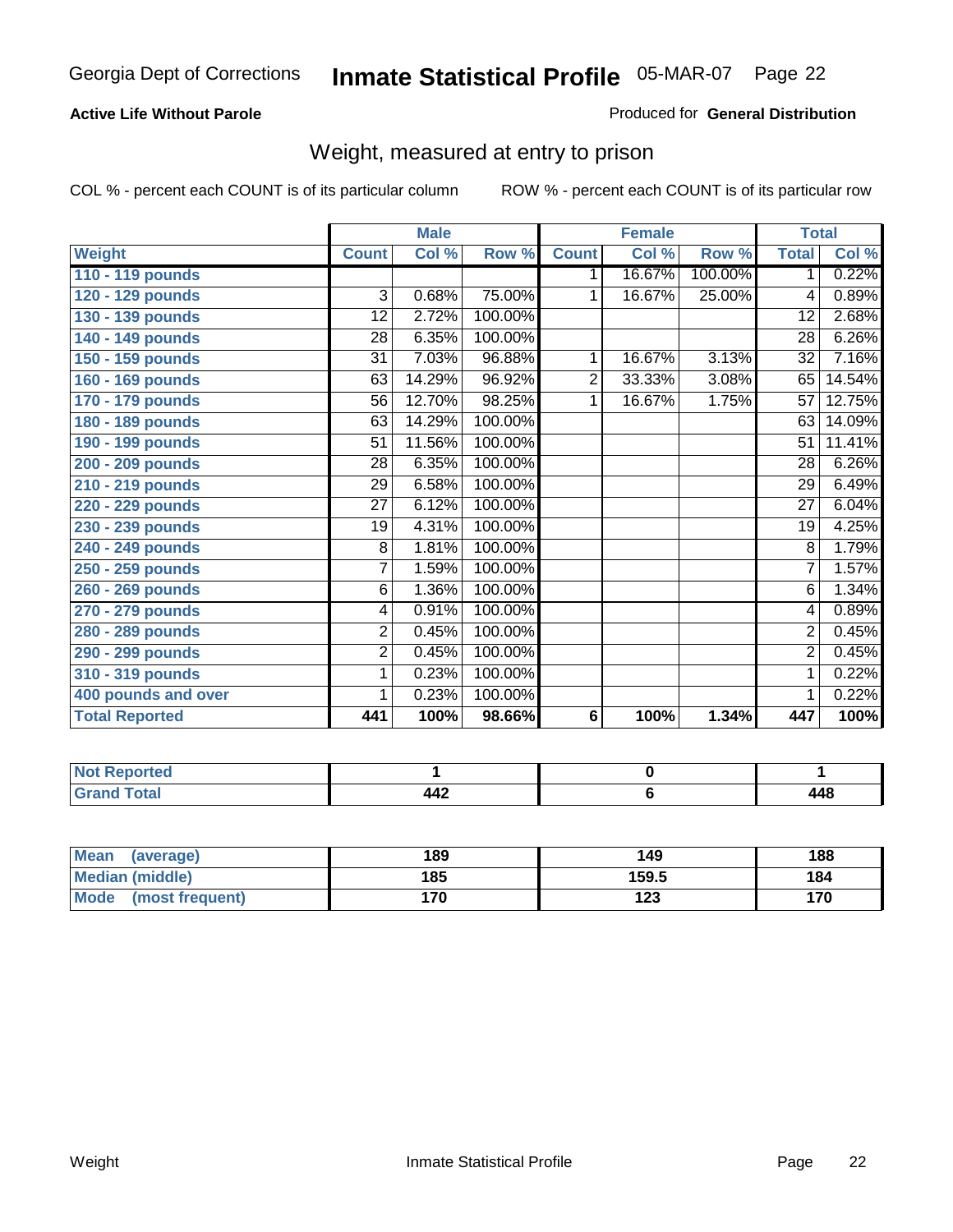**Active Life Without Parole** 

Produced for **General Distribution**

### Military service

|                       |              | <b>Male</b> |                    |   | <b>Female</b> |          |       | <b>Total</b> |
|-----------------------|--------------|-------------|--------------------|---|---------------|----------|-------|--------------|
| <b>Race Group</b>     | <b>Count</b> | Col %       | <b>Row % Count</b> |   | Col %         | Row %    | Total | Col %        |
| <b>Air Force</b>      | 5            | 1.75%       | 100.00%            |   |               |          |       | 1.72%        |
| <b>Army</b>           | 30           | 10.53%      | 100.00%            |   |               |          | 30    | 10.31%       |
| <b>Navy</b><br>3      |              | $1.05\%$    | 100.00%            |   |               |          |       | 1.03%        |
| <b>Marines</b><br>4   | 3            | $1.05\%$    | 100.00%            |   |               |          | 3     | 1.03%        |
| 96 None               | 244          | 85.61%      | 97.60%             | 6 | 100.00%       | $2.40\%$ | 250   | 85.91%       |
| <b>Total Reported</b> | 285          | 100%        | 97.94%             | 6 | 100%          | 2.06%    | 291   | 100%         |

| пето             | $\overline{\phantom{a}}$<br>. | .<br>ּשׁ             |
|------------------|-------------------------------|----------------------|
| $F_{\mathbf{A}}$ | <br>---                       | <b>A A Q</b><br>44 C |

| M<br><b>INUIL</b><br>.<br>. |
|-----------------------------|
|-----------------------------|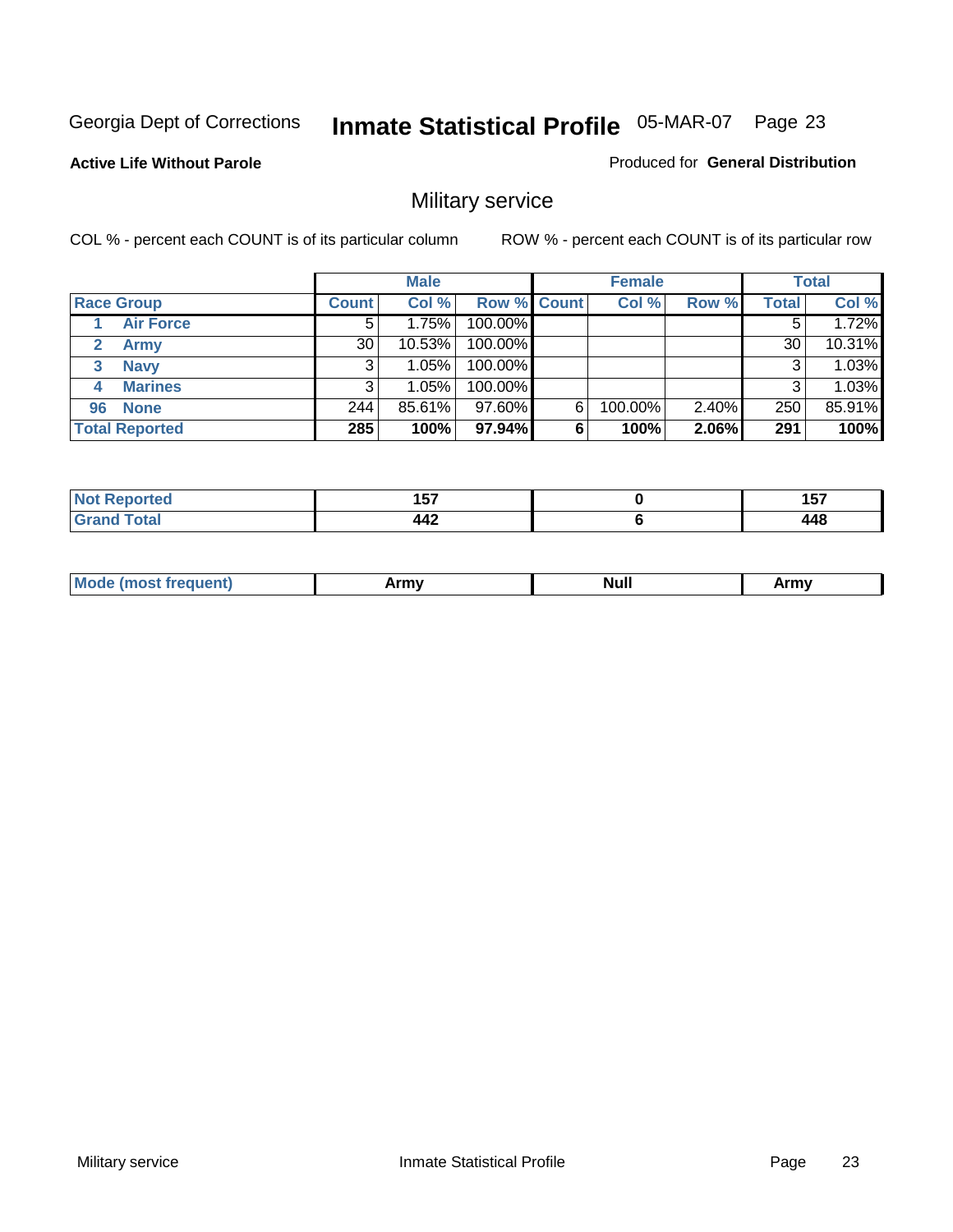#### **Active Life Without Parole**

#### Produced for **General Distribution**

### Type of admission to prison

|    |                             |              | <b>Male</b> |                    |   | <b>Female</b> |       |              | <b>Total</b> |
|----|-----------------------------|--------------|-------------|--------------------|---|---------------|-------|--------------|--------------|
|    | <b>Type of Admission</b>    | <b>Count</b> | Col %       | <b>Row % Count</b> |   | Col %         | Row % | <b>Total</b> | Col %        |
|    | <b>Committed From Court</b> | 119          | 26.92%      | 97.54%             | 3 | 50.00%        | 2.46% | 122          | 27.23%       |
| 3  | <b>Parole Rev/New Sent</b>  | 33           | 7.47%       | 100.00%            |   |               |       | 33           | 7.37%        |
| 4  | <b>Par Rev/No New Sent</b>  |              | 1.58%       | 100.00%            |   |               |       |              | 1.56%        |
| 6  | <b>Prob Viol/Partial</b>    | 3            | .68%        | 100.00%            |   |               |       | 3            | .67%         |
| 9  | <b>Prob Rev/Remainder</b>   | 11           | 2.49%       | 100.00%            |   |               |       | 11           | 2.46%        |
| 10 | <b>New Sent/Par Rev Pnd</b> |              | .23%        | 100.00%            |   |               |       |              | .22%         |
| 11 | <b>Life W/O Parole</b>      | 267          | 60.41%      | 98.89%             | 3 | 50.00%        | 1.11% | 270          | 60.27%       |
| 30 | <b>Par Rev/Rsn Unknown</b>  |              | .23%        | 100.00%            |   |               |       |              | .22%         |
|    | <b>Total Reported</b>       | 442          | 100%        | 98.66%             | 6 | 100%          | 1.34% | 448          | 100%         |

| eported<br>NOT                        |            |            |
|---------------------------------------|------------|------------|
| <b>Total</b><br><b>Circ</b><br>$\sim$ | - -<br>--- | 140<br>44C |

| <b>Mode (most frequent)</b> | <b>W/O Par</b> | <b>Court Cmmt</b> | M/O Par |  |
|-----------------------------|----------------|-------------------|---------|--|
|                             |                |                   |         |  |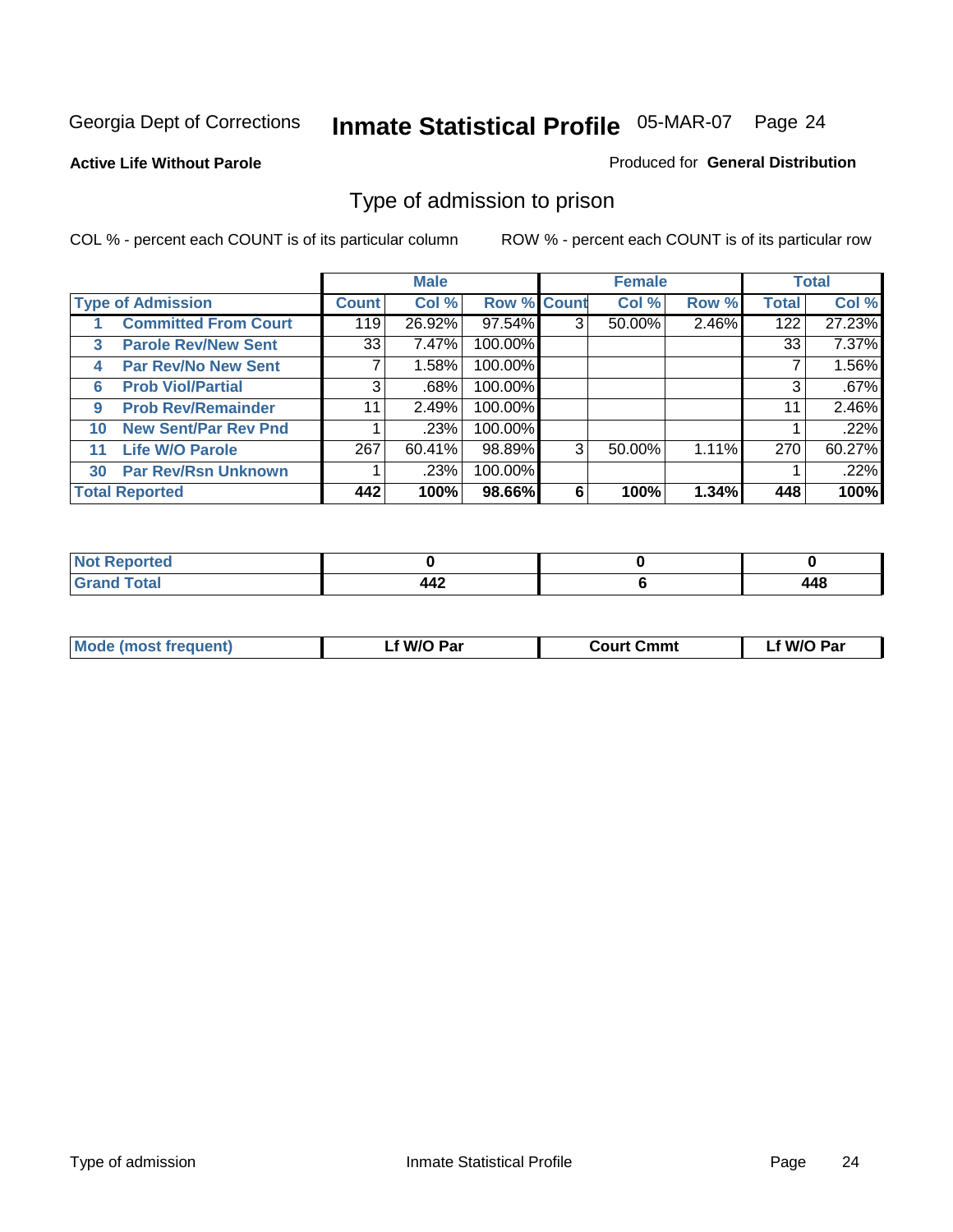**Active Life Without Parole** 

Produced for **General Distribution**

### Current / last security status

|                        |              | <b>Male</b> |                    |   | <b>Female</b> |       |       | <b>Total</b> |
|------------------------|--------------|-------------|--------------------|---|---------------|-------|-------|--------------|
| <b>Security Status</b> | <b>Count</b> | Col %       | <b>Row % Count</b> |   | Col %         | Row % | Total | Col %        |
| 3 Minimum              |              | .46%        | $100.00\%$         |   | .00%          |       |       | .45%         |
| 4 Medium               | 36           | 8.24%       | $100.00\%$         |   | $.00\%$       |       | 36    | 8.13%        |
| 5 Close                | 381          | 87.19%      | 98.45%             | 6 | 100.00%       | 1.55% | 387   | 87.36%       |
| 6 Maximum              | 18           | 4.12%       | 100.00%            |   | .00%          |       | 18    | 4.06%        |
| <b>Total Reported</b>  | 437          | 100%        | 98.65%             | 6 | 100%          | 1.35% | 443   | 100%         |

| <b>Still being diagnosed</b> |     |     |
|------------------------------|-----|-----|
| <b>Not Reported</b>          |     |     |
| <b>Grand Total</b>           | 442 | 448 |

| <b>Mode</b><br><b>OSE</b><br>∵lose<br>(most frequent)<br>oseث<br>- - - -<br>- - - -<br>- - - - |  |
|------------------------------------------------------------------------------------------------|--|
|------------------------------------------------------------------------------------------------|--|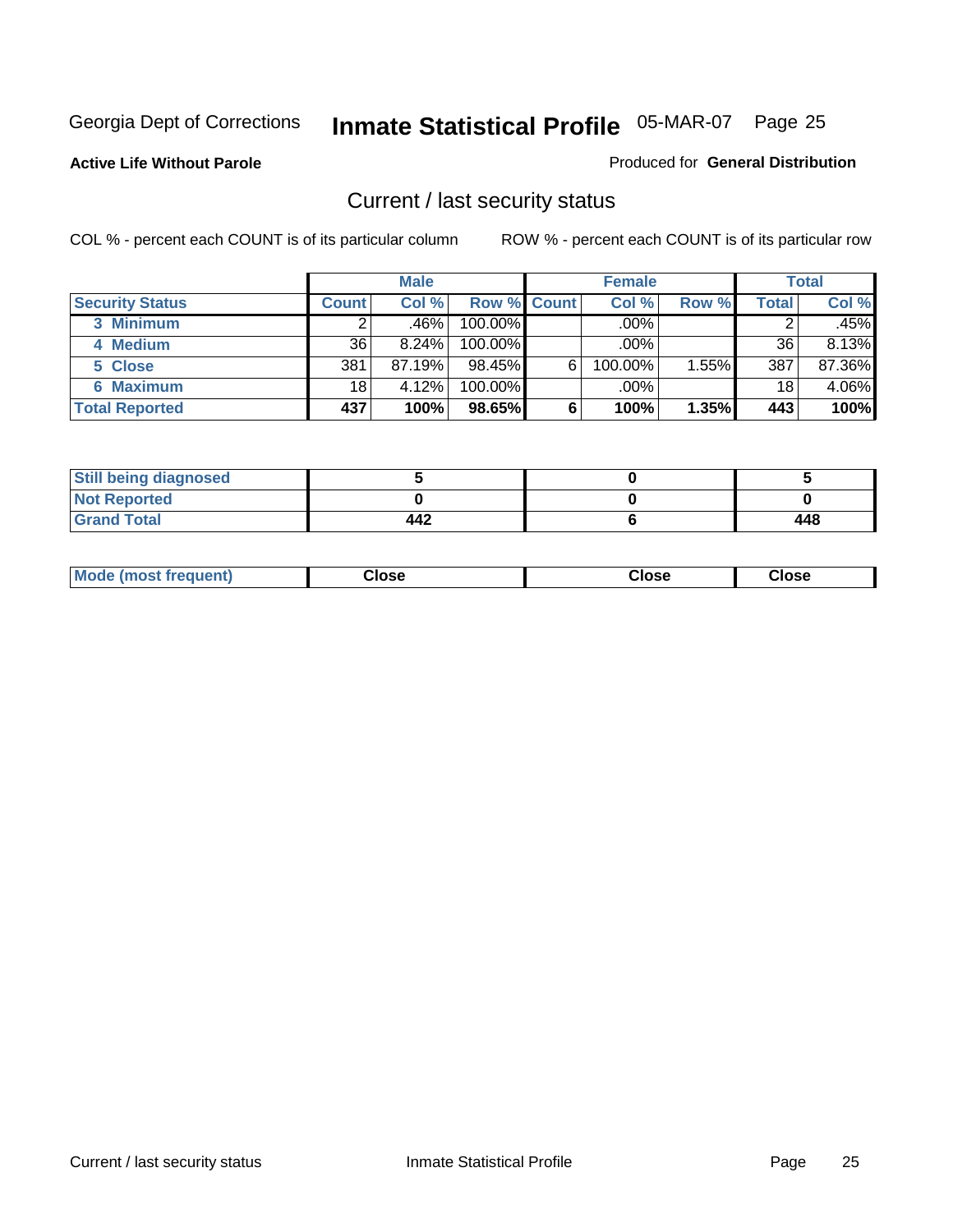**Active Life Without Parole** 

Produced for **General Distribution**

### Current / last type of institution

|                            |              | <b>Male</b> |                    |    | <b>Female</b> |          |       | Total   |
|----------------------------|--------------|-------------|--------------------|----|---------------|----------|-------|---------|
| <b>Type of Institution</b> | <b>Count</b> | Col%        | <b>Row % Count</b> |    | Col %         | Row %    | Total | Col %   |
| <b>State Prison</b>        | 442          | $100.00\%$  | 98.66%             | 61 | $100.00\%$    | $1.34\%$ | 448   | 100.00% |
| <b>Total Rported</b>       | 442          | 100%        | 98.66%             |    | 100%          | 1.34%    | 448   | 100%    |

| rted<br>$\sim$ |        |                        |
|----------------|--------|------------------------|
| $\sim$         | <br>-- | 1 A Q<br>14O<br>$\sim$ |

| <b>Mode (most frequent)</b> | <b>State Prison</b> | <b>State Prison</b> | <b>State Prison I</b> |
|-----------------------------|---------------------|---------------------|-----------------------|
|                             |                     |                     |                       |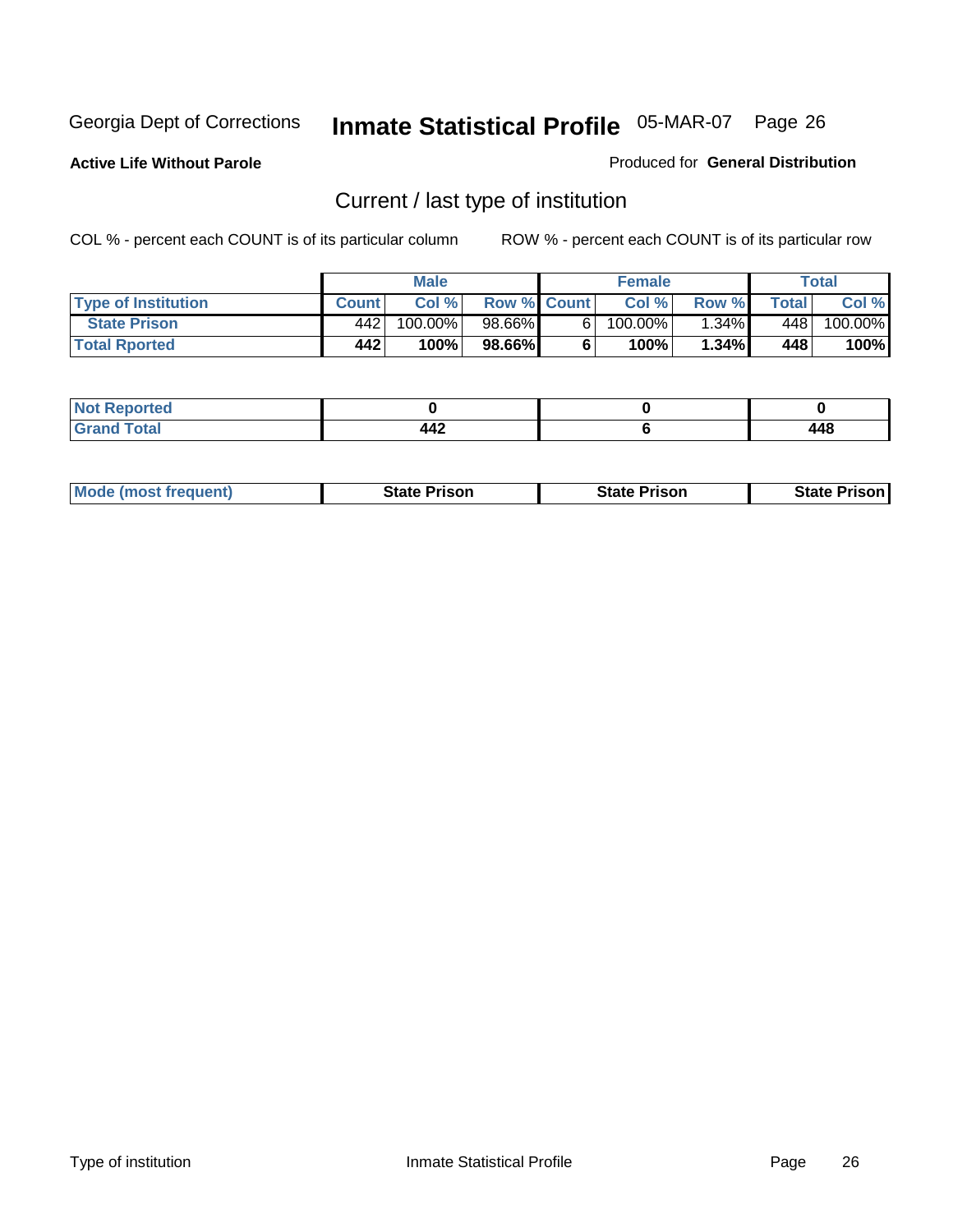**Active Life Without Parole** 

#### Produced for **General Distribution**

### Institution type - transitional centers

|                                                | <b>Male</b> |                          | <b>Female</b> |             | <b>Total</b> |
|------------------------------------------------|-------------|--------------------------|---------------|-------------|--------------|
| <b>Institution Type - Trans. Centers Count</b> |             | <b>Col %</b> Row % Count | Col %         | Row % Total | Col %        |
| <b>Total Rported</b>                           |             |                          |               |             |              |

| <b>Not Reported</b>        |  |  |
|----------------------------|--|--|
| <b>otal</b><br>. Gror<br>. |  |  |

| Mode (most frequent) | <b>Null</b> | <b>Null</b> | <b>Null</b> |
|----------------------|-------------|-------------|-------------|
|                      |             |             |             |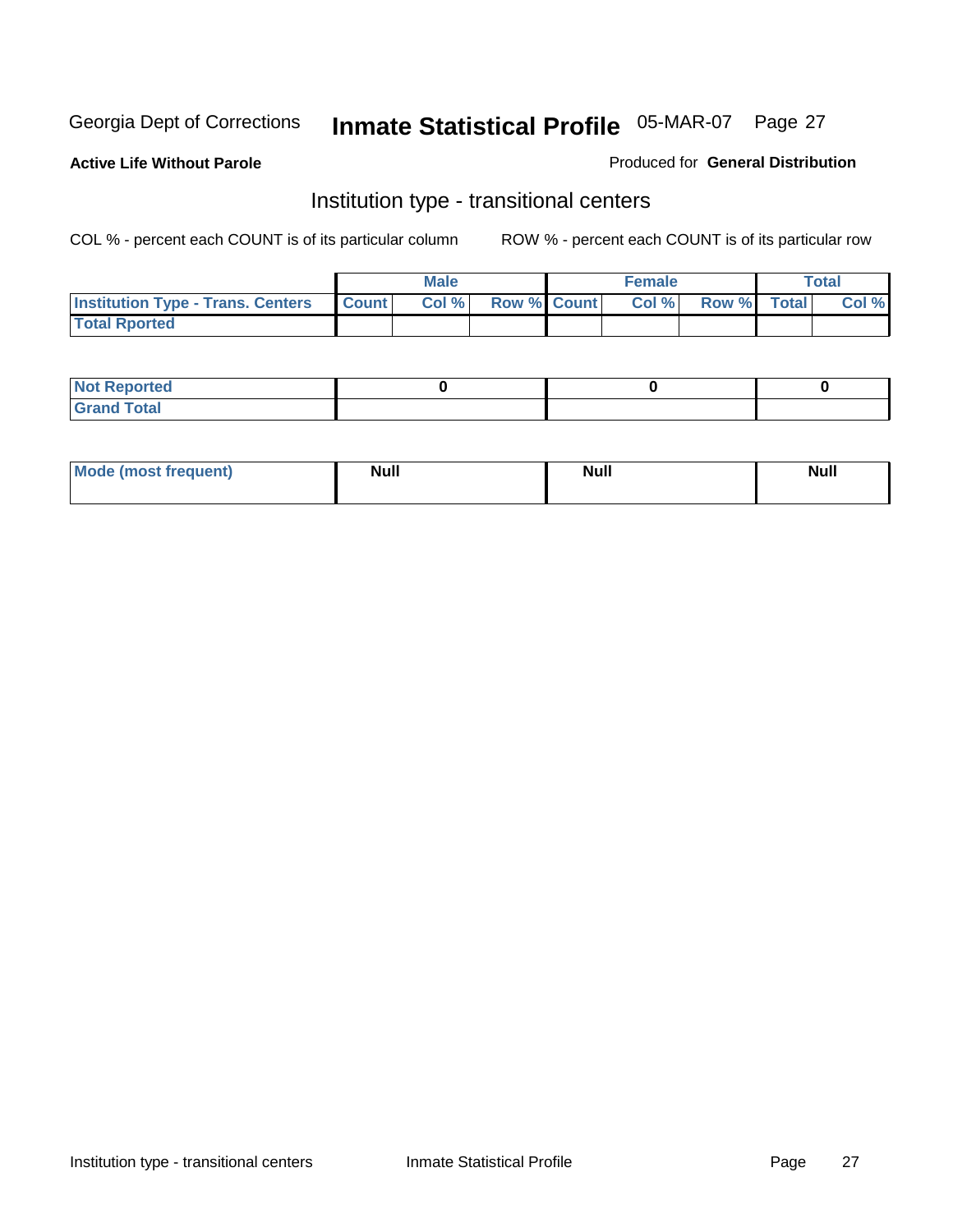**Active Life Without Parole** 

Produced for **General Distribution**

### Institution type - mental hospitals

|                                                  | Male |                    | <b>Female</b> |                   | <b>Total</b> |
|--------------------------------------------------|------|--------------------|---------------|-------------------|--------------|
| <b>Institution Type - Mental Hospitals Count</b> | Col% | <b>Row % Count</b> |               | Col % Row % Total | Col %        |
| <b>Total Rported</b>                             |      |                    |               |                   |              |

| <b>Not Reported</b> |  |  |
|---------------------|--|--|
| <b>Fotal</b><br>Cro |  |  |

| Mode (most frequent) | <b>Null</b> | <b>Null</b> | <b>Null</b> |
|----------------------|-------------|-------------|-------------|
|                      |             |             |             |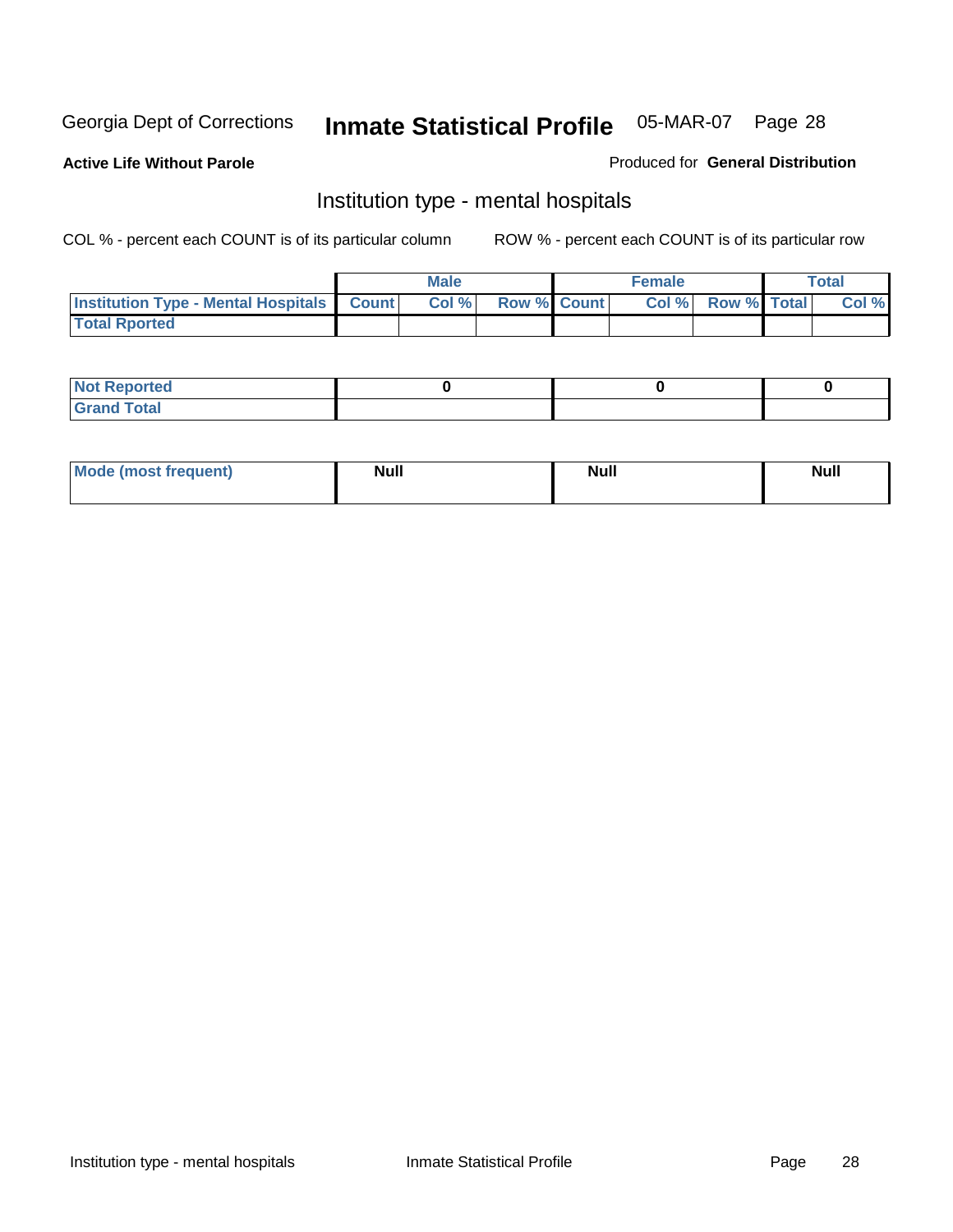**Active Life Without Parole** 

Produced for **General Distribution**

### Institution type - county prisons

|                                                    | <b>Male</b> |                          | <b>Female</b> |       |       | Total |
|----------------------------------------------------|-------------|--------------------------|---------------|-------|-------|-------|
| <b>Institution Type - County Prisons   Count  </b> | Col %       | <b>Row % Count Col %</b> |               | Row % | Total | Col % |
| <b>Total Rported</b>                               |             |                          |               |       |       |       |

| <b>Not</b><br><b>Reported</b> |  |  |
|-------------------------------|--|--|
| <b>Grand Total</b>            |  |  |

| <b>Mo</b><br>frequent) | NI. . II<br>1u 11 | <b>Moll</b> | <b>Null</b> |
|------------------------|-------------------|-------------|-------------|
|                        |                   |             |             |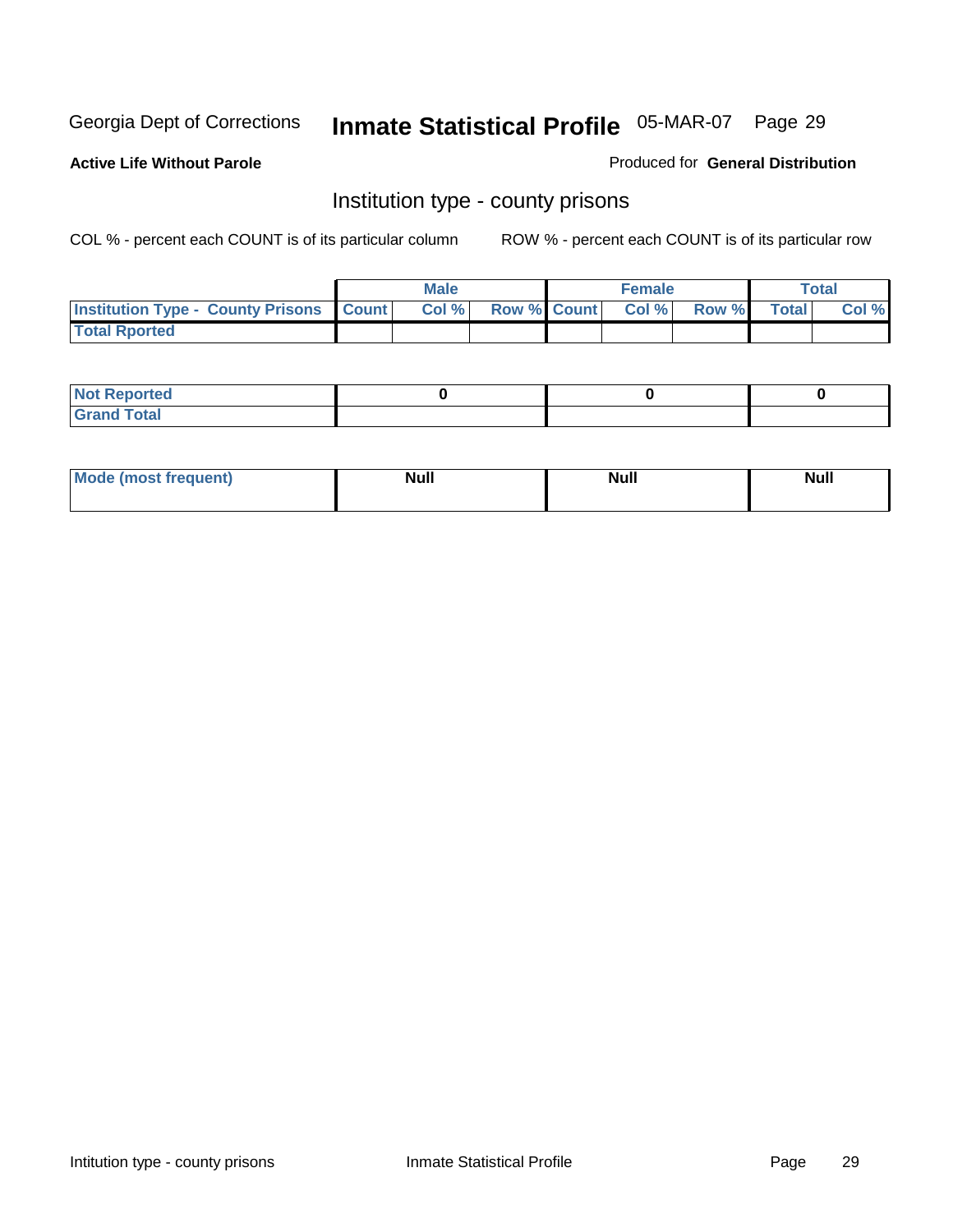#### **Active Life Without Parole**

#### Produced for **General Distribution**

### Institution type - state prisons

|                                         |                                  | <b>Male</b>     |        | <b>Female</b> |                |        | <b>Total</b> |                 |          |
|-----------------------------------------|----------------------------------|-----------------|--------|---------------|----------------|--------|--------------|-----------------|----------|
| <b>Institution Type - State Prisons</b> |                                  | <b>Count</b>    | Col %  | Row %         | <b>Count</b>   | Col %  | Row %        | <b>Total</b>    | Col %    |
| 508                                     | <b>Arrendale State Prison</b>    |                 |        |               | $\overline{3}$ | 50.00% | 100.00%      | 3               | .67%     |
| <b>Augusta State Med.</b><br>532        |                                  | 21              | 4.75%  | 100.00%       |                |        |              | $\overline{21}$ | 4.69%    |
| <b>Prison</b>                           |                                  |                 |        |               |                |        |              |                 |          |
| <b>Autry State Prison</b><br>543        |                                  |                 | .23%   | 100.00%       |                |        |              |                 | .22%     |
| 553                                     | <b>Baldwin State Prison</b>      | $\overline{2}$  | .45%   | 100.00%       |                |        |              | $\overline{c}$  | .45%     |
| 547                                     | <b>Calhoun State Prison</b>      | 6               | 1.36%  | 100.00%       |                |        |              | 6               | 1.34%    |
| 523                                     | <b>Coastal State Prison</b>      | 8               | 1.81%  | 100.00%       |                |        |              | 8               | 1.79%    |
| 521                                     | <b>Ga Diag &amp; Class Pris</b>  | 4               | .90%   | 100.00%       |                |        |              | 4               | .89%     |
| 522                                     | <b>Ga Diag &amp; Class Pris-</b> | 3               | .68%   | 100.00%       |                |        |              | 3               | .67%     |
| <b>Perm</b>                             |                                  |                 |        |               |                |        |              |                 |          |
| <b>Ga State Prison</b><br>517           |                                  | 50              | 11.31% | 100.00%       |                |        |              | 50              | 11.16%   |
| 541                                     | <b>Hancock State Prison</b>      | $\overline{36}$ | 8.14%  | 100.00%       |                |        |              | $\overline{36}$ | $8.04\%$ |
| <b>Hays State Prison</b><br>540         |                                  | $\overline{31}$ | 7.01%  | 100.00%       |                |        |              | 31              | 6.92%    |
| <b>Macon State Prison</b><br>549        |                                  | 79              | 17.87% | 100.00%       |                |        |              | 79              | 17.63%   |
| 505                                     | <b>Phillips State Prison</b>     | $\overline{24}$ | 5.43%  | 100.00%       |                |        |              | 24              | 5.36%    |
| 557                                     | <b>Pulaski State Prison (W)</b>  |                 |        |               | 3              | 50.00% | 100.00%      | 3               | .67%     |
| <b>Smith State Prison</b><br>550        |                                  | 35              | 7.92%  | 100.00%       |                |        |              | 35              | 7.81%    |
| <b>Telfair State Prison</b><br>542      |                                  | 62              | 14.03% | 100.00%       |                |        |              | 62              | 13.84%   |
| 537                                     | <b>Valdosta State Prison</b>     | 46              | 10.41% | 100.00%       |                |        |              | 46              | 10.27%   |
| <b>Ware State Prison</b><br>501         |                                  | 29              | 6.56%  | 100.00%       |                |        |              | 29              | 6.47%    |
| <b>Washington Sp</b><br>552             |                                  | 5               | 1.13%  | 100.00%       |                |        |              | 5               | 1.12%    |
| <b>Total Rported</b>                    |                                  | 442             | 100%   | 98.66%        | 6              | 100%   | 1.34%        | 448             | 100%     |

| <b><i>Continued by Alberta</i></b><br>тес |                                       |                             |
|-------------------------------------------|---------------------------------------|-----------------------------|
| $f$ oto $f$<br>_____                      | $\mathbf{A} \mathbf{A}$<br><b>TTA</b> | <b>AAC</b><br>TTL<br>$\sim$ |

| Mode (most frequent) | 1549 Macon State Prison | <b>508 Arrendale State Prison</b> | 1549 Macon State<br>Prison |
|----------------------|-------------------------|-----------------------------------|----------------------------|
|----------------------|-------------------------|-----------------------------------|----------------------------|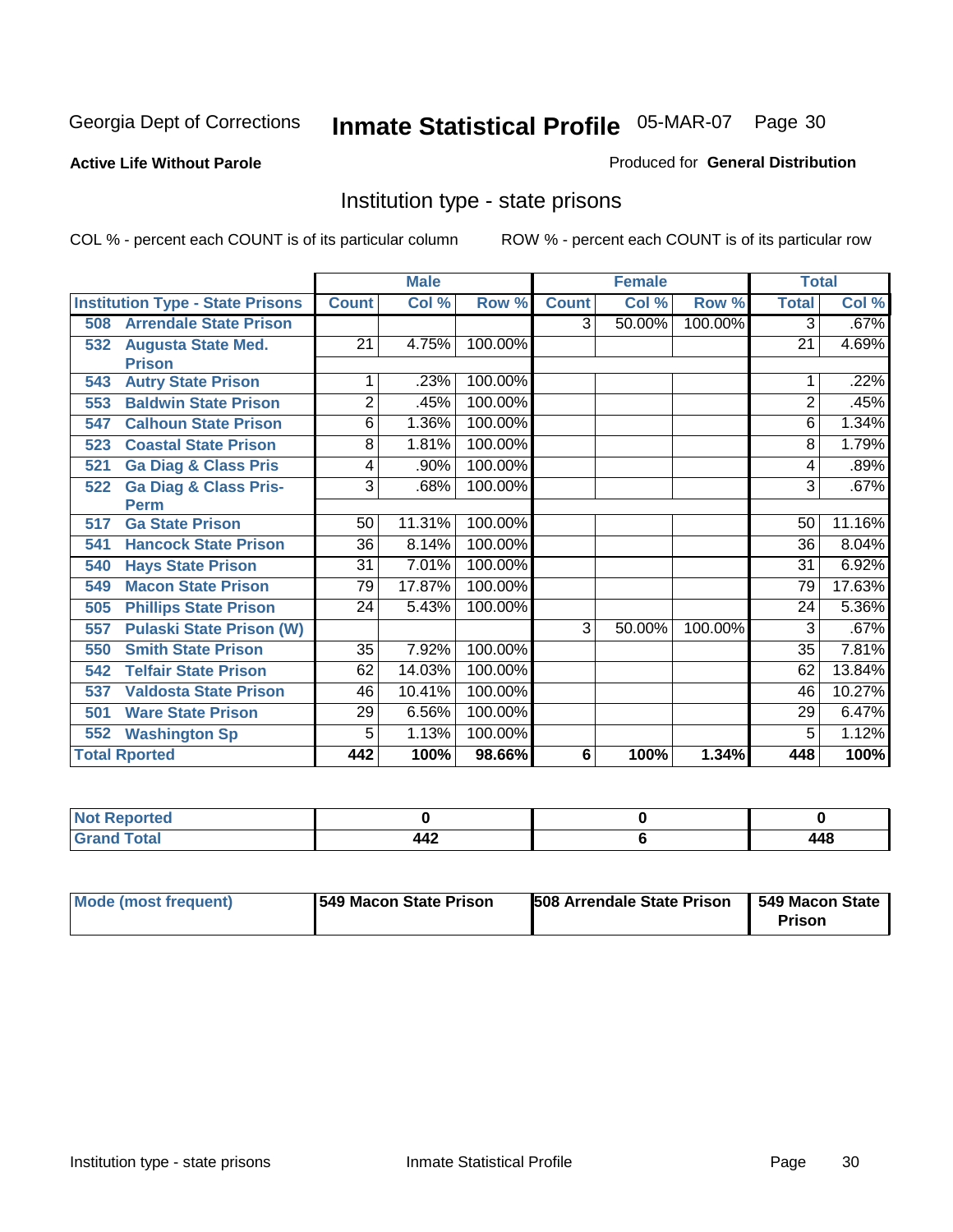**Active Life Without Parole** 

Produced for **General Distribution**

### Institution type - private prisons

|                                                     | <b>Male</b> |                    | <b>Female</b> |             | <b>Total</b> |
|-----------------------------------------------------|-------------|--------------------|---------------|-------------|--------------|
| <b>Institution Type - Private Prisons   Count  </b> | Col %       | <b>Row % Count</b> | Col %         | Row % Total | Col %        |
| <b>Total Rported</b>                                |             |                    |               |             |              |

| <b>Not Reported</b> |  |  |
|---------------------|--|--|
| <b>otal</b><br>r.   |  |  |

| Mode (most frequent) | <b>Null</b> | <b>Null</b> | <b>Null</b> |
|----------------------|-------------|-------------|-------------|
|                      |             |             |             |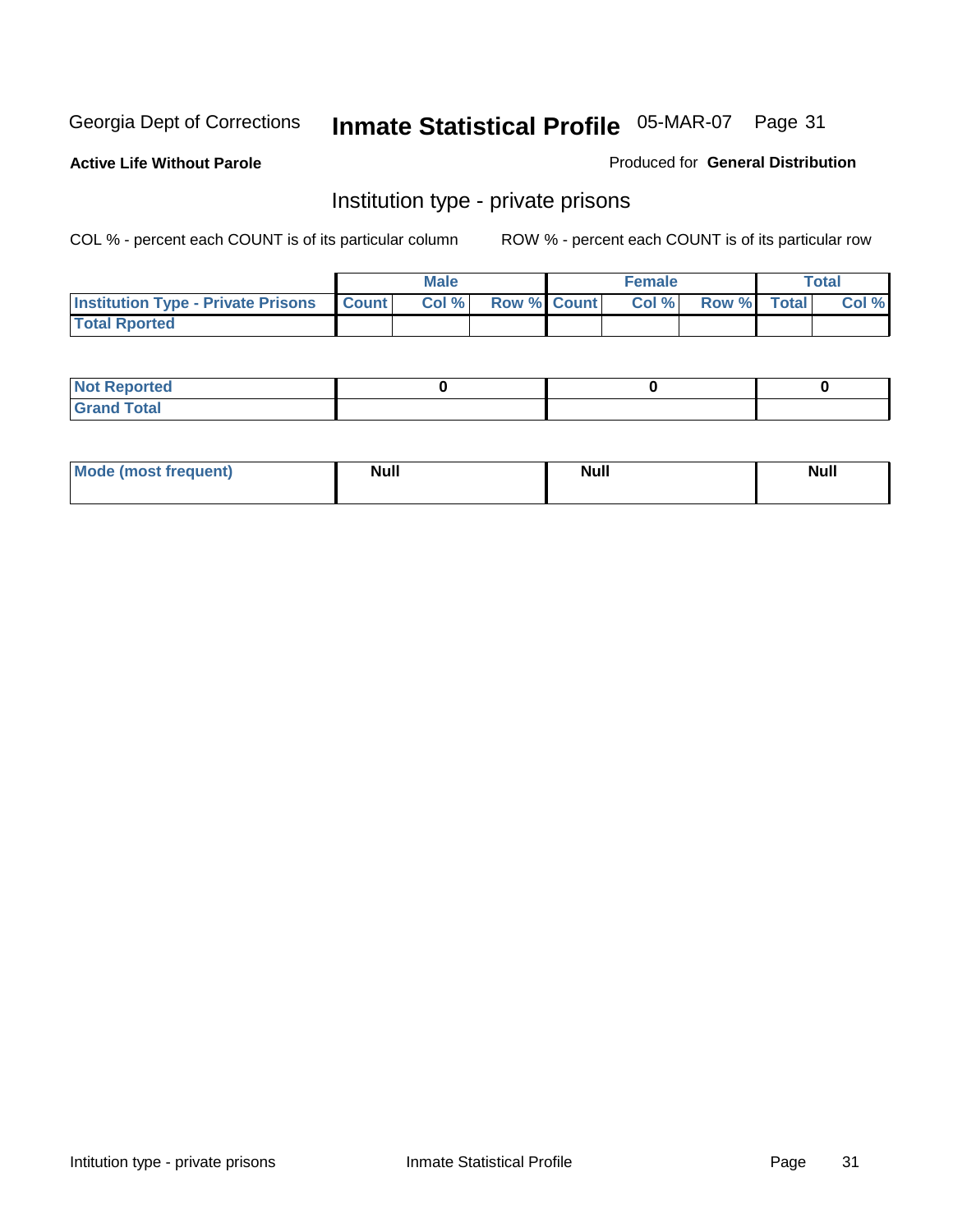**Active Life Without Parole** 

Produced for **General Distribution**

### Institution type - prison annexes

|                                                | <b>Male</b> |              |                | <b>Female</b> |             | <b>Total</b> |
|------------------------------------------------|-------------|--------------|----------------|---------------|-------------|--------------|
| <b>Institution Type - Prison Annexes Count</b> | Col%        | <b>Row %</b> | <b>Count</b> Ⅰ | Col%          | Row % Total | Col %        |
| <b>Total Rported</b>                           |             |              |                |               |             |              |

| <b>Not Reported</b>            |  |  |
|--------------------------------|--|--|
| <b>Total</b><br>Croi<br>$\sim$ |  |  |

| Mode (most frequent) | <b>Null</b> | <b>Null</b><br>_____ | <b>Null</b> |
|----------------------|-------------|----------------------|-------------|
|                      |             |                      |             |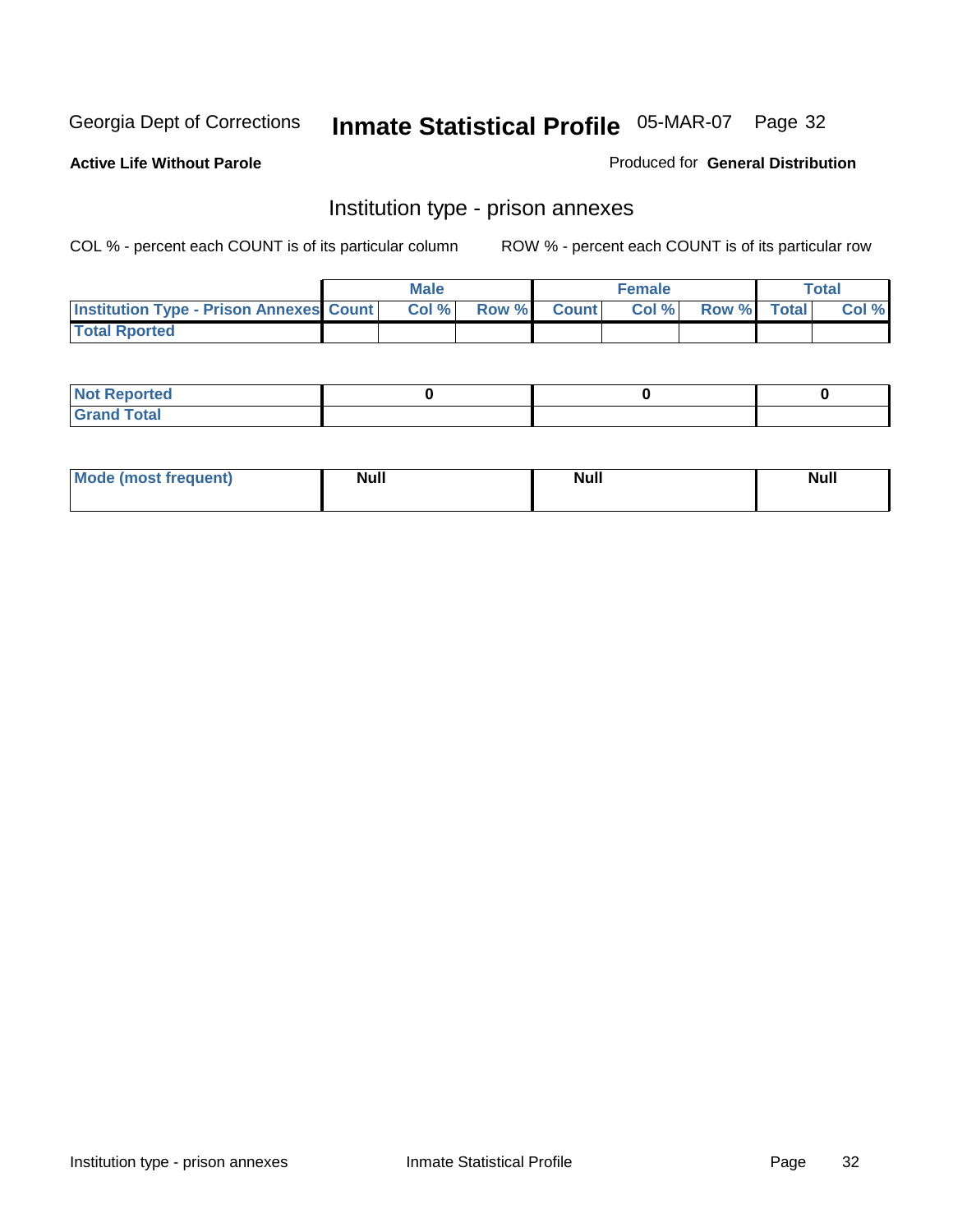**Active Life Without Parole** 

Produced for **General Distribution**

### Institution type - inmate boot camp

|                                      |              | Male  |             | <b>Female</b> |             | <b>Total</b> |
|--------------------------------------|--------------|-------|-------------|---------------|-------------|--------------|
| <b>Institution Type - Boot Camps</b> | <b>Count</b> | Col % | Row % Count | Col%          | Row % Total | Col %        |
| <b>Total Rported</b>                 |              |       |             |               |             |              |

| <b>Not Reported</b>  |  |  |
|----------------------|--|--|
| <b>Total</b><br>Croy |  |  |

| Mode (most frequent) | <b>Null</b> | <b>Null</b> | <b>Null</b> |
|----------------------|-------------|-------------|-------------|
|                      |             |             |             |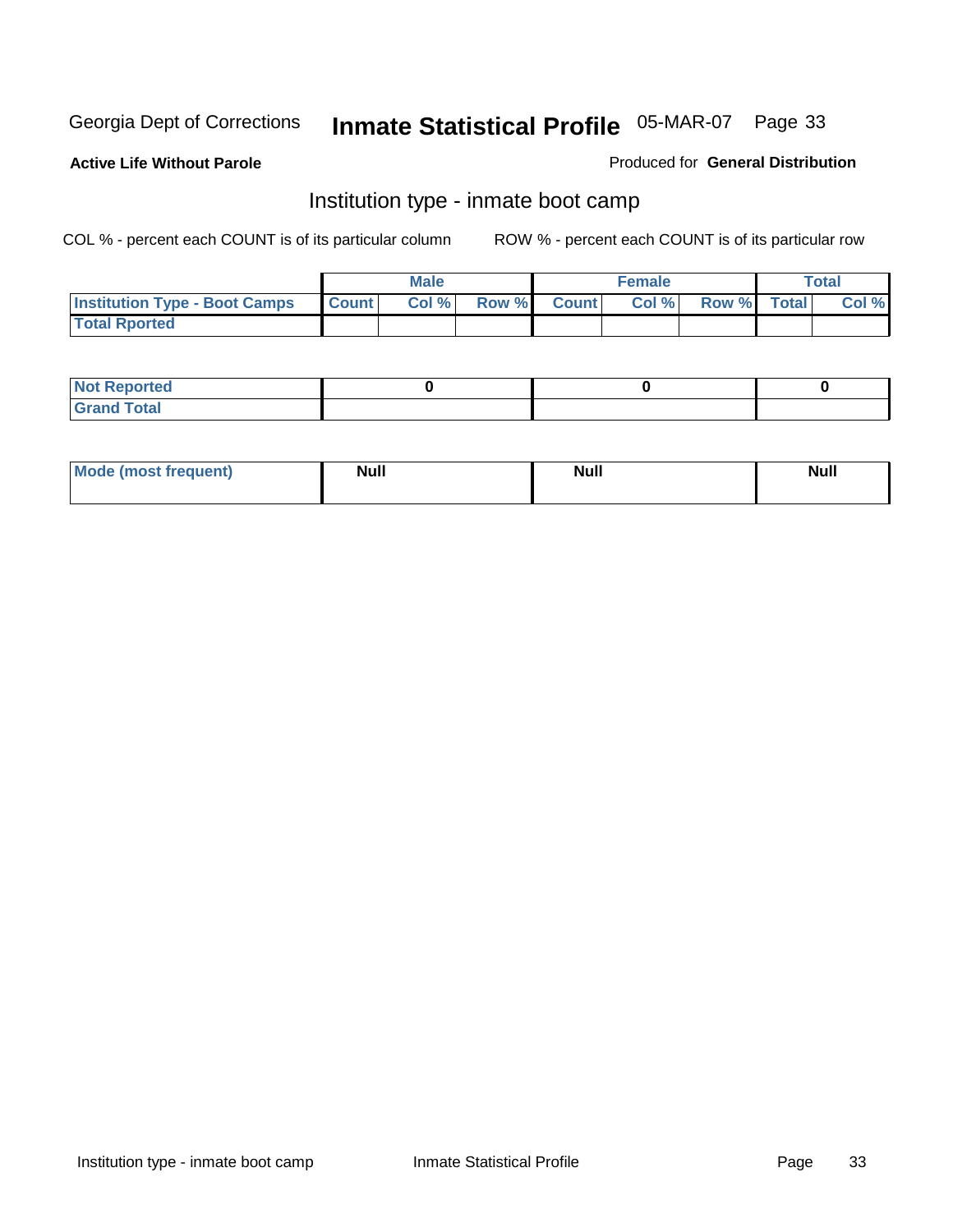#### **Active Life Without Parole**

#### Produced for **General Distribution**

### Number of disciplinary reports

|                                       |                 | <b>Male</b> |             |   | <b>Female</b> |       |              | <b>Total</b> |
|---------------------------------------|-----------------|-------------|-------------|---|---------------|-------|--------------|--------------|
| <b>Number of Disciplinary Reports</b> | <b>Count</b>    | Col %       | Row % Count |   | Col %         | Row % | <b>Total</b> | Col %        |
|                                       | 104             | 23.53%      | 98.11%      | 2 | 33.33%        | 1.89% | 106          | 23.66%       |
|                                       | 56              | 12.67%      | 100.00%     |   |               |       | 56           | 12.50%       |
|                                       | 41              | 9.28%       | 97.62%      |   | 16.67%        | 2.38% | 42           | 9.38%        |
| 3                                     | 36              | 8.14%       | 97.30%      |   | 16.67%        | 2.70% | 37           | 8.26%        |
|                                       | 24              | 5.43%       | 100.00%     |   |               |       | 24           | 5.36%        |
|                                       | 26 <sup>1</sup> | 5.88%       | 100.00%     |   |               |       | 26           | 5.80%        |
| <b>More Than 5</b>                    | 155             | 35.07%      | 98.73%      | 2 | 33.33%        | 1.27% | 157          | 35.04%       |
| <b>Total Reported</b>                 | 442             | 100%        | 98.66%      | 6 | 100%          | 1.34% | 448          | 100%         |

| .<br>N<br>ver.   |         |                      |
|------------------|---------|----------------------|
| $T \sim$ fol $-$ | <br>- - | <b>A</b> 5<br>$\sim$ |

| Mean (average)       | 744 | 8.67 | 7 1 2<br>7.19 |
|----------------------|-----|------|---------------|
| Median (middle)      |     | 2.J  |               |
| Mode (most frequent) |     |      |               |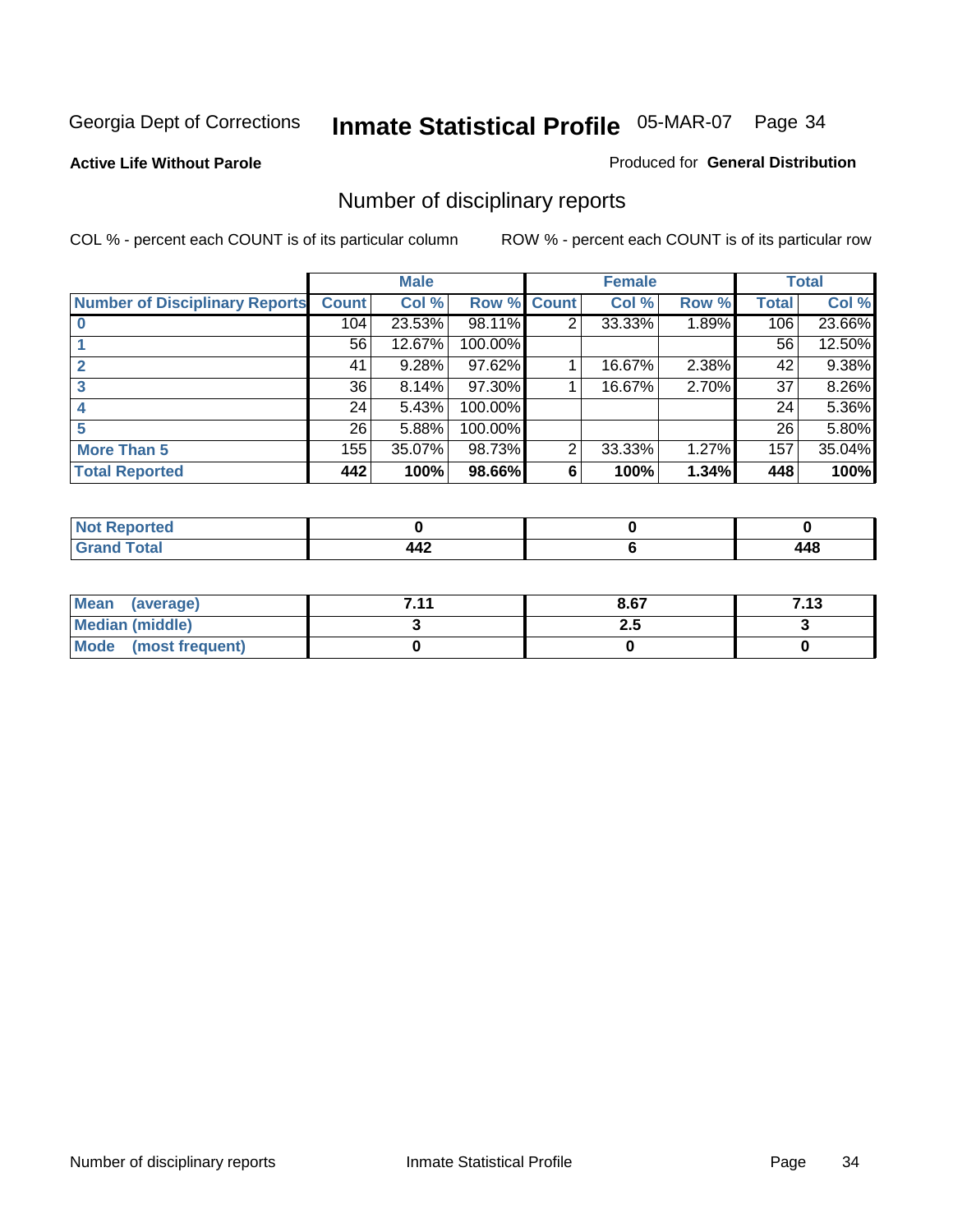#### **Active Life Without Parole**

#### Produced for **General Distribution**

### Number of transfers

|                            |              | <b>Male</b> |             |   | <b>Female</b> |       |              | <b>Total</b> |
|----------------------------|--------------|-------------|-------------|---|---------------|-------|--------------|--------------|
| <b>Number of Transfers</b> | <b>Count</b> | Col %       | Row % Count |   | Col %         | Row % | <b>Total</b> | Col %        |
|                            | 8            | 1.81%       | 100.00%     |   |               |       | 8            | 1.79%        |
|                            | 126          | 28.51%      | 97.67%      | 3 | 50.00%        | 2.33% | 129          | 28.79%       |
|                            | 117          | 26.47%      | 97.50%      | 3 | 50.00%        | 2.50% | 120          | 26.79%       |
| 3                          | 80           | 18.10%      | 100.00%     |   |               |       | 80           | 17.86%       |
|                            | 45           | 10.18%      | 100.00%     |   |               |       | 45           | 10.04%       |
| 5                          | 21           | 4.75%       | 100.00%     |   |               |       | 21           | 4.69%        |
| <b>More Than 5</b>         | 45           | 10.18%      | 100.00%     |   |               |       | 45           | 10.04%       |
| <b>Total Reported</b>      | 442          | 100%        | 98.66%      | 6 | 100%          | 1.34% | 448          | 100%         |

| N<br>н. |                                          |            |
|---------|------------------------------------------|------------|
|         | $\overline{\phantom{a}}$<br><u> 776 </u> | $\epsilon$ |

| Mean (average)       | . . | 2.75 |
|----------------------|-----|------|
| Median (middle)      | .   |      |
| Mode (most frequent) |     |      |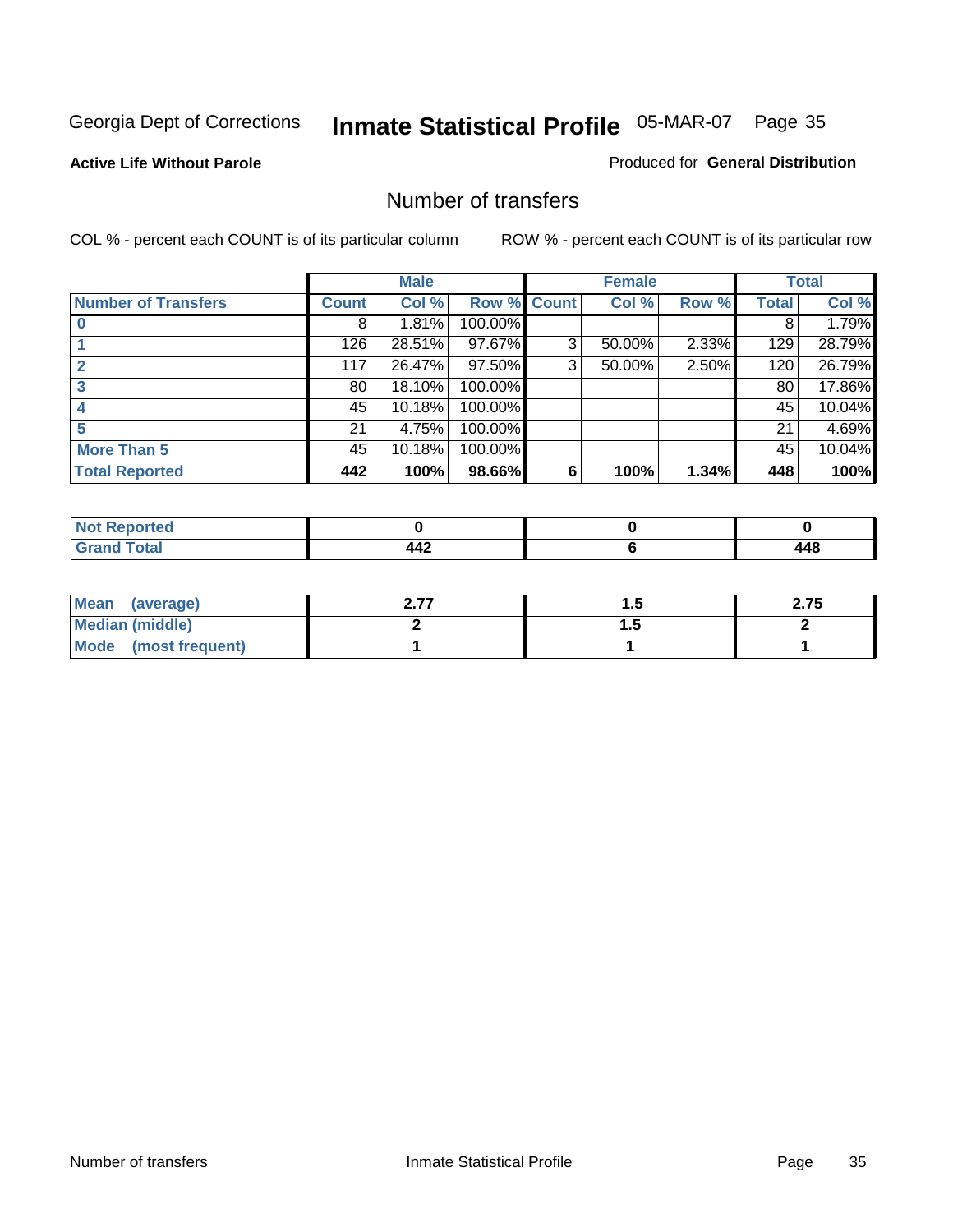**Active Life Without Parole** 

Produced for **General Distribution**

### Number of escapes

|                          |       | <b>Male</b> |                    |    | <b>Female</b> |          |       | <b>Total</b> |
|--------------------------|-------|-------------|--------------------|----|---------------|----------|-------|--------------|
| <b>Number of Escapes</b> | Count | Col %       | <b>Row % Count</b> |    | Col %         | Row %I   | Total | Col %        |
|                          | 441   | 99.77%      | $98.66\%$          | 6. | 100.00%       | $.34\%$  | 447   | 99.78%       |
|                          |       | 0.23%       | 100.00%            |    |               |          |       | $0.22\%$     |
| <b>Total Reported</b>    | 442   | 100%        | 98.66%             |    | 100%          | $1.34\%$ | 448   | 100%         |

| المراجع المعرضة<br>теа                                           |                       |              |
|------------------------------------------------------------------|-----------------------|--------------|
| $f \wedge f \wedge f$<br><b>Uldi</b><br>$\sim$ . $\sim$ . $\sim$ | $\overline{A}$<br>--- | I 4 C<br>440 |

| Mean (average)       |  |  |
|----------------------|--|--|
| Median (middle)      |  |  |
| Mode (most frequent) |  |  |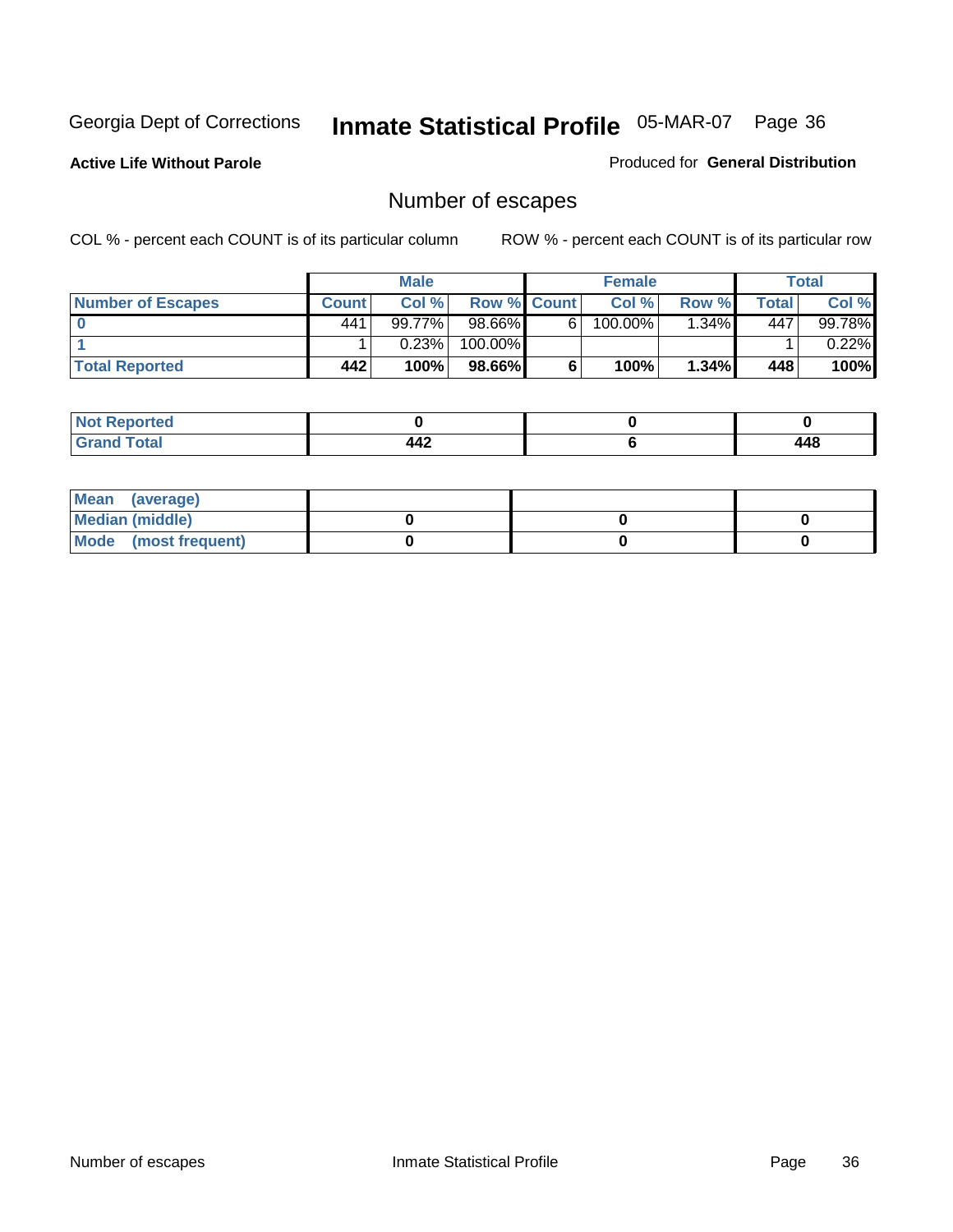**Active Life Without Parole** 

Produced for **General Distribution**

# Probable future release type

|                                     |       | <b>Male</b> |                    |                | <b>Female</b> |          |       | <b>Total</b> |
|-------------------------------------|-------|-------------|--------------------|----------------|---------------|----------|-------|--------------|
| <b>Probable Future Release Type</b> | Count | Col%        | <b>Row % Count</b> |                | Col%          | Row %    | Total | Col %        |
| Life, LWOP or death sentence        | 442   | $100.00\%$  | 98.66%             | 6 <sub>1</sub> | $100.00\%$    | $1.34\%$ | 448   | 100.00%      |
| <b>Total Reported</b>               | 442   | 100%        | 98.66%             | 6              | 100%          | $1.34\%$ | 448   | 100%         |

| <b>Reported</b><br>NOT |                         |     |              |
|------------------------|-------------------------|-----|--------------|
| <b>Total</b><br>-----  | <b>AO</b><br>. .<br>44£ | 442 | 1 1 R<br>TTU |

| Mode (most frequent) | Life, LWOP or death | Life, LWOP or death | Life, LWOP or death |
|----------------------|---------------------|---------------------|---------------------|
|----------------------|---------------------|---------------------|---------------------|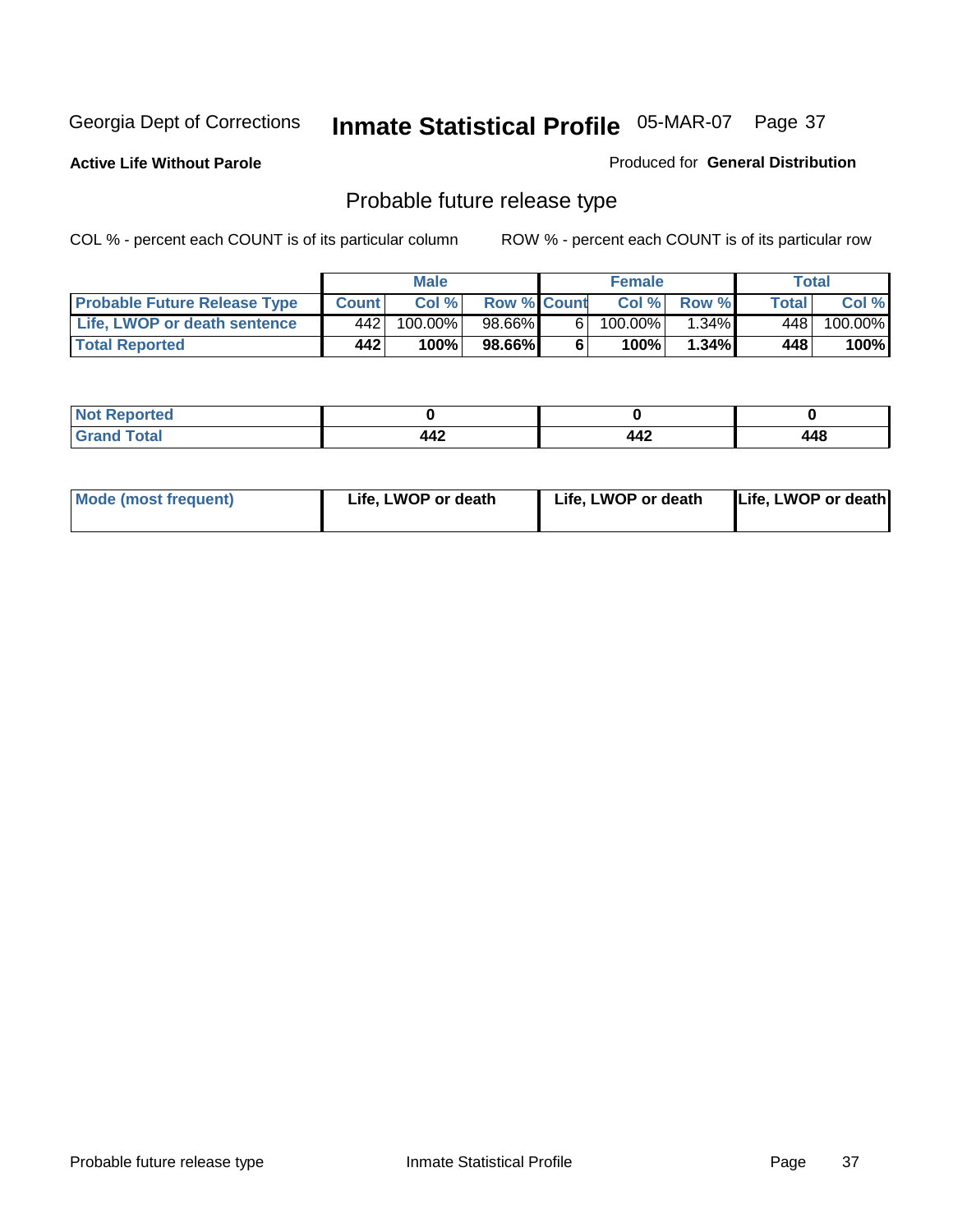**Active Life Without Parole** 

Produced for **General Distribution**

### Actual release type

|                            |              | <b>Male</b> |                    | <b>Female</b> |       |              | $\tau$ otal |
|----------------------------|--------------|-------------|--------------------|---------------|-------|--------------|-------------|
| <b>Actual Release Type</b> | <b>Count</b> | Col %       | <b>Row % Count</b> | Col %         | Row % | <b>Total</b> | Col %       |
| <b>Total Reported</b>      |              | $\%$        | %                  | %             | %     |              | %           |

| <b>Still Active</b> | 442 | 448 |
|---------------------|-----|-----|
| <b>Not Reported</b> |     |     |
| <b>Grand Total</b>  | 442 | 448 |

| M<br>_____<br>_____ | NI | Null | $\cdots$ |
|---------------------|----|------|----------|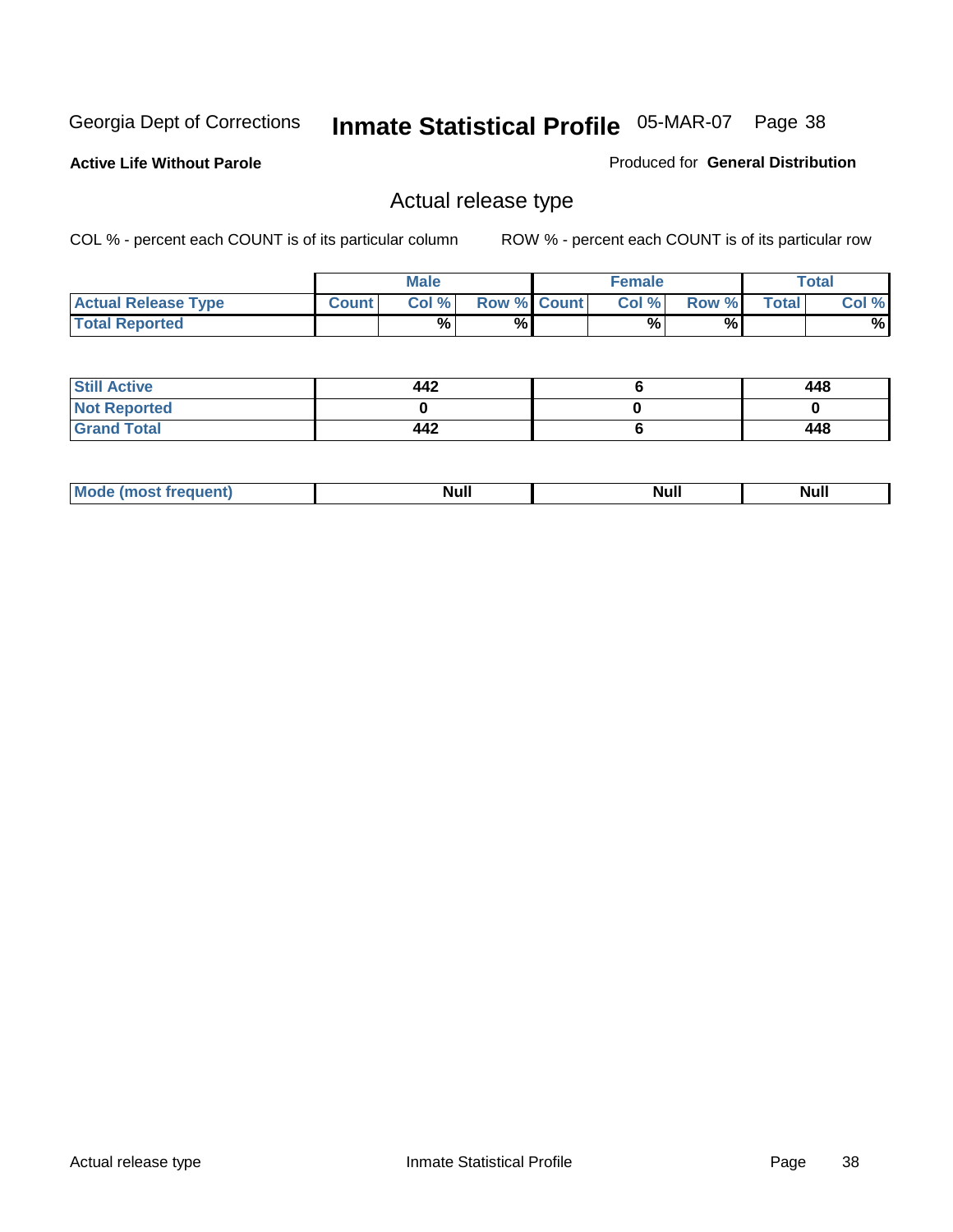### **Active Life Without Parole**

### Produced for **General Distribution**

### Time served in current (or last) institution

|                            |              | <b>Male</b> |         |                | <b>Female</b> |        |              | <b>Total</b> |
|----------------------------|--------------|-------------|---------|----------------|---------------|--------|--------------|--------------|
| <b>Time In Institution</b> | <b>Count</b> | Col %       | Row %   | <b>Count</b>   | Col %         | Row %  | <b>Total</b> | Col %        |
| 0 to 3 months              | 35           | 7.92%       | 100.00% |                |               |        | 35           | 7.81%        |
| 3.01 to 6 months           | 35           | 7.92%       | 100.00% |                |               |        | 35           | 7.81%        |
| 6.01 to 9 months           | 32           | 7.24%       | 100.00% |                |               |        | 32           | 7.14%        |
| 9.01 to 12 months          | 36           | 8.14%       | 97.30%  | 1              | 16.67%        | 2.70%  | 37           | 8.26%        |
| 12.01 to 18 months         | 46           | 10.41%      | 100.00% |                |               |        | 46           | 10.27%       |
| 18.01 to 24 months         | 47           | 10.63%      | 95.92%  | $\overline{2}$ | 33.33%        | 4.08%  | 49           | 10.94%       |
| $2.01$ to 3 years          | 53           | 11.99%      | 96.36%  | 2              | 33.33%        | 3.64%  | 55           | 12.28%       |
| 3.01 to 4 years            | 30           | 6.79%       | 100.00% |                |               |        | 30           | 6.70%        |
| 4.01 to 5 years            | 44           | 9.95%       | 100.00% |                |               |        | 44           | 9.82%        |
| 5.01 to 6 years            | 29           | 6.56%       | 100.00% |                |               |        | 29           | 6.47%        |
| 6.01 to 7 years            | 21           | 4.75%       | 100.00% |                |               |        | 21           | 4.69%        |
| 7.01 to 8 years            | 8            | 1.81%       | 100.00% |                |               |        | 8            | 1.79%        |
| 8.01 to 9 years            | 9            | 2.04%       | 90.00%  | 1              | 16.67%        | 10.00% | 10           | 2.23%        |
| 9.01 to 10 years           | 7            | 1.58%       | 100.00% |                |               |        | 7            | 1.56%        |
| Over 10 years              | 10           | 2.26%       | 100.00% |                |               |        | 10           | 2.23%        |
| <b>Total Reported</b>      | 442          | 100%        | 98.66%  | 6              | 100%          | 1.34%  | 448          | 100%         |

| <b>Reported</b><br><b>Not</b> |     |     |
|-------------------------------|-----|-----|
| <b>Total</b>                  | 44£ | 148 |

| <b>Mean</b><br>(average) | 34 months | 36 months | 34 months |  |
|--------------------------|-----------|-----------|-----------|--|
| Median (middle)          | 22 months | 24 months | 22 months |  |
| Mode (most frequent)     | 21 months | ∣ months  | months    |  |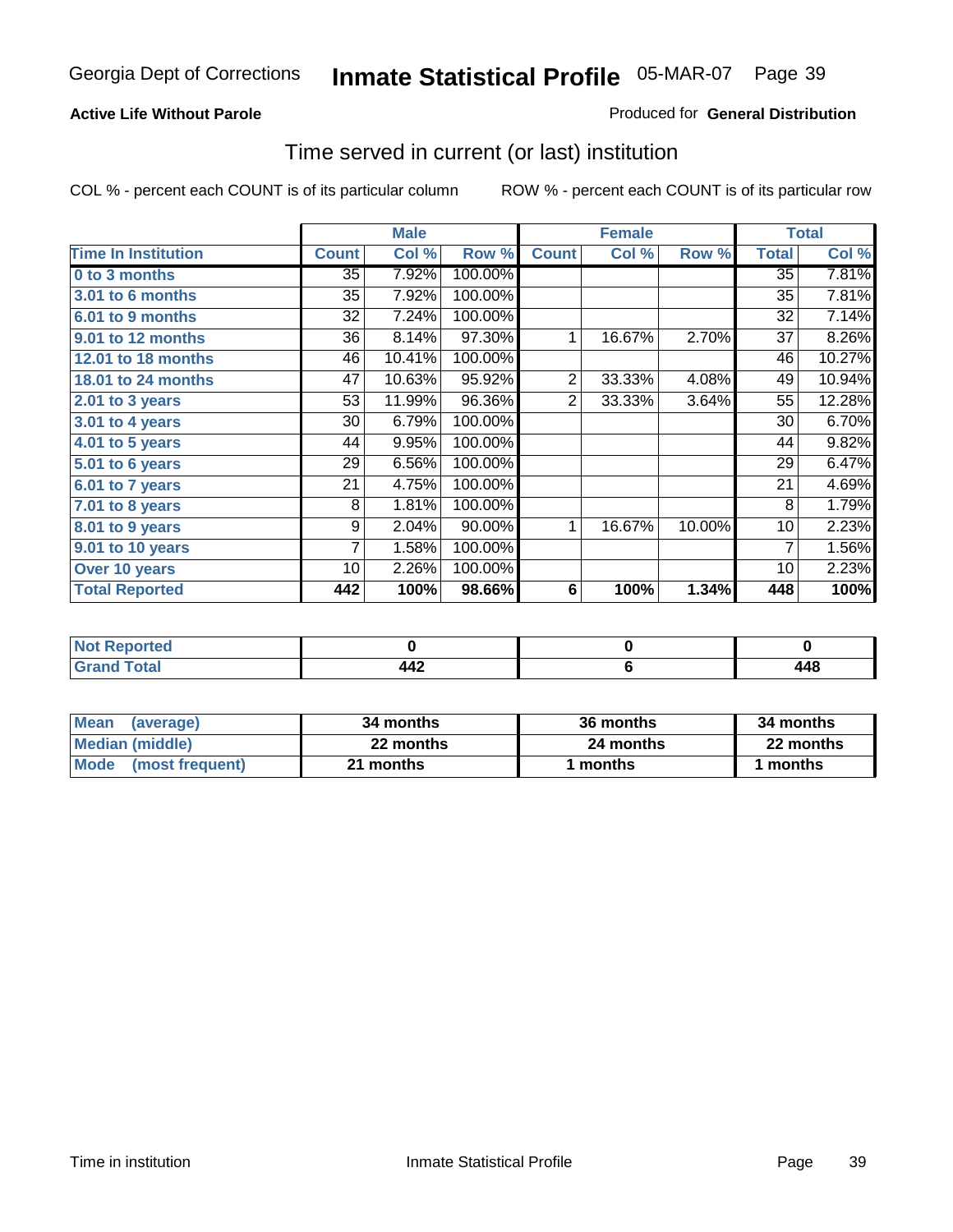### **Active Life Without Parole**

### Produced for **General Distribution**

### Highest grade level attained

|                              |                 | <b>Male</b> |         |                | <b>Female</b> |       |                 | <b>Total</b> |
|------------------------------|-----------------|-------------|---------|----------------|---------------|-------|-----------------|--------------|
| <b>Grade Level</b>           | <b>Count</b>    | Col %       | Row %   | <b>Count</b>   | Col %         | Row % | <b>Total</b>    | Col %        |
| <b>Grade 1</b>               | 1               | 0.23%       | 100.00% |                |               |       | 1               | 0.23%        |
| <b>Grade 4</b>               | 3               | 0.69%       | 100.00% |                |               |       | 3               | 0.68%        |
| <b>Grade 5</b>               | 3               | 0.69%       | 100.00% |                |               |       | 3               | 0.68%        |
| Grade 6                      | 8               | 1.85%       | 100.00% |                |               |       | 8               | 1.83%        |
| <b>Grade 7</b>               | $\overline{17}$ | 3.94%       | 100.00% |                |               |       | $\overline{17}$ | 3.88%        |
| <b>Grade 8</b>               | 45              | 10.42%      | 100.00% |                |               |       | 45              | 10.27%       |
| <b>Grade 9</b>               | 57              | 13.19%      | 98.28%  | 1              | 16.67%        | 1.72% | 58              | 13.24%       |
| Grade 10                     | 87              | 20.14%      | 98.86%  | 1              | 16.67%        | 1.14% | 88              | 20.09%       |
| Grade 11                     | 64              | 14.81%      | 96.97%  | $\overline{c}$ | 33.33%        | 3.03% | 66              | 15.07%       |
| <b>Grade 12 or GED</b>       | 69              | 15.97%      | 98.57%  | 1              | 16.67%        | 1.43% | 70              | 15.98%       |
| <b>Some tech school</b>      | 11              | 2.55%       | 100.00% |                |               |       | $\overline{11}$ | 2.51%        |
| <b>Completed tech school</b> | 12              | 2.78%       | 100.00% |                |               |       | 12              | 2.74%        |
| College, 1 year              | 15              | 3.47%       | 100.00% |                |               |       | 15              | 3.42%        |
| College, 2 year              | $\overline{17}$ | 3.94%       | 94.44%  | 1              | 16.67%        | 5.56% | 18              | 4.11%        |
| College, 3 year              | 7               | 1.62%       | 100.00% |                |               |       | 7               | 1.60%        |
| <b>Bachelor's degree</b>     | 9               | 2.08%       | 100.00% |                |               |       | 9               | 2.05%        |
| <b>Master's degree</b>       | 4               | 0.93%       | 100.00% |                |               |       | 4               | 0.91%        |
| Ph.D. degree                 | 1               | 0.23%       | 100.00% |                |               |       | 1               | 0.23%        |
| Law degree                   | $\overline{2}$  | 0.46%       | 100.00% |                |               |       | $\overline{2}$  | 0.46%        |
| <b>Total Reported</b>        | 432             | 100%        | 98.63%  | 6              | 100.0%        | 1.37% | 438             | 100%         |

| 4 - - - <b>-</b><br>τeα<br>NI.<br>. | . .        | 1 Y                         |
|-------------------------------------|------------|-----------------------------|
| <b>Coto</b> "                       | 14つ<br>. . | <i><b>A A O</b></i><br>44 U |

| <b>Mean</b><br>(average) | 10.64    | 11.17    | 10.64    |
|--------------------------|----------|----------|----------|
| Median (middle)          | Grade 10 | Grade 11 | Grade 10 |
| Mode<br>(most frequent)  | Grade 10 | Grade 11 | Grade 10 |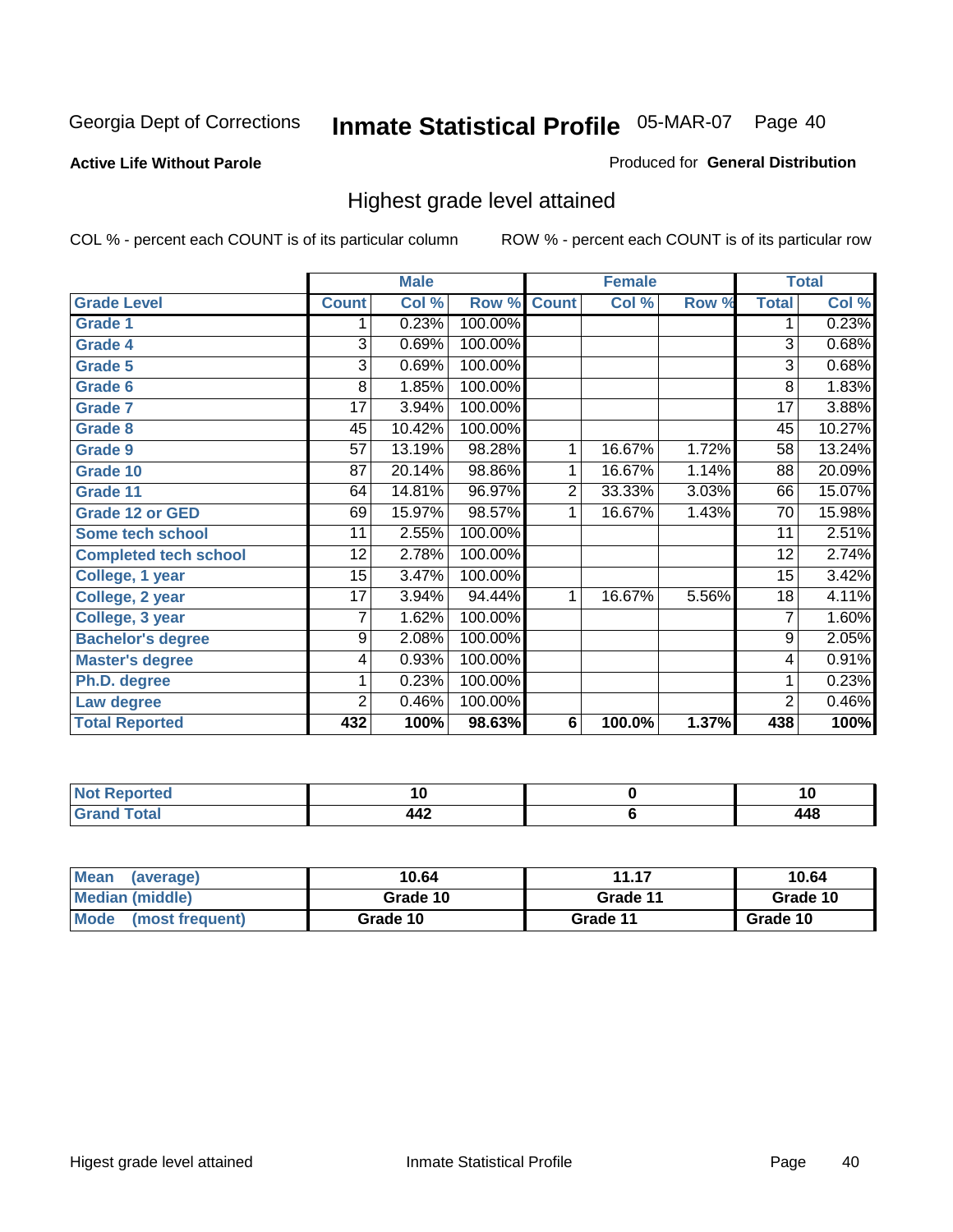### **Active Life Without Parole**

#### Produced for **General Distribution**

### Culture fair IQ scores

|                       |                 | <b>Male</b> |                    |                | <b>Female</b> |       |              | <b>Total</b> |
|-----------------------|-----------------|-------------|--------------------|----------------|---------------|-------|--------------|--------------|
| <b>IQ Scores</b>      | <b>Count</b>    | Col %       | <b>Row % Count</b> |                | Col %         | Row % | <b>Total</b> | Col %        |
| $60 - 69$             | 17              | 4.38%       | 100.00%            |                |               |       | 17           | 4.31%        |
| $70 - 79$             | 29              | 7.47%       | 100.00%            |                |               |       | 29           | 7.36%        |
| $80 - 89$             | 58              | 14.95%      | 98.31%             |                | 16.67%        | 1.69% | 59           | 14.97%       |
| $90 - 99$             | 65              | 16.75%      | 97.01%             | $\overline{2}$ | 33.33%        | 2.99% | 67           | 17.01%       |
| $100 - 109$           | 107             | 27.58%      | 99.07%             |                | 16.67%        | 0.93% | 108          | 27.41%       |
| $110 - 119$           | 92              | 23.71%      | 98.92%             |                | 16.67%        | 1.08% | 93           | 23.60%       |
| $120 - 129$           | 20 <sub>1</sub> | 5.15%       | 95.24%             |                | 16.67%        | 4.76% | 21           | 5.33%        |
| <b>Total Reported</b> | 388             | 100%        | 98.48%             | 6              | 100.0%        | 1.52% | 394          | 100%         |

| <b>Not Reported</b>         |     |     |
|-----------------------------|-----|-----|
| <b>Not Valid (under 60)</b> |     |     |
| <b>Grand Total</b>          | 442 | 448 |

| <b>Mean</b><br>(average)       | 99  | 104 | 99  |
|--------------------------------|-----|-----|-----|
| Median (middle)                | 102 | 99  | 102 |
| <b>Mode</b><br>(most frequent) | 110 | 96  | 110 |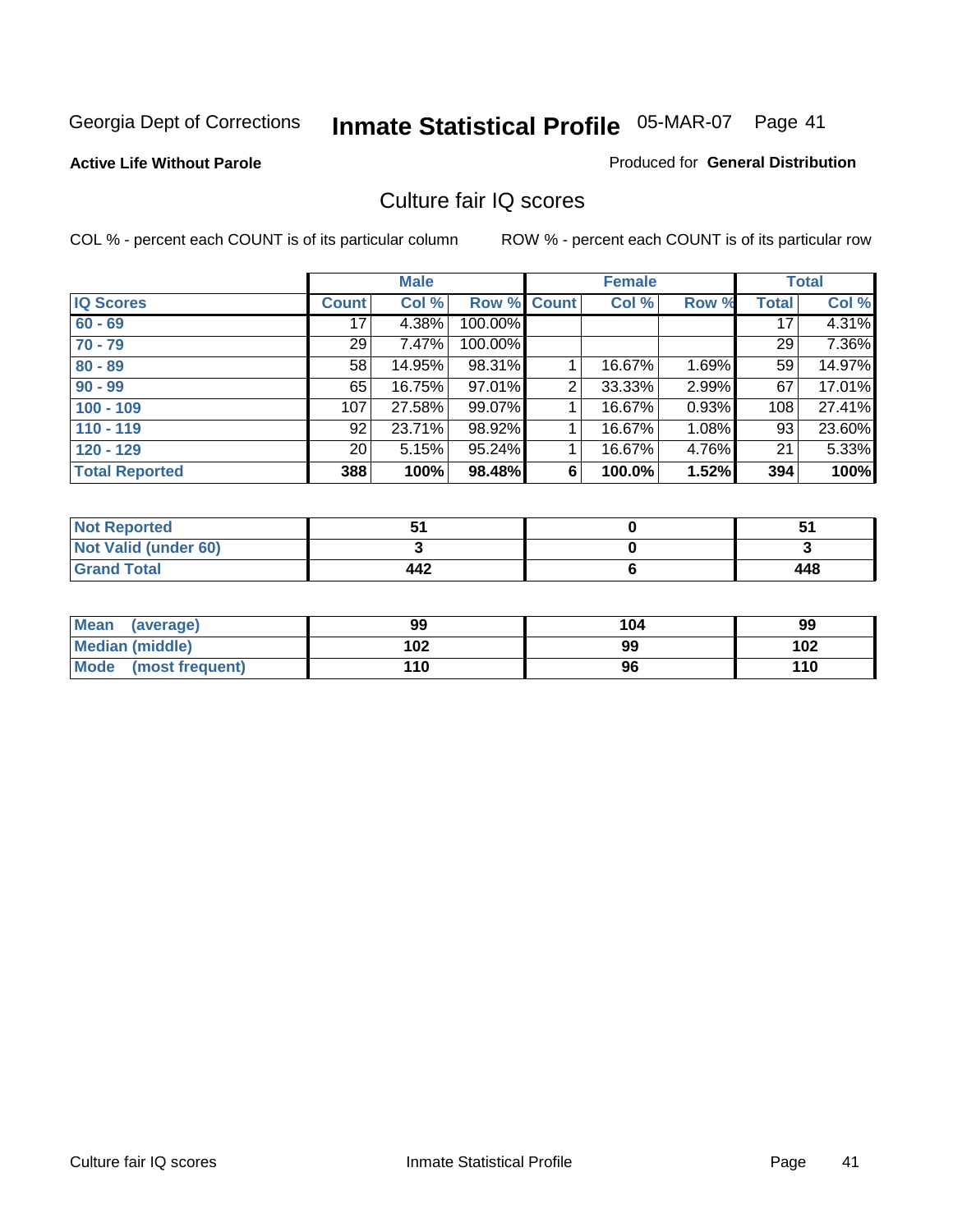#### **Active Life Without Parole**

### Produced for **General Distribution**

# Wide Range Achievement Test (WRAT) reading score

|                           |              | <b>Male</b> |         |              | <b>Female</b> |       |              | <b>Total</b> |
|---------------------------|--------------|-------------|---------|--------------|---------------|-------|--------------|--------------|
| <b>WRAT Reading Score</b> | <b>Count</b> | Col %       | Row %   | <b>Count</b> | Col %         | Row % | <b>Total</b> | Col %        |
| $0.1$ to $0.9$            |              | 1.77%       | 100.00% |              |               |       | 7            | 1.74%        |
| 1.0 to 1.9                | 11           | 2.78%       | 100.00% |              |               |       | 11           | 2.74%        |
| 2.0 to 2.9                | 24           | 6.06%       | 96.00%  | 1            | 16.67%        | 4.00% | 25           | 6.22%        |
| 3.0 to 3.9                | 20           | 5.05%       | 100.00% |              |               |       | 20           | 4.98%        |
| 4.0 to 4.9                | 31           | 7.83%       | 100.00% |              |               |       | 31           | 7.71%        |
| 5.0 to 5.9                | 39           | 9.85%       | 97.50%  | 1            | 16.67%        | 2.50% | 40           | 9.95%        |
| 6.0 to 6.9                | 34           | 8.59%       | 100.00% |              |               |       | 34           | 8.46%        |
| 7.0 to 7.9                | 17           | 4.29%       | 100.00% |              |               |       | 17           | 4.23%        |
| 8.0 to 8.9                | 30           | 7.58%       | 100.00% |              |               |       | 30           | 7.46%        |
| 9.0 to 9.9                | 34           | 8.59%       | 97.14%  | 1            | 16.67%        | 2.86% | 35           | 8.71%        |
| 10.0 to 10.9              | 11           | 2.78%       | 100.00% |              |               |       | 11           | 2.74%        |
| 11.0 to 11.9              | 22           | 5.56%       | 100.00% |              |               |       | 22           | 5.47%        |
| 12.0 to 12.9              | 68           | 17.17%      | 100.00% |              |               |       | 68           | 16.92%       |
| 13                        | 48           | 12.12%      | 94.12%  | 3            | 50.00%        | 5.88% | 51           | 12.69%       |
| <b>Total Reported</b>     | 396          | 100%        | 98.51%  | 6            | 100.0%        | 1.49% | 402          | 100.0%       |
|                           |              |             |         |              |               |       |              |              |
| Not Donortod              |              | AC          |         |              | $\mathbf{r}$  |       |              | AC.          |

| <b>Reported</b><br><b>NO</b>    | י י<br>46  | 46   |
|---------------------------------|------------|------|
| <b>otal</b><br>$\mathbf{v}$ and | 14ء<br>--- | 44 S |
|                                 |            |      |

| Mean (average)         | 8.27 | 9.35 | 8.29 |
|------------------------|------|------|------|
| <b>Median (middle)</b> | 8.35 | 111  | 8.5  |
| Mode (most frequent)   | 12.8 |      | 13   |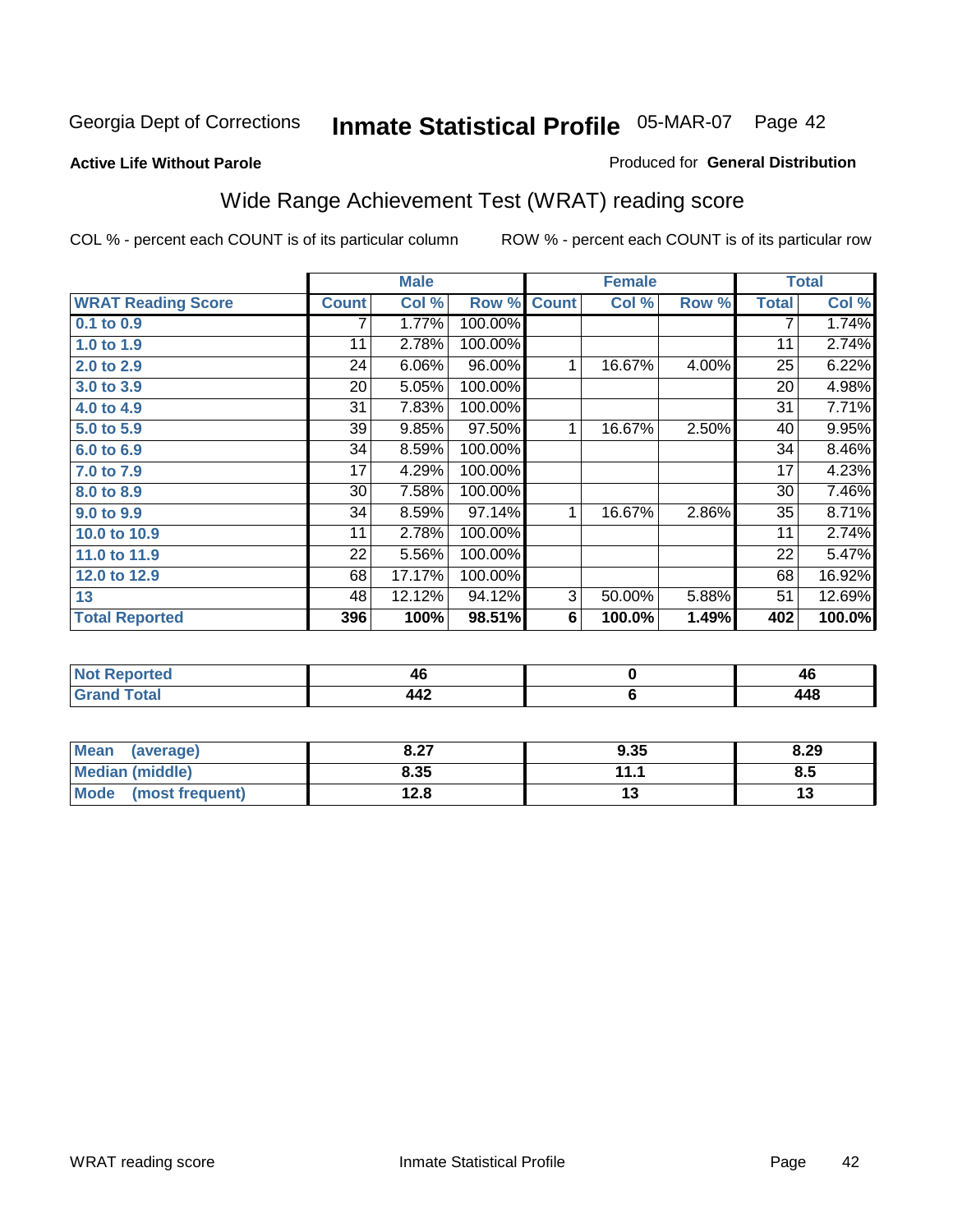### Georgia Dept of Corrections 05-MAR-07 Page **Inmate Statistical Profile** 43

#### **Active Life Without Parole**

#### Produced for **General Distribution**

# Wide Range Achievement Test (WRAT) math score

|                              |                 | <b>Male</b> |         |              | <b>Female</b> |        |              | <b>Total</b> |
|------------------------------|-----------------|-------------|---------|--------------|---------------|--------|--------------|--------------|
| <b>WRAT Mathematic Score</b> | <b>Count</b>    | Col %       | Row %   | <b>Count</b> | Col %         | Row %  | <b>Total</b> | Col %        |
| 1.0 to 1.9                   | 4               | 1.01%       | 100.00% |              |               |        | 4            | 1.00%        |
| 2.0 to 2.9                   | 15              | 3.79%       | 100.00% |              |               |        | 15           | 3.73%        |
| 3.0 to 3.9                   | 28              | 7.07%       | 100.00% |              |               |        | 28           | 6.97%        |
| 4.0 to 4.9                   | 39              | 9.85%       | 97.50%  |              | 16.67%        | 2.50%  | 40           | 9.95%        |
| 5.0 to 5.9                   | 47              | 11.87%      | 100.00% |              |               |        | 47           | 11.69%       |
| 6.0 to 6.9                   | 90              | 22.73%      | 100.00% |              |               |        | 90           | 22.39%       |
| 7.0 to 7.9                   | 56              | 14.14%      | 98.25%  |              | 16.67%        | 1.75%  | 57           | 14.18%       |
| 8.0 to 8.9                   | 25              | 6.31%       | 96.15%  | 1            | 16.67%        | 3.85%  | 26           | 6.47%        |
| 9.0 to 9.9                   | 40              | 10.10%      | 95.24%  | 2            | 33.33%        | 4.76%  | 42           | 10.45%       |
| 10.0 to 10.9                 | 23              | 5.81%       | 100.00% |              |               |        | 23           | 5.72%        |
| 11.0 to 11.9                 | 12 <sub>2</sub> | 3.03%       | 100.00% |              |               |        | 12           | 2.99%        |
| 12.0 to 12.9                 | 9               | 2.27%       | 100.00% |              |               |        | 9            | 2.24%        |
| 13                           | 8               | 2.02%       | 88.89%  |              | 16.67%        | 11.11% | 9            | 2.24%        |
| <b>Total Reported</b>        | 396             | 100%        | 98.51%  | 6            | 100.0%        | 1.49%  | 402          | 100.0%       |

| a continuous contracts of | 40             | лı        |
|---------------------------|----------------|-----------|
| тео                       | $\sim$         | 44        |
| $\sim$                    | <br>--<br>$ -$ | <b>AC</b> |

| <b>Mean</b><br>(average) | 7.03 | 0.77<br>O.1. | 7.06 |
|--------------------------|------|--------------|------|
| <b>Median (middle)</b>   | 6.9  |              | 6.9  |
| Mode<br>(most frequent)  | 6.9  | . о          | 6.9  |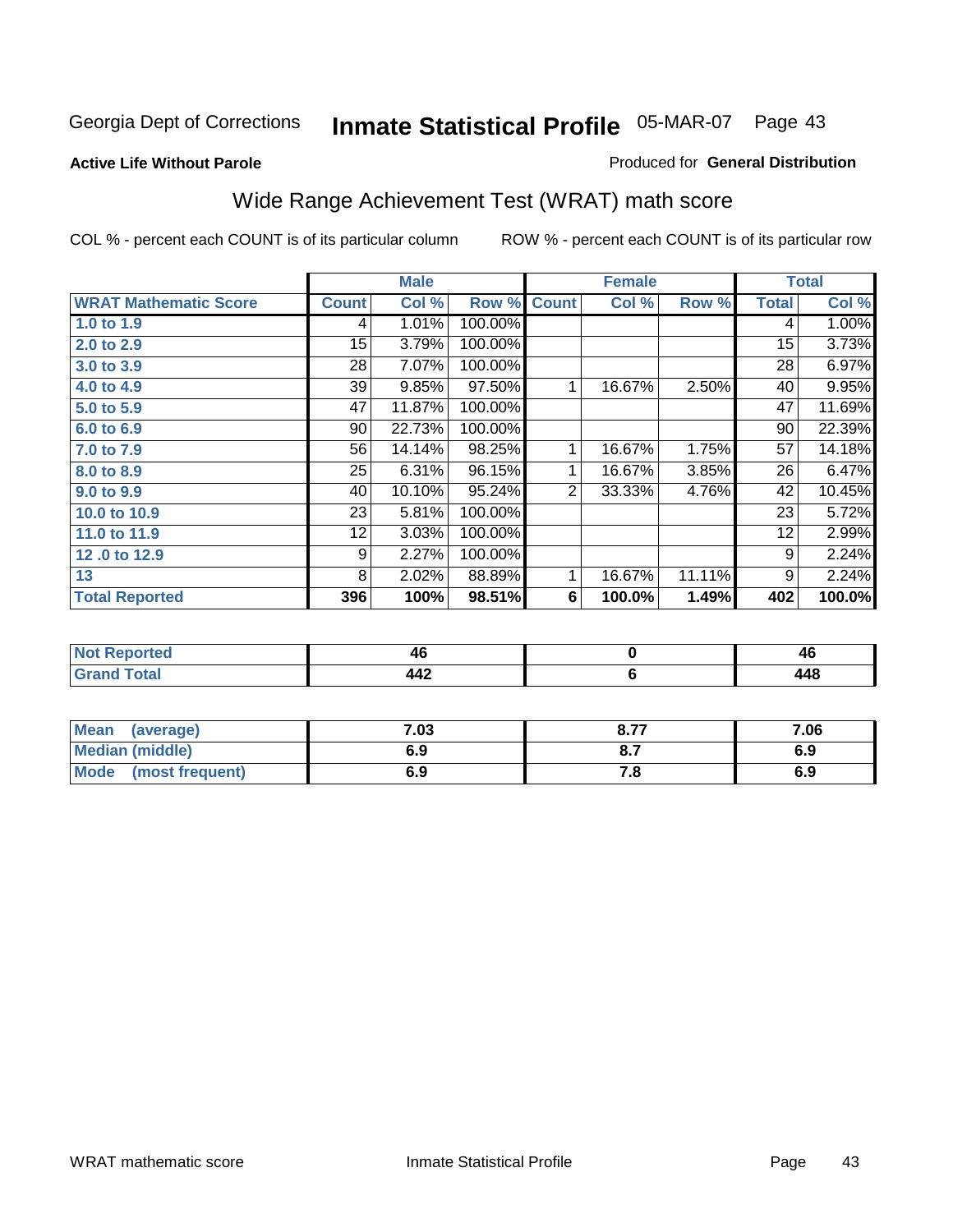### **Active Life Without Parole**

#### Produced for **General Distribution**

# Wide Range Achievement Test (WRAT) spelling score

|                            |                 | <b>Male</b> |         |                | <b>Female</b> |       |                | <b>Total</b> |
|----------------------------|-----------------|-------------|---------|----------------|---------------|-------|----------------|--------------|
| <b>WRAT Spelling Score</b> | <b>Count</b>    | Col %       | Row %   | <b>Count</b>   | Col %         | Row % | <b>Total</b>   | Col %        |
| $0.1$ to $0.9$             | 2               | 0.51%       | 100.00% |                |               |       | $\overline{2}$ | 0.50%        |
| 1.0 to 1.9                 | 18              | 4.56%       | 100.00% |                |               |       | 18             | 4.49%        |
| 2.0 to 2.9                 | 32              | 8.10%       | 100.00% |                |               |       | 32             | 7.98%        |
| 3.0 to 3.9                 | 22              | 5.57%       | 100.00% |                |               |       | 22             | 5.49%        |
| 4.0 to 4.9                 | $\overline{37}$ | 9.37%       | 97.37%  | 1              | 16.67%        | 2.63% | 38             | 9.48%        |
| 5.0 to 5.9                 | 38              | 9.62%       | 100.00% |                |               |       | 38             | 9.48%        |
| 6.0 to 6.9                 | 45              | 11.39%      | 97.83%  | 1              | 16.67%        | 2.17% | 46             | 11.47%       |
| 7.0 to 7.9                 | 35              | 8.86%       | 100.00% |                |               |       | 35             | 8.73%        |
| 8.0 to 8.9                 | 33              | 8.35%       | 100.00% |                |               |       | 33             | 8.23%        |
| 9.0 to 9.9                 | 34              | 8.61%       | 100.00% |                |               |       | 34             | 8.48%        |
| 10.0 to 10.9               | 23              | 5.82%       | 100.00% |                |               |       | 23             | 5.74%        |
| 11.0 to 11.9               | 22              | 5.57%       | 95.65%  | 1              | 16.67%        | 4.35% | 23             | 5.74%        |
| 12.0 to 12.9               | 31              | 7.85%       | 93.94%  | $\overline{2}$ | 33.33%        | 6.06% | 33             | 8.23%        |
| 13                         | 23              | 5.82%       | 95.83%  | 1              | 16.67%        | 4.17% | 24             | 5.99%        |
| <b>Total Reported</b>      | 395             | 100%        | 98.50%  | 6              | 100.0%        | 1.50% | 401            | 100.0%       |
|                            |                 |             |         |                |               |       |                |              |
| <b>Not Reported</b>        |                 | 47          |         |                | $\pmb{0}$     |       |                | 47           |
| <b>Grand Total</b>         |                 | 442         |         |                | $\bf 6$       |       |                | 448          |

| <b>Mean</b><br>(average)       | 7.32 | 9.9  | 7.36     |
|--------------------------------|------|------|----------|
| <b>Median (middle)</b>         | ن. ا | 11.8 | ن. د     |
| <b>Mode</b><br>(most frequent) | 8.5  | 12.3 | О<br>ၓ.ͻ |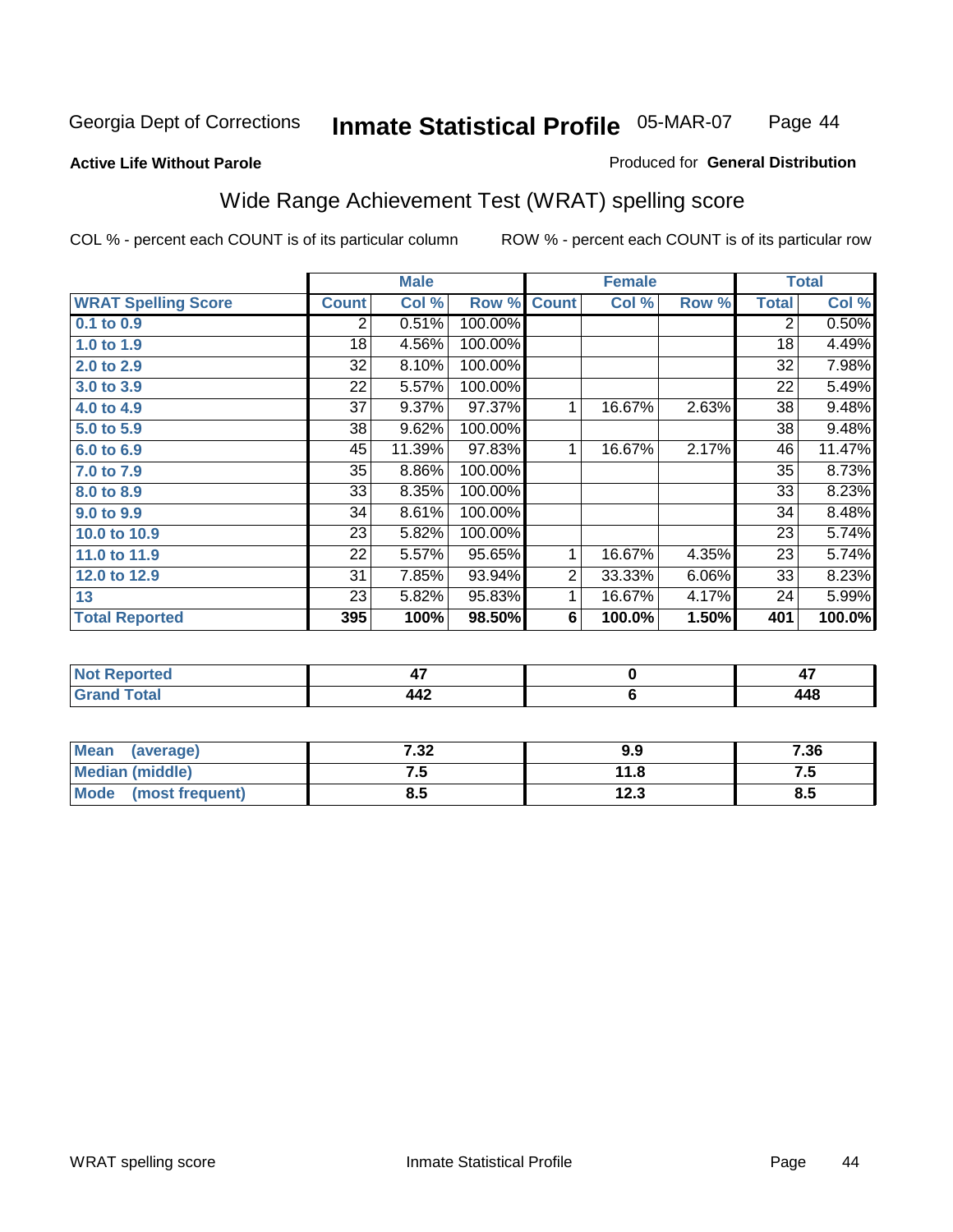### **Active Life Without Parole**

#### Produced for **General Distribution**

### Scope of substance abuse - summary

|                        |              | <b>Male</b> |           |              | <b>Female</b> |          |       | Total    |
|------------------------|--------------|-------------|-----------|--------------|---------------|----------|-------|----------|
| <b>Substance Abuse</b> | <b>Count</b> | Col %       | Row %     | <b>Count</b> | Col %         | Row %    | Total | Col %    |
| <b>None</b>            | 146          | 33.03%      | $97.99\%$ |              | 50.00%        | $2.01\%$ | 149   | 33.26%   |
| Drugs only             | 170          | 38.46%      | $99.42\%$ |              | 16.67%        | 0.58%    | 171   | 38.17%   |
| <b>Alcohol only</b>    | 31           | 7.01%       | 100.00%   |              |               |          | 31    | $6.92\%$ |
| Drugs and alcohol      | 95           | 21.49%      | $97.94\%$ | ◠            | 33.33%        | 2.06%    | 97    | 21.65%   |
| <b>Total Reported</b>  | 442          | 100%        | 98.66%    | 6            | 100%          | 1.34%    | 448   | 100%     |

| 4 - 1<br>керогтеа<br>  |       |       |
|------------------------|-------|-------|
| <b>Total</b><br>$\sim$ | <br>. | 1 A C |

|  | Mode<br>ונוצוווי | Druas onlv | None | only<br>Pruas . |
|--|------------------|------------|------|-----------------|
|--|------------------|------------|------|-----------------|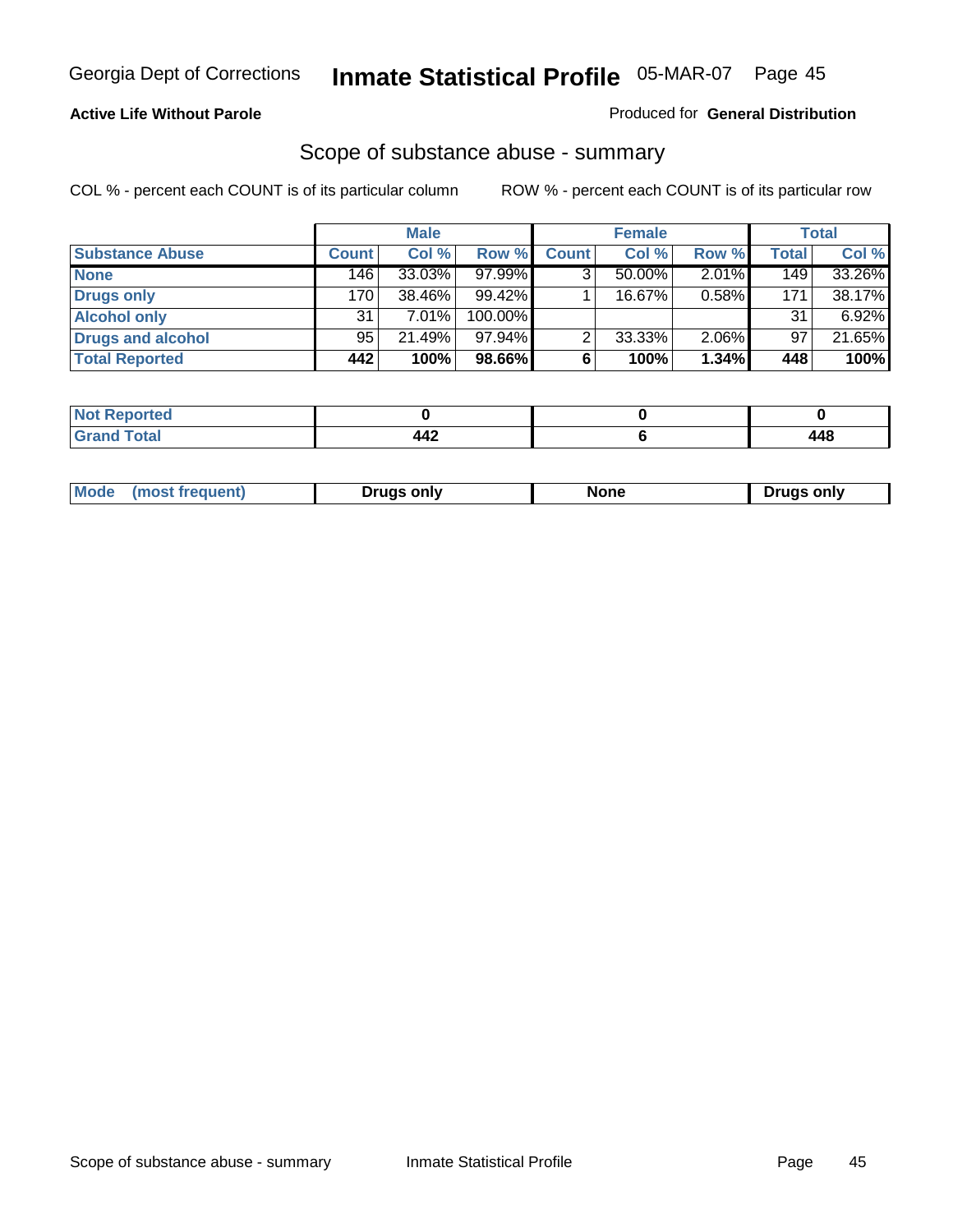### **Active Life Without Parole**

### Produced for **General Distribution**

### Scope of substance abuse - detail

|                                         |              | <b>Male</b> |         |              | <b>Female</b> |       |              | <b>Total</b> |
|-----------------------------------------|--------------|-------------|---------|--------------|---------------|-------|--------------|--------------|
| <b>Substance Abuse</b>                  | <b>Count</b> | Col %       | Row %   | <b>Count</b> | Col %         | Row % | <b>Total</b> | Col %        |
| No drug or alcohol problems             | 146          | 33.03%      | 97.99%  | 3            | 50.00%        | 2.01% | 149          | 33.26%       |
| Drug addiction but no alcohol           | 3            | 0.68%       | 100.00% |              |               |       | 3            | 0.67%        |
| <b>Drug addiction and alcohol</b>       | 3            | 0.68%       | 100.00% |              |               |       | 3            | 0.67%        |
| abuse                                   |              |             |         |              |               |       |              |              |
| <b>Drug addiction and alcoholism</b>    | 2            | 0.45%       | 100.00% |              |               |       | 2            | 0.45%        |
| No drug problem but alcohol             | 25           | 5.66%       | 100.00% |              |               |       | 25           | 5.58%        |
| abuse                                   |              |             |         |              |               |       |              |              |
| No drug problem but alcoholism          | 6            | 1.36%       | 100.00% |              |               |       | 6            | 1.34%        |
| Drug experiment but no alcohol          | 103          | 23.30%      | 99.04%  |              | 16.67%        | 0.96% | 104          | 23.21%       |
| <b>Drug experiment &amp; alcohol</b>    | 13           | 2.94%       | 100.00% |              |               |       | 13           | 2.90%        |
| abuse                                   |              |             |         |              |               |       |              |              |
| <b>Drug experiment &amp; alcoholism</b> | 8            | 1.81%       | 100.00% |              |               |       | 8            | 1.79%        |
| Drug abuse but no alcohol               | 64           | 14.48%      | 100.00% |              |               |       | 64           | 14.29%       |
| Drug abuse and alcohol abuse            | 57           | 12.90%      | 98.28%  |              | 16.67%        | 1.72% | 58           | 12.95%       |
| <b>Drug abuse and alcoholism</b>        | 12           | 2.71%       | 92.31%  |              | 16.67%        | 7.69% | 13           | 2.90%        |
| <b>Total Reported</b>                   | 442          | 100%        | 98.66%  | 6            | 100%          | 1.34% | 448          | 100.0%       |

| <b>Not Reported</b>         |            |     |
|-----------------------------|------------|-----|
| <b>Total</b><br><b>Gran</b> | 112<br>77£ | 448 |

| Mode (most frequent) | No drug or alcohol problems No drug or alcohol problems No drug or alcohol |          |
|----------------------|----------------------------------------------------------------------------|----------|
|                      |                                                                            | problems |
|                      |                                                                            |          |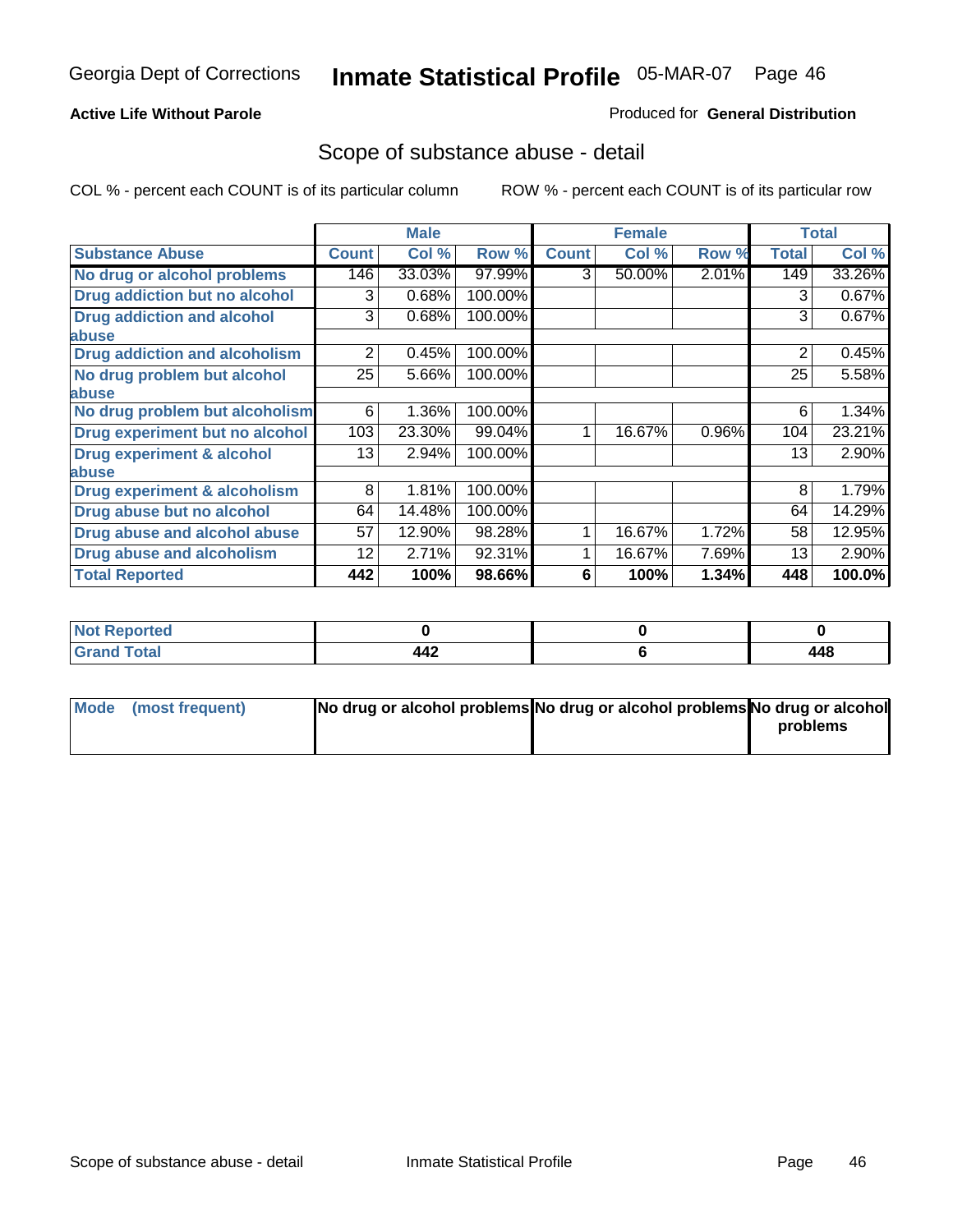#### **Active Life Without Parole**

#### Produced for **General Distribution**

### Current / last mental health treatment level

|                                    |              | <b>Male</b> |         |              | <b>Female</b> |          |              | <b>Total</b> |
|------------------------------------|--------------|-------------|---------|--------------|---------------|----------|--------------|--------------|
| <b>Mental Health Treatment Lev</b> | <b>Count</b> | Col %       | Row %   | <b>Count</b> | Col %         | Row %    | <b>Total</b> | Col %        |
| 1 No problem at current time       | 79           | 46.47%      | 98.75%  |              | 20.00%        | $1.25\%$ | 80           | 45.71%       |
| 2 Receiving outpatient             | 64           | 37.65%      | 94.12%  | 4            | 80.00%        | 5.88%    | 68           | 38.86%       |
| treatment                          |              |             |         |              |               |          |              |              |
| 3 Inpatient, moderate              | 23           | 13.53%      | 100.00% |              |               |          | 23           | 13.14%       |
| treatment                          |              |             |         |              |               |          |              |              |
| 4 Inpatient, intensive             | 4            | 2.35%       | 100.00% |              |               |          | 4            | 2.29%        |
| treatment                          |              |             |         |              |               |          |              |              |
| <b>Total Evaluated</b>             | 170          | 100%        | 97.14%  | 5            | 100%          | 2.86%    | 175          | 100%         |

| Never had MH evaluation | הדה<br>. | $\sim$ |
|-------------------------|----------|--------|
| Total                   | 442      | 148    |

| <b>Median (middle)</b> | <b>Receiving outpatient</b><br>treatment | <b>Receiving outpatient</b><br>treatment | <b>Receiving</b><br>outpatient<br>treatment |  |
|------------------------|------------------------------------------|------------------------------------------|---------------------------------------------|--|
| <b>Mode</b>            | No problem at current time               | <b>Receiving outpatient</b>              | No problem at                               |  |
| (most frequent)        |                                          | treatment                                | current time                                |  |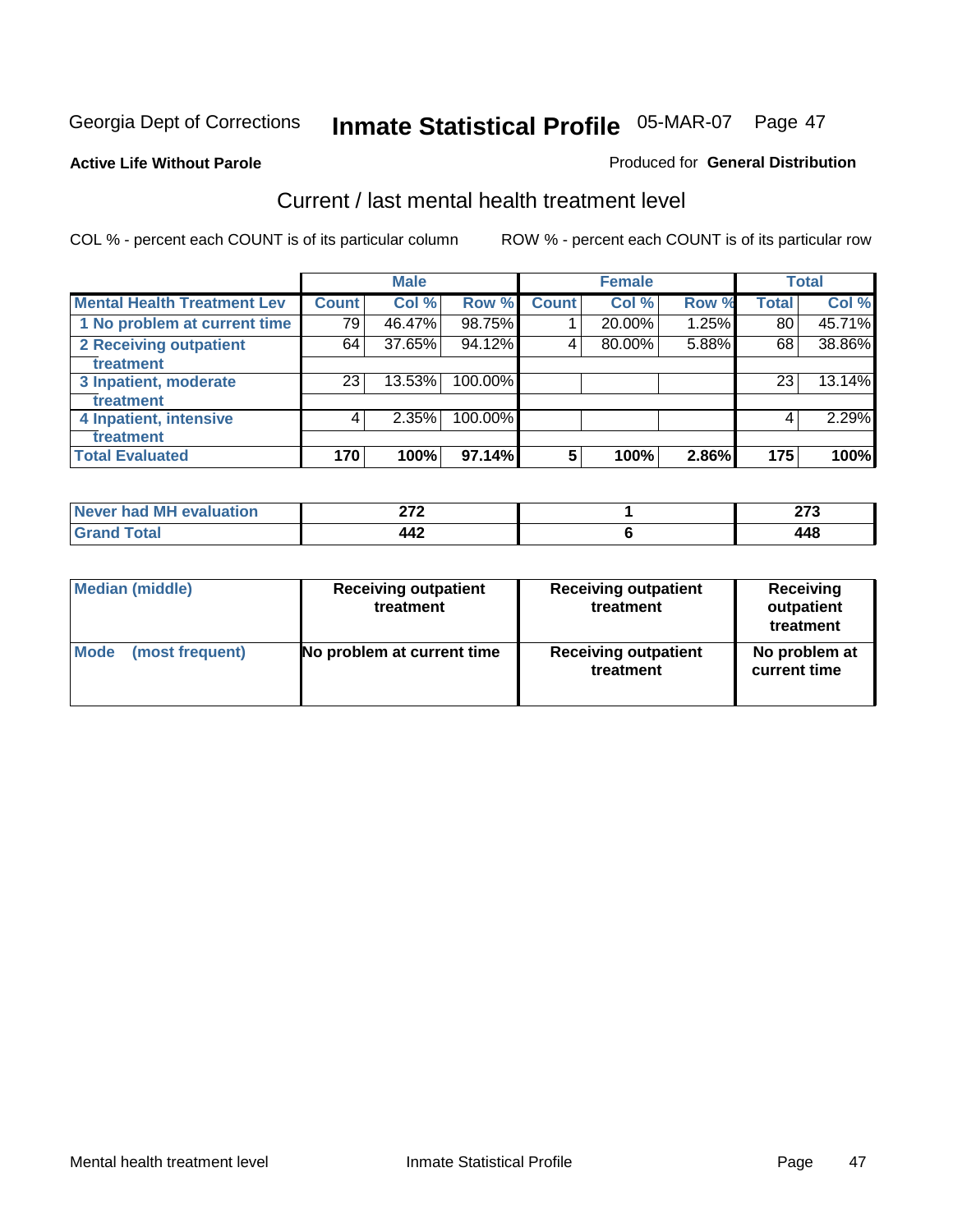### **Active Life Without Parole**

#### Produced for **General Distribution**

### PULHESDWIT medical scale - 'P' overall condition ('P'hysical)

|                                   |              | <b>Male</b> |                    |   | <b>Female</b> |          |              | <b>Total</b> |
|-----------------------------------|--------------|-------------|--------------------|---|---------------|----------|--------------|--------------|
| 'P' Overall Condition             | <b>Count</b> | Col %       | <b>Row % Count</b> |   | Col %         | Row %    | <b>Total</b> | Col %        |
| 1 No medical illness              | 303          | 68.86%      | 99.02%             | ົ | 50.00%        | $0.98\%$ | 306          | 68.61%       |
| 2 Well-controlled chronic illness | 81           | $18.41\%$   | 96.43%             | 3 | $50.00\%$     | 3.57%    | 84           | 18.83%       |
| 3 Poorly-controlled chronic       | 55           | 12.50%      | 100.00%            |   |               |          | 55           | 12.33%       |
| <b>illness</b>                    |              |             |                    |   |               |          |              |              |
| 4 Significant problems requiring  |              | 0.23%       | 100.00%            |   |               |          |              | 0.22%        |
| special housing                   |              |             |                    |   |               |          |              |              |
| <b>Total Reported</b>             | 440          | 100%        | 98.65%             | 6 | 100%          | 1.35%    | 446          | 100%         |

| $N$<br>Reported    |     |     |
|--------------------|-----|-----|
| <b>Grand Total</b> | 442 | 448 |

| <b>Mode</b> | (most frequent) | <sup>1</sup> No medical illness | 2 Well-controlled chronic<br>illness | 1 No medical<br>illness |
|-------------|-----------------|---------------------------------|--------------------------------------|-------------------------|
|             |                 |                                 |                                      |                         |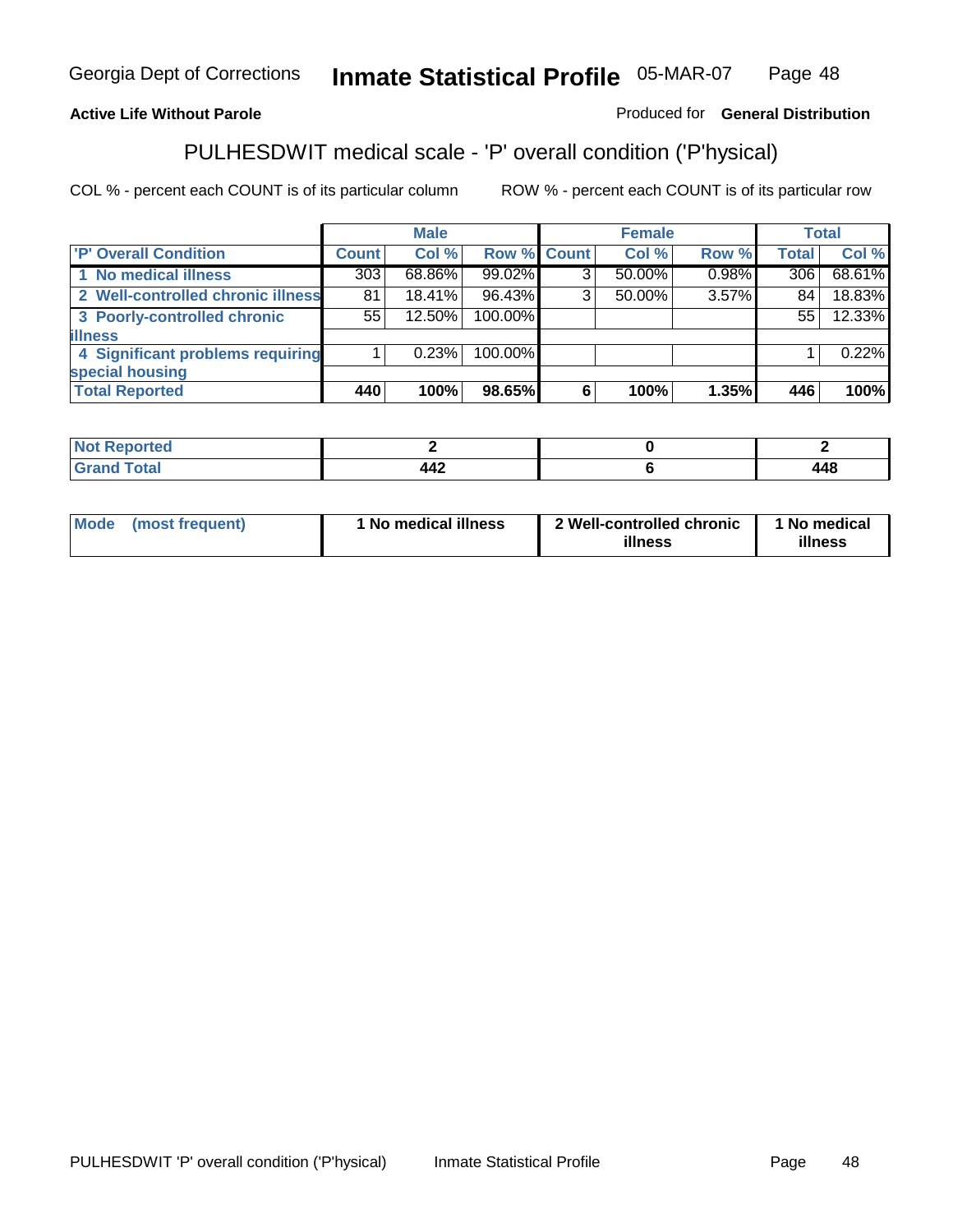### **Active Life Without Parole**

Produced for **General Distribution**

# PULHESDWIT medical scale - 'U' upper body

|                              |              | <b>Male</b> |         |              | <b>Female</b> |       |              | <b>Total</b> |
|------------------------------|--------------|-------------|---------|--------------|---------------|-------|--------------|--------------|
| <b>TU' Upper Body</b>        | <b>Count</b> | Col %       | Row %   | <b>Count</b> | Col %         | Row % | <b>Total</b> | Col %        |
| 1 Upper bones, joints,       | 422          | 95.91%      | 98.60%  | 6            | 100.00%       | 1.40% | 428          | 95.96%       |
| muscles all OK               |              |             |         |              |               |       |              |              |
| 2 One or both arms minimally | 11           | $2.50\%$    | 100.00% |              |               |       | 11           | 2.47%        |
| limited                      |              |             |         |              |               |       |              |              |
| 3 One or both arms           |              | 1.59%       | 100.00% |              |               |       |              | 1.57%        |
| moderately limited           |              |             |         |              |               |       |              |              |
| <b>Total Reported</b>        | 440          | 100%        | 98.65%  | 6            | 100%          | 1.35% | 446          | 100%         |

| Reported<br>. |            |                     |
|---------------|------------|---------------------|
|               | . .<br>--- | <b>AC</b><br>$\sim$ |

| Mode | (most frequent) | 1 Upper bones, joints,<br>muscles all OK | 1 Upper bones, joints,<br>muscles all OK | 1 Upper bones,<br>joints, muscles all<br>ΟK |
|------|-----------------|------------------------------------------|------------------------------------------|---------------------------------------------|
|------|-----------------|------------------------------------------|------------------------------------------|---------------------------------------------|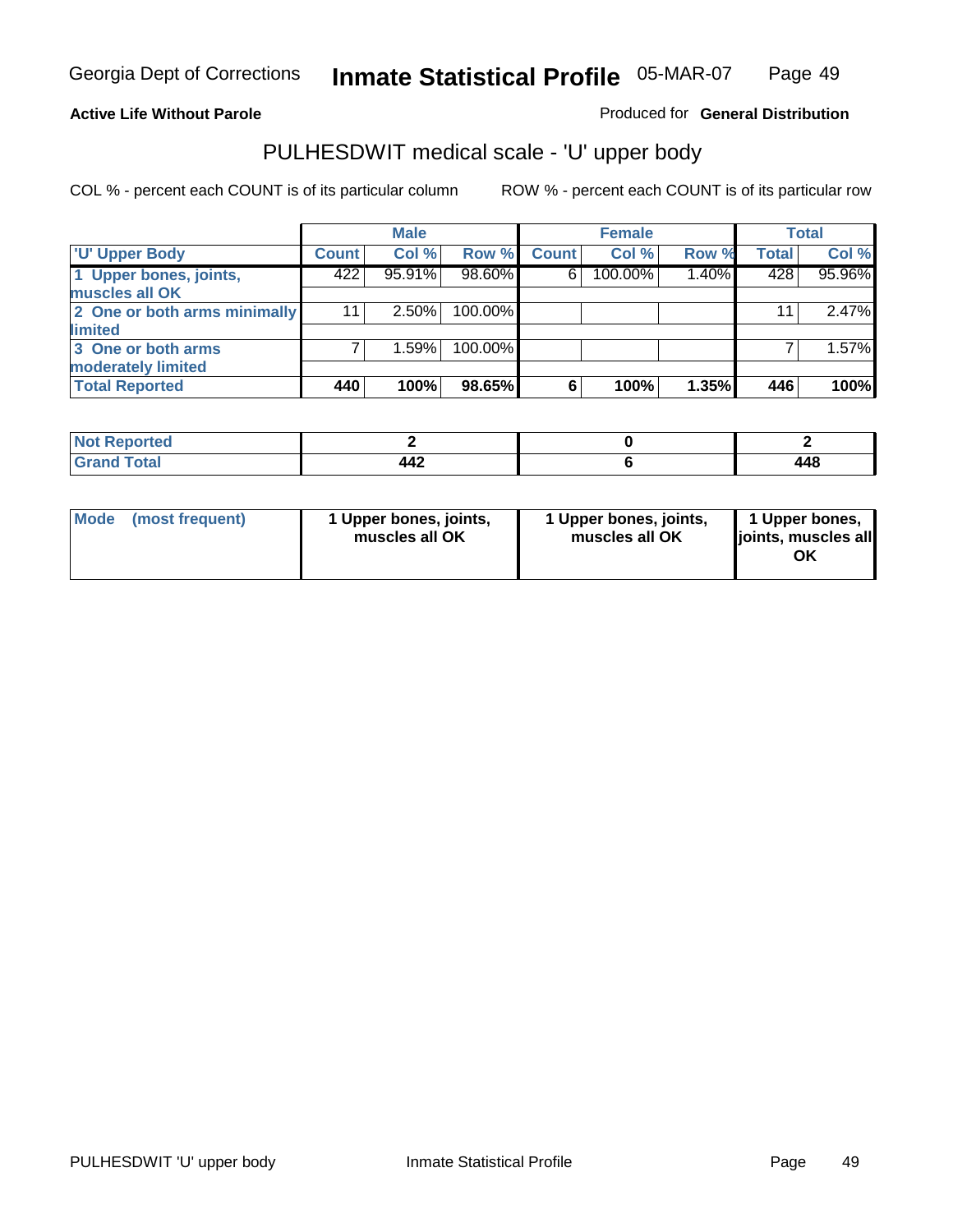#### **Active Life Without Parole**

#### Produced for **General Distribution**

### PULHESDWIT medical scale - 'L' lower body

|                                |                | <b>Male</b> |         |              | <b>Female</b> |       |              | <b>Total</b> |
|--------------------------------|----------------|-------------|---------|--------------|---------------|-------|--------------|--------------|
| <b>L' Lower Body</b>           | Count          | Col %       | Row %   | <b>Count</b> | Col %         | Row % | <b>Total</b> | Col %        |
| 1 Lower bones, joints,         | 400            | 90.91%      | 98.77%  | 5            | 83.33%        | 1.23% | 405          | 90.81%       |
| muscles all OK                 |                |             |         |              |               |       |              |              |
| 2 One or both legs minimally   | 31             | 7.05%       | 96.88%  |              | 16.67%        | 3.13% | 32           | 7.17%        |
| limited                        |                |             |         |              |               |       |              |              |
| 3 One or both legs             | 7              | 1.59%       | 100.00% |              |               |       |              | 1.57%        |
| moderately limited             |                |             |         |              |               |       |              |              |
| 4 One leg disabled, paralyzed, | $\overline{2}$ | 0.45%       | 100.00% |              |               |       | 2            | 0.45%        |
| or amputated                   |                |             |         |              |               |       |              |              |
| <b>Total Reported</b>          | 440            | 100%        | 98.65%  | 6            | 100%          | 1.35% | 446          | 100%         |

| <b>rted</b><br>N                    |            |       |
|-------------------------------------|------------|-------|
| $f \wedge f \wedge f$<br>TOldi<br>. | 18°<br>┱┯∠ | 1 A O |

|  | Mode (most frequent) | 1 Lower bones, joints,<br>muscles all OK | 1 Lower bones, joints,<br>muscles all OK | 1 Lower bones,<br>joints, muscles all<br>OK |
|--|----------------------|------------------------------------------|------------------------------------------|---------------------------------------------|
|--|----------------------|------------------------------------------|------------------------------------------|---------------------------------------------|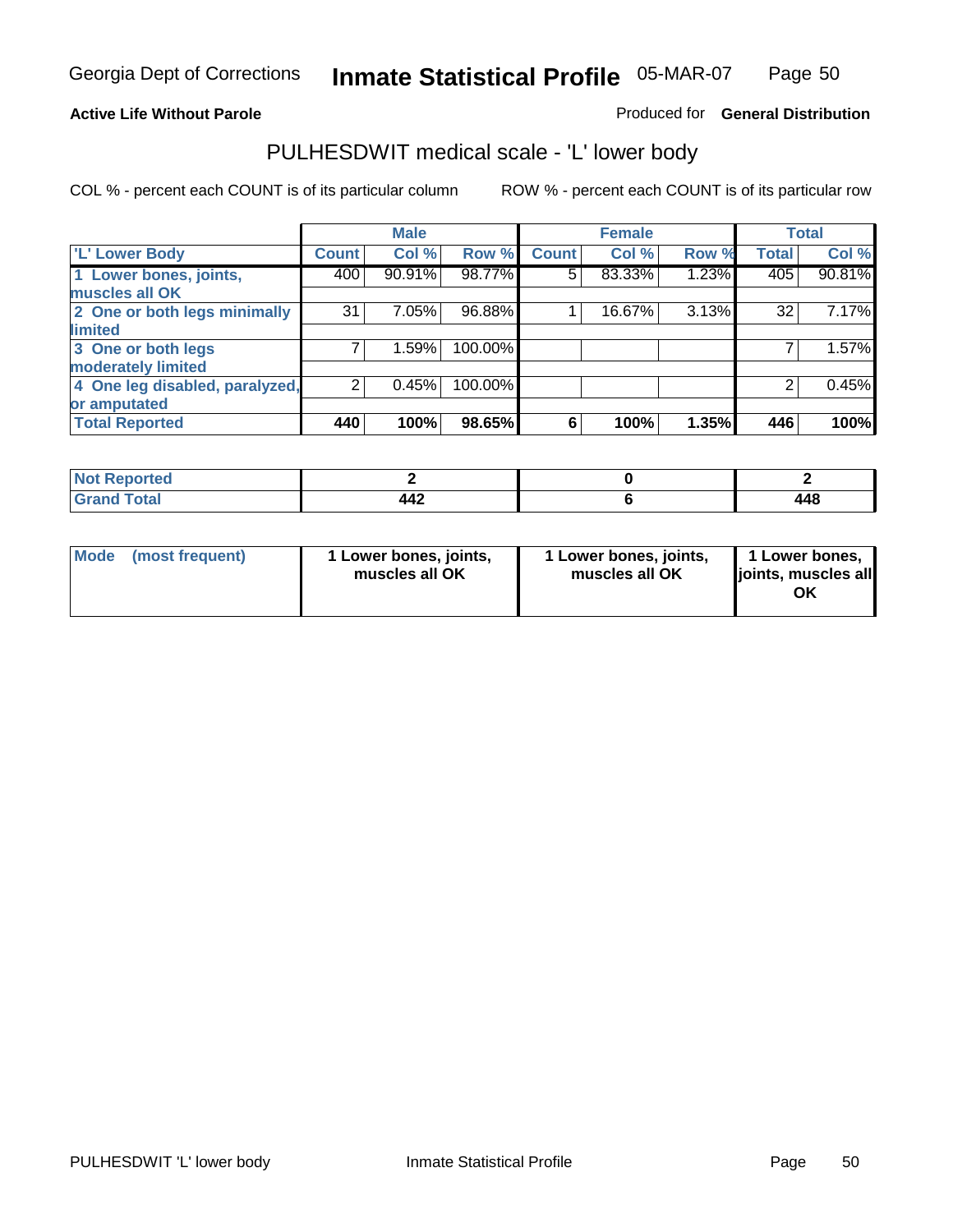#### **Active Life Without Parole**

Produced for **General Distribution**

### PULHESDWIT medical scale - 'H' hearing

|                                | <b>Male</b>  |           |             | <b>Female</b> |         |       | Total        |         |
|--------------------------------|--------------|-----------|-------------|---------------|---------|-------|--------------|---------|
| 'H' Hearing                    | <b>Count</b> | Col%      | Row % Count |               | Col%    | Row % | <b>Total</b> | Col %   |
| 1 Normal hearing both ears     | 439          | $99.77\%$ | 98.65%      | 61            | 100.00% | 1.35% | 445          | 99.78%  |
| 2 Some loss in one ear with    |              | 0.23%     | 100.00%     |               |         |       |              | 0.22%   |
| other OK, or mild loss in both |              |           |             |               |         |       |              |         |
| <b>Total Reported</b>          | 440          | 100%      | 98.65%      | 6             | 100%    | 1.35% | 446          | $100\%$ |

| тео                   |          |                          |
|-----------------------|----------|--------------------------|
| ------<br>----- ----- | $\cdots$ | <i><b>AAO</b></i><br>᠇᠇ᢦ |

| Mode (most frequent) | 1 Normal hearing both ears 1 Normal hearing both ears 1 Normal hearing | both ears |
|----------------------|------------------------------------------------------------------------|-----------|
|                      |                                                                        |           |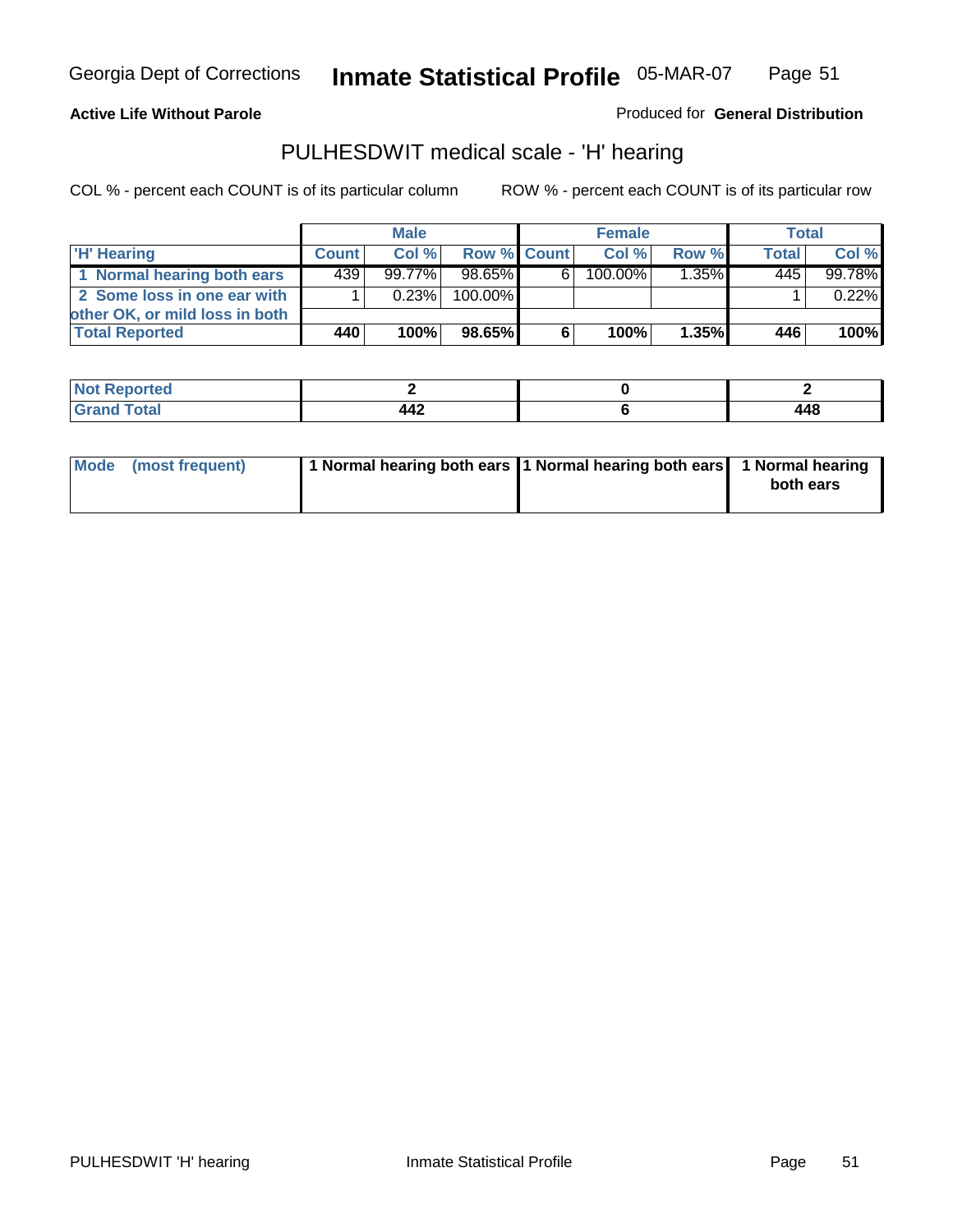#### **Active Life Without Parole**

#### Produced for **General Distribution**

### PULHESDWIT medical scale - 'E' vision

|                                 |              | <b>Male</b> |                    |   | <b>Female</b> |       |                  | <b>Total</b> |
|---------------------------------|--------------|-------------|--------------------|---|---------------|-------|------------------|--------------|
| 'E' Vision                      | <b>Count</b> | Col %       | <b>Row % Count</b> |   | Col %         | Row % | <b>Total</b>     | Col %        |
| 1 Correctable to 20/40 in both  | 369          | 83.86%      | 98.93%             | 4 | 66.67%        | 1.07% | $\overline{373}$ | 83.63%       |
| eyes                            |              |             |                    |   |               |       |                  |              |
| 2 Correctable to 20/70 in one   | 64           | 14.55%      | 96.97%             | 2 | 33.33%        | 3.03% | 66               | 14.80%       |
| eye, may be blind in other      |              |             |                    |   |               |       |                  |              |
| 3 Correctable to 20/200 in one  | 5            | 1.14%       | 100.00%            |   |               |       | 5                | 1.12%        |
| eye, may be blind in other      |              |             |                    |   |               |       |                  |              |
| 4 One eye not correctable to    |              | 0.23%       | 100.00%            |   |               |       |                  | 0.22%        |
| 20/200, other may be blind      |              |             |                    |   |               |       |                  |              |
| 5 Blind in both eyes, requiring |              | 0.23%       | 100.00%            |   |               |       |                  | 0.22%        |
| special housing                 |              |             |                    |   |               |       |                  |              |
| <b>Total Reported</b>           | 440          | 100%        | 98.65%             | 6 | 100%          | 1.35% | 446              | 100%         |

| vred i<br>. |         |            |
|-------------|---------|------------|
| ---         | <br>44z | A A C<br>. |

| <b>Mode</b>     | 1 Correctable to 20/40 in | 1 Correctable to 20/40 in   1 Correctable to | 20/40 in both eyes |
|-----------------|---------------------------|----------------------------------------------|--------------------|
| (most frequent) | both eyes                 | both eves                                    |                    |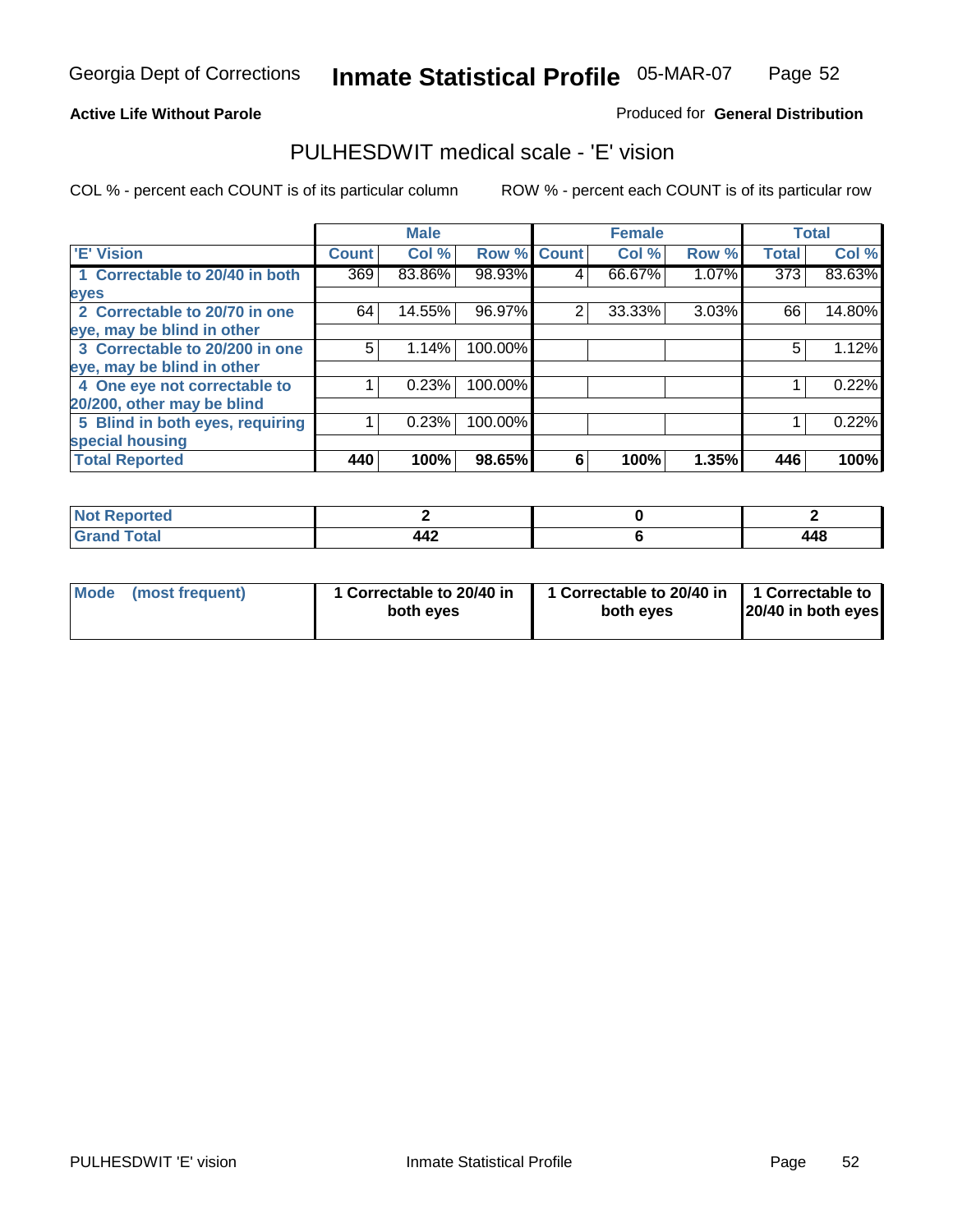### **Active Life Without Parole**

### Produced for **General Distribution**

# PULHESDWIT medical scale - 'S' pSychiatric

|                                |              | <b>Male</b> |             |   | <b>Female</b> |       |              | <b>Total</b> |
|--------------------------------|--------------|-------------|-------------|---|---------------|-------|--------------|--------------|
| 'S' pSychiatric                | <b>Count</b> | Col %       | Row % Count |   | Col %         | Row % | <b>Total</b> | Col %        |
| 1 No impairment or disorders   | 347          | 80.70%      | 99.43%      |   | 33.33%        | 0.57% | 349          | 80.05%       |
| 2 Stable, or in remission, or  | 69           | 16.05%      | 94.52%      | 4 | 66.67%        | 5.48% | 73           | 16.74%       |
| mild impairment or retardation |              |             |             |   |               |       |              |              |
| 3 Requires moderate inpatient  | 11           | $2.56\%$    | 100.00%     |   |               |       | 11           | 2.52%        |
| treatment                      |              |             |             |   |               |       |              |              |
| 4 Requires intensive inpatient | 3            | 0.70%       | 100.00%     |   |               |       | 3            | 0.69%        |
| treatment                      |              |             |             |   |               |       |              |              |
| <b>Total Reported</b>          | 430          | 100%        | 98.62%      | 6 | 100%          | 1.38% | 436          | 100%         |

| د مقامت<br>eportea<br>$\sim$ | $\sim$                | . . |
|------------------------------|-----------------------|-----|
| <b>Total</b>                 | $\overline{A}$<br>44Z | 448 |

| Mode (most frequent) | 1 No impairment or disorders 2 Stable, or in remission, 11 No impairment or |                       |           |
|----------------------|-----------------------------------------------------------------------------|-----------------------|-----------|
|                      |                                                                             | or mild impairment or | disorders |
|                      |                                                                             | retardation           |           |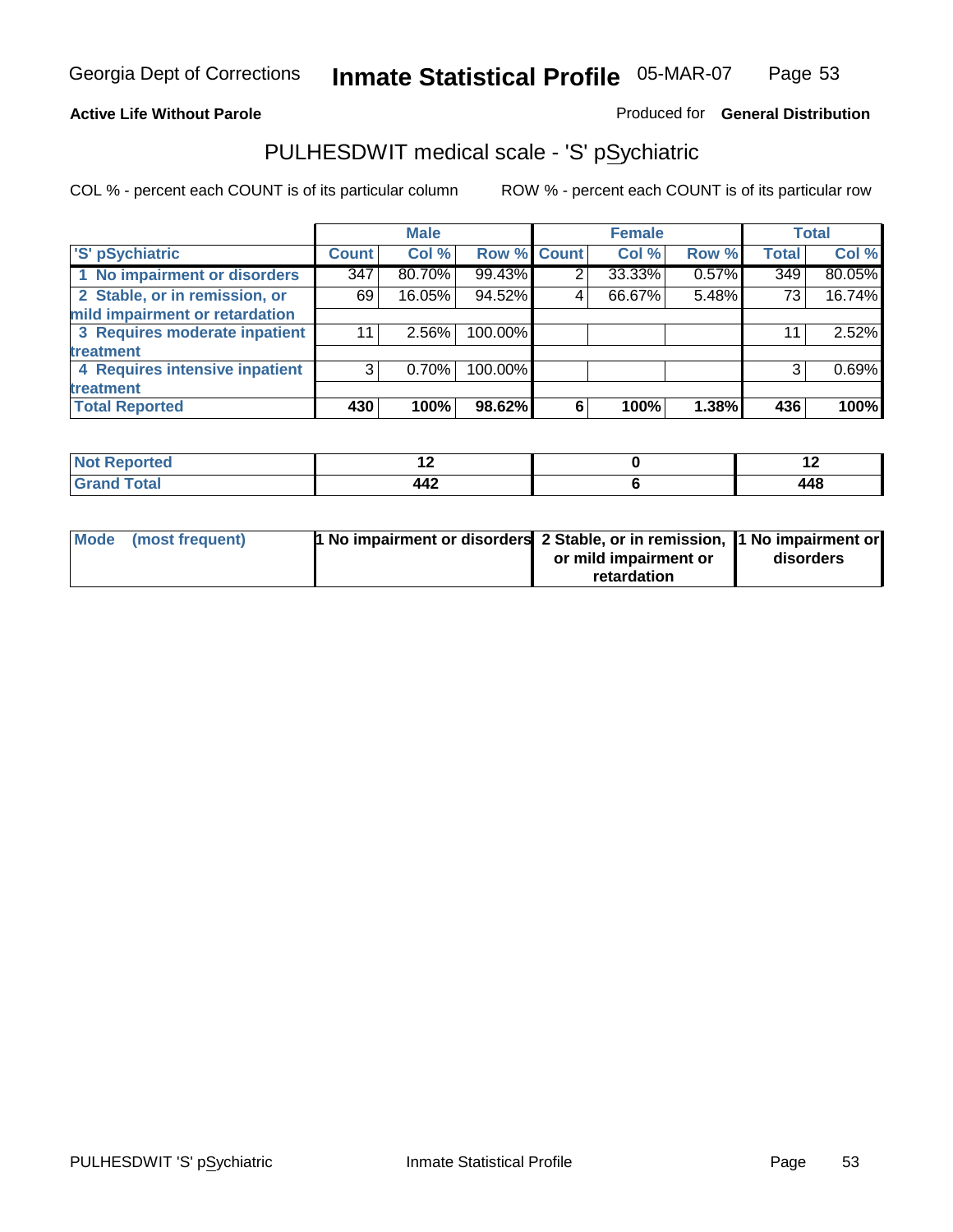#### **Active Life Without Parole**

#### Produced for **General Distribution**

### PULHESDWIT medical scale - 'D' dental

|                                 |              | <b>Male</b> |                    |   | <b>Female</b> |       |              | <b>Total</b> |
|---------------------------------|--------------|-------------|--------------------|---|---------------|-------|--------------|--------------|
| 'D' Dental                      | <b>Count</b> | Col %       | <b>Row % Count</b> |   | Col %         | Row % | <b>Total</b> | Col %        |
| 1 Minimal routine dental health | 211          | 49.18%      | 98.14%             | 4 | 66.67%        | 1.86% | 215          | 49.43%       |
| <b>needs</b>                    |              |             |                    |   |               |       |              |              |
| 2 Moderate cavities and/or      | 186          | 43.36%      | 98.94%             | 2 | 33.33%        | 1.06% | 188          | 43.22%       |
| gum disease                     |              |             |                    |   |               |       |              |              |
| 3 Extensive gum disease         | 31           | 7.23%       | 100.00%            |   |               |       | 31           | 7.13%        |
| and/or widespread decay         |              |             |                    |   |               |       |              |              |
| 4 Urgent need for dental        |              | 0.23%       | 100.00%            |   |               |       |              | 0.23%        |
| <b>services</b>                 |              |             |                    |   |               |       |              |              |
| <b>Total Reported</b>           | 429          | 100%        | 98.62%             | 6 | 100%          | 1.38% | 435          | 100.0%       |

| Reported<br><b>NOT</b> | . .          | . .               |
|------------------------|--------------|-------------------|
| <b>Total</b>           | 1 A 2<br>444 | <b>AAS</b><br>440 |

| <b>Mode</b><br>(most frequent) | <b>Minimal routine dental</b><br>health needs | 1 Minimal routine dental<br>health needs | 11 Minimal routine<br>dental health<br>needs |
|--------------------------------|-----------------------------------------------|------------------------------------------|----------------------------------------------|
|--------------------------------|-----------------------------------------------|------------------------------------------|----------------------------------------------|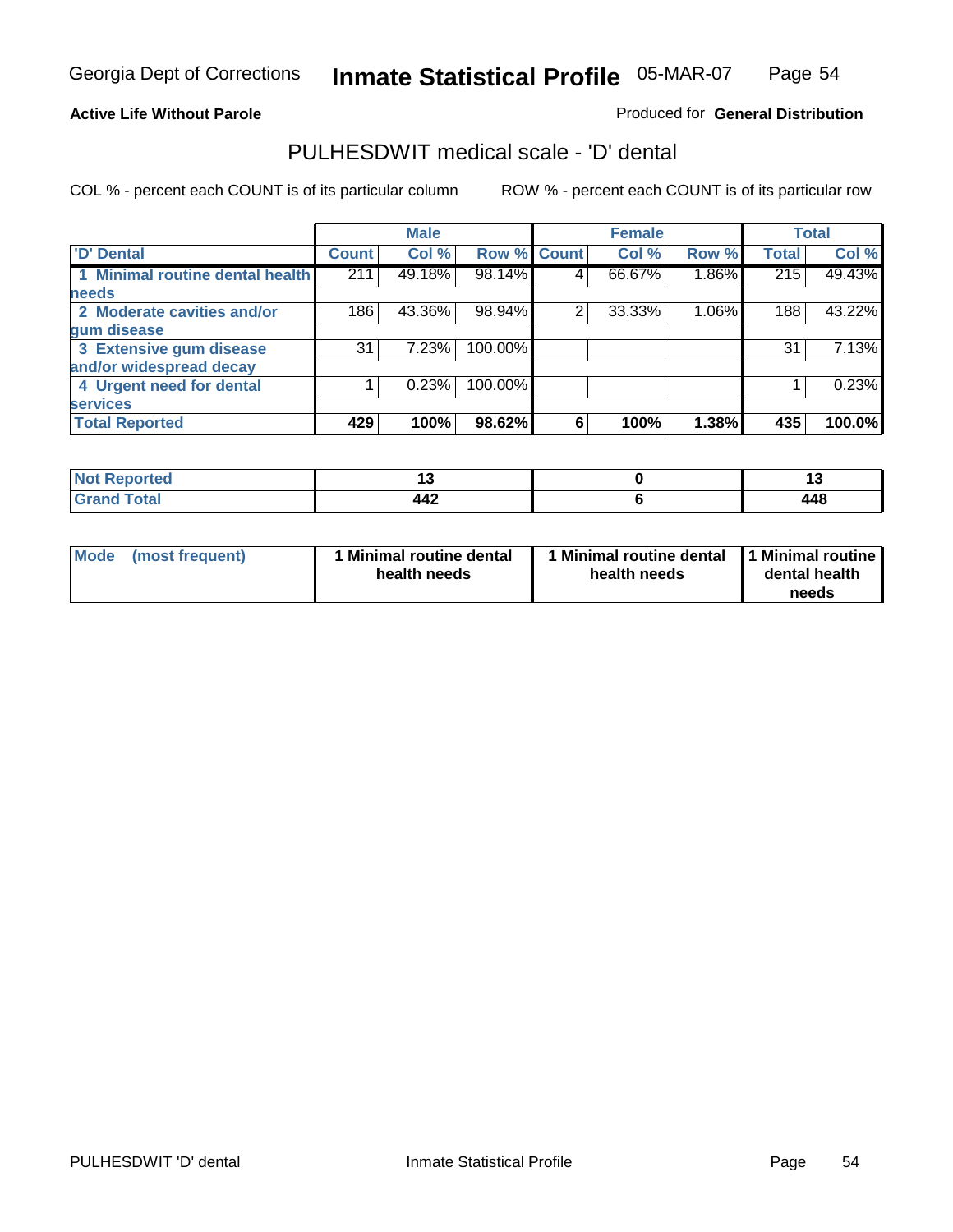#### **Active Life Without Parole**

#### Produced for **General Distribution**

### PULHESDWIT medical scale - 'W' work ability

|                                 |                    | <b>Male</b> |             |   | <b>Female</b> |       |              | <b>Total</b> |
|---------------------------------|--------------------|-------------|-------------|---|---------------|-------|--------------|--------------|
| <b>W' work ability</b>          | Count <sup>'</sup> | Col %       | Row % Count |   | Col %         | Row % | <b>Total</b> | Col %        |
| 1 Unrestricted work or activity | 353                | 80.23%      | 98.60%      | 5 | 83.33%        | 1.40% | 358          | 80.27%       |
| 2 Minor restrictions on type of | 67                 | 15.23%      | 98.53%      |   | 16.67%        | 1.47% | 68           | 15.25%       |
| work                            |                    |             |             |   |               |       |              |              |
| 3 Moderate restrictions on type | 13                 | 2.95%       | 100.00%     |   |               |       | 13           | 2.91%        |
| of work                         |                    |             |             |   |               |       |              |              |
| 4 Major restrictions on type of |                    | 1.59%       | 100.00%     |   |               |       |              | 1.57%        |
| <b>work</b>                     |                    |             |             |   |               |       |              |              |
| <b>Total Reported</b>           | 440                | 100%        | 98.65%      | 6 | 100%          | 1.35% | 446          | 100%         |

| <b>orted</b><br>NOT                     |     |                          |
|-----------------------------------------|-----|--------------------------|
| $F \wedge f \wedge f$<br>υιαι<br>------ | 442 | <i><b>AAC</b></i><br>440 |

| Mode (most frequent) | 1 Unrestricted work or<br>activity | 1 Unrestricted work or<br>activity | 1 Unrestricted<br>work or activity |  |
|----------------------|------------------------------------|------------------------------------|------------------------------------|--|
|                      |                                    |                                    |                                    |  |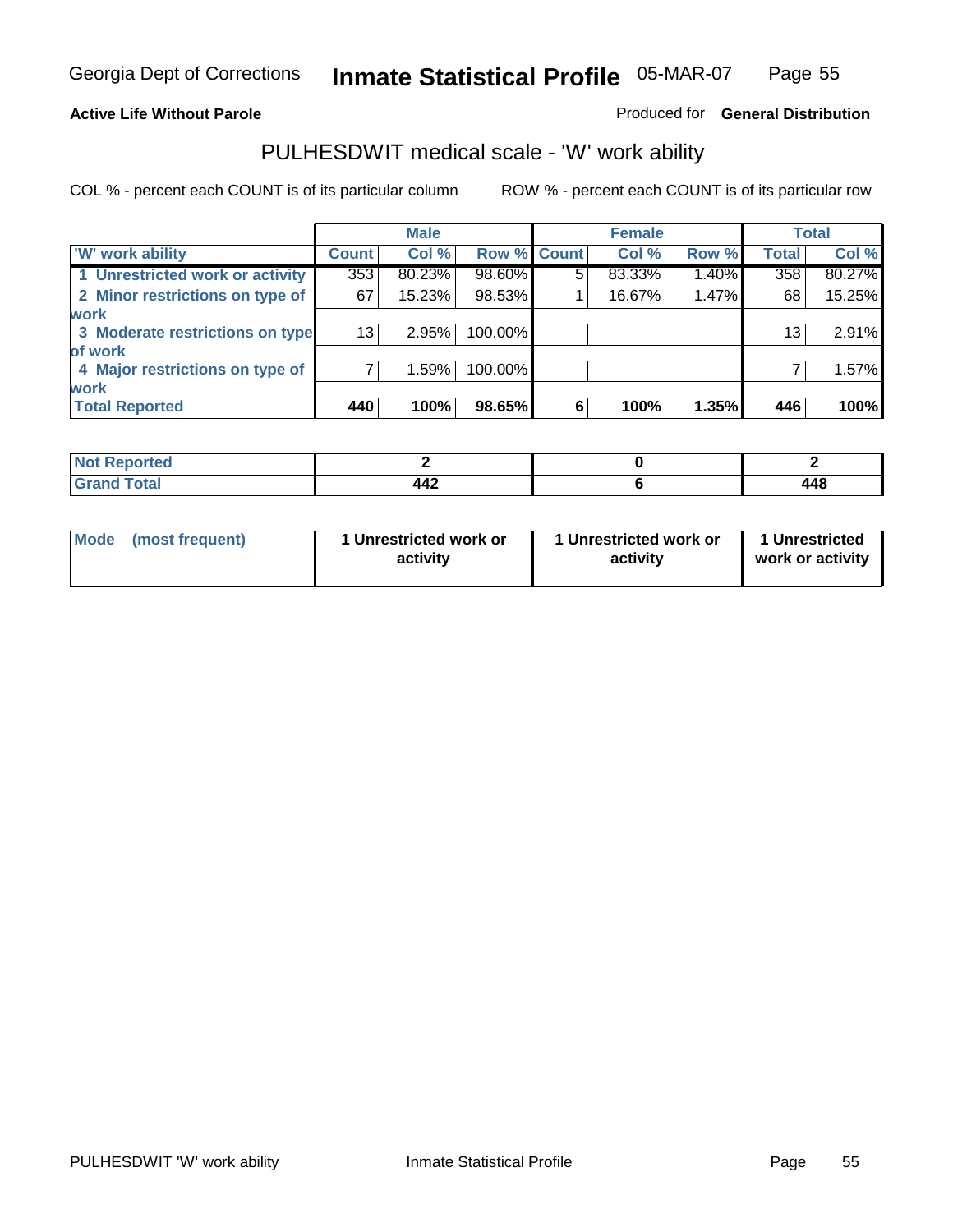#### **Active Life Without Parole**

### Produced for **General Distribution**

### PULHESDWIT medical scale - 'I' impairment

|                                 |              | <b>Male</b> |                    |   | <b>Female</b> |       |              | <b>Total</b> |
|---------------------------------|--------------|-------------|--------------------|---|---------------|-------|--------------|--------------|
| <b>T' Impairment</b>            | <b>Count</b> | Col %       | <b>Row % Count</b> |   | Col %         | Row % | <b>Total</b> | Col %        |
| 1 No impairments or             | 437          | 99.32%      | 98.65%             | 6 | 100.00%       | 1.35% | 443          | 99.33%       |
| disabilities                    |              |             |                    |   |               |       |              |              |
| 4 Needs moderate Assisted       |              | 0.23%       | 100.00%            |   |               |       |              | 0.22%        |
| Living (level II)               |              |             |                    |   |               |       |              |              |
| <b>5 Needs maximal Assisted</b> |              | 0.45%       | 100.00%            |   |               |       |              | 0.45%        |
| <b>Living (level III)</b>       |              |             |                    |   |               |       |              |              |
| <b>Total Reported</b>           | 440          | 100%        | 98.65%             | 6 | 100%          | 1.35% | 446          | 100%         |

| المراجع بالتعبين<br>porteal<br>'N ( |                                 |                   |
|-------------------------------------|---------------------------------|-------------------|
| int                                 | $\Lambda \Lambda$<br><b>TTA</b> | $\cdot$ A $\cdot$ |

| Mode            | 1 No impairments or | 1 No impairments or | 1 No impairments |
|-----------------|---------------------|---------------------|------------------|
| (most frequent) | disabilities        | disabilities        | or disabilities  |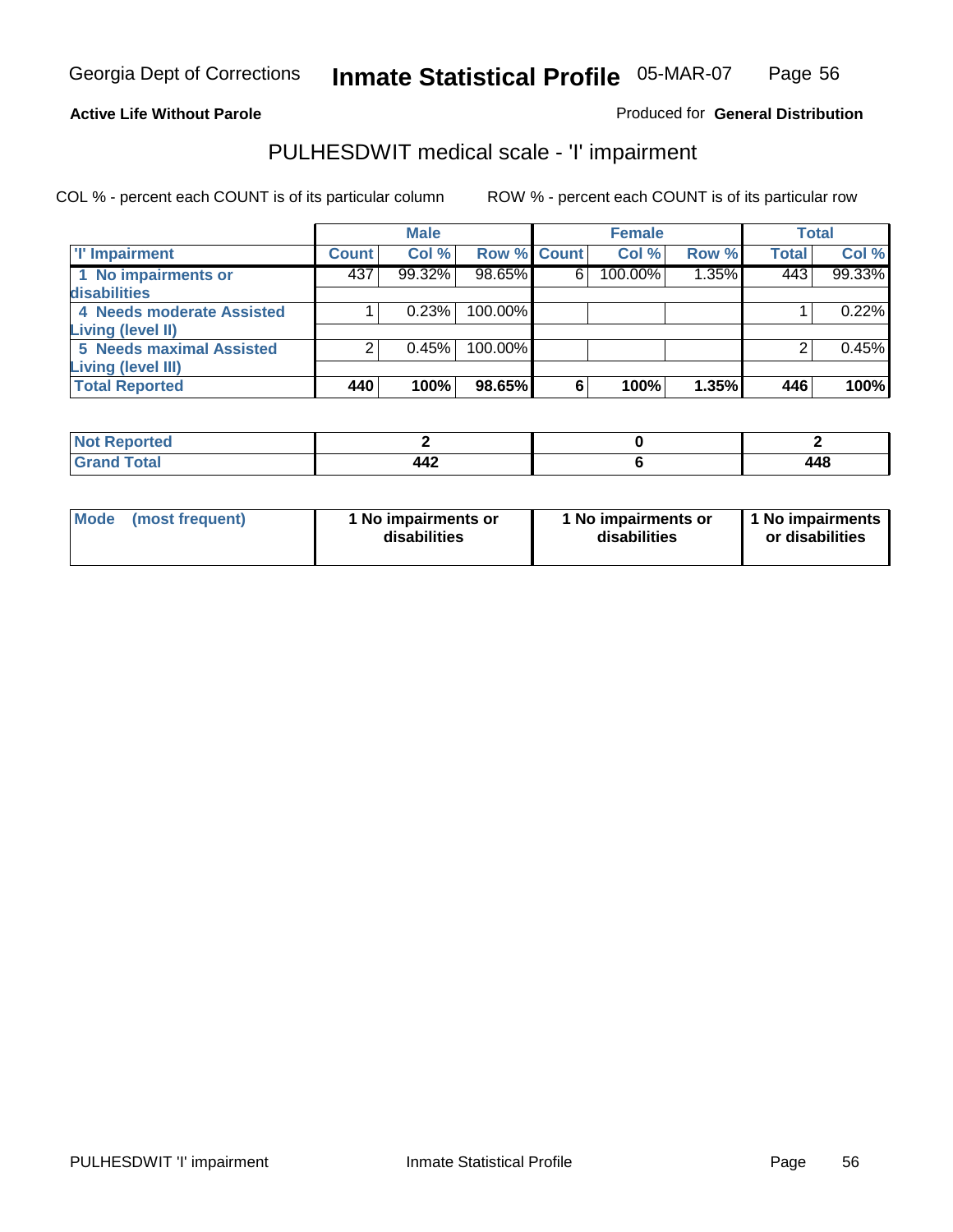#### **Inmate Statistical Profile** 05-MAR-07 Page Page 57

#### **Active Life Without Parole Produced fo Seneral Distribution**

### PULHESDWIT medical scale - 'T' transportability

|                              |              | <b>Male</b> |                    |   | <b>Female</b> |          |       | Total  |
|------------------------------|--------------|-------------|--------------------|---|---------------|----------|-------|--------|
| <b>T' Transportability</b>   | <b>Count</b> | Col%        | <b>Row % Count</b> |   | Col %         | Row %    | Total | Col %  |
| 1 Can be transported in any  | 439          | 99.77%      | $98.65\%$          | 6 | 100.00%       | $1.35\%$ | 445   | 99.78% |
| ordinary approved vehicle    |              |             |                    |   |               |          |       |        |
| 3 Wheelchair-bound, requires |              | 0.23%       | $100.00\%$         |   |               |          |       | 0.22%  |
| special vehicle              |              |             |                    |   |               |          |       |        |
| <b>Total Reported</b>        | 440          | 100%        | 98.65%             | 6 | 100%          | 1.35%    | 446   | 100%   |

| <b>Not Reported</b> |                       |     |
|---------------------|-----------------------|-----|
| <b>Total</b>        | 1. A O<br>17<br>T T 6 | 448 |

| <b>Mode</b><br>(most frequent) | 1 Can be transported in any 1 Can be transported in any<br>ordinary approved vehicle   ordinary approved vehicle   transported in any |  | 1 Can be<br>  ordinary approved  <br>vehicle |
|--------------------------------|---------------------------------------------------------------------------------------------------------------------------------------|--|----------------------------------------------|
|--------------------------------|---------------------------------------------------------------------------------------------------------------------------------------|--|----------------------------------------------|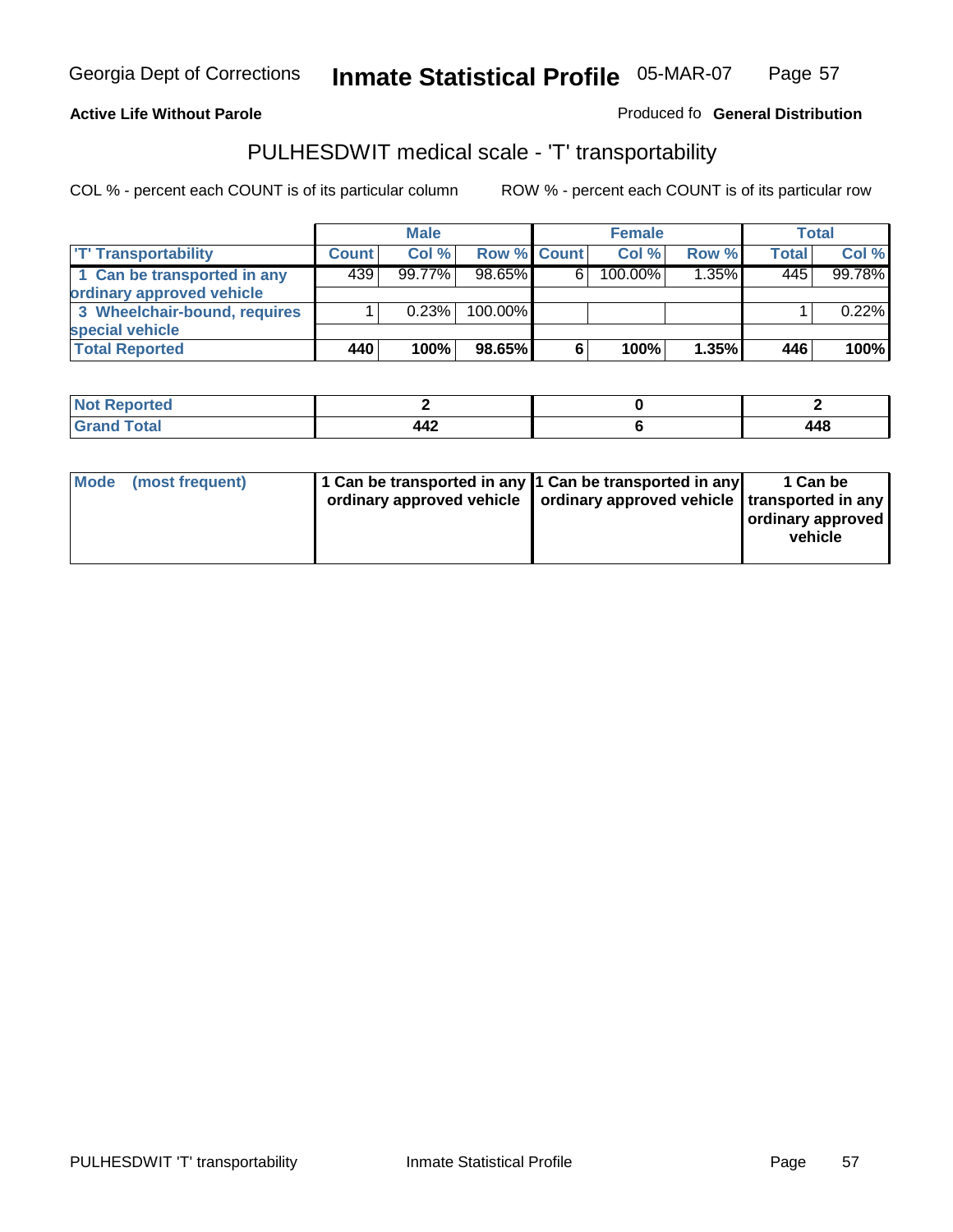### **Active Life Without Parole**

#### Produced for **General Distribution**

### Criminality in family, self-reported

|                              | <b>Male</b>      |           | <b>Female</b> |              |        | Total    |       |        |
|------------------------------|------------------|-----------|---------------|--------------|--------|----------|-------|--------|
| <b>Criminality In Family</b> | <b>Count</b>     | Col %     | Row %         | <b>Count</b> | Col %  | Row %    | Total | Col %  |
| Yes, criminality in family   | 134              | $30.66\%$ | 97.81%        | 3.           | 50.00% | $2.19\%$ | 137   | 30.93% |
| No criminality in family     | 303 <sub>1</sub> | 69.34%    | $99.02\%$     | 3            | 50.00% | $0.98\%$ | 306   | 69.07% |
| <b>Total Reported</b>        | 437              | 100%      | $98.65\%$     | 6            | 100%   | 1.35%    | 443   | 100%   |

| rted<br><b>NOT</b>              |     |            |
|---------------------------------|-----|------------|
| $\sim$<br><b>COMMAND</b><br>--- | ┱┱┻ | л с<br>440 |

| Mode (most frequent) |  | No criminality in family | Yes, criminality in family | No criminality in<br>family |
|----------------------|--|--------------------------|----------------------------|-----------------------------|
|----------------------|--|--------------------------|----------------------------|-----------------------------|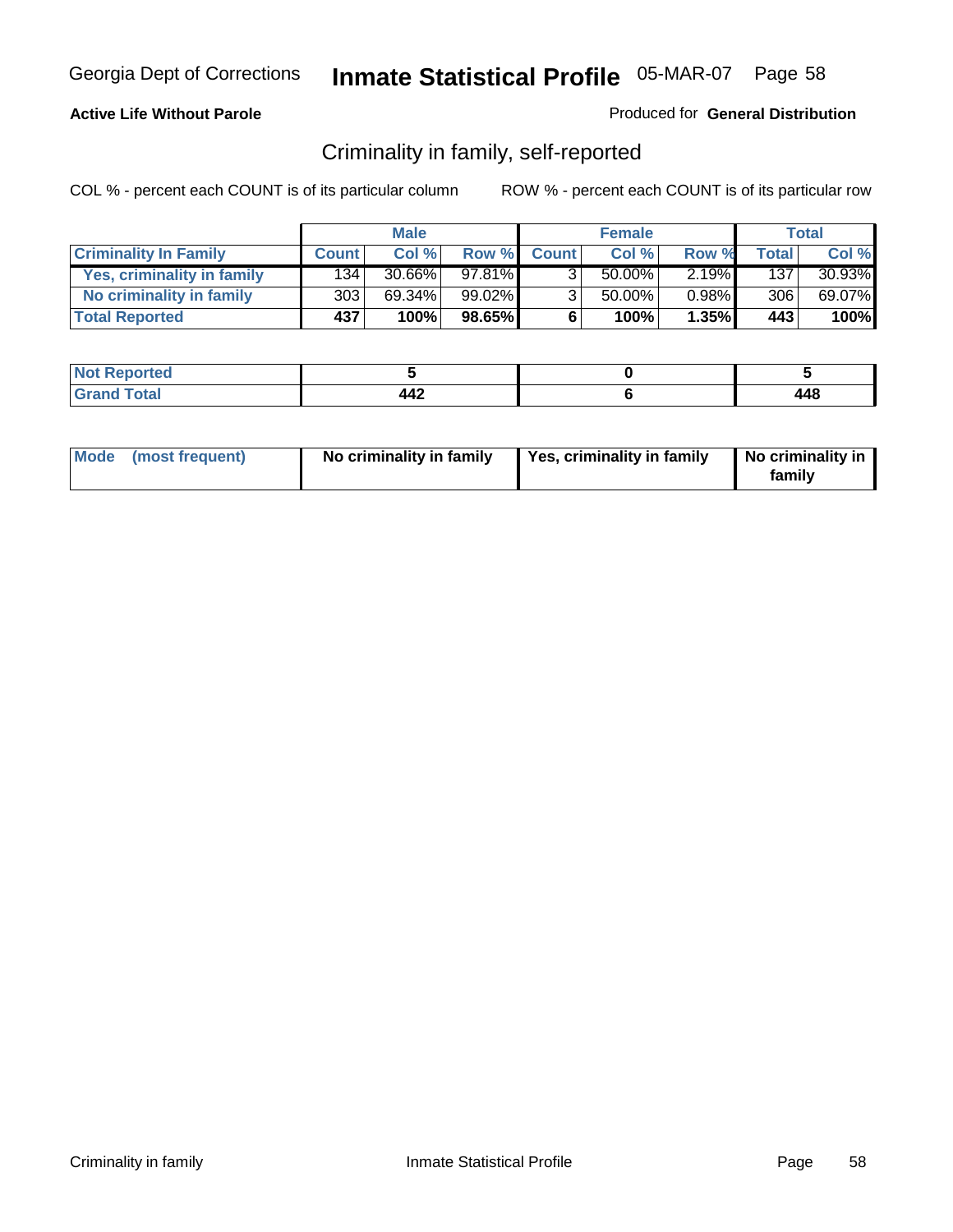### **Active Life Without Parole**

#### Produced for **General Distribution**

### Alcoholism in family, self-reported

|                             | <b>Male</b>  |        | <b>Female</b> |              |        | Total    |       |        |
|-----------------------------|--------------|--------|---------------|--------------|--------|----------|-------|--------|
| <b>Alcoholism In Family</b> | <b>Count</b> | Col %  | Row %         | <b>Count</b> | Col %  | Row %    | Total | Col %  |
| Yes, alcoholism in family   | 88           | 20.14% | 98.88%        |              | 16.67% | 12%      | 89    | 20.09% |
| No alcoholism in family     | 349          | 79.86% | 98.59%        | 5            | 83.33% | $1.41\%$ | 354   | 79.91% |
| <b>Total Reported</b>       | 437          | 100%   | $98.65\%$     | 6            | 100%   | $1.35\%$ | 443   | 100%   |

| rted<br><b>NO</b><br><b>IVGI</b> |     |       |
|----------------------------------|-----|-------|
| $\sim$<br>Grar<br>---            | ┭┭∠ | 1 A C |

|  | Mode (most frequent) | No alcoholism in family | No alcoholism in family | No alcoholism in<br>family |
|--|----------------------|-------------------------|-------------------------|----------------------------|
|--|----------------------|-------------------------|-------------------------|----------------------------|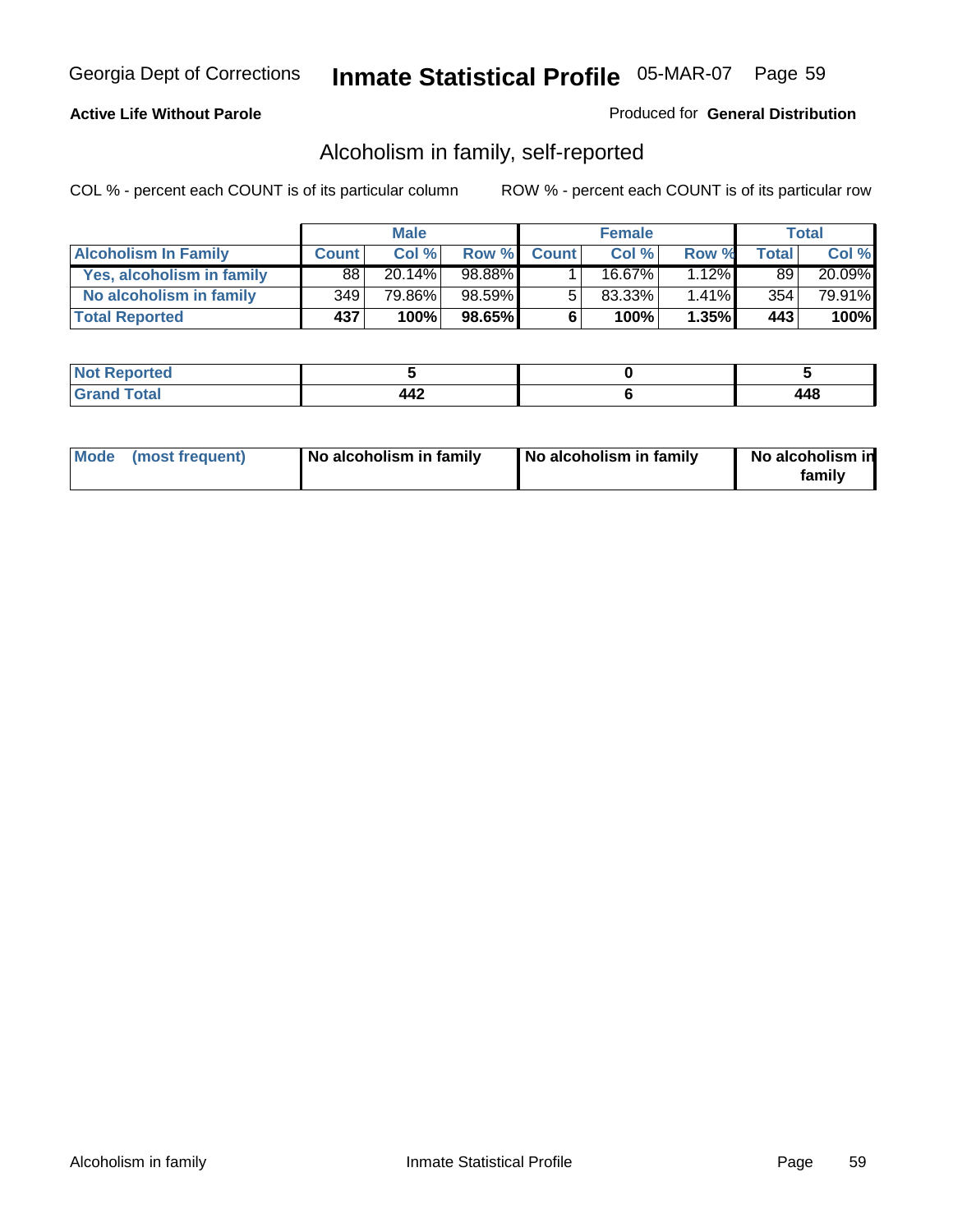### **Active Life Without Parole**

Produced for **General Distribution**

### Drug abuse in family, self-reported

|                           | <b>Male</b>  |                      | <b>Female</b> |              |        | <b>Total</b> |       |        |
|---------------------------|--------------|----------------------|---------------|--------------|--------|--------------|-------|--------|
| Drug Abuse In Family      | <b>Count</b> | Col %                | Row %         | <b>Count</b> | Col %  | Row %        | Total | Col %  |
| Yes, drug abuse in family | 54           | $12.\overline{36\%}$ | 96.43%        |              | 33.33% | $3.57\%$     | 56    | 12.64% |
| No drug abuse in family   | 383          | 87.64%               | 98.97%        | 4            | 66.67% | $1.03\%$     | 387   | 87.36% |
| <b>Total Reported</b>     | 437          | 100%                 | 98.65%        | 6            | 100%   | 1.35%        | 443   | 100%   |

| rted<br><b>NOT</b>              |     |            |
|---------------------------------|-----|------------|
| $\sim$<br><b>COMMAND</b><br>--- | ┱┱┻ | л с<br>440 |

|  | Mode (most frequent) | No drug abuse in family | No drug abuse in family | No drug abuse in<br>family |
|--|----------------------|-------------------------|-------------------------|----------------------------|
|--|----------------------|-------------------------|-------------------------|----------------------------|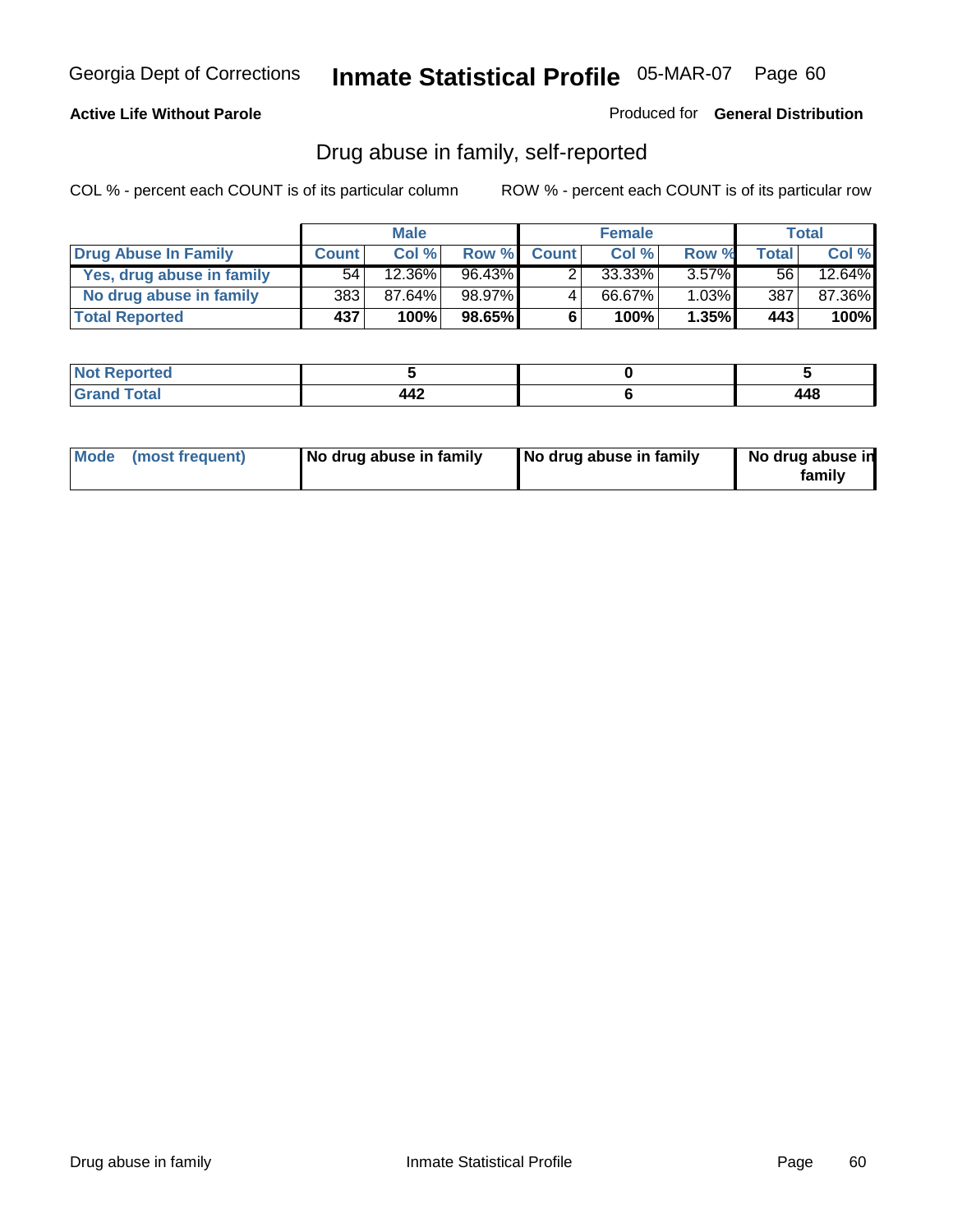#### **Active Life Without Parole**

#### Produced for **General Distribution**

### Subjected to frequent beatings, self-reported

|                            |              | <b>Male</b> |        |              | <b>Female</b> |       |       | <b>Total</b> |
|----------------------------|--------------|-------------|--------|--------------|---------------|-------|-------|--------------|
| <b>Frequent beatings</b>   | <b>Count</b> | Col%        | Row %  | <b>Count</b> | Col%          | Row % | Total | Col %        |
| Yes, subjected to frequent | 26           | 5.95%       | 96.30% |              | $16.67\%$     | 3.70% | 27    | 6.09%        |
| beatings                   |              |             |        |              |               |       |       |              |
| Not subjected to frequent  | 411          | 94.05%      | 98.80% | 5            | 83.33%        | 1.20% | 416   | 93.91%       |
| beatings                   |              |             |        |              |               |       |       |              |
| <b>Total Reported</b>      | 437          | 100%        | 98.65% | 6            | 100%          | 1.35% | 443   | 100%         |

| <b>Contractor</b><br>rtea<br>N<br>$\cdots$<br>. |                        |       |
|-------------------------------------------------|------------------------|-------|
| Cotal                                           | $\overline{ }$<br>44 Z | 1 A O |

| Mode<br>(most frequent) | beatings | Not subjected to frequent | Not subjected to frequent<br>beatings | Not subjected to<br><b>frequent beatings</b> |
|-------------------------|----------|---------------------------|---------------------------------------|----------------------------------------------|
|                         |          |                           |                                       |                                              |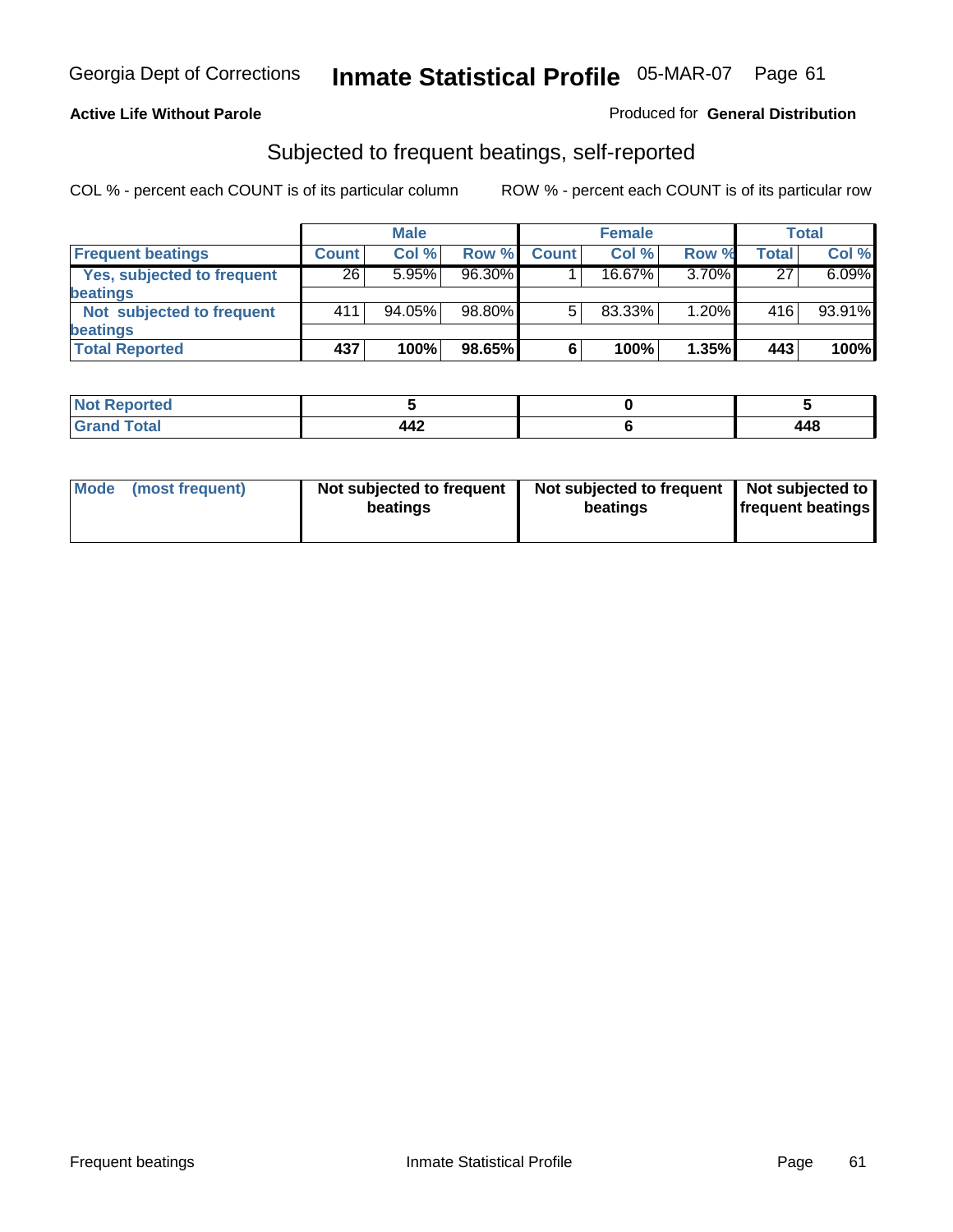### **Active Life Without Parole**

#### Produced for **General Distribution**

### Father absent during inmate's childhood

|                           | <b>Male</b>  |        |           |              | <b>Female</b> | Total    |       |        |
|---------------------------|--------------|--------|-----------|--------------|---------------|----------|-------|--------|
| <b>Father Absent</b>      | <b>Count</b> | Col%   | Row %     | <b>Count</b> | Col %         | Row %    | Total | Col %  |
| Yes, father was absent    | 217          | 49.66% |           |              | 33.33%        | $0.91\%$ | 219   | 49.44% |
| No, father was not absent | 220          | 50.34% | 98.21%    | 4            | 66.67%        | $1.79\%$ | 224   | 50.56% |
| <b>Total Reported</b>     | 437          | 100%   | $98.65\%$ | 6            | 100%          | $1.35\%$ | 443   | 100%   |

| <b>Not Reported</b> |          |     |
|---------------------|----------|-----|
| intal<br>Gran       | .<br>$-$ | 440 |

| Mode (most frequent) |  | 「No, father was not absent ┃No, father was not absent ┃No, father was not | absent |
|----------------------|--|---------------------------------------------------------------------------|--------|
|----------------------|--|---------------------------------------------------------------------------|--------|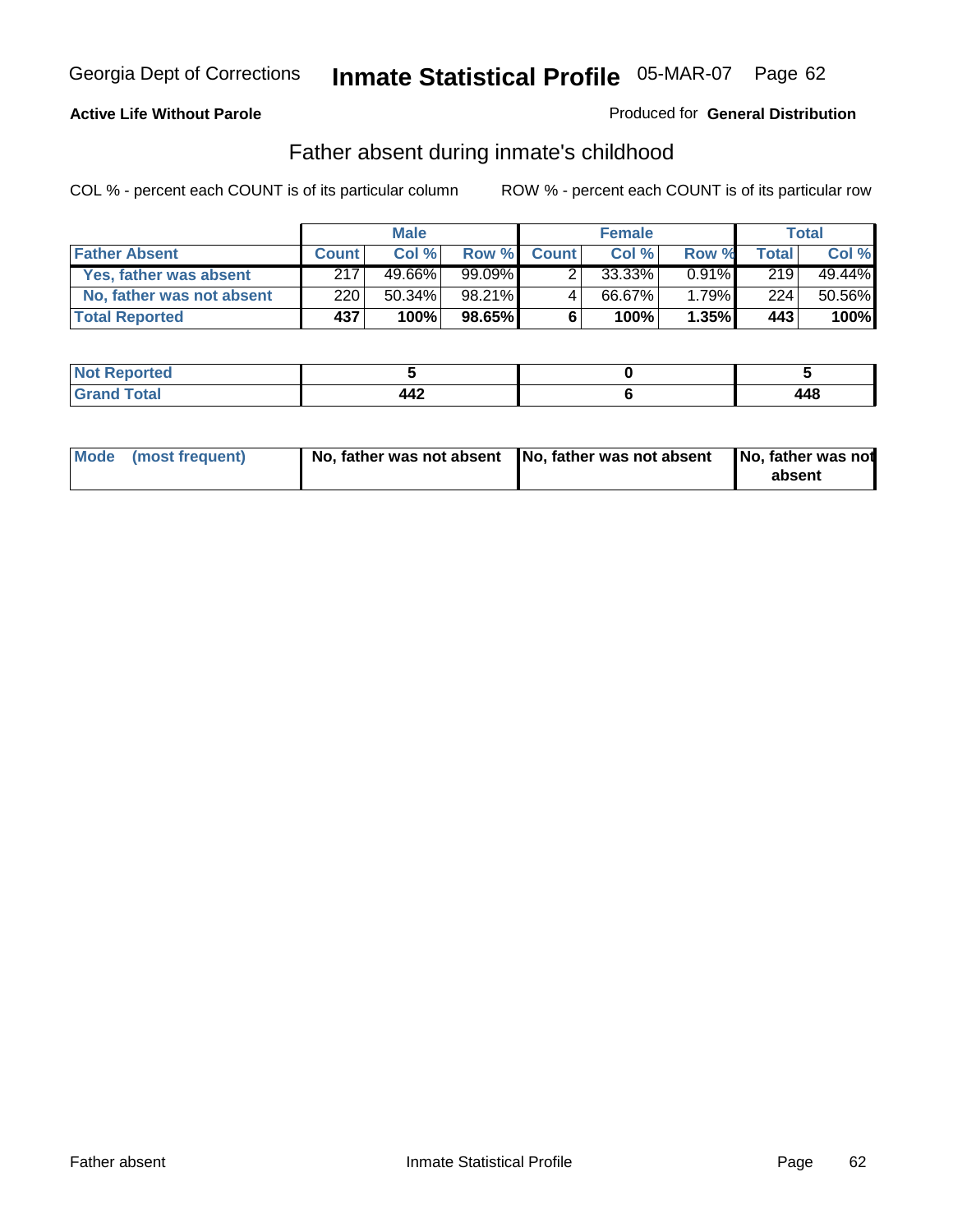### **Active Life Without Parole**

#### Produced for **General Distribution**

# Mother absent during inmate's childhood

|                           | <b>Male</b>  |        |           |              | <b>Female</b> | Total    |       |        |
|---------------------------|--------------|--------|-----------|--------------|---------------|----------|-------|--------|
| <b>Mother Absent</b>      | <b>Count</b> | Col %  | Row %     | <b>Count</b> | Col %         | Row %    | Total | Col %  |
| Yes, mother was absent    | 61           | 13.96% | 98.39%    |              | $16.67\%$     | $1.61\%$ | 62    | 14.00% |
| No, mother was not absent | 3761         | 86.04% | 98.69%    | 5            | $83.33\%$     | $1.31\%$ | 381   | 86.00% |
| <b>Total Reported</b>     | 437          | 100%   | $98.65\%$ | 6            | 100%          | $1.35\%$ | 443   | 100%   |

| <b>Reported</b><br><b>NOL</b> |     |        |
|-------------------------------|-----|--------|
| $f$ ota $'$                   | .   | I A C  |
|                               | 77A | $\sim$ |

| Mode (most frequent) | No, mother was not absent   No, mother was not absent   No, mother was | not absent |
|----------------------|------------------------------------------------------------------------|------------|
|----------------------|------------------------------------------------------------------------|------------|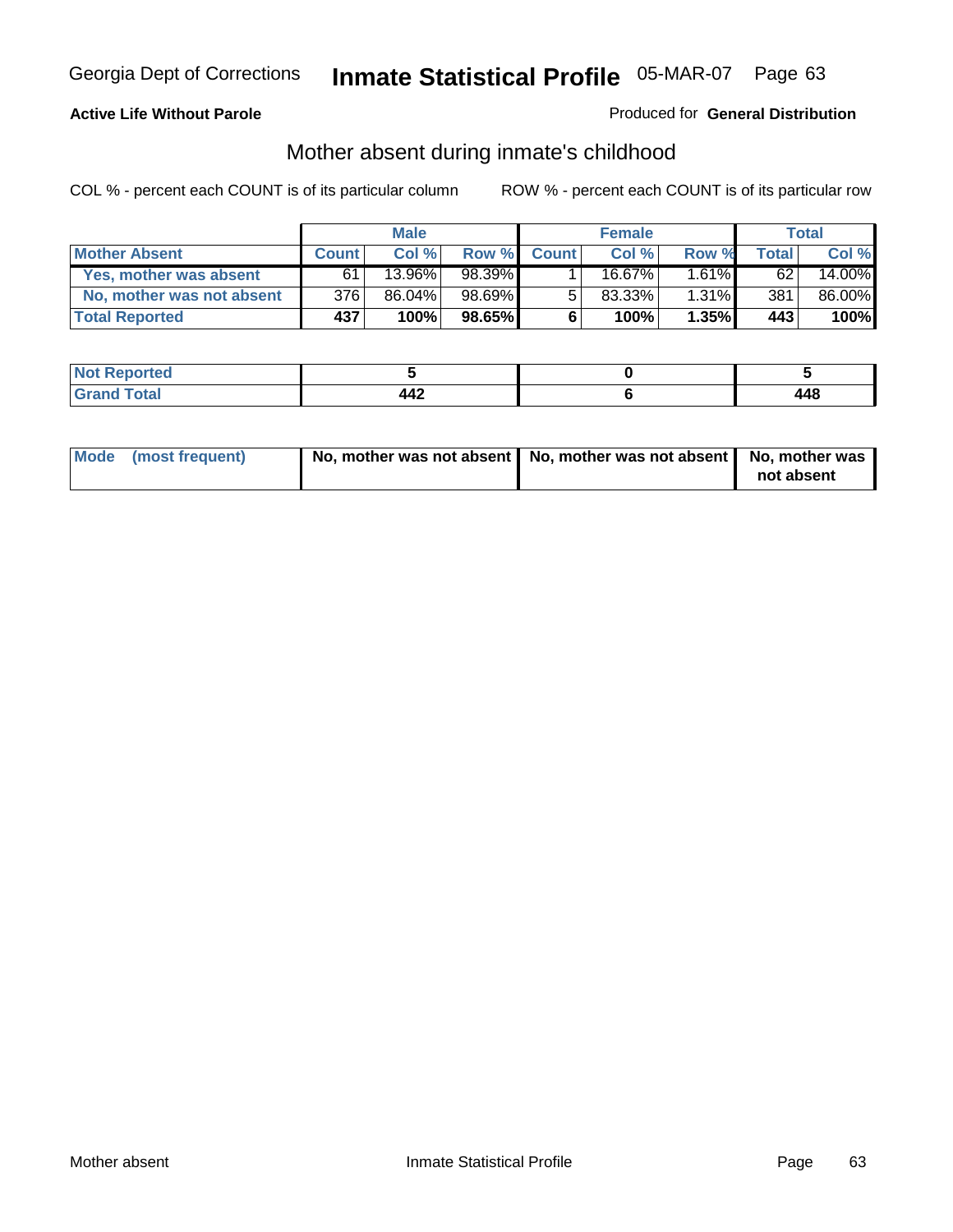#### **Active Life Without Parole**

#### Produced for **General Distribution**

### Number of prior Georgia incarcerations

|                                | <b>Male</b>  |        |         |              | <b>Female</b> | <b>Total</b> |       |        |
|--------------------------------|--------------|--------|---------|--------------|---------------|--------------|-------|--------|
| Num of Prior GA Incarcerations | <b>Count</b> | Col %  | Row %   | <b>Count</b> | Col %         | Row %        | Total | Col %  |
|                                | 213          | 48.19% | 97.26%  | 6            | 100.00%       | 2.74%        | 219   | 48.88% |
|                                | 88           | 19.91% | 100.00% |              |               |              | 88    | 19.64% |
|                                | 50           | 11.31% | 100.00% |              |               |              | 50    | 11.16% |
|                                | 47           | 10.63% | 100.00% |              |               |              | 47    | 10.49% |
|                                | 24           | 5.43%  | 100.00% |              |               |              | 24    | 5.36%  |
|                                | 11           | 2.49%  | 100.00% |              |               |              | 11    | 2.46%  |
| <b>More Than 5</b>             | 9            | 2.04%  | 100.00% |              |               |              | 9     | 2.01%  |
| <b>Total Reported</b>          | 442          | 100%   | 98.66%  | 6            | 100%          | 1.34%        | 448   | 100%   |

| Reported<br>NG |      |                                  |
|----------------|------|----------------------------------|
| ______         | TTA. | $\overline{A}$<br>44 U<br>$\sim$ |

| Mean (average)       | ົາາ<br>I.ZJ | ີ |
|----------------------|-------------|---|
| Median (middle)      |             |   |
| Mode (most frequent) |             |   |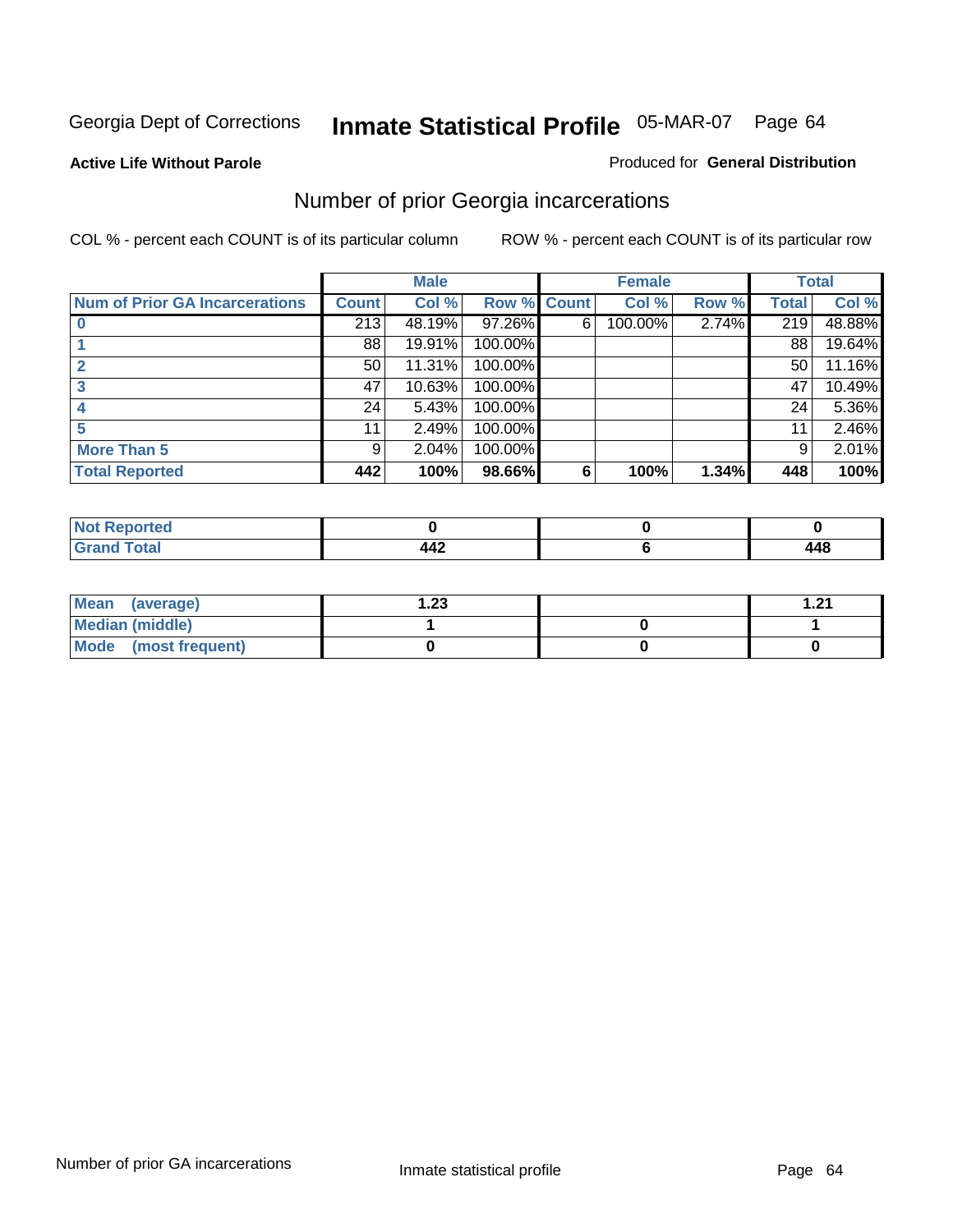**Active Life Without Parole** 

Produced for **General Distribution**

### Prison sentence in years

COL % - percent each COUNT is of its particular column ROW % - percent each COUNT is of its particular row

|                                 | <b>Male</b> |            |                    | <b>Female</b> | Total   |                          |         |
|---------------------------------|-------------|------------|--------------------|---------------|---------|--------------------------|---------|
| <b>Prison Sentence In Years</b> | Count       | Col %      | <b>Row % Count</b> | Col %         | Row %   | $\mathsf{Total}_{\perp}$ | Col %   |
| <b>Life Without Parole</b>      | 442         | $100.00\%$ | 98.66%             | 100.00%       | $.34\%$ | 448'                     | 100.00% |
| <b>Total Reported</b>           | 442         | 100%       | 98.66%             | 100%          | 1.34%   | 448                      | 100%    |

| <b>eported</b>                   |                  |     |
|----------------------------------|------------------|-----|
| <b>Total</b><br>$\mathbf{v}$ and | $\Lambda$<br>44Z | 448 |

#### **Determinate (numeric) sentences only**

| <b>Mean</b> | (average) |  |  |
|-------------|-----------|--|--|

**All sentences (including determinate), with life, life without parole, and death sentences figured at 45 years**

| Me:<br>апет<br>.<br>᠇<br>$\sim$ | -- | т.<br>$\sim$ |
|---------------------------------|----|--------------|
|---------------------------------|----|--------------|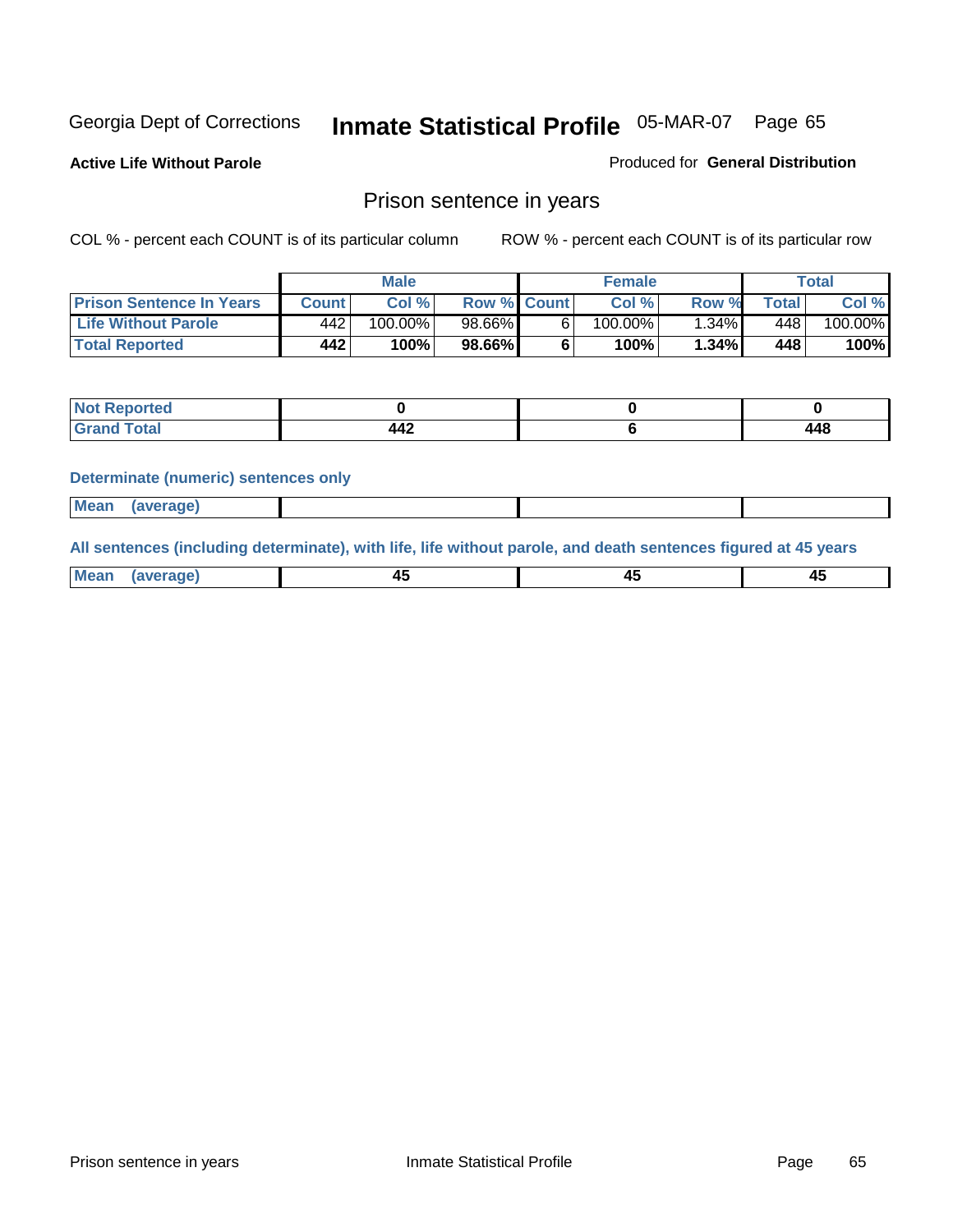### **Active Life Without Parole**

#### Produced for **General Distribution**

# Primary offense, broken out into felonies vs misdemeanors

|                                  | <b>Male</b>  |         |                    | <b>Female</b> |            |          | Total  |         |
|----------------------------------|--------------|---------|--------------------|---------------|------------|----------|--------|---------|
| <b>Felonies and Misdemeanors</b> | <b>Count</b> | Col%    | <b>Row % Count</b> |               | Col%       | Row %    | Total. | Col %   |
| <b>Felonies</b>                  | 442          | 100.00% | 98.66%             | 61            | $100.00\%$ | $1.34\%$ | 448    | 100.00% |
| <b>Total Reported</b>            | 442          | 100%    | $98.66\%$          |               | 100%       | .34%     | 448    | 100%    |

| <b>Not</b><br>$\gamma$ rted<br>$\sim$ |                              |                 |     |
|---------------------------------------|------------------------------|-----------------|-----|
| $int^{\bullet}$<br>Gran<br>$\sim$ .   | $\overline{ }$<br>. .<br>44£ | $\bm{M}$<br>44£ | 448 |

| M<br>$\cdots$<br>пю.<br>. | nies<br>. | . |
|---------------------------|-----------|---|
|---------------------------|-----------|---|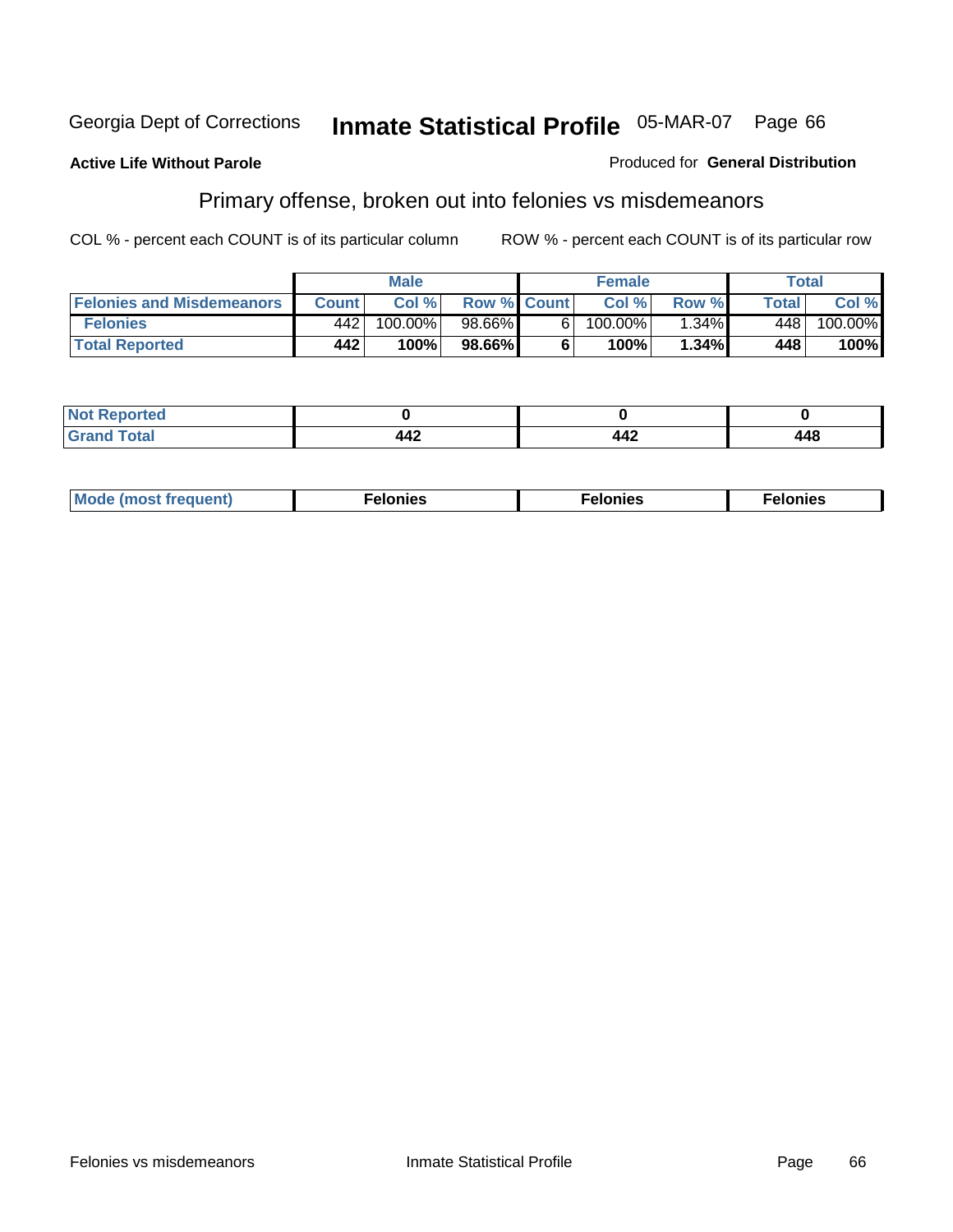#### **Active Life Without Parole**

#### Produced for **General Distribution**

### Primary offense, broken out into six broad crime categories

|                         | <b>Male</b>     |        |             | <b>Female</b> |         |         | Total           |        |
|-------------------------|-----------------|--------|-------------|---------------|---------|---------|-----------------|--------|
| <b>Crime Categories</b> | <b>Count</b>    | Col %  | Row % Count |               | Col %   | Row %   | <b>Total</b>    | Col %  |
| <b>Violent</b>          | 370             | 83.71% | 98.40%      | 6             | 100.00% | 1.60% I | 376             | 83.93% |
| <b>Sex Crime</b><br>2   | 60 <sub>1</sub> | 13.57% | 100.00%     |               | .00%    |         | 60              | 13.39% |
| 3<br><b>Property</b>    | 2               | .45%   | 100.00%     |               | .00%    |         |                 | .45%   |
| <b>Drug</b><br>4        | 10              | 2.26%  | 100.00%     |               | .00%    |         | 10 <sup>1</sup> | 2.23%  |
| <b>Total Reported</b>   | 442             | 100%   | 98.66%      | 6             | 100%    | 1.34%   | 448             | 100%   |

| ____ | $\overline{\phantom{a}}$<br>77A | 1 A S<br>гт.<br>$\sim$ |
|------|---------------------------------|------------------------|

| <b>Mode</b><br>frequent)<br>ns | .<br>Violent | --<br><b>Violent</b> | - -<br><b>olent</b> |
|--------------------------------|--------------|----------------------|---------------------|
|                                |              |                      |                     |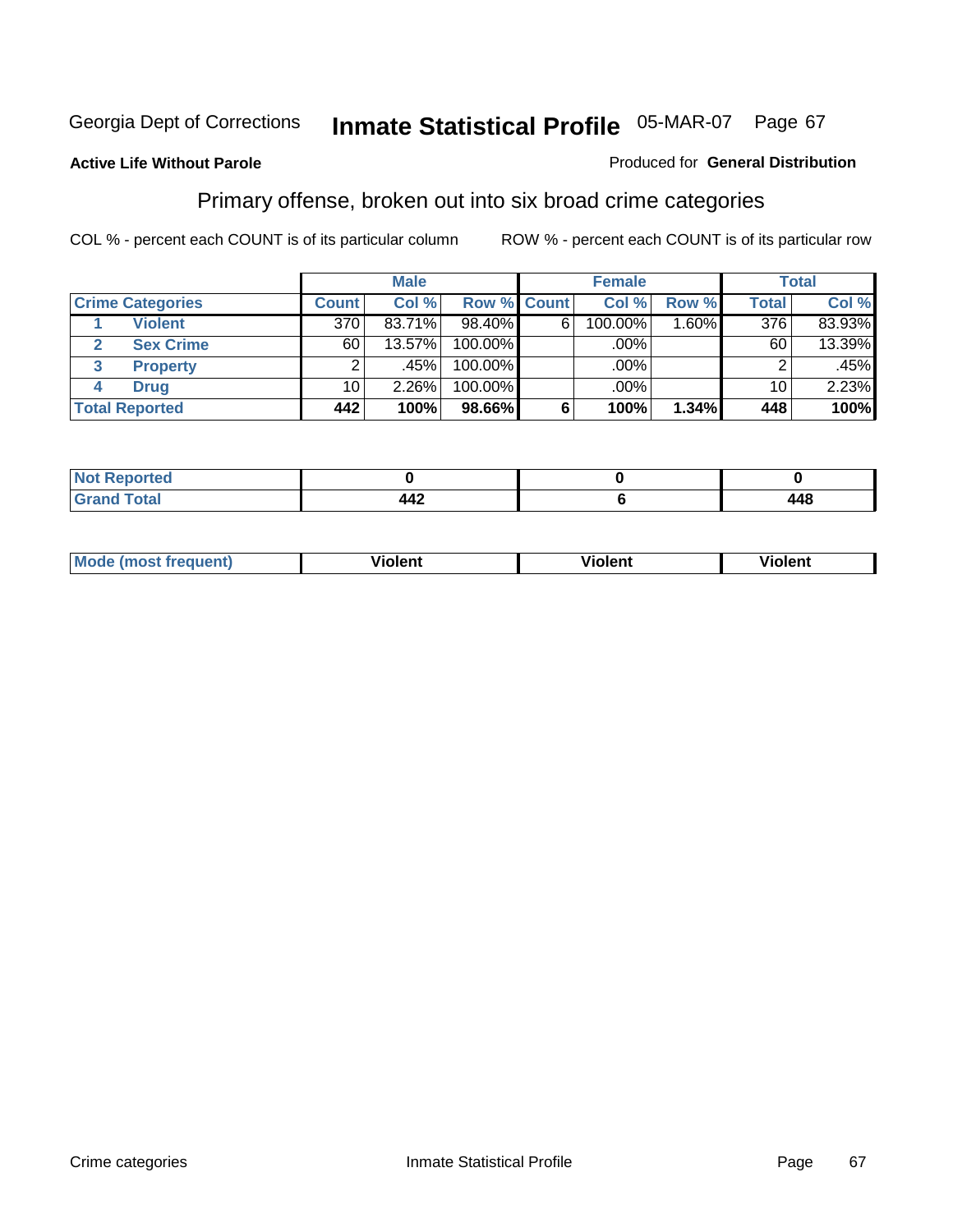#### **Active Life Without Parole**

#### Produced for **General Distribution**

# Primary offense, detailed offense code

|      |                                 |                | <b>Male</b> |             |   | <b>Female</b> |       |                | <b>Total</b> |
|------|---------------------------------|----------------|-------------|-------------|---|---------------|-------|----------------|--------------|
|      | <b>Primary Offense</b>          | <b>Count</b>   | Col %       | Row % Count |   | Col %         | Row % | <b>Total</b>   | Col %        |
| 1101 | <b>Murder</b>                   | 260            | 58.82%      | 97.74%      | 6 | 100.00%       | 2.26% | 266            | 59.38%       |
| 1311 | <b>Kidnapping</b>               | 47             | 10.63%      | 100.00%     |   |               |       | 47             | 10.49%       |
| 1601 | <b>Burglary</b>                 | 2              | .45%        | 100.00%     |   |               |       | 2              | .45%         |
| 1902 | <b>Armed Robbery</b>            | 62             | 14.03%      | 100.00%     |   |               |       | 62             | 13.84%       |
| 1911 | <b>Hijacking Motor Vehicle</b>  |                | .23%        | 100.00%     |   |               |       |                | .22%         |
| 2001 | Rape                            | 44             | 9.95%       | 100.00%     |   |               |       | 44             | 9.82%        |
| 2003 | <b>Aggrav Sodomy</b>            | 2              | .45%        | 100.00%     |   |               |       | $\overline{2}$ | .45%         |
| 2009 | <b>Aggrav Sexual Battery</b>    | 3              | .68%        | 100.00%     |   |               |       | 3              | .67%         |
| 2019 | <b>Child Molestation</b>        | $\overline{2}$ | .45%        | 100.00%     |   |               |       | 2              | .45%         |
| 2021 | <b>Aggrav Child Molestation</b> | 9              | 2.04%       | 100.00%     |   |               |       | 9              | 2.01%        |
| 4012 | <b>Viol Ga Cntrl Sbst Act</b>   |                | .23%        | 100.00%     |   |               |       |                | .22%         |
| 4018 | <b>S/D Cont Sub School</b>      |                | .23%        | 100.00%     |   |               |       |                | .22%         |
| 4021 | <b>S/D Cocaine</b>              | 3              | .68%        | 100.00%     |   |               |       | 3              | .67%         |
| 4022 | <b>Poss Of Cocaine</b>          | 4              | .90%        | 100.00%     |   |               |       | 4              | .89%         |
| 4134 | <b>Att/Consprcy Commt</b>       | 1              | .23%        | 100.00%     |   |               |       |                | .22%         |
|      | C/S/Of                          |                |             |             |   |               |       |                |              |
|      | <b>Total Rported</b>            | 442            | 100%        | 98.66%      | 6 | 100%          | 1.34% | 448            | 100%         |

| rted                     |     |     |
|--------------------------|-----|-----|
| <b>Total</b><br>$\sim$ . | 442 | 448 |

| Mode (most frequent) | 1101 Murder | 1101 Murder | 1101 Murder |
|----------------------|-------------|-------------|-------------|
|                      |             |             |             |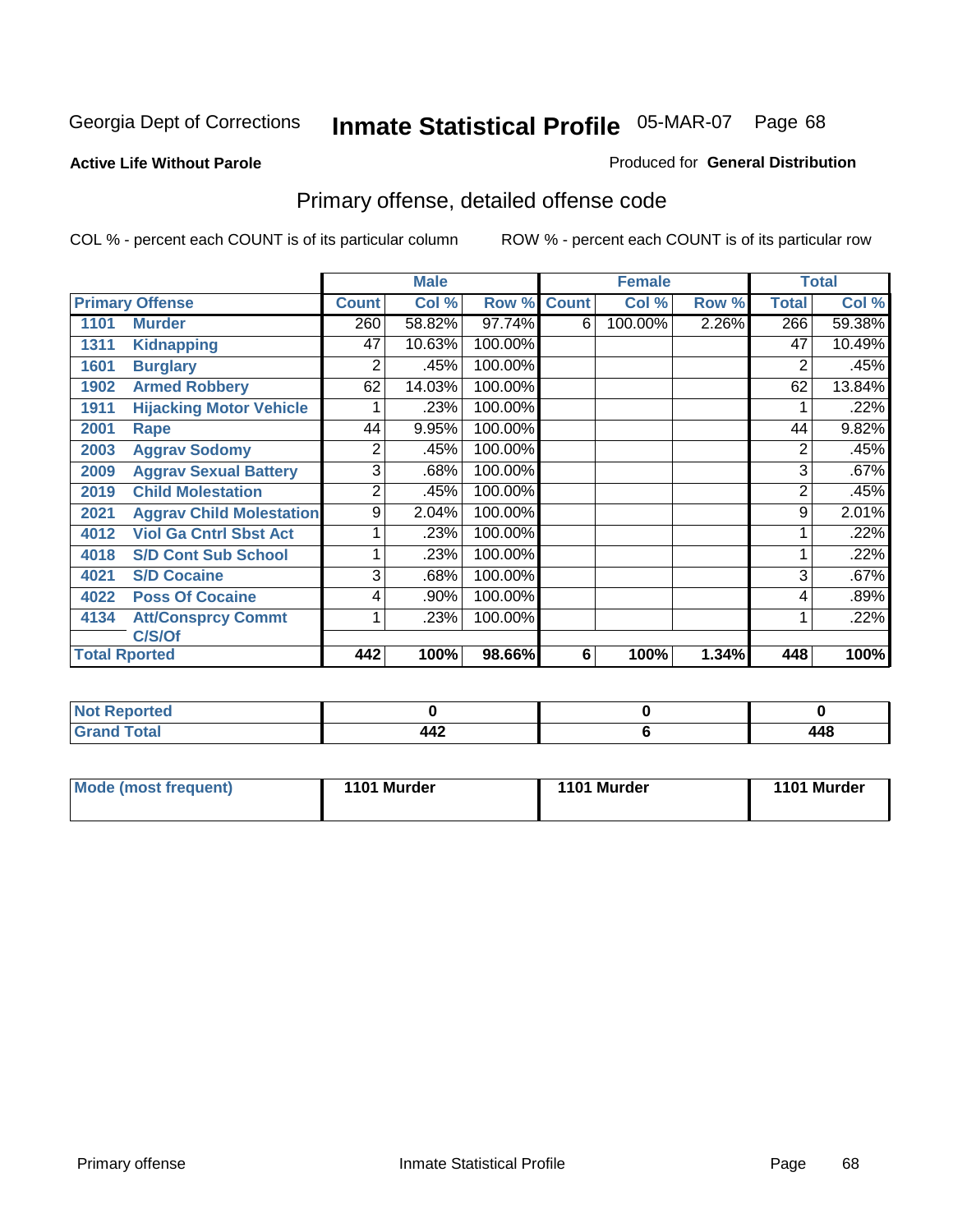**Active Life Without Parole** 

Produced for **General Distribution**

# County of conviction of primary offense

|                 |                             | <b>Male</b>     |       | <b>Female</b>      |   |        | <b>Total</b> |                 |       |
|-----------------|-----------------------------|-----------------|-------|--------------------|---|--------|--------------|-----------------|-------|
|                 | <b>County of Conviction</b> | <b>Count</b>    | Col % | <b>Row % Count</b> |   | Col %  | Row %        | <b>Total</b>    | Col % |
| 1               | <b>Appling</b>              | $\overline{2}$  | .45%  | 100.00%            |   |        |              | $\overline{2}$  | .45%  |
| $\overline{2}$  | <b>Atkinson</b>             | 1               | .23%  | 100.00%            |   |        |              | 1               | .22%  |
| 3               | <b>Bacon</b>                | $\mathbf{1}$    | .23%  | 100.00%            |   |        |              | 1               | .22%  |
| 5               | <b>Baldwin</b>              | $\overline{6}$  | 1.36% | 100.00%            |   |        |              | 6               | 1.34% |
| 6               | <b>Banks</b>                | 1               | .23%  | 100.00%            |   |        |              | $\mathbf{1}$    | .22%  |
| $\overline{7}$  | <b>Barrow</b>               | 3               | .68%  | 100.00%            |   |        |              | $\overline{3}$  | .67%  |
| 8               | <b>Bartow</b>               | $\overline{2}$  | .45%  | 100.00%            |   |        |              | $\overline{2}$  | .45%  |
| 9               | <b>Ben Hill</b>             | $\overline{3}$  | .68%  | 100.00%            |   |        |              | $\overline{3}$  | .67%  |
| 10              | <b>Berrien</b>              | 1               | .23%  | 100.00%            |   |        |              | 1               | .22%  |
| 11              | <b>Bibb</b>                 | $\overline{15}$ | 3.39% | 100.00%            |   |        |              | $\overline{15}$ | 3.35% |
| 12              | <b>Bleckley</b>             | 1               | .23%  | 100.00%            |   |        |              | 1               | .22%  |
| 13              | <b>Brantley</b>             | 1               | .23%  | 100.00%            |   |        |              | 1               | .22%  |
| $\overline{14}$ | <b>Brooks</b>               | 1               | .23%  | 100.00%            |   |        |              | $\mathbf{1}$    | .22%  |
| 16              | <b>Bulloch</b>              | 1               | .23%  | 100.00%            |   |        |              | 1               | .22%  |
| 17              | <b>Burke</b>                | $\overline{5}$  | 1.13% | 100.00%            |   |        |              | $\overline{5}$  | 1.12% |
| 18              | <b>Butts</b>                | 3               | .68%  | 100.00%            |   |        |              | $\overline{3}$  | .67%  |
| 20              | <b>Camden</b>               | $\overline{2}$  | .45%  | 100.00%            |   |        |              | $\overline{2}$  | .45%  |
| 22              | <b>Carroll</b>              | $\overline{2}$  | .45%  | 100.00%            |   |        |              | $\overline{2}$  | .45%  |
| 23              | <b>Catoosa</b>              | 1               | .23%  | 100.00%            |   |        |              | $\mathbf{1}$    | .22%  |
| 24              | <b>Charlton</b>             | 1               | .23%  | 100.00%            |   |        |              | 1               | .22%  |
| 25              | <b>Chatham</b>              | $\overline{18}$ | 4.07% | 100.00%            |   |        |              | $\overline{18}$ | 4.02% |
| 28              | <b>Cherokee</b>             | $\overline{2}$  | .45%  | 100.00%            |   |        |              | $\overline{2}$  | .45%  |
| 29              | <b>Clarke</b>               | $\overline{11}$ | 2.49% | 100.00%            |   |        |              | $\overline{11}$ | 2.46% |
| 31              | <b>Clayton</b>              | 16              | 3.62% | 100.00%            |   |        |              | 16              | 3.57% |
| 33              | Cobb                        | $\overline{12}$ | 2.71% | 100.00%            |   |        |              | $\overline{12}$ | 2.68% |
| 34              | <b>Coffee</b>               | 3               | .68%  | 100.00%            |   |        |              | 3               | .67%  |
| 35              | <b>Colquitt</b>             | $\overline{3}$  | .68%  | 100.00%            |   |        |              | $\overline{3}$  | .67%  |
| 36              | <b>Columbia</b>             | $\overline{5}$  | 1.13% | 100.00%            |   |        |              | $\overline{5}$  | 1.12% |
| 37              | <b>Cook</b>                 | $\overline{3}$  | .68%  | 100.00%            |   |        |              | $\overline{3}$  | .67%  |
| 38              | <b>Coweta</b>               | $\overline{2}$  | .45%  | 100.00%            |   |        |              | $\overline{2}$  | .45%  |
| 40              | <b>Crisp</b>                | 1               | .23%  | 100.00%            |   |        |              | $\mathbf{1}$    | .22%  |
| 41              | <b>Dade</b>                 | 1               | .23%  | 100.00%            |   |        |              | 1               | .22%  |
| 43              | <b>Decatur</b>              | $\overline{2}$  | .45%  | 100.00%            |   |        |              | $\overline{2}$  | .45%  |
| 44              | <b>Dekalb</b>               | $\overline{35}$ | 7.92% | 97.22%             | 1 | 16.67% | 2.78%        | $\overline{36}$ | 8.04% |
| 45              | <b>Dodge</b>                | 1               | .23%  | 100.00%            |   |        |              | 1               | .22%  |
| 46              | <b>Dooly</b>                | 1               | .23%  | 100.00%            |   |        |              | 1               | .22%  |
| 47              | <b>Dougherty</b>            | $\overline{16}$ | 3.62% | 100.00%            |   |        |              | 16              | 3.57% |
| 48              | <b>Douglas</b>              | 12              | 2.71% | 92.31%             | 1 | 16.67% | 7.69%        | $\overline{13}$ | 2.90% |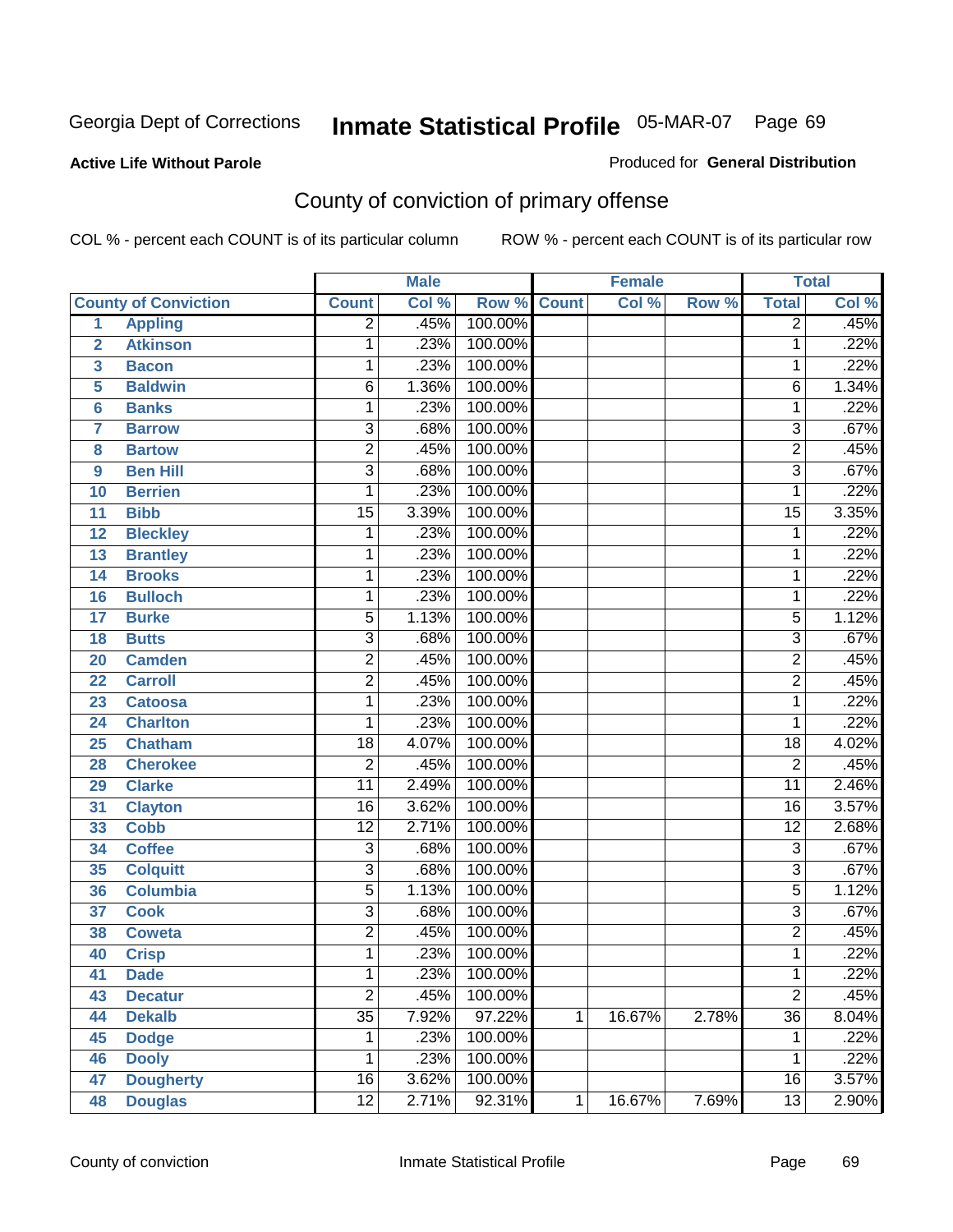### **Active Life Without Parole**

#### Produced for **General Distribution**

# County of conviction of primary offense

|     |                             | <b>Male</b>     |       | <b>Female</b>      |   |        | <b>Total</b> |                 |       |
|-----|-----------------------------|-----------------|-------|--------------------|---|--------|--------------|-----------------|-------|
|     | <b>County of Conviction</b> | <b>Count</b>    | Col % | <b>Row % Count</b> |   | Col %  | Row %        | <b>Total</b>    | Col % |
| 49  | <b>Early</b>                | 1               | .23%  | 100.00%            |   |        |              | 1               | .22%  |
| 51  | <b>Effingham</b>            | $\overline{2}$  | .45%  | 100.00%            |   |        |              | $\overline{2}$  | .45%  |
| 52  | <b>Elbert</b>               | $\overline{2}$  | .45%  | 100.00%            |   |        |              | $\overline{2}$  | .45%  |
| 53  | <b>Emanuel</b>              | 1               | .23%  | 100.00%            |   |        |              | 1               | .22%  |
| 56  | <b>Fayette</b>              | 4               | .90%  | 100.00%            |   |        |              | 4               | .89%  |
| 57  | <b>Floyd</b>                | 4               | .90%  | 100.00%            |   |        |              | 4               | .89%  |
| 58  | <b>Forsyth</b>              | $\overline{2}$  | .45%  | 100.00%            |   |        |              | $\overline{2}$  | .45%  |
| 59  | <b>Franklin</b>             | 1               | .23%  | 100.00%            |   |        |              | 1               | .22%  |
| 60  | <b>Fulton</b>               | $\overline{39}$ | 8.82% | 100.00%            |   |        |              | $\overline{39}$ | 8.71% |
| 61  | <b>Gilmer</b>               | 1               | .23%  | 100.00%            |   |        |              | 1               | .22%  |
| 63  | <b>Glynn</b>                | $\overline{12}$ | 2.71% | 100.00%            |   |        |              | $\overline{12}$ | 2.68% |
| 65  | <b>Grady</b>                | 1               | .23%  | 100.00%            |   |        |              | 1               | .22%  |
| 66  | Greene                      | 1               | .23%  | 100.00%            |   |        |              | 1               | .22%  |
| 67  | <b>Gwinnett</b>             | $\overline{8}$  | 1.81% | 100.00%            |   |        |              | 8               | 1.79% |
| 68  | <b>Habersham</b>            | $\overline{2}$  | .45%  | 100.00%            |   |        |              | $\overline{2}$  | .45%  |
| 69  | <b>Hall</b>                 | $\overline{6}$  | 1.36% | 100.00%            |   |        |              | 6               | 1.34% |
| 72  | <b>Harris</b>               | 1               | .23%  | 100.00%            |   |        |              | 1               | .22%  |
| 73  | <b>Hart</b>                 | 4               | .90%  | 100.00%            |   |        |              | 4               | .89%  |
| 75  | <b>Henry</b>                | $\overline{10}$ | 2.26% | 100.00%            |   |        |              | 10              | 2.23% |
| 76  | <b>Houston</b>              | $\,6$           | 1.36% | 100.00%            |   |        |              | 6               | 1.34% |
| 78  | <b>Jackson</b>              | $\overline{8}$  | 1.81% | 100.00%            |   |        |              | 8               | 1.79% |
| 79  | <b>Jasper</b>               | 1               | .23%  | 100.00%            |   |        |              | 1               | .22%  |
| 80  | <b>Jeff Davis</b>           | 1               | .23%  | 100.00%            |   |        |              | 1               | .22%  |
| 84  | <b>Jones</b>                | 1               | .23%  | 100.00%            |   |        |              | 1               | .22%  |
| 87  | <b>Laurens</b>              | $\overline{2}$  | .45%  | 100.00%            |   |        |              | 2               | .45%  |
| 88  | Lee                         | 1               | .23%  | 100.00%            |   |        |              | 1               | .22%  |
| 89  | <b>Liberty</b>              | $\overline{5}$  | 1.13% | 100.00%            |   |        |              | 5               | 1.12% |
| 91  | Long                        | $\overline{3}$  | .68%  | 100.00%            |   |        |              | $\overline{3}$  | .67%  |
| 92  | <b>Lowndes</b>              | $\overline{5}$  | 1.13% | 100.00%            |   |        |              | 5               | 1.12% |
| 95  | <b>Madison</b>              | 1               | .23%  | 100.00%            |   |        |              | 1               | .22%  |
| 96  | <b>Marion</b>               | 1               | .23%  | 100.00%            |   |        |              | 1               | .22%  |
| 98  | <b>Mcintosh</b>             | 1               | .23%  | 100.00%            |   |        |              | 1               | .22%  |
| 100 | <b>Miller</b>               | 1               | .23%  | 100.00%            |   |        |              | 1               | .22%  |
| 102 | <b>Monroe</b>               | $\overline{3}$  | .68%  | 100.00%            |   |        |              | $\overline{3}$  | .67%  |
| 106 | <b>Muscogee</b>             | $\overline{15}$ | 3.39% | 100.00%            |   |        |              | $\overline{15}$ | 3.35% |
| 107 | <b>Newton</b>               | $\overline{3}$  | .68%  | 75.00%             | 1 | 16.67% | 25.00%       | 4               | .89%  |
| 109 | <b>Oglethorpe</b>           | 1               | .23%  | 100.00%            |   |        |              | 1               | .22%  |
| 110 | <b>Paulding</b>             | $\mathbf 1$     | .23%  | 100.00%            |   |        |              | 1               | .22%  |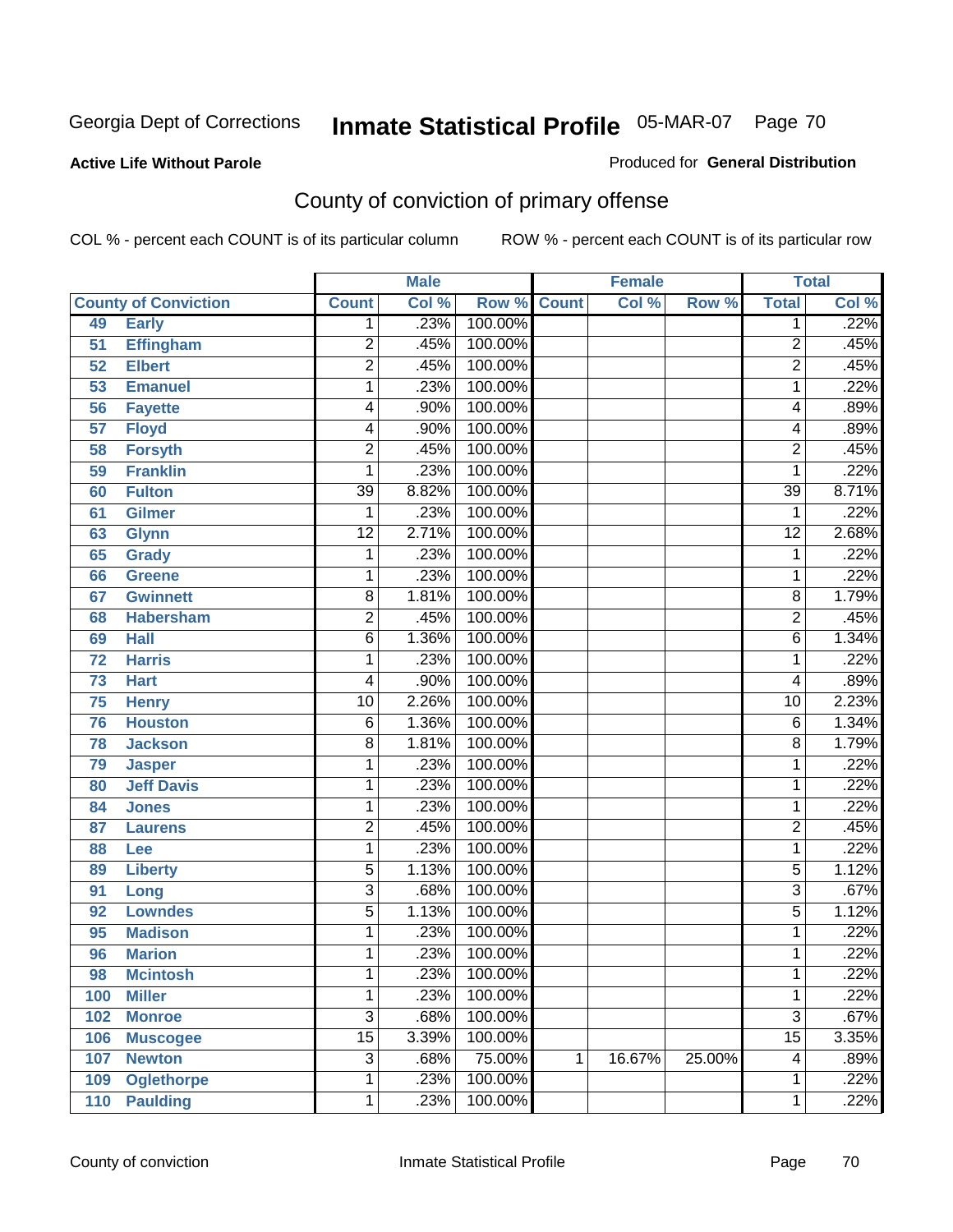#### **Active Life Without Parole**

#### Produced for **General Distribution**

# County of conviction of primary offense

|                                     | <b>Male</b>     |       |                    | <b>Female</b> |        |        | <b>Total</b>    |       |
|-------------------------------------|-----------------|-------|--------------------|---------------|--------|--------|-----------------|-------|
| <b>County of Conviction</b>         | <b>Count</b>    | Col % | <b>Row % Count</b> |               | Col %  | Row %  | <b>Total</b>    | Col % |
| 113<br><b>Pierce</b>                | $\overline{3}$  | .68%  | 100.00%            |               |        |        | 3               | .67%  |
| <b>Pike</b><br>114                  | $\overline{3}$  | .68%  | 75.00%             | 1             | 16.67% | 25.00% | 4               | .89%  |
| $\overline{115}$<br><b>Polk</b>     | 1               | .23%  | 100.00%            |               |        |        | 1               | .22%  |
| <b>Pulaski</b><br>116               | 1               | .23%  | 100.00%            |               |        |        | 1               | .22%  |
| 117<br>Putnam                       | 4               | .90%  | 100.00%            |               |        |        | 4               | .89%  |
| <b>Rabun</b><br>119                 | 1               | .23%  | 100.00%            |               |        |        | 1               | .22%  |
| 120<br><b>Randolph</b>              | 1               | .23%  | 100.00%            |               |        |        | 1               | .22%  |
| <b>Richmond</b><br>121              | $\overline{20}$ | 4.52% | 95.24%             | 1             | 16.67% | 4.76%  | $\overline{21}$ | 4.69% |
| <b>Rockdale</b><br>122              | 4               | .90%  | 100.00%            |               |        |        | 4               | .89%  |
| <b>Spalding</b><br>126              | 5               | 1.13% | 100.00%            |               |        |        | 5               | 1.12% |
| <b>Stephens</b><br>127              | $\overline{2}$  | .45%  | 100.00%            |               |        |        | $\overline{2}$  | .45%  |
| <b>Sumter</b><br>129                | 1               | .23%  | 100.00%            |               |        |        | 1               | .22%  |
| $\overline{132}$<br><b>Tattnall</b> | 1               | .23%  | 100.00%            |               |        |        | 1               | .22%  |
| <b>Terrell</b><br>135               | 1               | .23%  | 100.00%            |               |        |        | 1               | .22%  |
| <b>Thomas</b><br>136                | 3               | .68%  | 100.00%            |               |        |        | 3               | .67%  |
| <b>Tift</b><br>137                  | $\overline{2}$  | .45%  | 100.00%            |               |        |        | $\overline{2}$  | .45%  |
| <b>Toombs</b><br>138                | $\overline{3}$  | .68%  | 100.00%            |               |        |        | $\overline{3}$  | .67%  |
| 139<br><b>Towns</b>                 | 1               | .23%  | 100.00%            |               |        |        | 1               | .22%  |
| 141<br><b>Troup</b>                 | 1               | .23%  | 100.00%            |               |        |        | 1               | .22%  |
| 144<br><b>Union</b>                 | 1               | .23%  | 100.00%            |               |        |        | 1               | .22%  |
| 145<br><b>Upson</b>                 | 1               | .23%  | 100.00%            |               |        |        | 1               | .22%  |
| <b>Walker</b><br>146                | $\overline{2}$  | .45%  | 66.67%             | 1             | 16.67% | 33.33% | $\overline{3}$  | .67%  |
| 147<br><b>Walton</b>                | $\overline{3}$  | .68%  | 100.00%            |               |        |        | $\overline{3}$  | .67%  |
| 148<br><b>Ware</b>                  | $\overline{8}$  | 1.81% | 100.00%            |               |        |        | $\overline{8}$  | 1.79% |
| <b>Washington</b><br>150            | $\overline{2}$  | .45%  | 100.00%            |               |        |        | $\overline{2}$  | .45%  |
| 151<br><b>Wayne</b>                 | $\overline{2}$  | .45%  | 100.00%            |               |        |        | $\overline{2}$  | .45%  |
| <b>Whitfield</b><br>155             | $\overline{5}$  | 1.13% | 100.00%            |               |        |        | $\overline{5}$  | 1.12% |
| <b>Wilkes</b><br>157                | 1               | .23%  | 100.00%            |               |        |        | 1               | .22%  |
| <b>Total Rported</b>                | 442             | 100%  | 98.66%             | 6             | 100%   | 1.34%  | 448             | 100%  |

| ported<br>N     |     |                            |
|-----------------|-----|----------------------------|
| $int^{\bullet}$ | 442 | <i>AA</i> P<br>ャーマ<br>$ -$ |

| M | W۰ | .<br>ш |
|---|----|--------|
|   |    |        |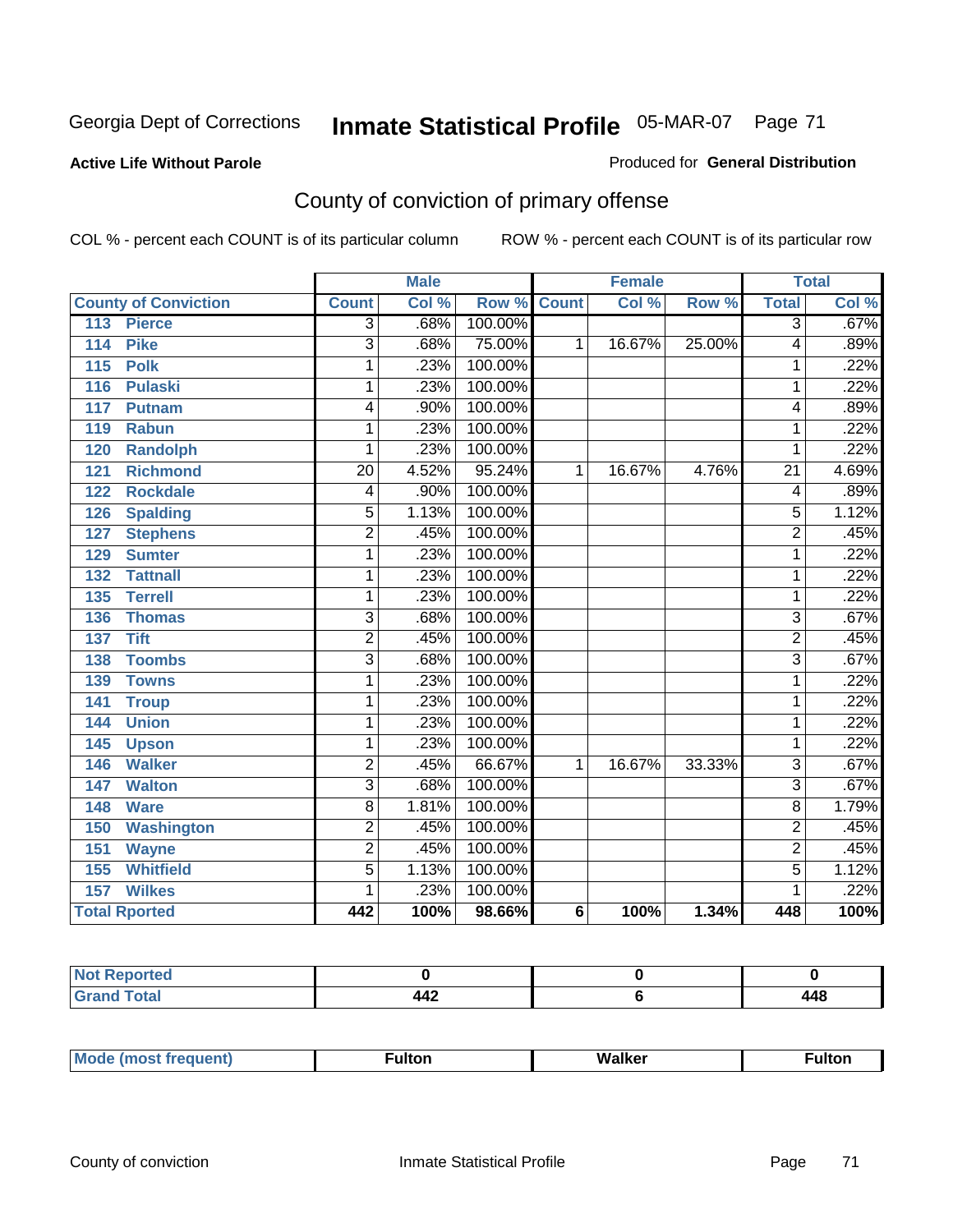#### **Active Life Without Parole**

### Produced for **General Distribution**

# Circuit of conviction of primary offense

|                         |                                 | <b>Male</b>     |       | <b>Female</b> |              |        | <b>Total</b> |                 |       |
|-------------------------|---------------------------------|-----------------|-------|---------------|--------------|--------|--------------|-----------------|-------|
|                         | <b>Circuit of Conviction</b>    | <b>Count</b>    | Col % | Row %         | <b>Count</b> | Col %  | Row %        | <b>Total</b>    | Col % |
| 1                       | <b>Alapaha Circuit</b>          | $\overline{5}$  | 1.13% | 100.00%       |              |        |              | $\overline{5}$  | 1.12% |
| $\overline{2}$          | <b>Alcovy Circuit</b>           | $\overline{6}$  | 1.36% | 85.71%        | 1            | 16.67% | 14.29%       | $\overline{7}$  | 1.56% |
| $\overline{\mathbf{3}}$ | <b>Atlanta Circuit</b>          | $\overline{39}$ | 8.82% | 100.00%       |              |        |              | 39              | 8.71% |
| 4                       | <b>Atlantic Circuit</b>         | $\overline{10}$ | 2.26% | 100.00%       |              |        |              | 10              | 2.23% |
| 5                       | <b>Augusta Circuit</b>          | $\overline{30}$ | 6.79% | 96.77%        | 1            | 16.67% | 3.23%        | 31              | 6.92% |
| $6\phantom{a}$          | <b>Blue Ridge Circuit</b>       | $\overline{2}$  | .45%  | 100.00%       |              |        |              | $\overline{2}$  | .45%  |
| $\overline{7}$          | <b>Brunswick Circuit</b>        | $\overline{19}$ | 4.30% | 100.00%       |              |        |              | $\overline{19}$ | 4.24% |
| 8                       | <b>Chattahoochee Circuit</b>    | $\overline{17}$ | 3.85% | 100.00%       |              |        |              | $\overline{17}$ | 3.79% |
| 9                       | <b>Cherokee Circuit</b>         | $\overline{2}$  | .45%  | 100.00%       |              |        |              | $\overline{2}$  | .45%  |
| 10                      | <b>Clayton Circuit</b>          | $\overline{16}$ | 3.62% | 100.00%       |              |        |              | $\overline{16}$ | 3.57% |
| 11                      | <b>Cobb Circuit</b>             | $\overline{12}$ | 2.71% | 100.00%       |              |        |              | $\overline{12}$ | 2.68% |
| 12                      | <b>Conasauga Circuit</b>        | $\overline{5}$  | 1.13% | 100.00%       |              |        |              | 5               | 1.12% |
| 13                      | <b>Cordele Circuit</b>          | $\overline{5}$  | 1.13% | 100.00%       |              |        |              | $\overline{5}$  | 1.12% |
| 14                      | <b>Coweta Circuit</b>           | $\overline{5}$  | 1.13% | 100.00%       |              |        |              | $\overline{5}$  | 1.12% |
| 15                      | <b>Dougherty Circuit</b>        | $\overline{16}$ | 3.62% | 100.00%       |              |        |              | $\overline{16}$ | 3.57% |
| 16                      | <b>Dublin Circuit</b>           | $\overline{2}$  | .45%  | 100.00%       |              |        |              | $\overline{2}$  | .45%  |
| 17                      | <b>Eastern Circuit</b>          | $\overline{18}$ | 4.07% | 100.00%       |              |        |              | 18              | 4.02% |
| 18                      | <b>Flint Circuit</b>            | $\overline{10}$ | 2.26% | 100.00%       |              |        |              | 10              | 2.23% |
| 19                      | <b>Griffin Circuit</b>          | $\overline{13}$ | 2.94% | 92.86%        | $\mathbf{1}$ | 16.67% | 7.14%        | 14              | 3.13% |
| 20                      | <b>Gwinnett Circuit</b>         | $\overline{8}$  | 1.81% | 100.00%       |              |        |              | 8               | 1.79% |
| 21                      | <b>Houston Circuit</b>          | 6               | 1.36% | 100.00%       |              |        |              | $\overline{6}$  | 1.34% |
| 22                      | <b>Lookout Mountain Circuit</b> | 4               | .90%  | 80.00%        | 1            | 16.67% | 20.00%       | $\overline{5}$  | 1.12% |
| 23                      | <b>Macon Circuit</b>            | $\overline{15}$ | 3.39% | 100.00%       |              |        |              | $\overline{15}$ | 3.35% |
| 24                      | <b>Middle Circuit</b>           | $\overline{6}$  | 1.36% | 100.00%       |              |        |              | 6               | 1.34% |
| 25                      | <b>Mountain Circuit</b>         | $\overline{5}$  | 1.13% | 100.00%       |              |        |              | 5               | 1.12% |
| 26                      | <b>Northeastern Circuit</b>     | 6               | 1.36% | 100.00%       |              |        |              | 6               | 1.34% |
| 27                      | <b>Northern Circuit</b>         | 9               | 2.04% | 100.00%       |              |        |              | 9               | 2.01% |
| 28                      | <b>Ocmulgee Circuit</b>         | $\overline{13}$ | 2.94% | 100.00%       |              |        |              | $\overline{13}$ | 2.90% |
| 29                      | <b>Oconee Circuit</b>           | $\overline{3}$  | .68%  | 100.00%       |              |        |              | $\overline{3}$  | .67%  |
| 30                      | <b>Ogeechee Circuit</b>         | $\overline{3}$  | .68%  | 100.00%       |              |        |              | $\overline{3}$  | .67%  |
| $\overline{31}$         | <b>Pataula Circuit</b>          | 4               | .90%  | 100.00%       |              |        |              | 4               | .89%  |
| 32                      | <b>Piedmont Circuit</b>         | 12              | 2.71% | 100.00%       |              |        |              | 12              | 2.68% |
| 33                      | <b>Rome Circuit</b>             | 4               | .90%  | 100.00%       |              |        |              | 4               | .89%  |
| 34                      | <b>South Georgia Circuit</b>    | $\overline{3}$  | .68%  | 100.00%       |              |        |              | $\overline{3}$  | .67%  |
| 35                      | <b>Southern Circuit</b>         | $\overline{12}$ | 2.71% | 100.00%       |              |        |              | $\overline{12}$ | 2.68% |
| 36                      | <b>Southwestern Circuit</b>     | $\overline{2}$  | .45%  | 100.00%       |              |        |              | $\overline{2}$  | .45%  |
| 37                      | <b>Stone Mountain Circuit</b>   | $\overline{35}$ | 7.92% | 97.22%        | 1            | 16.67% | 2.78%        | $\overline{36}$ | 8.04% |
| 38                      | <b>Tallapoosa Circuit</b>       | $\mathbf 1$     | .23%  | 100.00%       |              |        |              | 1               | .22%  |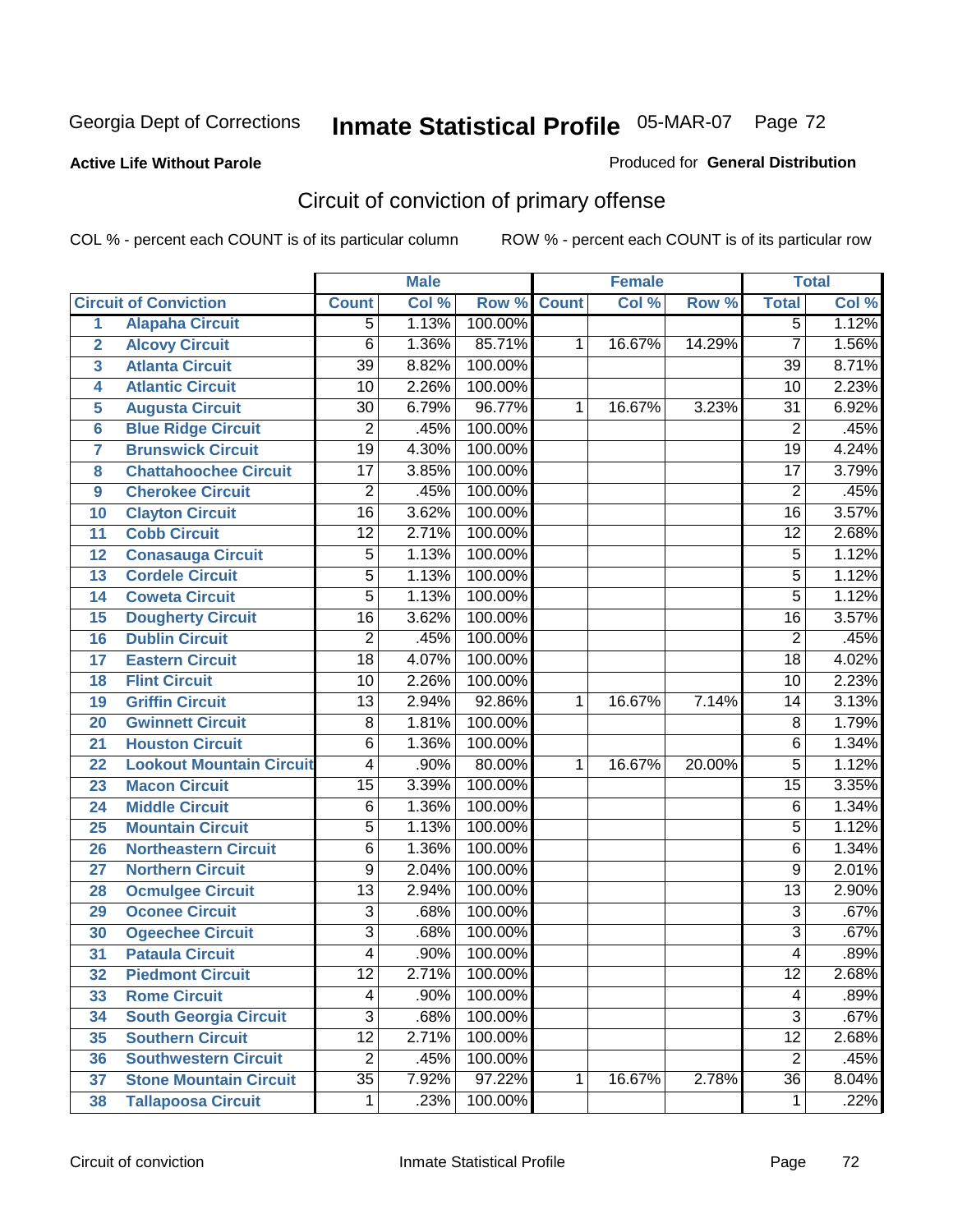#### **Active Life Without Parole**

#### Produced for **General Distribution**

# Circuit of conviction of primary offense

|    |                              |                | <b>Male</b> |         | <b>Female</b> |        |       | <b>Total</b> |       |
|----|------------------------------|----------------|-------------|---------|---------------|--------|-------|--------------|-------|
|    | <b>Circuit of Conviction</b> | <b>Count</b>   | Col %       | Row %   | <b>Count</b>  | Col %  | Row % | <b>Total</b> | Col % |
| 39 | <b>Tifton Circuit</b>        | 2              | $.45\%$     | 100.00% |               |        |       | 2            | .45%  |
| 40 | <b>Toombs Circuit</b>        |                | .23%        | 100.00% |               |        |       |              | .22%  |
| 41 | <b>Waycross Circuit</b>      | 17             | 3.85%       | 100.00% |               |        |       | 17           | 3.79% |
| 42 | <b>Western Circuit</b>       | 11             | 2.49%       | 100.00% |               |        |       | 11           | 2.46% |
| 43 | <b>Rockdale Circuit</b>      | 4              | .90%        | 100.00% |               |        |       | 4            | .89%  |
| 44 | <b>Douglas Circuit</b>       | 12             | 2.71%       | 92.31%  |               | 16.67% | 7.69% | 13           | 2.90% |
| 45 | <b>Appalachian Circuit</b>   |                | .23%        | 100.00% |               |        |       |              | .22%  |
| 46 | <b>Enotah Circuit</b>        | $\overline{2}$ | .45%        | 100.00% |               |        |       | 2            | .45%  |
| 47 | <b>Bell-Forsyth Circuit</b>  | 2              | .45%        | 100.00% |               |        |       | 2            | .45%  |
| 48 | <b>Towaliga Circuit</b>      | 6              | 1.36%       | 100.00% |               |        |       | 6            | 1.34% |
| 49 | <b>Paulding Circuit</b>      |                | .23%        | 100.00% |               |        |       |              | .22%  |
|    | <b>Total Rported</b>         | 442            | 100%        | 98.66%  | 6             | 100%   | 1.34% | 448          | 100%  |

| <b>Reported</b><br>' NOT |     |     |
|--------------------------|-----|-----|
| <b>Grand Total</b>       | 442 | 448 |

| M | *****<br>лш.<br>71 I C | Stone<br>Mountain | .<br>ulo |
|---|------------------------|-------------------|----------|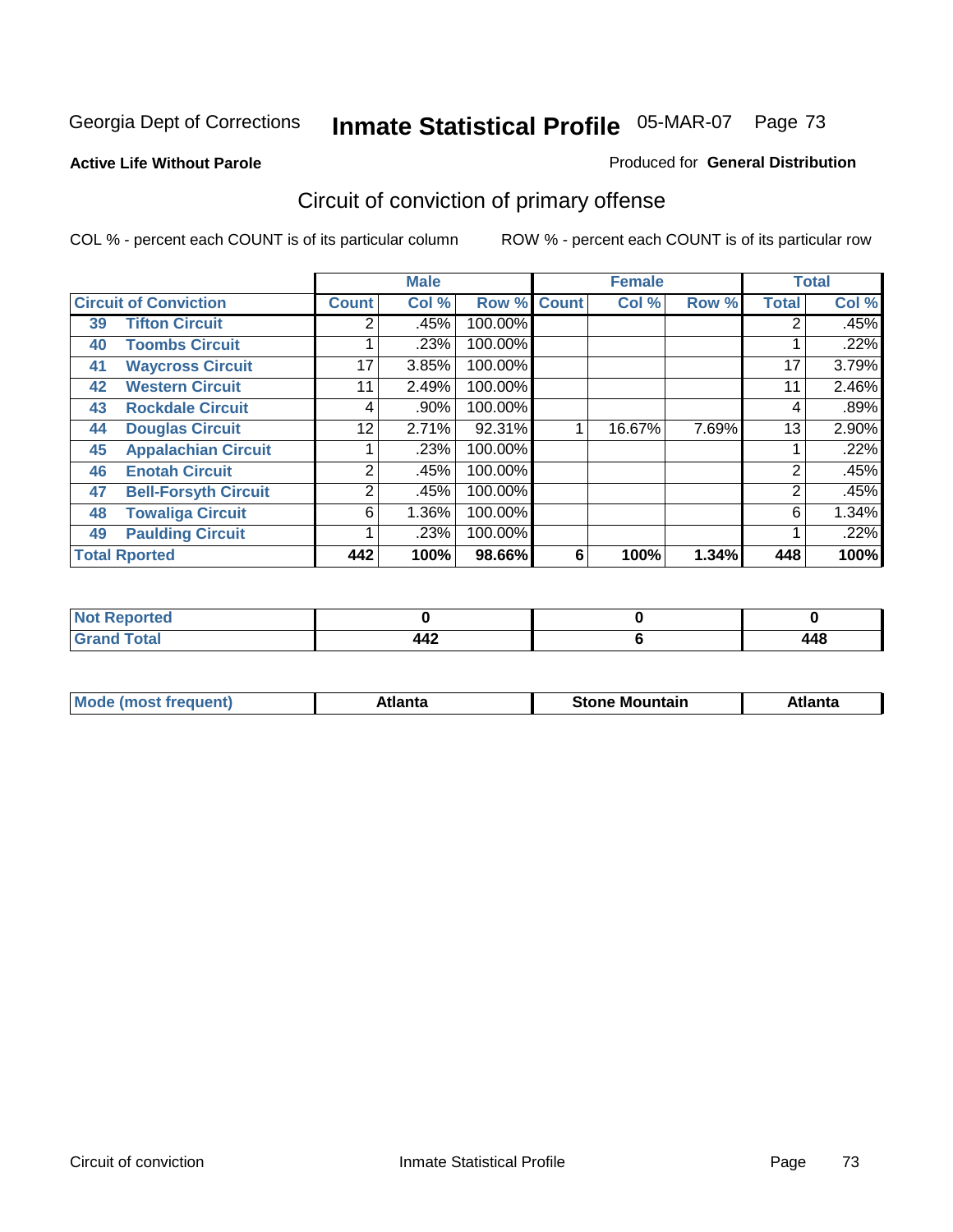### **Active Life Without Parole**

#### Produced for **General Distribution**

## Years served (jail + prison) in this incarceration

|                       |                 | <b>Male</b> |         |                 | <b>Female</b> |       | <b>Total</b>    |        |
|-----------------------|-----------------|-------------|---------|-----------------|---------------|-------|-----------------|--------|
| <b>Years Served</b>   | <b>Count</b>    | Col %       | Row %   | <b>Count</b>    | Col %         | Row % | <b>Total</b>    | Col %  |
| Less than one year    | 4               | 0.91%       | 100.00% |                 |               |       | 4               | 0.90%  |
| 1 to 1.99 years       | 11              | 2.51%       | 100.00% |                 |               |       | 11              | 2.47%  |
| 2 to 2.99 years       | $\overline{30}$ | 6.83%       | 100.00% |                 |               |       | 30              | 6.74%  |
| 3 to 3.99 years       | $\overline{21}$ | 4.78%       | 100.00% |                 |               |       | $\overline{21}$ | 4.72%  |
| 4 to 4.99 years       | 41              | 9.34%       | 91.11%  | 4               | 66.67%        | 8.89% | $\overline{45}$ | 10.11% |
| 5 to 5.99 years       | 37              | 8.43%       | 100.00% |                 |               |       | 37              | 8.31%  |
| 6 to 6.99 years       | 43              | 9.79%       | 100.00% |                 |               |       | 43              | 9.66%  |
| 7 to 7.99 years       | 40              | 9.11%       | 100.00% |                 |               |       | 40              | 8.99%  |
| 8 to 8.99 years       | 34              | 7.74%       | 97.14%  | 1               | 16.67%        | 2.86% | 35              | 7.87%  |
| 9 to 9.99 years       | 45              | 10.25%      | 97.83%  | 1               | 16.67%        | 2.17% | 46              | 10.34% |
| 10 to 10.99 years     | $\overline{43}$ | 9.79%       | 100.00% |                 |               |       | $\overline{43}$ | 9.66%  |
| 11 to 11.99 years     | 26              | 5.92%       | 100.00% |                 |               |       | 26              | 5.84%  |
| 12 to 12.99 years     | $\overline{19}$ | 4.33%       | 100.00% |                 |               |       | $\overline{19}$ | 4.27%  |
| 13 to 13.99 years     | $\overline{19}$ | 4.33%       | 100.00% |                 |               |       | $\overline{19}$ | 4.27%  |
| 14 to 14.99 years     | 5               | 1.14%       | 100.00% |                 |               |       | $\overline{5}$  | 1.12%  |
| 15 to 15.99 years     | $\overline{6}$  | 1.37%       | 100.00% |                 |               |       | $\overline{6}$  | 1.35%  |
| 17 to 17.99 years     | $\overline{3}$  | 0.68%       | 100.00% |                 |               |       | $\overline{3}$  | 0.67%  |
| 18 to 18.99 years     | $\overline{3}$  | 0.68%       | 100.00% |                 |               |       | 3               | 0.67%  |
| 19 to 19.99 years     | 1               | 0.23%       | 100.00% |                 |               |       | $\mathbf{1}$    | 0.22%  |
| 20 to 20.99 years     | $\overline{2}$  | 0.46%       | 100.00% |                 |               |       | $\overline{2}$  | 0.45%  |
| 23 to 23.99 years     | 1               | 0.23%       | 100.00% |                 |               |       | $\mathbf{1}$    | 0.22%  |
| 26 to 26.99 years     | 1               | 0.23%       | 100.00% |                 |               |       | 1               | 0.22%  |
| 28 to 28.99 years     | 1               | 0.23%       | 100.00% |                 |               |       | 1               | 0.22%  |
| 29 to 29.99 years     | 1               | 0.23%       | 100.00% |                 |               |       | 1               | 0.22%  |
| Thirty + years        | 2               | 0.46%       | 100.00% |                 |               |       | $\overline{2}$  | 0.45%  |
| <b>Total Reported</b> | 439             | 100%        | 98.65%  | $6\phantom{1}6$ | 100%          | 1.35% | 445             | 100%   |

| <b>Not Reported</b>            |                   |                 |                   |
|--------------------------------|-------------------|-----------------|-------------------|
| <b>Grand Total</b>             | 442               |                 | 448               |
|                                |                   |                 |                   |
| <b>Mean</b><br>(average)       | 8.2               |                 | 8.17              |
| Median (middle)                | 7.67              | 4.65            | 7.61              |
| <b>Mode</b><br>(most frequent) | 10 to 10.99 years | 4 to 4.99 years | 10 to 10.99 years |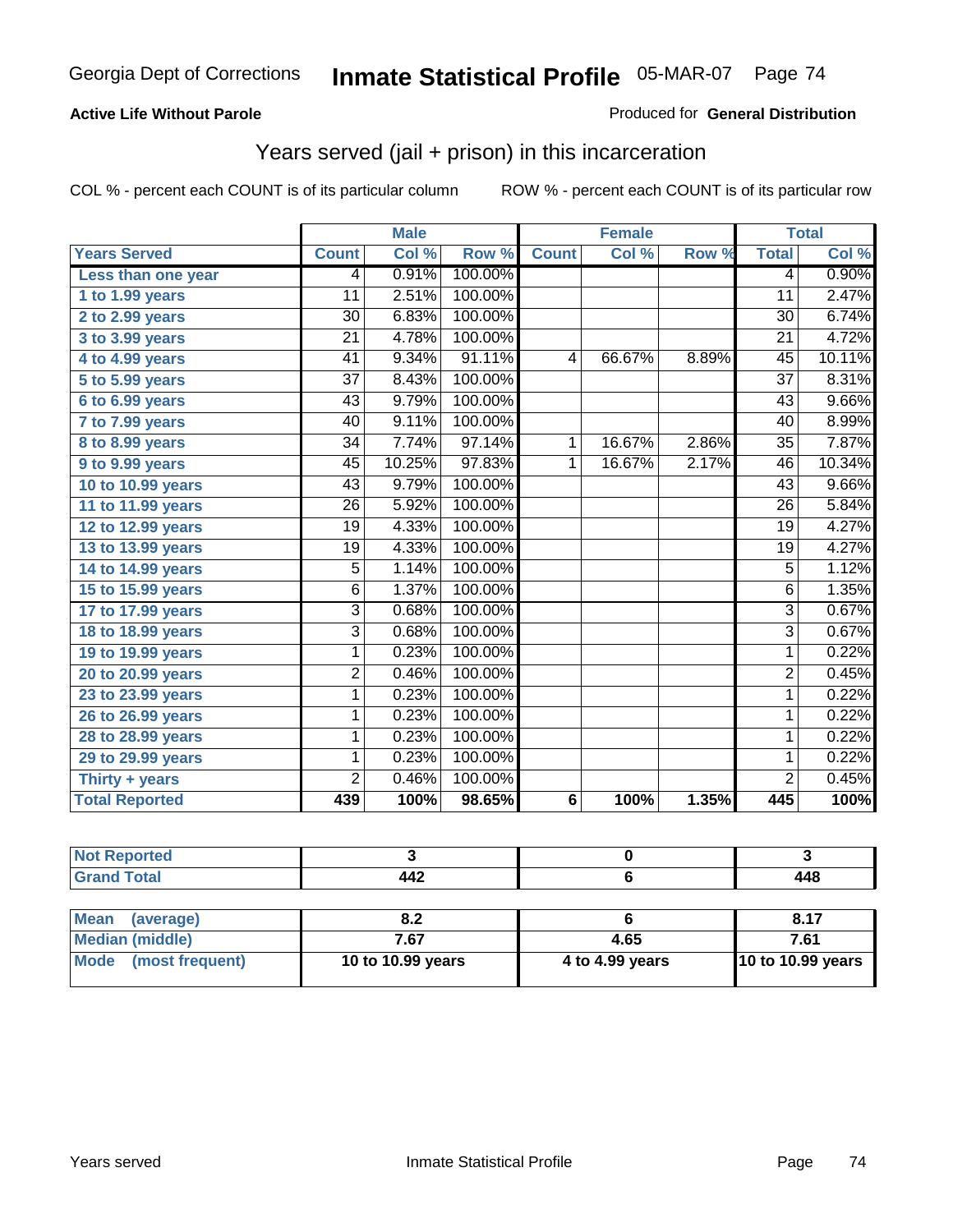### **Active Life Without Parole**

Produced for **General Distribution**

## Results of most recent HIV tests

|                         | <b>Male</b>  |        | <b>Female</b> |              |           | Total  |       |          |
|-------------------------|--------------|--------|---------------|--------------|-----------|--------|-------|----------|
| <b>HIV Test Results</b> | <b>Count</b> | Col %  | Row %         | <b>Count</b> | Col %     | Row %  | Total | Col %    |
| <b>Positive</b>         |              | 0.68%  | 75.00%        |              | 16.67%    | 25.00% |       | $0.90\%$ |
| <b>Negative</b>         | 437          | 99.32% | 98.87%        |              | $83.33\%$ | 1.13%  | 442   | 99.10%   |
| <b>Total Reported</b>   | 440          | 100%   | 98.65%        |              | 100%      | 1.35%  | 446   | 100%     |

| <b>Not Reported</b> |  |              |
|---------------------|--|--------------|
| <b>Grand Total</b>  |  | 1 A S<br>440 |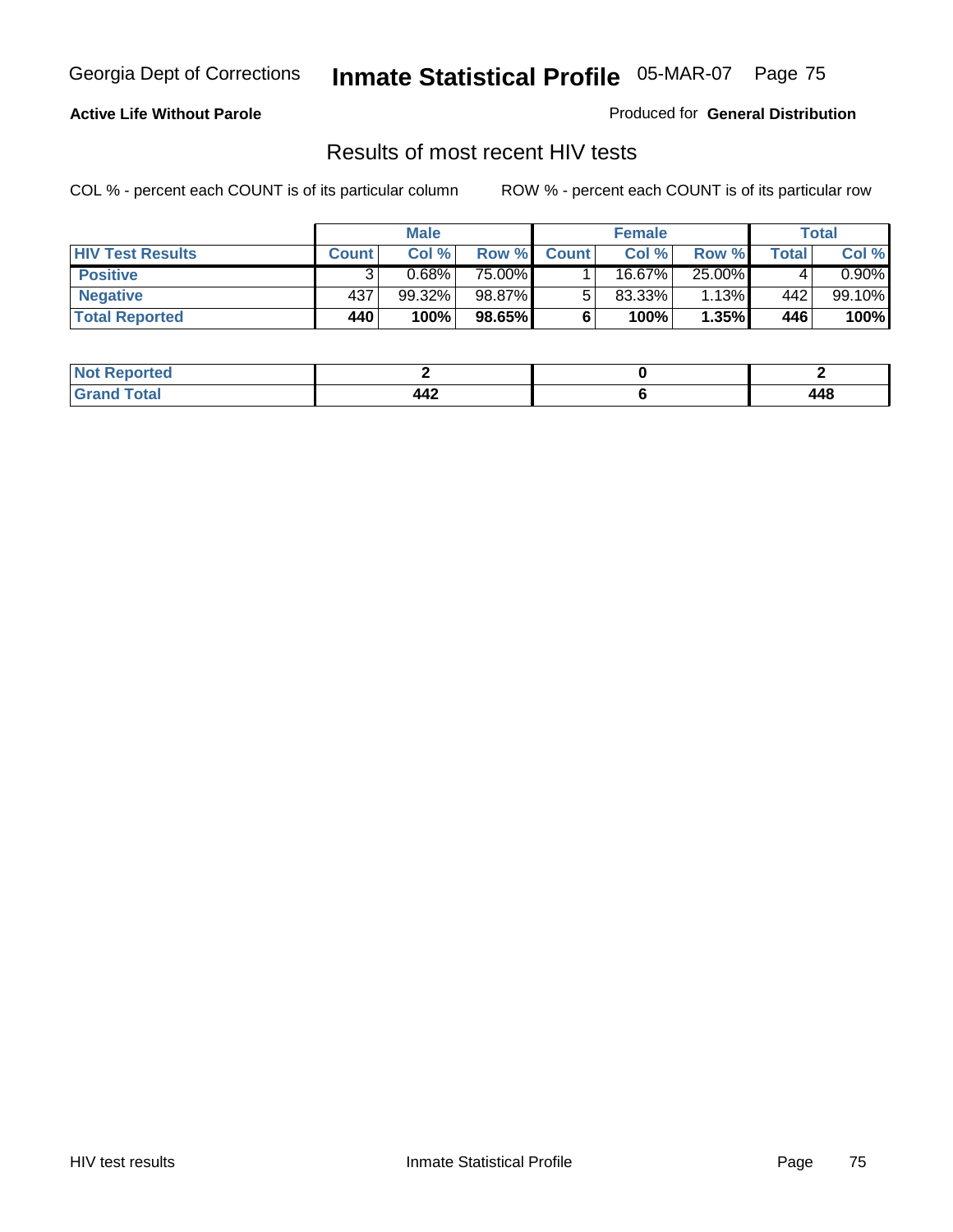### **Active Life Without Parole**

#### Produced for **General Distribution**

## Results of most recent tuberculosis test

|                                  | <b>Male</b>  |           | <b>Female</b> |              |         | Total |       |        |
|----------------------------------|--------------|-----------|---------------|--------------|---------|-------|-------|--------|
| <b>Tuberculosis Test Results</b> | <b>Count</b> | Col%      | Row %         | <b>Count</b> | Col %   | Row % | Total | Col %  |
| <b>Positive on current test</b>  | 21           | $4.81\%$  | 100.00%       |              |         |       | 21    | 4.74%  |
| <b>Positive on previous test</b> | 81           | $18.54\%$ | 100.00%       |              |         |       | 81    | 18.28% |
| <b>Negative</b>                  | 335          | 76.66%    | 98.24%        |              | 100.00% | 1.76% | 341   | 76.98% |
| <b>Total Reported</b>            | 437          | 100%      | $98.65\%$     |              | 100%    | 1.35% | 443   | 100%   |

| <b>Reported</b>        |                          |              |
|------------------------|--------------------------|--------------|
| <b>Total</b><br>------ | $\Lambda \Lambda$<br>TT4 | 1 A S<br>440 |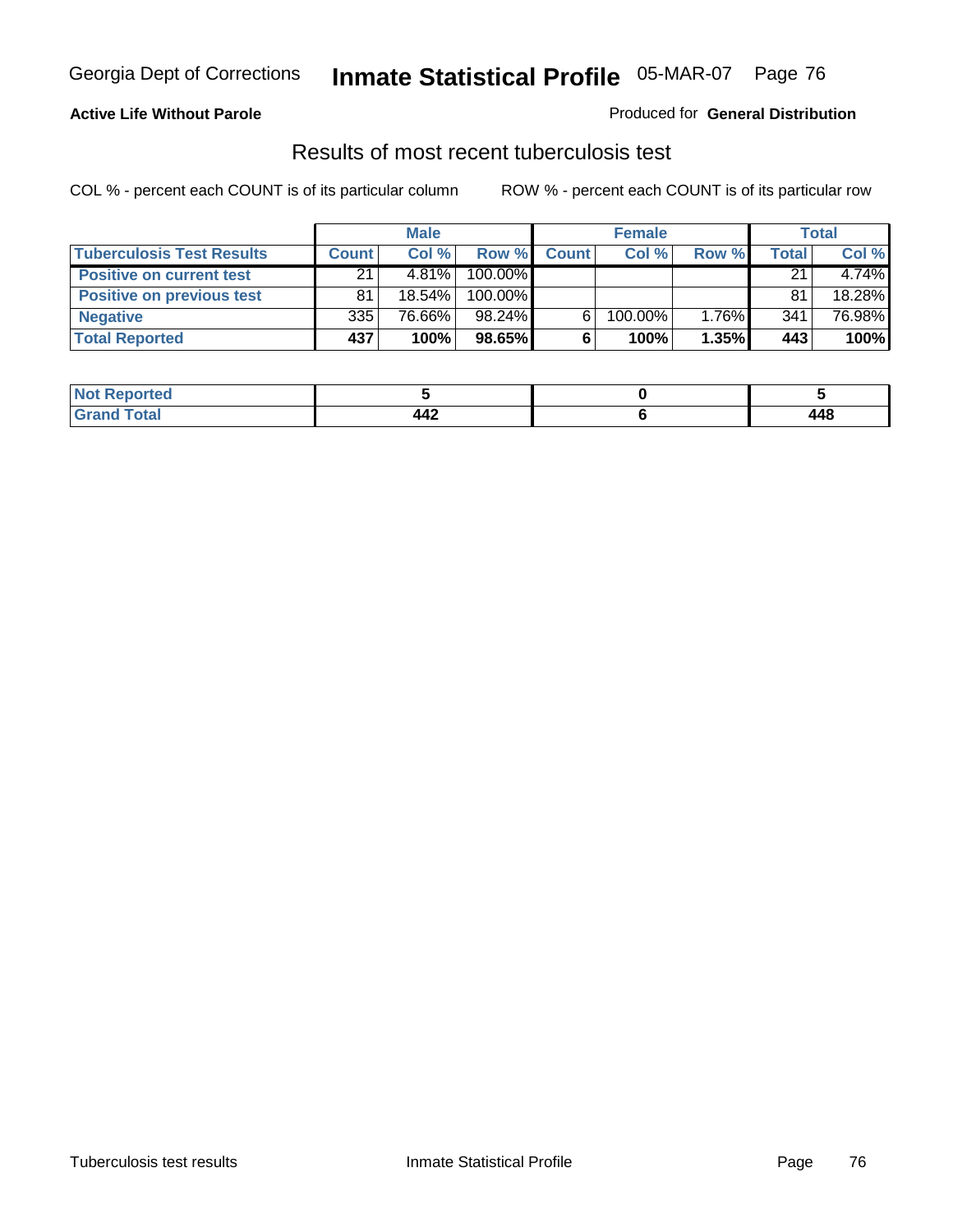### **Active Life Without Parole**

Produced for **General Distribution**

## Results of most recent syphilis test

|                                 | <b>Male</b> |        | <b>Female</b> |              |         | <b>Total</b> |              |          |
|---------------------------------|-------------|--------|---------------|--------------|---------|--------------|--------------|----------|
| <b>Syphilis Test Results</b>    | Count       | Col%   | Row %         | <b>Count</b> | Col%    | Row %        | <b>Total</b> | Col %    |
| <b>Positive on current test</b> | 14          | 3.21%  | 100.00%       |              |         |              | 14           | $3.17\%$ |
| <b>Negative</b>                 | 422         | 96.79% | 98.60%        |              | 100.00% | 1.40%        | 428          | 96.83%   |
| <b>Total Reported</b>           | 436         | 100%   | $98.64\%$     |              | 100%    | $1.36\%$     | 442          | 100%     |

| <b>Not Reported</b> |                   |               |
|---------------------|-------------------|---------------|
| <b>Total</b>        | 18°<br><b>TTA</b> | 1 A Q<br>$ -$ |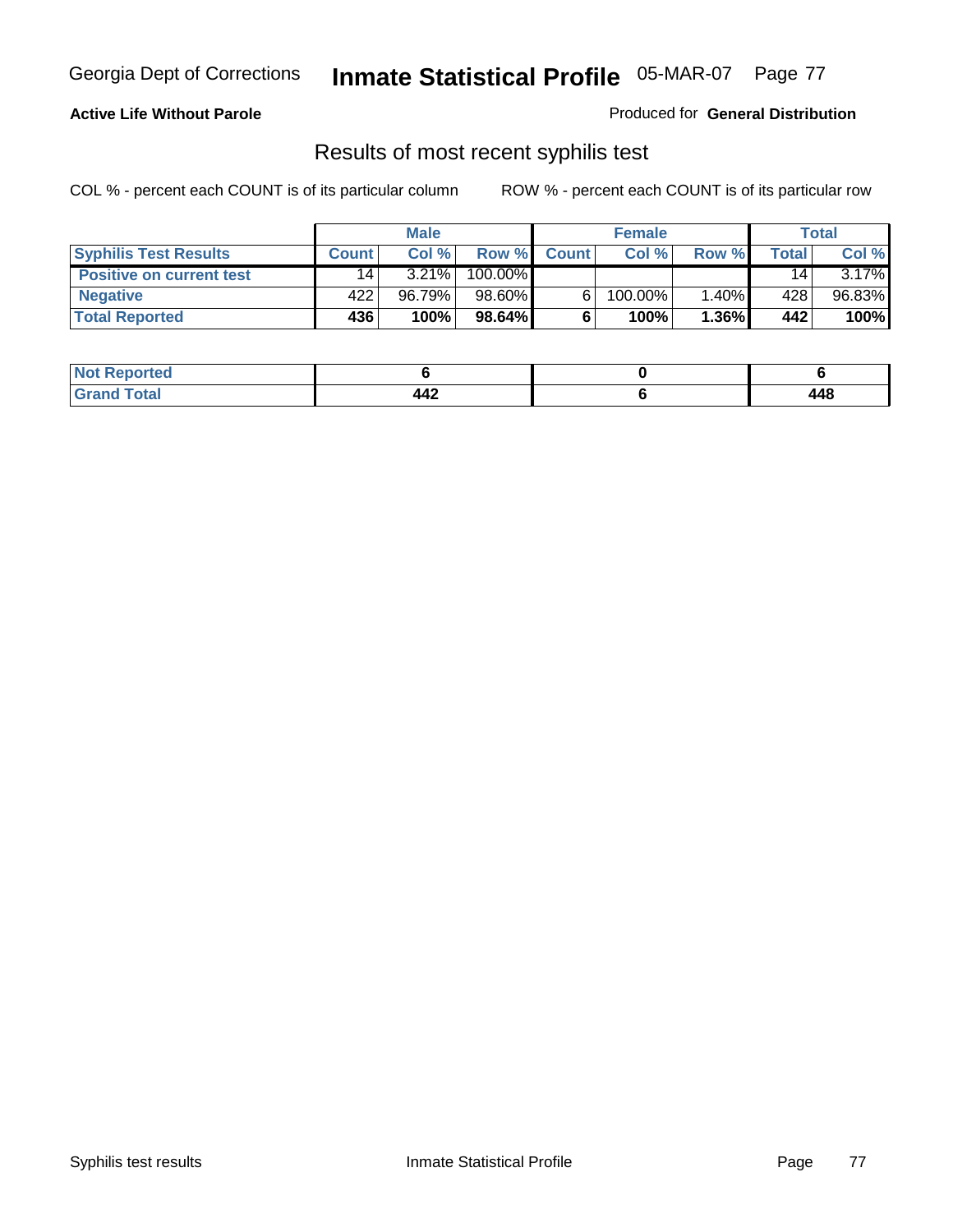### **Active Life Without Parole**

Produced for **General Distribution**

## Results of most recent Hepatitis-C test

|                                 | <b>Male</b>  |        | <b>Female</b> |             |       | <b>Total</b> |       |        |
|---------------------------------|--------------|--------|---------------|-------------|-------|--------------|-------|--------|
| <b>Hepatitis-C Test Results</b> | <b>Count</b> | Col%   |               | Row % Count | Col % | Row %        | Total | Col %  |
| <b>Positive on current test</b> |              | 33.33% | 100.00%       |             |       |              |       | 33.33% |
| <b>Negative</b>                 |              | 66.67% | 100.00%       |             |       |              |       | 66.67% |
| <b>Total Reported</b>           |              | 100%   | 100.00%       |             | %     | $0.00\%$     |       | 100%   |

| Not  <br><b>Reported</b> | ה הו<br>433                      | 445 |
|--------------------------|----------------------------------|-----|
| <b>Cotal</b><br>cdot     | $\Lambda \Lambda$<br><b>TTA.</b> | 448 |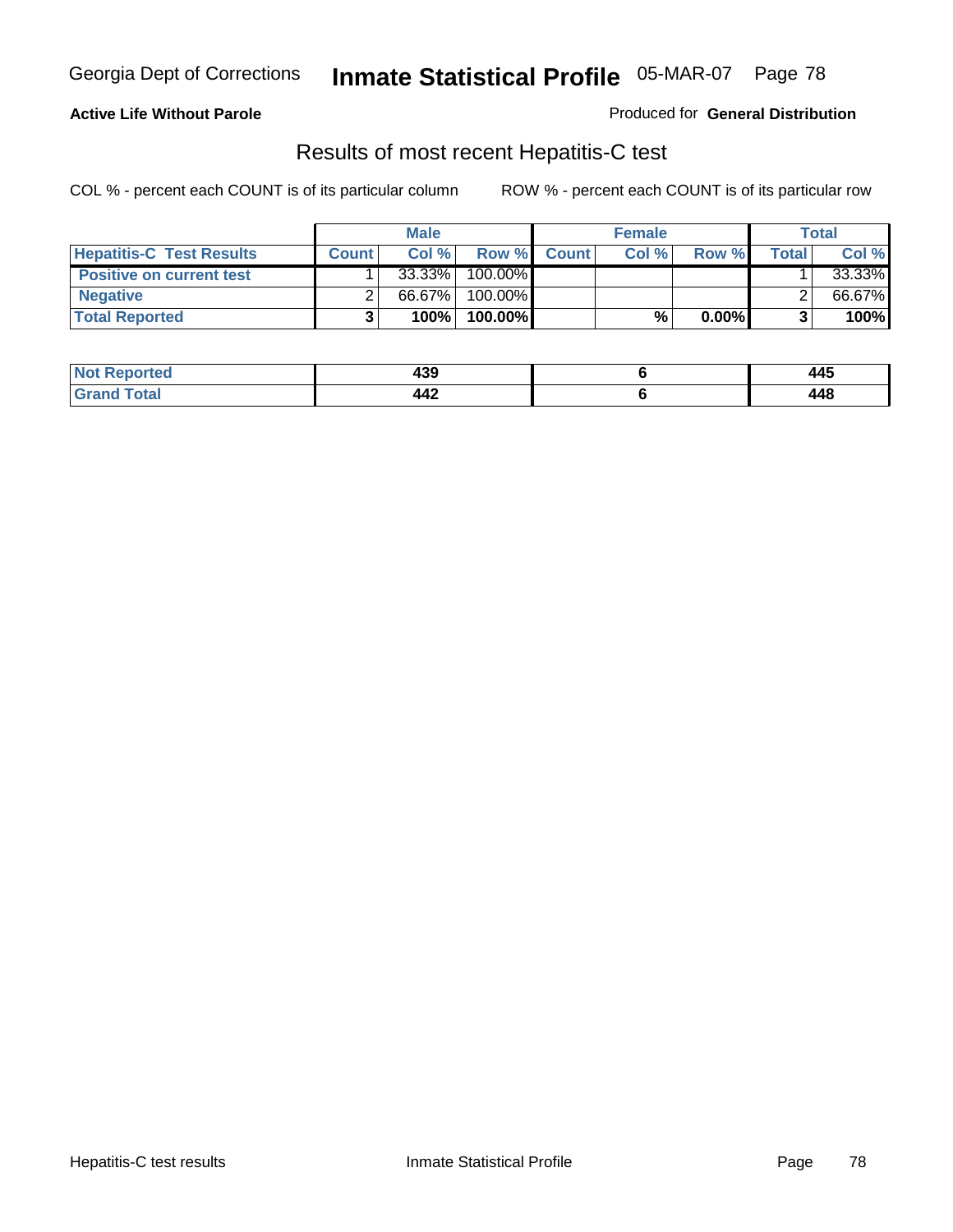### **Active Life Without Parole**

Produced for **General Distribution**

### Results of most recent pregnancy test

|                               | <b>Male</b>  |      |          | <b>Female</b> |         |         | <b>Total</b> |         |
|-------------------------------|--------------|------|----------|---------------|---------|---------|--------------|---------|
| <b>Pregnancy Test Results</b> | <b>Count</b> | Col% | Row %    | <b>Count</b>  | Col %   | Row %   | <b>Total</b> | Col %   |
| <b>Negative</b>               |              |      |          |               | 100.00% | 100.00% |              | 100.00% |
| <b>Total Reported</b>         |              | %    | $0.00\%$ |               | 100%    | 100.00% |              | 100%    |

| <b>Reported</b> | $\Lambda \Lambda$<br>.  | ۰۸۰<br>--    |
|-----------------|-------------------------|--------------|
| <b>cotal</b>    | $\Lambda \Lambda$<br>╌╌ | 1 A C<br>770 |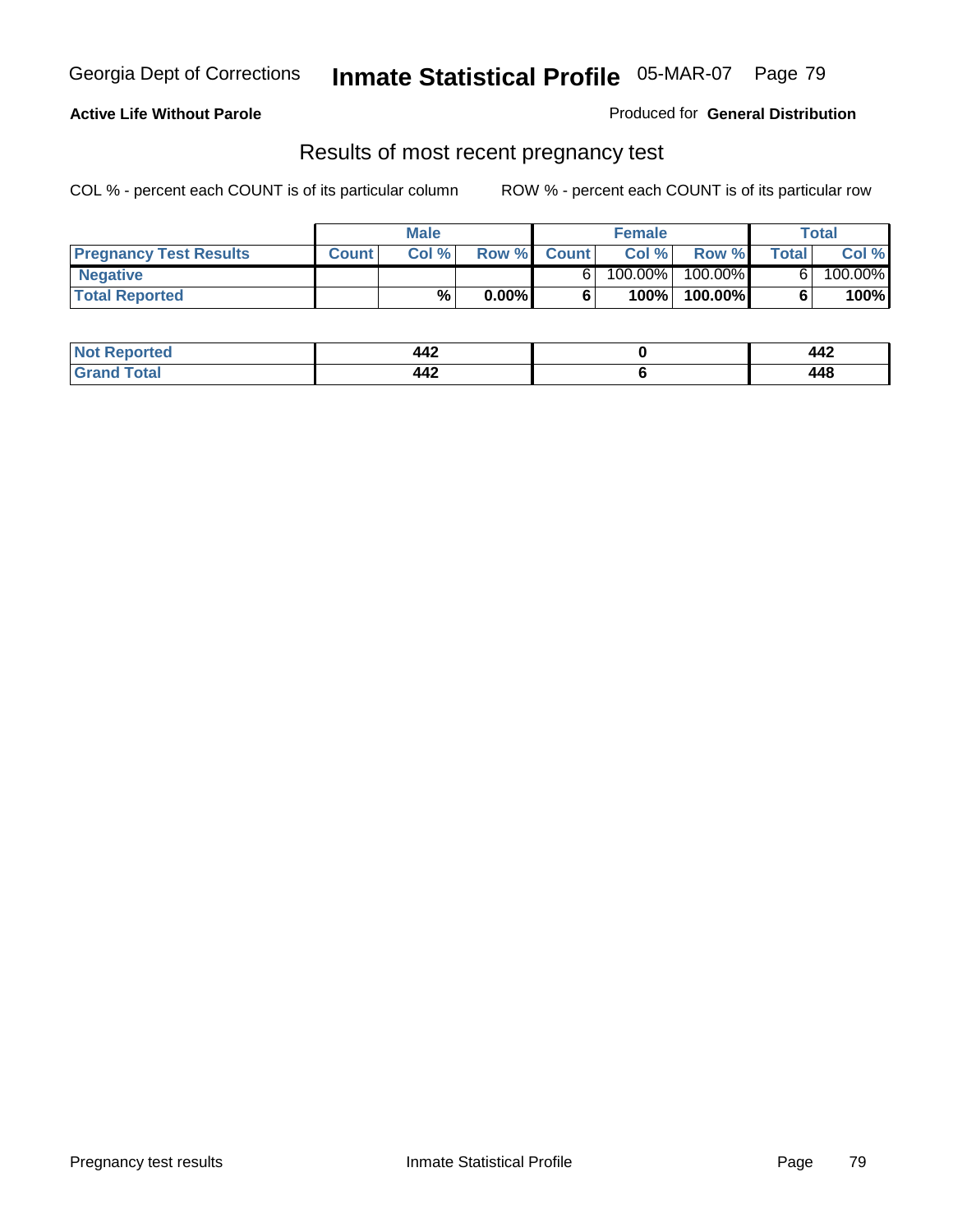### **Active Life Without Parole**

#### Produced for **General Distribution**

## Results of most recent diabetes test

|                                 |              | <b>Male</b> |            |             | <b>Female</b> |          |        | Total   |
|---------------------------------|--------------|-------------|------------|-------------|---------------|----------|--------|---------|
| <b>Diabetes Test Results</b>    | <b>Count</b> | Col %       |            | Row % Count | Col%          | Row %    | Totall | Col %   |
| <b>Positive on current test</b> |              | 100.00%     | $100.00\%$ |             |               |          |        | 100.00% |
| <b>Total Reported</b>           |              | 100%        | 100.00%    |             | %.            | $0.00\%$ |        | 100%    |

| <b>Reported</b>      | 440              | 446         |
|----------------------|------------------|-------------|
| <b>otal</b><br>_____ | $\bm{M}$<br>- 77 | 448<br>$ -$ |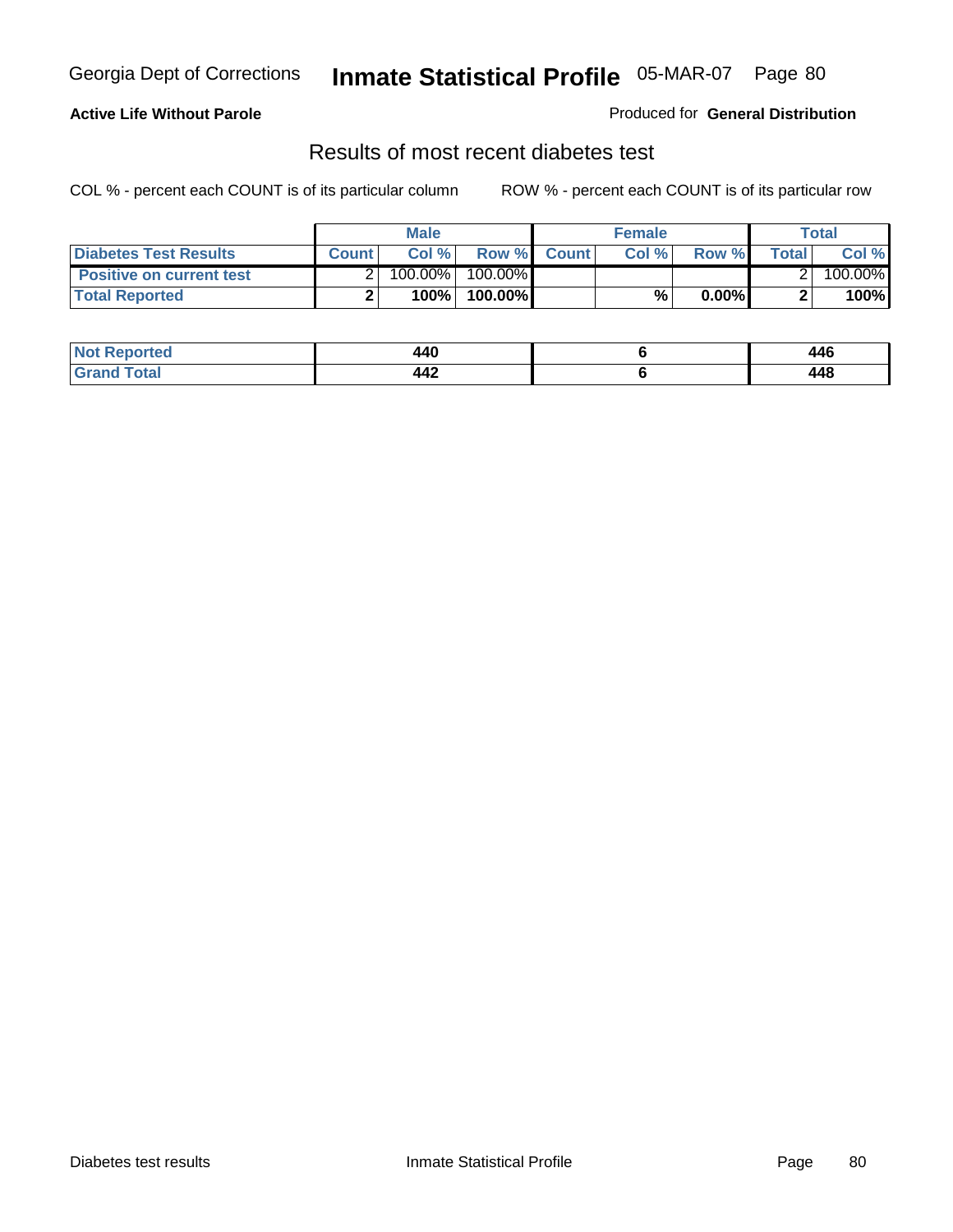### **Active Life Without Parole**

#### Produced for **General Distribution**

### Results of most recent hypertension test

|                                  |              | <b>Male</b> |            |             | <b>Female</b> |          |        | Total   |
|----------------------------------|--------------|-------------|------------|-------------|---------------|----------|--------|---------|
| <b>Hypertension Test Results</b> | <b>Count</b> | Col %       |            | Row % Count | Col%          | Row %    | Totall | Col %   |
| <b>Positive on current test</b>  |              | 100.00%     | $100.00\%$ |             |               |          |        | 100.00% |
| <b>Total Reported</b>            |              | 100%        | 100.00%    |             | %             | $0.00\%$ |        | 100%    |

| orted                | <br>490          | 14°<br><b>TTA</b> |
|----------------------|------------------|-------------------|
| <b>otal</b><br>_____ | $\bm{M}$<br>- 77 | 448               |